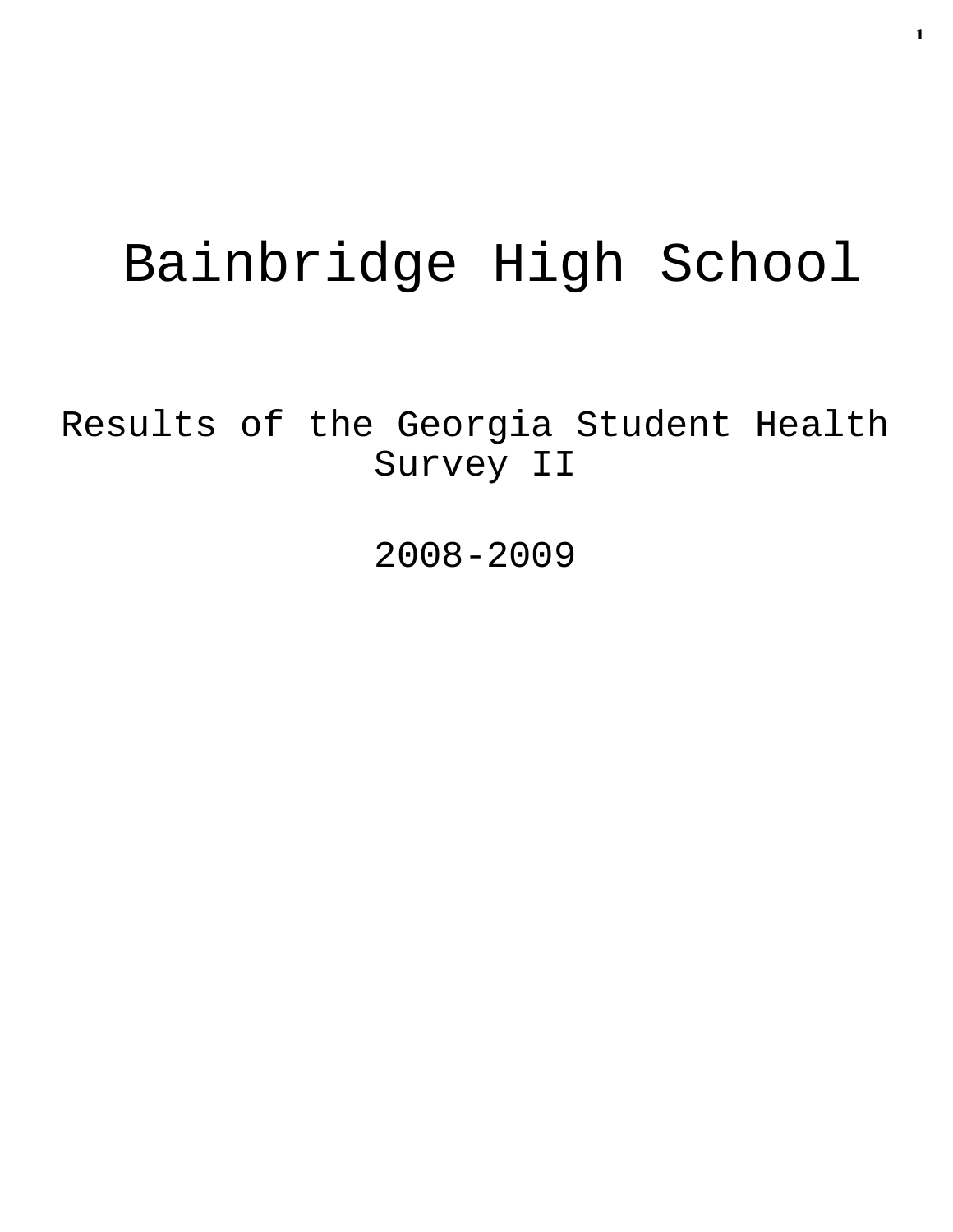## *Demographics* **2**

| Grade                    |     |  |  |
|--------------------------|-----|--|--|
| <b>Grade   Frequency</b> |     |  |  |
| 10                       | 238 |  |  |
| 12                       | 66  |  |  |

| Frequency      | <b>Table of Gender by Grade</b> |              |             |              |  |  |
|----------------|---------------------------------|--------------|-------------|--------------|--|--|
| <b>Col Pct</b> |                                 | Grade(Grade) |             |              |  |  |
|                | Gender(Gender)                  | 10           | 12          | <b>Total</b> |  |  |
|                | <b>Female</b>                   | 127<br>53.36 | 40<br>60.61 | 167          |  |  |
|                | <b>Male</b>                     | 111<br>46.64 | 26<br>39.39 | 137          |  |  |
|                | <b>Total</b>                    | 238          | 66          | 304          |  |  |

| <b>Frequency</b> |  |
|------------------|--|
| Col Pct          |  |

| <b>Table of Ethnicity by Grade</b> |              |             |              |  |  |  |
|------------------------------------|--------------|-------------|--------------|--|--|--|
|                                    | Grade(Grade) |             |              |  |  |  |
| <b>Ethnicity</b> (Ethnicity)       | 10           | 12          | <b>Total</b> |  |  |  |
| <b>Black</b>                       | 122<br>51.26 | 36<br>54.55 | 158          |  |  |  |
| <b>Hispanic</b>                    | 14<br>5.88   | 6<br>9.09   | 20           |  |  |  |
| <b>White</b>                       | 92<br>38.66  | 24<br>36.36 | 116          |  |  |  |
| <b>Asian</b>                       | 1<br>0.42    | 0<br>0.00   | 1            |  |  |  |
| <b>Other</b>                       | 9<br>3.78    | 0<br>0.00   | 9            |  |  |  |
| <b>Total</b>                       | 238          | 66          | 304          |  |  |  |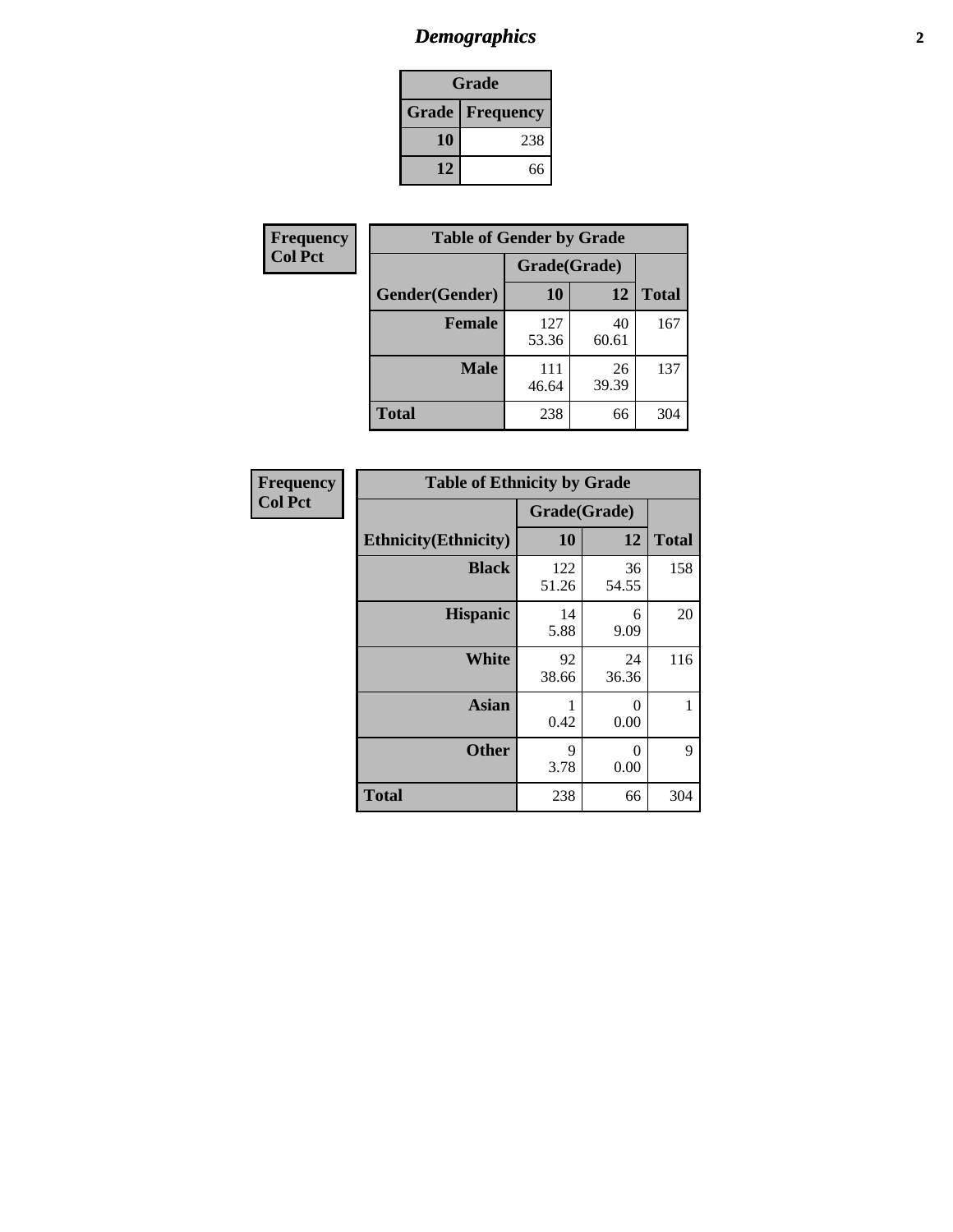#### *Title IV, Part A, Schedule A* **3** *Goal 1: Ensure that all schools are drug-free Baseline Data: Year 2008-2009 Prevalence of Drug Use*

| Frequency<br><b>Col Pct</b> | <b>Table of AlcoholAlt by Grade</b> |              |             |              |  |
|-----------------------------|-------------------------------------|--------------|-------------|--------------|--|
|                             | AlcoholAlt(Alcohol                  | Grade(Grade) |             |              |  |
|                             | use, past 30 days)                  | <b>10</b>    | 12          | <b>Total</b> |  |
|                             | Yes                                 | 63<br>26.47  | 12<br>18.18 | 75           |  |
|                             | N <sub>0</sub>                      | 175<br>73.53 | 54<br>81.82 | 229          |  |
|                             | Total                               | 238          | 66          | 304          |  |

| Frequency      | <b>Table of TobaccoAny by Grade</b> |              |             |              |  |  |
|----------------|-------------------------------------|--------------|-------------|--------------|--|--|
| <b>Col Pct</b> | <b>TobaccoAny(Tobacco</b>           | Grade(Grade) |             |              |  |  |
|                | use, past 30 days)                  | 10           | 12          | <b>Total</b> |  |  |
|                | Yes                                 | 53<br>22.27  | 10<br>15.15 | 63           |  |  |
|                | N <sub>0</sub>                      | 185<br>77.73 | 56<br>84.85 | 241          |  |  |
|                | <b>Total</b>                        | 238          | 66          | 304          |  |  |

| Frequency<br><b>Col Pct</b> | <b>Table of MarijuanaAlt by Grade</b> |              |             |              |  |
|-----------------------------|---------------------------------------|--------------|-------------|--------------|--|
|                             | MarijuanaAlt(Marijuana                | Grade(Grade) |             |              |  |
|                             | use, past 30 days)                    | 10           | 12          | <b>Total</b> |  |
|                             | <b>Yes</b>                            | 35<br>14.71  | 9<br>13.64  | 44           |  |
|                             | N <sub>0</sub>                        | 203<br>85.29 | 57<br>86.36 | 260          |  |
|                             | <b>Total</b>                          | 238          | 66          | 304          |  |

| <b>Frequency</b> | <b>Table of OtherDrugAny by Grade</b>  |              |             |              |  |
|------------------|----------------------------------------|--------------|-------------|--------------|--|
| <b>Col Pct</b>   | <b>OtherDrugAny(Other</b><br>drug use, | Grade(Grade) |             |              |  |
|                  | past 30 days)                          | 10           | <b>12</b>   | <b>Total</b> |  |
|                  | Yes                                    | 26<br>10.92  | 4<br>6.06   | 30           |  |
|                  | N <sub>0</sub>                         | 212<br>89.08 | 62<br>93.94 | 274          |  |
|                  | <b>Total</b>                           | 238          | 66          | 304          |  |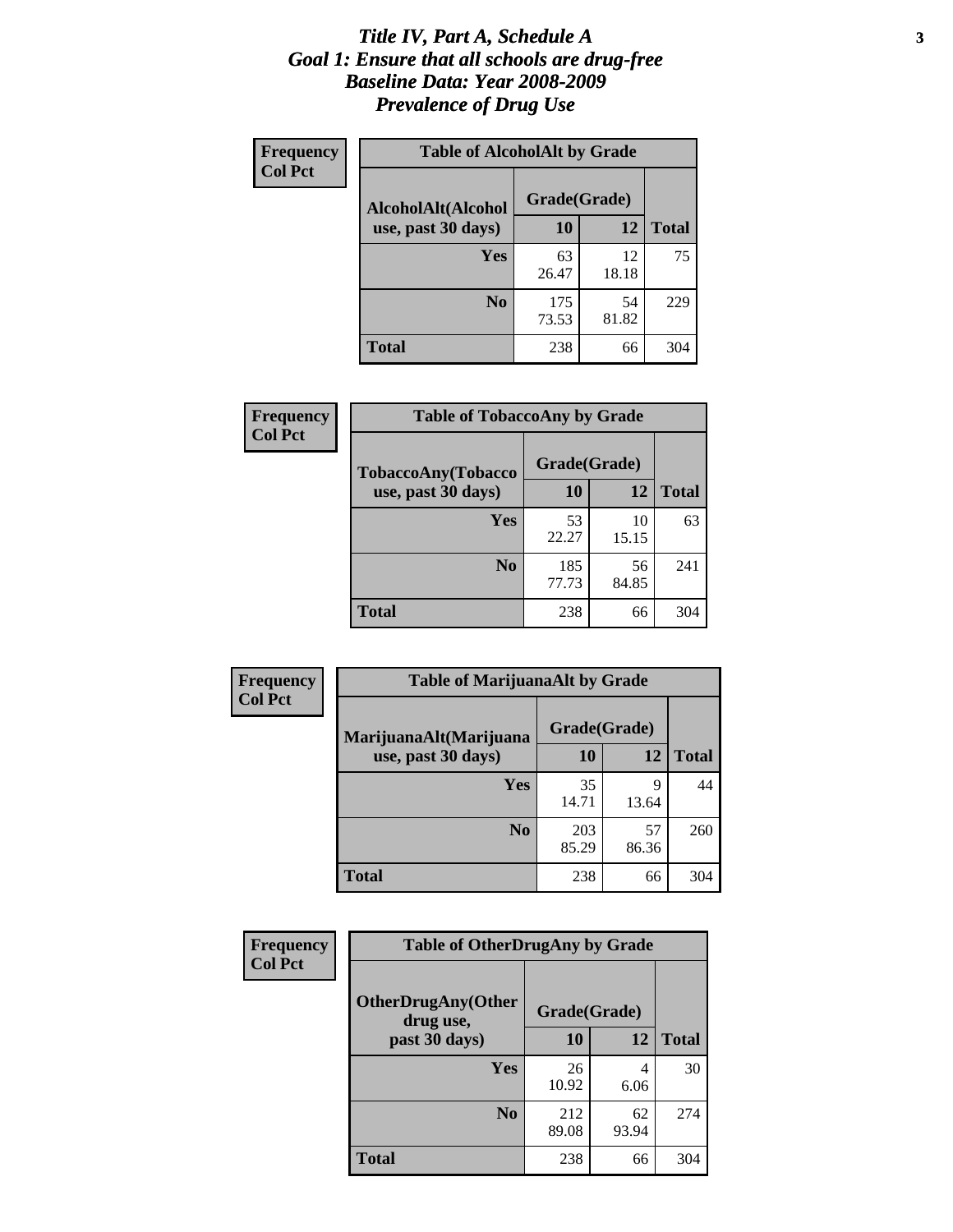#### *Average Age of Onset of Use* **4** *Results for "Average Age of Onset of Use" questions exclude students who said they did not use that substance*

| <b>Variable</b>    | Label                                                              | <b>Mean</b> |
|--------------------|--------------------------------------------------------------------|-------------|
| Alcoholinit2       | I started using alcohol when I was                                 | 12.51       |
| Cigarettesinit2    | I started smoking tobacco when I was                               | 12.82       |
| Smokelessinit2     | I started chewing tobacco when I was                               | 12.17       |
| Marijuanainit2     | I started using marijuana when I was                               | 13.29       |
| Cocaineinit2       | I started using cocaine when I was                                 | 12.78       |
| Inhalantsinit2     | I started using inhalants when I was                               | 10.86       |
| Steroidsinit2      | I started using steroids when I was                                | 12.25       |
| Ecstasyinit2       | I started using ecstasy when I was                                 | 12.17       |
| Methinit2          | I started using methamphetamines when I was                        | 12.00       |
| Hallucinogensinit2 | I started using hallucinogens when I was                           | 11.50       |
| Prescriptioninit2  | I started using prescription drugs not prescribed to me when I was | 12.87       |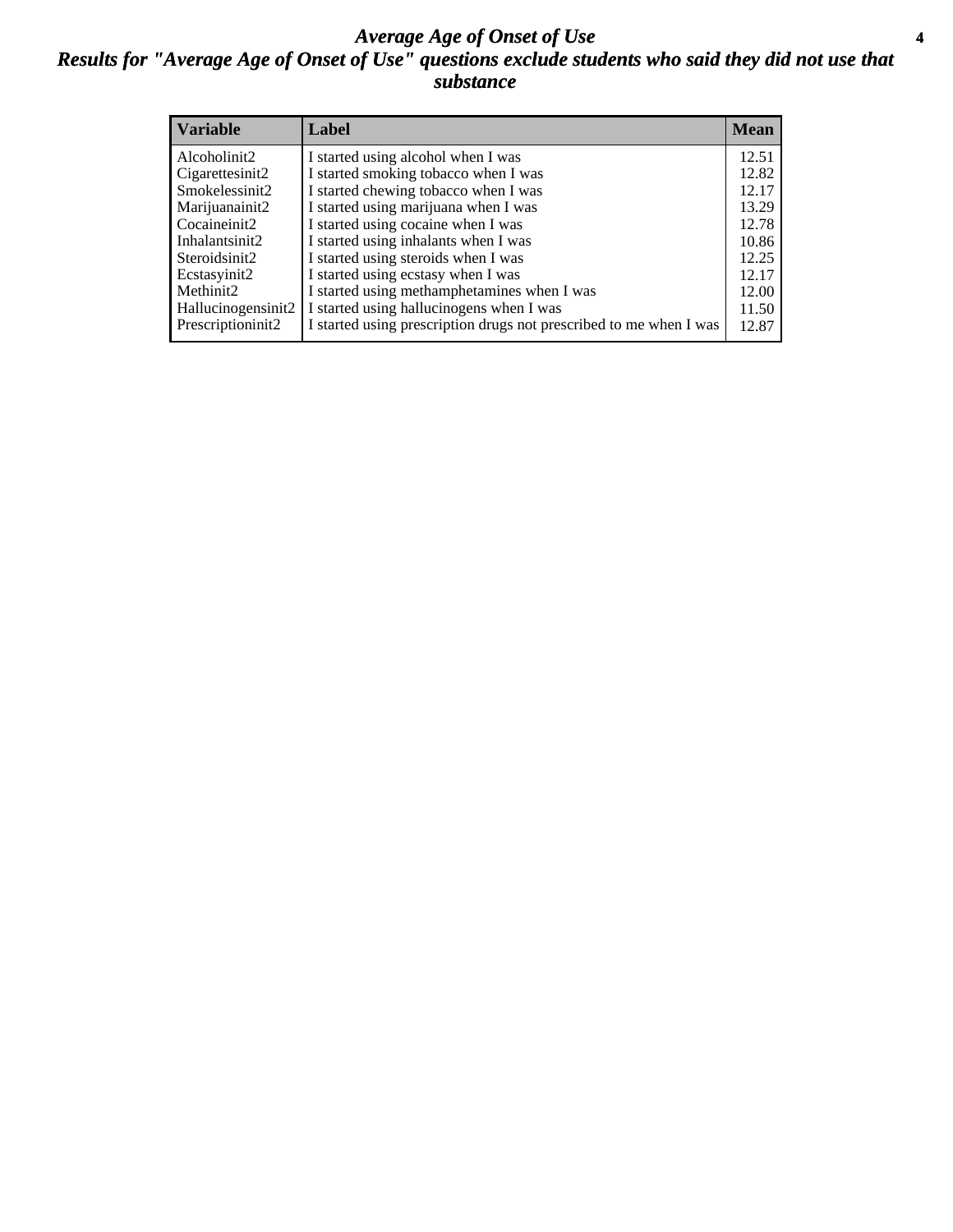## *Perception of Health Risk* **5**

| <b>Frequency</b> | <b>Table of Alcoholharmdich by Grade</b> |              |             |              |  |
|------------------|------------------------------------------|--------------|-------------|--------------|--|
| <b>Col Pct</b>   | Alcoholharmdich(I<br>think alcohol is    | Grade(Grade) |             |              |  |
|                  | harmful)                                 | 10           | 12          | <b>Total</b> |  |
|                  | <b>Yes</b>                               | 176<br>73.95 | 52<br>78.79 | 228          |  |
|                  | N <sub>0</sub>                           | 62<br>26.05  | 14<br>21.21 | 76           |  |
|                  | <b>Total</b>                             | 238          | 66          | 304          |  |

| Frequency<br><b>Col Pct</b> | <b>Table of Tobaccoharmdich by Grade</b> |              |             |              |  |
|-----------------------------|------------------------------------------|--------------|-------------|--------------|--|
|                             | Tobaccoharmdich(I<br>think tobacco is    | Grade(Grade) |             |              |  |
|                             | harmful)                                 | 10           | 12          | <b>Total</b> |  |
|                             | Yes                                      | 213<br>89.50 | 58<br>87.88 | 271          |  |
|                             | N <sub>0</sub>                           | 25<br>10.50  | 8<br>12.12  | 33           |  |
|                             | Total                                    | 238          | 66          | 304          |  |

| Frequency<br><b>Col Pct</b> | <b>Table of Marijuanaharmdich by Grade</b>                |              |             |              |  |  |
|-----------------------------|-----------------------------------------------------------|--------------|-------------|--------------|--|--|
|                             | Marijuanaharmdich(I<br>Grade(Grade)<br>think marijuana is |              |             |              |  |  |
|                             | harmful)                                                  | <b>10</b>    | 12          | <b>Total</b> |  |  |
|                             | Yes                                                       | 183<br>76.89 | 45<br>68.18 | 228          |  |  |
|                             | N <sub>0</sub>                                            | 55<br>23.11  | 21<br>31.82 | 76           |  |  |
|                             | <b>Total</b>                                              | 238          | 66          | 304          |  |  |

| <b>Frequency</b> | <b>Table of Otherdrugharmdich by Grade</b>           |              |             |              |  |  |  |  |
|------------------|------------------------------------------------------|--------------|-------------|--------------|--|--|--|--|
| <b>Col Pct</b>   | <b>Otherdrugharmdich</b> (I<br>think other drugs are | Grade(Grade) |             |              |  |  |  |  |
|                  | harmful)                                             | 10           | 12          | <b>Total</b> |  |  |  |  |
|                  | <b>Yes</b>                                           | 224<br>94.12 | 60<br>90.91 | 284          |  |  |  |  |
|                  | N <sub>0</sub>                                       | 14<br>5.88   | 6<br>9.09   | 20           |  |  |  |  |
|                  | <b>Total</b>                                         | 238          | 66          | 304          |  |  |  |  |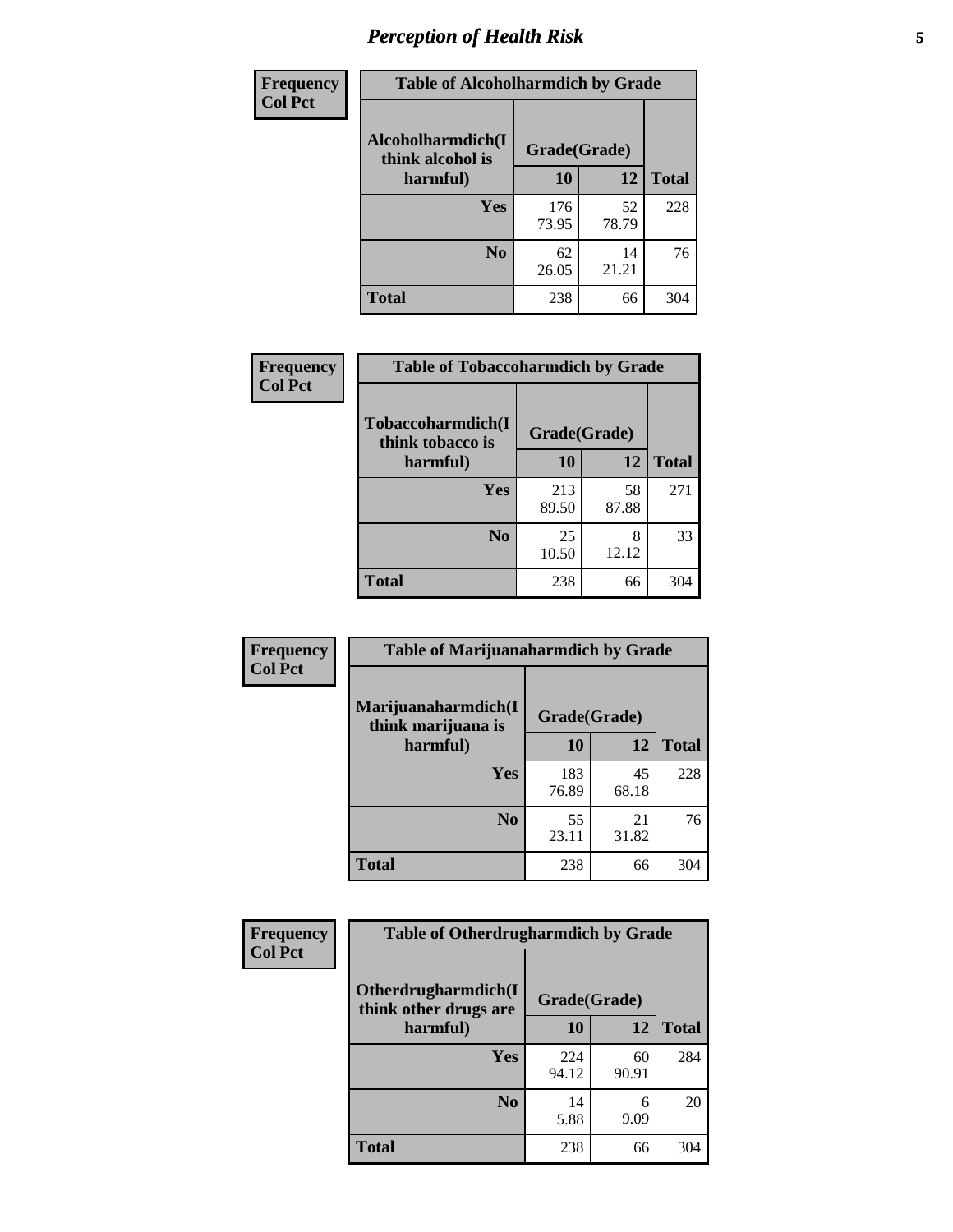### *Social Disapproval* **6**

| <b>Frequency</b> | <b>Table of Alcoholpeerdich by Grade</b>                    |              |              |     |
|------------------|-------------------------------------------------------------|--------------|--------------|-----|
| <b>Col Pct</b>   | Alcoholpeerdich(My<br>friends would<br>disapprove if I used | Grade(Grade) |              |     |
|                  | alcohol)                                                    | 10           | <b>Total</b> |     |
|                  | <b>Yes</b>                                                  | 98<br>41.18  | 29<br>43.94  | 127 |
|                  | N <sub>0</sub>                                              | 140<br>58.82 | 37<br>56.06  | 177 |
|                  | <b>Total</b>                                                | 238          | 66           | 304 |

| <b>Frequency</b> |
|------------------|
| <b>Col Pct</b>   |

| <b>Table of Tobaccopeerdich by Grade</b>                            |              |             |              |  |  |  |  |
|---------------------------------------------------------------------|--------------|-------------|--------------|--|--|--|--|
| <b>Tobaccopeerdich</b> (My<br>friends would<br>disapprove if I used | Grade(Grade) |             |              |  |  |  |  |
| tobacco)                                                            | 10           | 12          | <b>Total</b> |  |  |  |  |
| Yes                                                                 | 135<br>56.72 | 36<br>54.55 | 171          |  |  |  |  |
| N <sub>0</sub>                                                      | 103<br>43.28 | 30<br>45.45 | 133          |  |  |  |  |
| <b>Total</b>                                                        | 238          | 66          | 304          |  |  |  |  |

| Frequency      | <b>Table of Marijuanapeerdich by Grade</b>                    |              |             |              |  |  |  |  |
|----------------|---------------------------------------------------------------|--------------|-------------|--------------|--|--|--|--|
| <b>Col Pct</b> | Marijuanapeerdich(My<br>friends would<br>disapprove if I used | Grade(Grade) |             |              |  |  |  |  |
|                | marijuana)                                                    | 10           | 12          | <b>Total</b> |  |  |  |  |
|                | <b>Yes</b>                                                    | 131<br>55.04 | 40<br>60.61 | 171          |  |  |  |  |
|                | N <sub>0</sub>                                                | 107<br>44.96 | 26<br>39.39 | 133          |  |  |  |  |
|                | <b>Total</b>                                                  | 238          | 66          | 304          |  |  |  |  |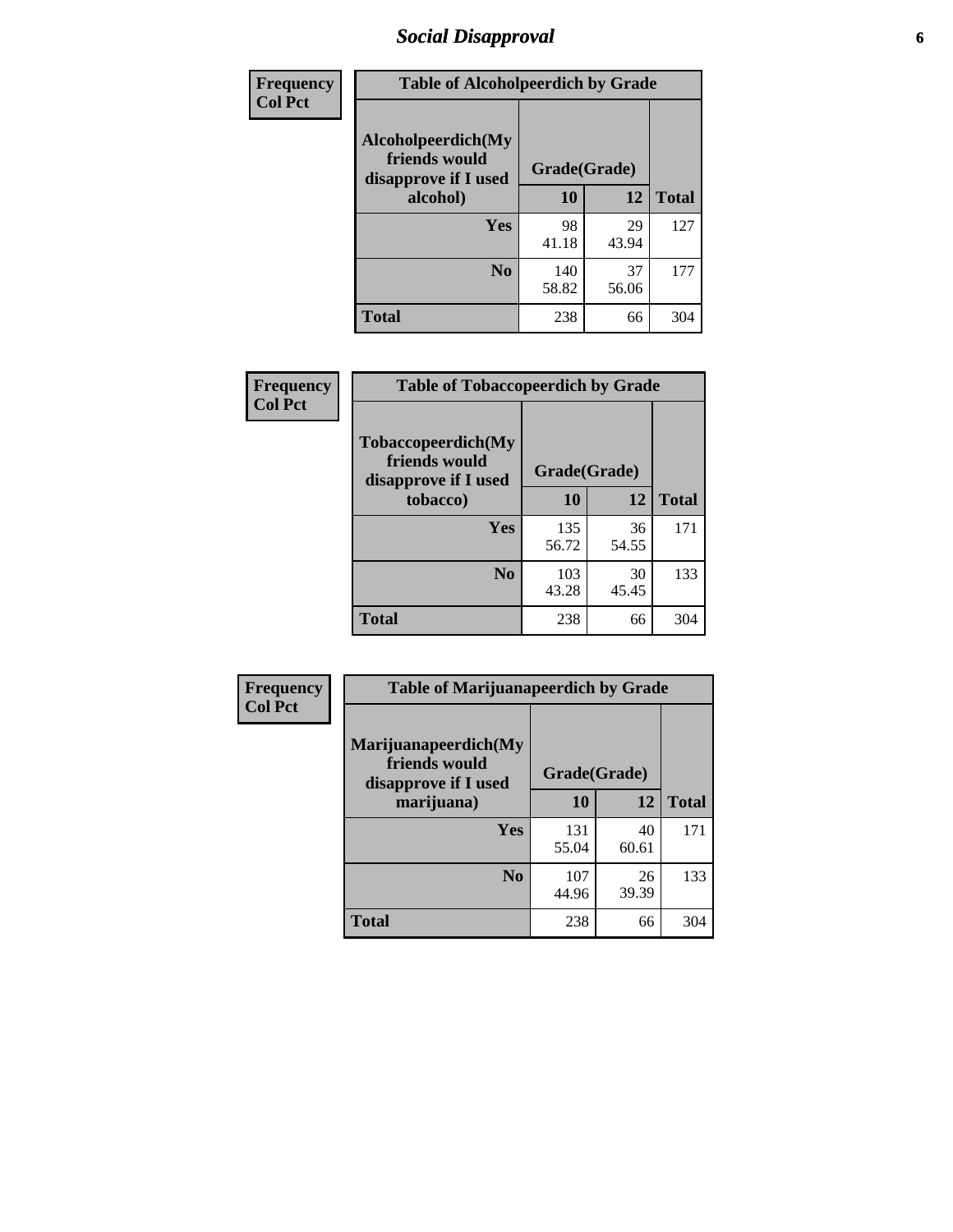### *Social Disapproval* **7**

| Frequency      | <b>Table of Otherdrugpeerdich by Grade</b>                    |              |             |              |  |  |  |  |
|----------------|---------------------------------------------------------------|--------------|-------------|--------------|--|--|--|--|
| <b>Col Pct</b> | Otherdrugpeerdich(My<br>friends would<br>disapprove if I used | Grade(Grade) |             |              |  |  |  |  |
|                | other drugs)                                                  | 10           | 12          | <b>Total</b> |  |  |  |  |
|                | <b>Yes</b>                                                    | 175<br>73.53 | 52<br>78.79 | 227          |  |  |  |  |
|                | N <sub>0</sub>                                                | 63<br>26.47  | 14<br>21.21 | 77           |  |  |  |  |
|                | <b>Total</b>                                                  | 238          | 66          | 304          |  |  |  |  |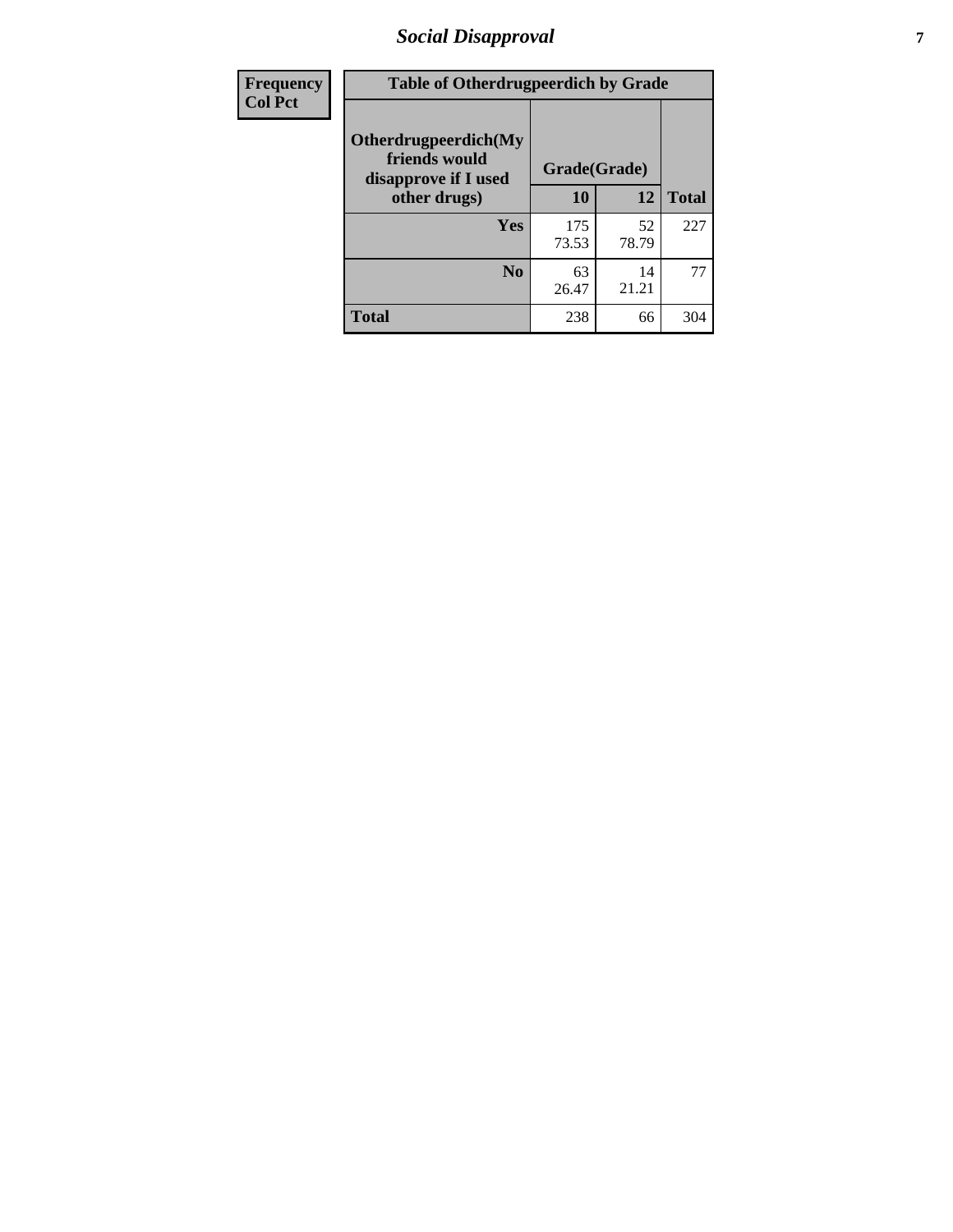#### Title IV, Part A, Schedule A **8** *Goal 2: To help ensure that all schools are safe and disciplined Baseline Data: Year 2008-2009 Student Involvement in Gang Activity*

| Frequency      | <b>Table of Gangself by Grade</b>                                                                 |                    |             |              |
|----------------|---------------------------------------------------------------------------------------------------|--------------------|-------------|--------------|
| <b>Col Pct</b> | Gangself(I<br>have<br>participated<br>in illegal<br>gang<br>activities in<br>the past 30<br>days) | Grade(Grade)<br>10 | 12          | <b>Total</b> |
|                | Yes                                                                                               | 22<br>9.24         | 11<br>16.67 | 33           |
|                | N <sub>0</sub>                                                                                    | 216<br>90.76       | 55<br>83.33 | 271          |
|                | <b>Total</b>                                                                                      | 238                | 66          | 304          |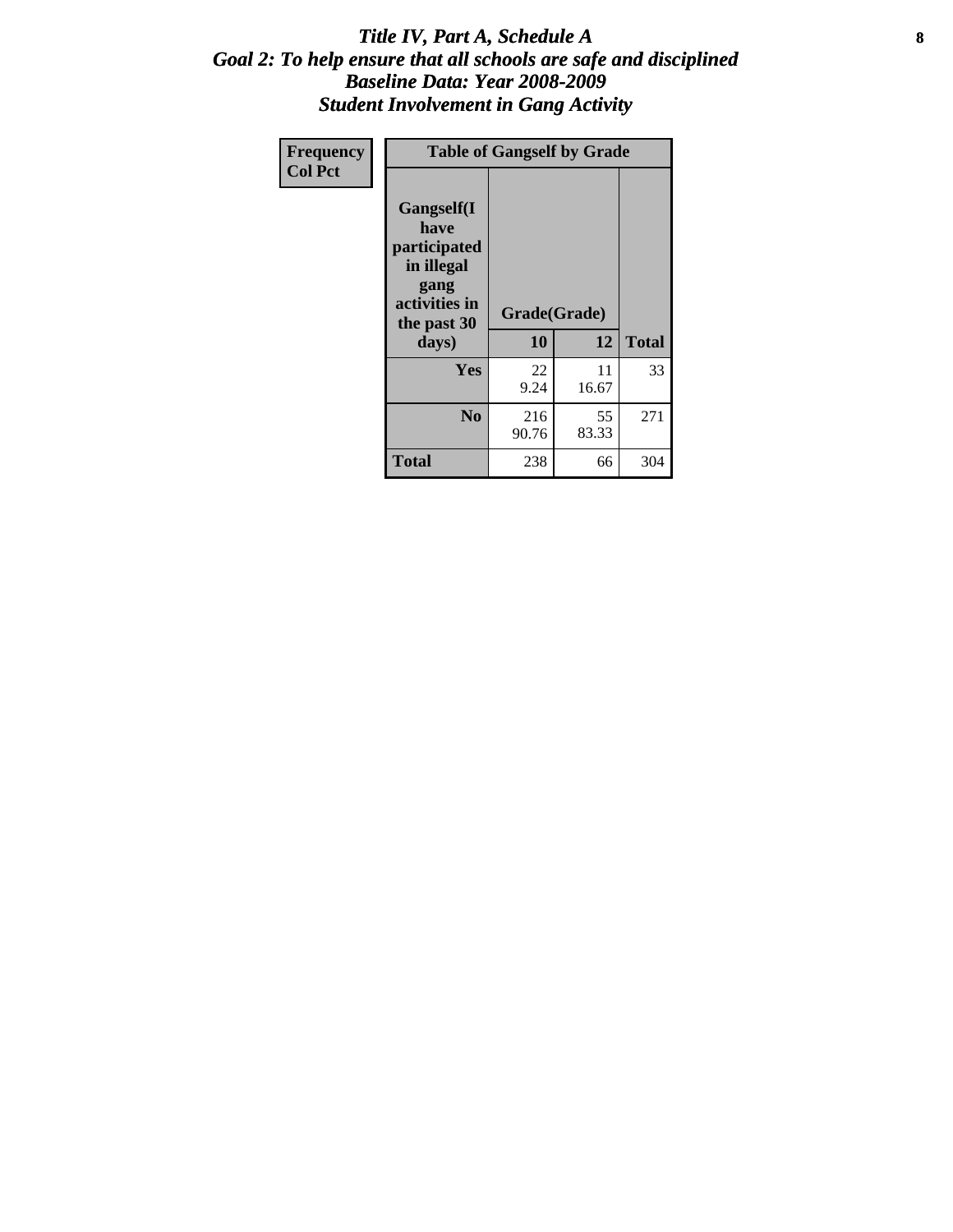## *Student Perception of School Safety* **9**

| <b>Frequency</b><br>Row Pct |
|-----------------------------|
|                             |

| <b>Table of Grade by Safeschool</b> |                          |                                                        |                             |                                    |              |  |  |
|-------------------------------------|--------------------------|--------------------------------------------------------|-----------------------------|------------------------------------|--------------|--|--|
|                                     |                          | Safeschool (School is a place at which I feel<br>safe) |                             |                                    |              |  |  |
| Grade(Grade)                        | <b>Strongly</b><br>Agree | Somewhat<br>Agree                                      | <b>Somewhat</b><br>Disagree | <b>Strongly</b><br><b>Disagree</b> | <b>Total</b> |  |  |
| 10                                  | 22<br>9.24               | 122<br>51.26                                           | 62<br>26.05                 | 32<br>13.45                        | 238          |  |  |
| 12                                  | 5<br>7.58                | 43<br>65.15                                            | 9<br>13.64                  | 9<br>13.64                         | 66           |  |  |
| <b>Total</b>                        | 27                       | 165                                                    | 71                          | 41                                 | 304          |  |  |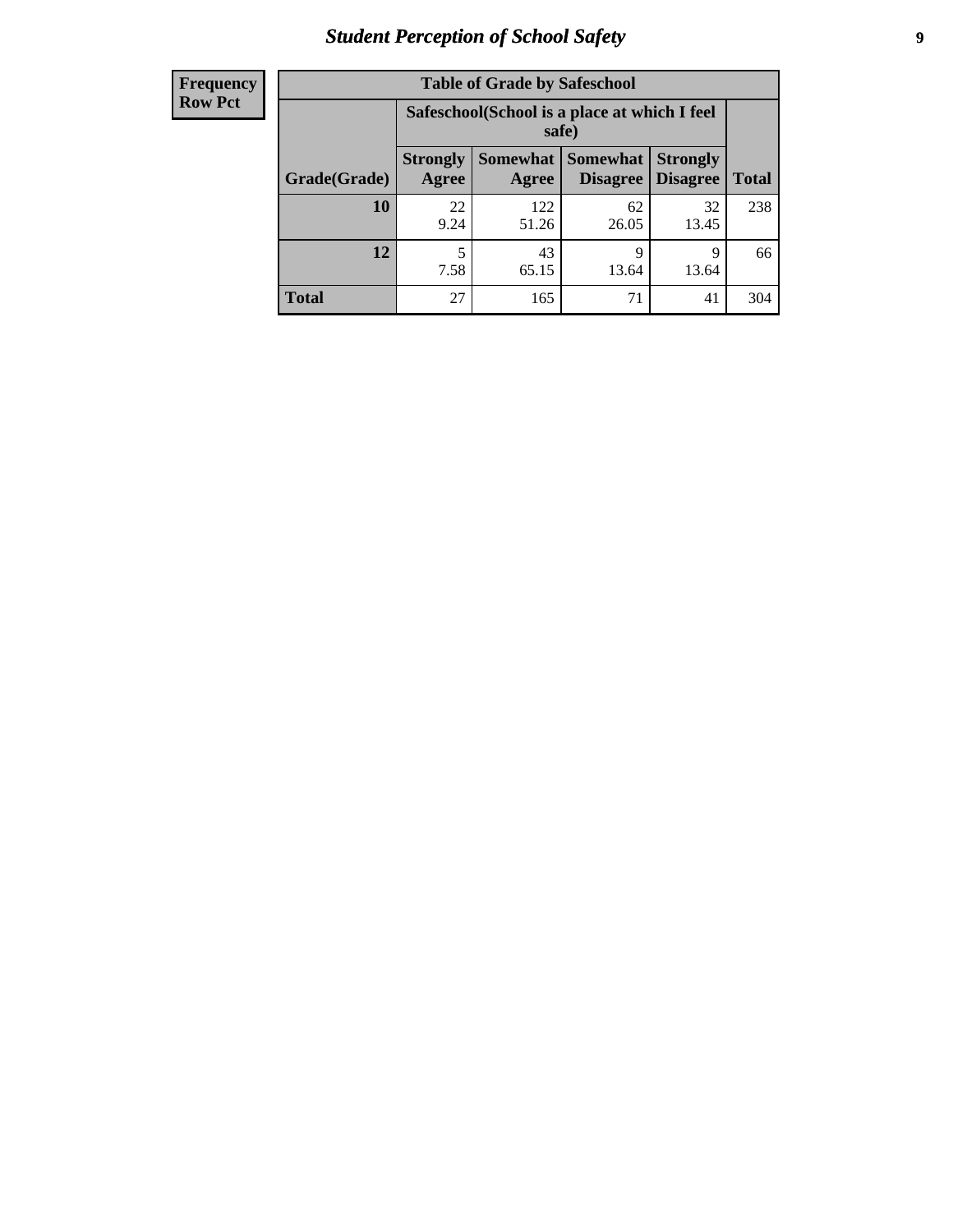#### *Students Who Have Been Bullied* **10**

| <b>Frequency</b> |
|------------------|
| Row Pct          |

| <b>Table of Grade by Bullied</b> |                            |                                                                               |                              |                   |                        |                        |                                 |              |
|----------------------------------|----------------------------|-------------------------------------------------------------------------------|------------------------------|-------------------|------------------------|------------------------|---------------------------------|--------------|
|                                  |                            | <b>Bullied</b> (I have been bullied by other<br>students in the past 30 days) |                              |                   |                        |                        |                                 |              |
| Grade(Grade)                     | $\mathbf 0$<br><b>Days</b> | 1 or<br>2<br>days                                                             | 3 <sub>to</sub><br>5<br>days | 6 to<br>9<br>days | 10<br>to<br>19<br>days | 20<br>to<br>29<br>days | <b>All</b><br><b>30</b><br>days | <b>Total</b> |
| 10                               | 199<br>83.61               | 11<br>4.62                                                                    | $\Omega$<br>0.00             | 8<br>3.36         | 10<br>4.20             | 3<br>1.26              | 2.94                            | 238          |
| 12                               | 58<br>87.88                | 4<br>6.06                                                                     | 2<br>3.03                    | 0<br>0.00         | $\theta$<br>0.00       | 0<br>0.00              | $\mathcal{D}$<br>3.03           | 66           |
| Total                            | 257                        | 15                                                                            | 2                            | 8                 | 10                     | 3                      | 9                               | 304          |

 $\blacksquare$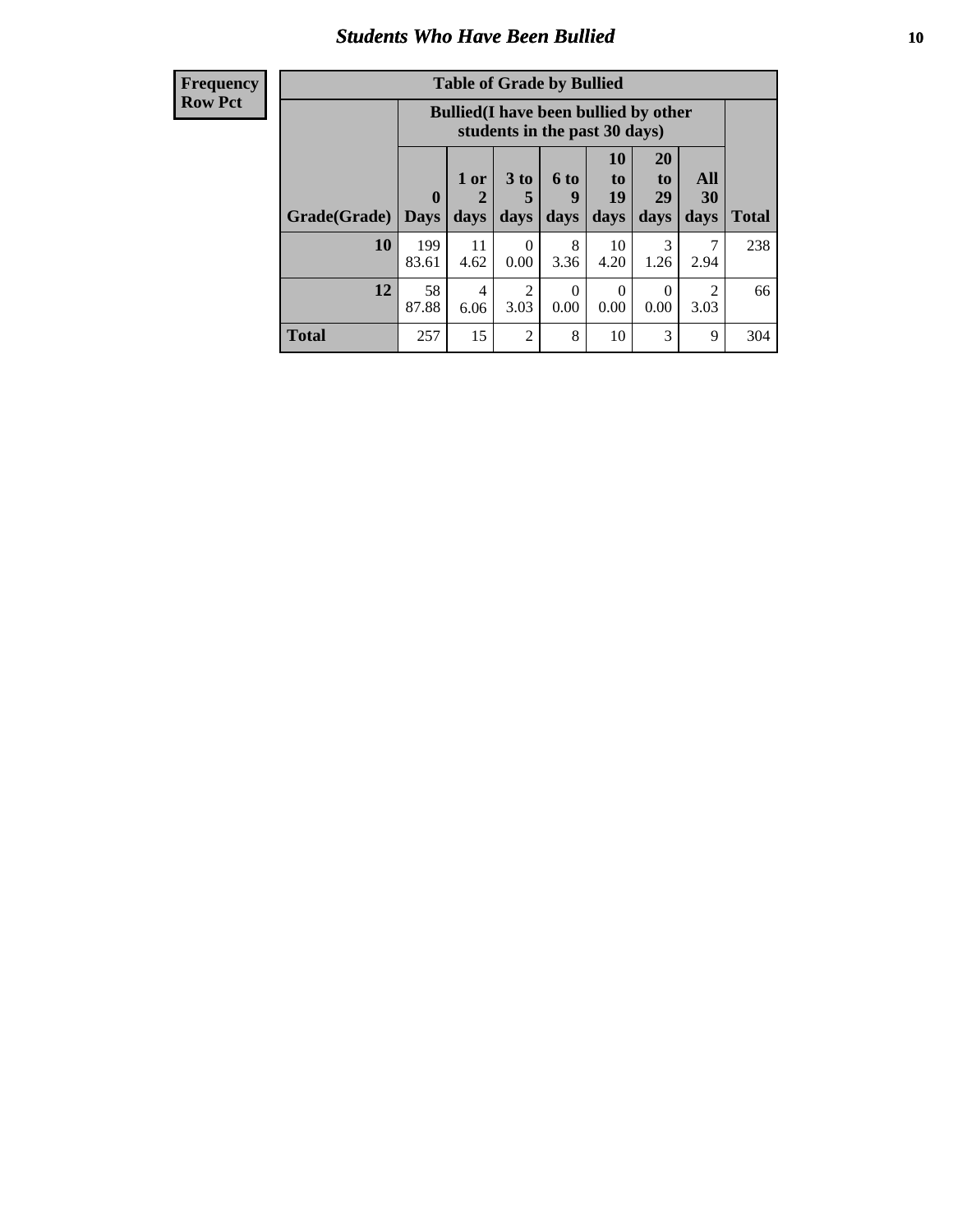### *School Climate* **11**

| <b>Frequency</b> | <b>Table of SchoolClimate1 by Grade</b> |                    |             |              |  |  |  |
|------------------|-----------------------------------------|--------------------|-------------|--------------|--|--|--|
| <b>Col Pct</b>   | SchoolClimate1(I<br>like school)        | Grade(Grade)<br>10 | 12          | <b>Total</b> |  |  |  |
|                  | <b>Strongly Agree</b>                   | 41<br>17.23        | 13<br>19.70 | 54           |  |  |  |
|                  | <b>Somewhat Agree</b>                   | 146<br>61.34       | 42<br>63.64 | 188          |  |  |  |
|                  | <b>Somewhat Disagree</b>                | 30<br>12.61        | 5<br>7.58   | 35           |  |  |  |
|                  | <b>Strongly Disagree</b>                | 21<br>8.82         | 6<br>9.09   | 27           |  |  |  |
|                  | <b>Total</b>                            | 238                | 66          | 304          |  |  |  |

| <b>Table of SchoolClimate2 by Grade</b>           |                    |             |              |  |
|---------------------------------------------------|--------------------|-------------|--------------|--|
| SchoolClimate2(I<br>feel successful at<br>school) | Grade(Grade)<br>10 | 12          | <b>Total</b> |  |
| <b>Strongly Agree</b>                             | 72<br>30.25        | 22<br>33.33 | 94           |  |
| <b>Somewhat Agree</b>                             | 133<br>55.88       | 35<br>53.03 | 168          |  |
| <b>Somewhat Disagree</b>                          | 19<br>7.98         | 5<br>7.58   | 24           |  |
| <b>Strongly Disagree</b>                          | 14<br>5.88         | 4<br>6.06   | 18           |  |
| Total                                             | 238                | 66          | 304          |  |

| Frequency      | <b>Table of SchoolClimate3 by Grade</b>                                      |                    |             |              |  |
|----------------|------------------------------------------------------------------------------|--------------------|-------------|--------------|--|
| <b>Col Pct</b> | <b>SchoolClimate3(My</b><br>school has high<br>standards for<br>achievement) | Grade(Grade)<br>10 | 12          | <b>Total</b> |  |
|                | <b>Strongly Agree</b>                                                        | 82<br>34.45        | 20<br>30.30 | 102          |  |
|                | <b>Somewhat Agree</b>                                                        | 117<br>49.16       | 33<br>50.00 | 150          |  |
|                | <b>Somewhat Disagree</b>                                                     | 30<br>12.61        | 9<br>13.64  | 39           |  |
|                | <b>Strongly Disagree</b>                                                     | 9<br>3.78          | 4<br>6.06   | 13           |  |
|                | Total                                                                        | 238                | 66          | 304          |  |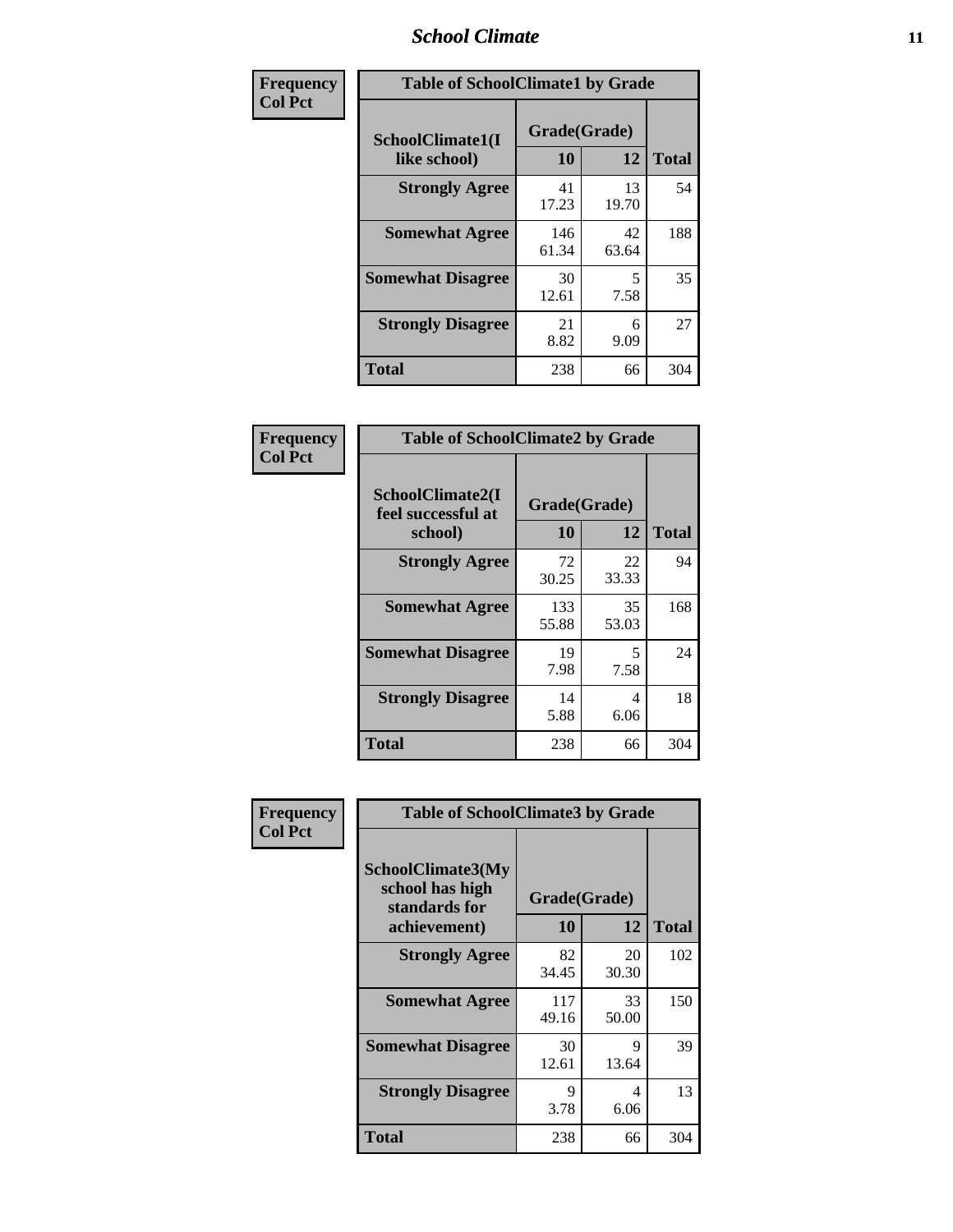### *School Climate* **12**

| Frequency      | <b>Table of SchoolClimate4 by Grade</b>                       |                    |             |              |
|----------------|---------------------------------------------------------------|--------------------|-------------|--------------|
| <b>Col Pct</b> | SchoolClimate4(My<br>school sets clear<br>rules for behavior) | Grade(Grade)<br>10 | 12          | <b>Total</b> |
|                | <b>Strongly Agree</b>                                         | 102<br>42.86       | 30<br>45.45 | 132          |
|                | <b>Somewhat Agree</b>                                         | 94<br>39.50        | 21<br>31.82 | 115          |
|                | <b>Somewhat Disagree</b>                                      | 33<br>13.87        | 9<br>13.64  | 42           |
|                | <b>Strongly Disagree</b>                                      | 9<br>3.78          | 6<br>9.09   | 15           |
|                | <b>Total</b>                                                  | 238                | 66          | 304          |

| <b>Table of SchoolClimate5 by Grade</b>                              |                    |              |     |  |
|----------------------------------------------------------------------|--------------------|--------------|-----|--|
| SchoolClimate5(I<br>know what to do in<br>an emergency at<br>school) | Grade(Grade)<br>10 | <b>Total</b> |     |  |
| <b>Strongly Agree</b>                                                | 111                | 12<br>24     | 135 |  |
|                                                                      | 46.64              | 36.36        |     |  |
| <b>Somewhat Agree</b>                                                | 87<br>36.55        | 26<br>39.39  | 113 |  |
| <b>Somewhat Disagree</b>                                             | 20<br>8.40         | 6<br>9.09    | 26  |  |
| <b>Strongly Disagree</b>                                             | 20<br>8.40         | 10<br>15.15  | 30  |  |
| Total                                                                | 238                | 66           | 304 |  |

| Frequency      | <b>Table of SchoolClimate6 by Grade</b>                  |                    |             |              |
|----------------|----------------------------------------------------------|--------------------|-------------|--------------|
| <b>Col Pct</b> | <b>SchoolClimate6(Teachers</b><br>treat me with respect) | Grade(Grade)<br>10 | 12          | <b>Total</b> |
|                | <b>Strongly Agree</b>                                    | 57<br>23.95        | 25<br>37.88 | 82           |
|                | <b>Somewhat Agree</b>                                    | 107<br>44.96       | 26<br>39.39 | 133          |
|                | <b>Somewhat Disagree</b>                                 | 49<br>20.59        | 9<br>13.64  | 58           |
|                | <b>Strongly Disagree</b>                                 | 25<br>10.50        | 6<br>9.09   | 31           |
|                | <b>Total</b>                                             | 238                | 66          | 304          |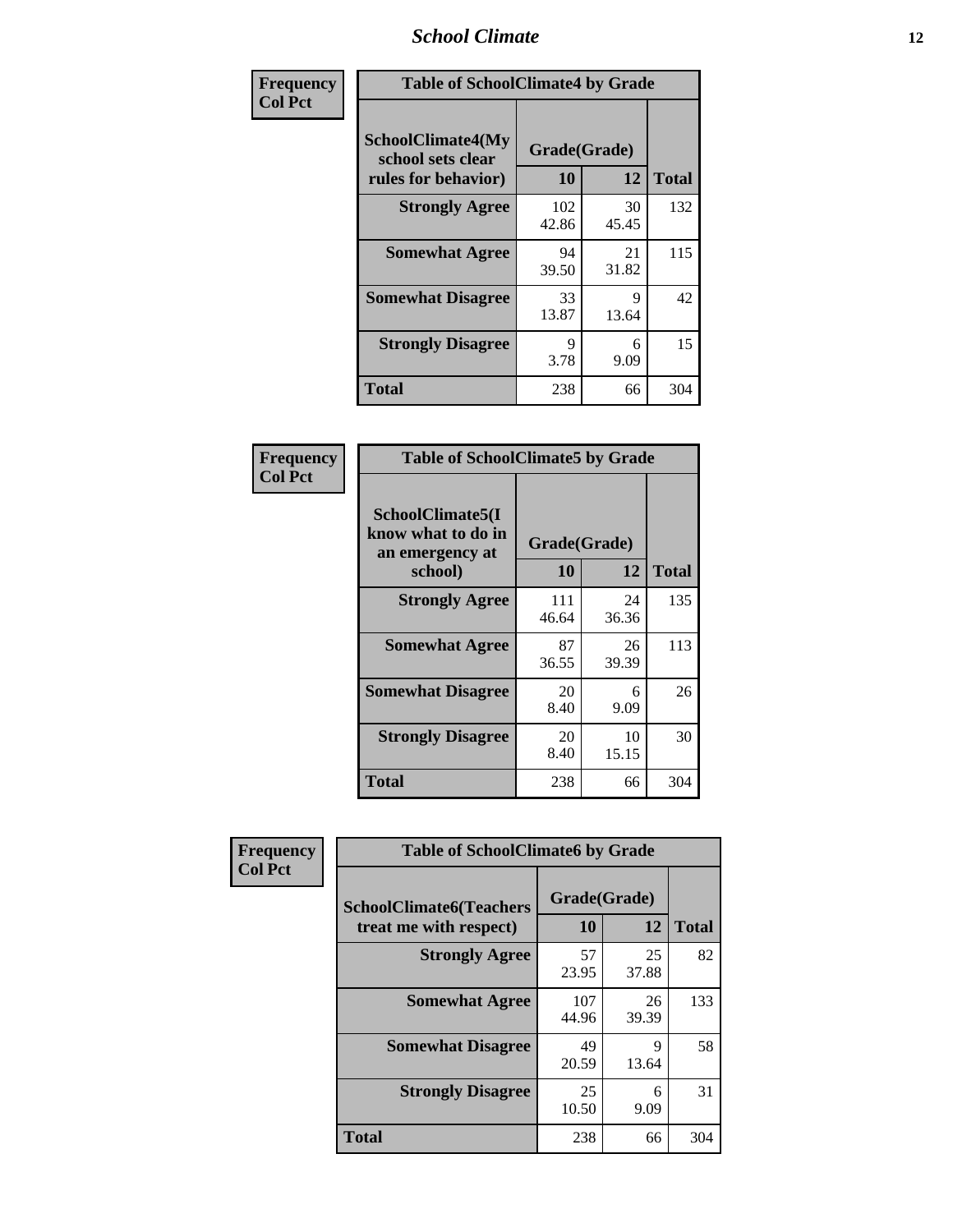### *School Climate* **13**

| Frequency      | <b>Table of SchoolClimate7 by Grade</b>                                       |                           |             |              |
|----------------|-------------------------------------------------------------------------------|---------------------------|-------------|--------------|
| <b>Col Pct</b> | <b>SchoolClimate7(Behaviors</b><br>in my class allow the<br>teacher to teach) | Grade(Grade)<br><b>10</b> | 12          | <b>Total</b> |
|                | <b>Strongly Agree</b>                                                         | 40<br>16.81               | 12<br>18.18 | 52           |
|                | <b>Somewhat Agree</b>                                                         | 112<br>47.06              | 34<br>51.52 | 146          |
|                | <b>Somewhat Disagree</b>                                                      | 55<br>23.11               | 14<br>21.21 | 69           |
|                | <b>Strongly Disagree</b>                                                      | 31<br>13.03               | 6<br>9.09   | 37           |
|                | <b>Total</b>                                                                  | 238                       | 66          | 304          |

| Frequency      | <b>Table of SchoolClimate8 by Grade</b>                                 |              |             |              |
|----------------|-------------------------------------------------------------------------|--------------|-------------|--------------|
| <b>Col Pct</b> | <b>SchoolClimate8(Students</b><br>are frequently<br>recognized for good | Grade(Grade) |             |              |
|                | behavior)                                                               | 10           | 12          | <b>Total</b> |
|                | <b>Strongly Agree</b>                                                   | 42<br>17.65  | 11<br>16.67 | 53           |
|                | <b>Somewhat Agree</b>                                                   | 97<br>40.76  | 20<br>30.30 | 117          |
|                | <b>Somewhat Disagree</b>                                                | 62<br>26.05  | 25<br>37.88 | 87           |
|                | <b>Strongly Disagree</b>                                                | 37<br>15.55  | 10<br>15.15 | 47           |
|                | <b>Total</b>                                                            | 238          | 66          | 304          |

| Frequency      | <b>Table of SchoolClimate9 by Grade</b>                                                  |                    |             |              |
|----------------|------------------------------------------------------------------------------------------|--------------------|-------------|--------------|
| <b>Col Pct</b> | <b>SchoolClimate9(School</b><br>counselor would be<br>helpful if I needed<br>assistance) | Grade(Grade)<br>10 | 12          | <b>Total</b> |
|                | <b>Strongly Agree</b>                                                                    | 107<br>44.96       | 25<br>37.88 | 132          |
|                | <b>Somewhat Agree</b>                                                                    | 93<br>39.08        | 21<br>31.82 | 114          |
|                | <b>Somewhat Disagree</b>                                                                 | 14<br>5.88         | 10<br>15.15 | 24           |
|                | <b>Strongly Disagree</b>                                                                 | 24<br>10.08        | 10<br>15.15 | 34           |
|                | <b>Total</b>                                                                             | 238                | 66          | 304          |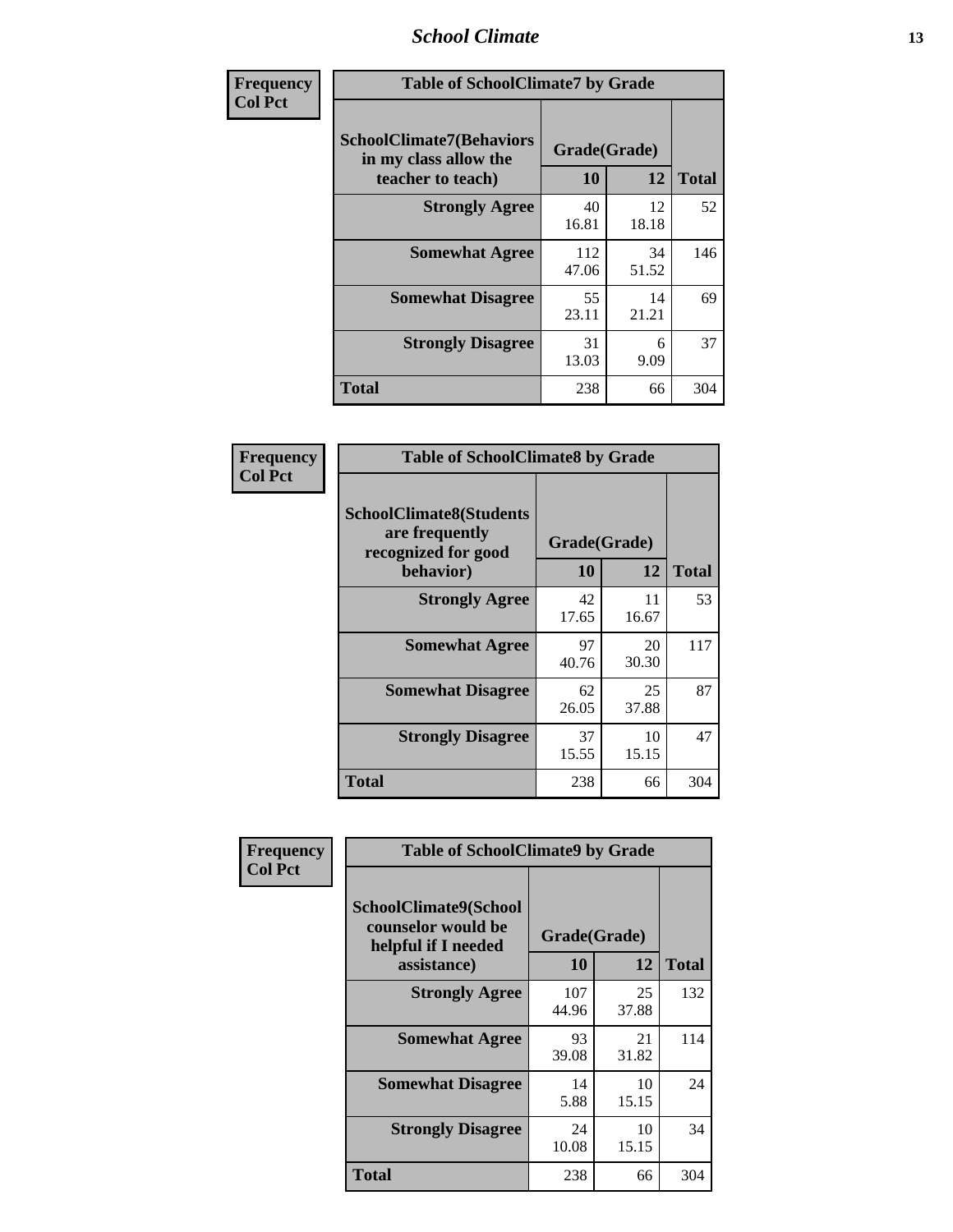### *Reasons for Dropping Out* **14**

| Frequency      | <b>Table of Dropoutreason by Grade</b>                                   |                    |                        |              |
|----------------|--------------------------------------------------------------------------|--------------------|------------------------|--------------|
| <b>Col Pct</b> | Dropoutreason(If<br>I dropped out the<br>reason would<br>most likely be) | Grade(Grade)<br>10 | 12                     | <b>Total</b> |
|                | <b>Won't Drop out</b>                                                    | 128<br>53.78       | 32<br>48.48            | 160          |
|                | <b>Bored</b>                                                             | 45<br>18.91        | 12<br>18.18            | 57           |
|                | <b>Family Reasons</b>                                                    | 17<br>7.14         | 9<br>13.64             | 26           |
|                | <b>Being Bullied</b>                                                     | 7<br>2.94          | $\mathfrak{D}$<br>3.03 | 9            |
|                | <b>Other</b>                                                             | 41<br>17.23        | 11<br>16.67            | 52           |
|                | Total                                                                    | 238                | 66                     | 304          |

| Frequency<br><b>Col Pct</b> | <b>Table of Dropout by Grade</b>                                       |                    |             |              |  |
|-----------------------------|------------------------------------------------------------------------|--------------------|-------------|--------------|--|
|                             | Dropout(I<br>have<br>thought<br>about<br>dropping<br>out of<br>school) | Grade(Grade)<br>10 | 12          | <b>Total</b> |  |
|                             |                                                                        |                    |             |              |  |
|                             | Yes                                                                    | 82<br>34.45        | 18<br>27.27 | 100          |  |
|                             | N <sub>0</sub>                                                         | 156<br>65.55       | 48<br>72.73 | 204          |  |
|                             | <b>Total</b>                                                           | 238                | 66          | 304          |  |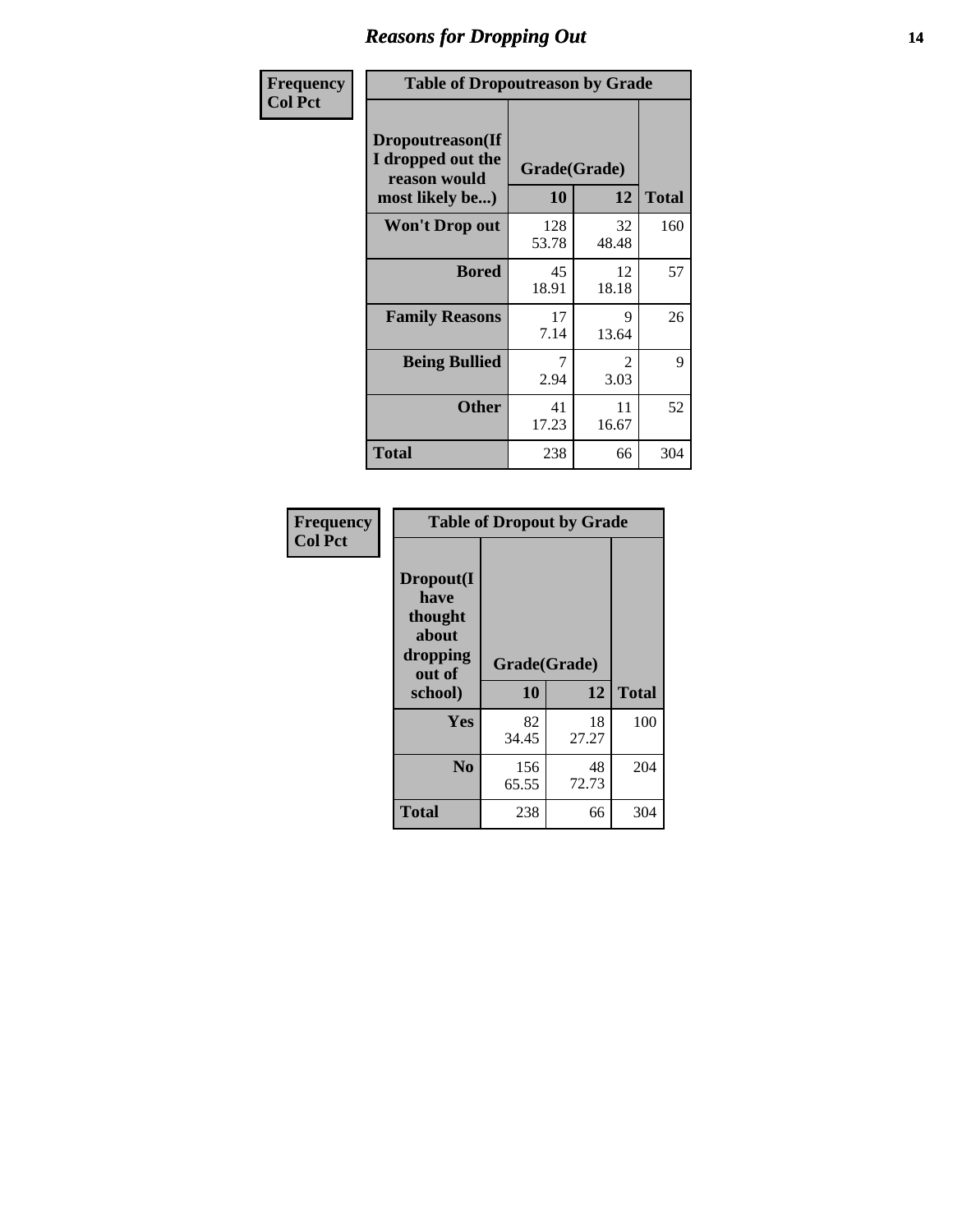*School Safety* **15**

| Frequency      | <b>Table of Gangself by Grade</b>                                                                 |                    |             |              |
|----------------|---------------------------------------------------------------------------------------------------|--------------------|-------------|--------------|
| <b>Col Pct</b> | Gangself(I<br>have<br>participated<br>in illegal<br>gang<br>activities in<br>the past 30<br>days) | Grade(Grade)<br>10 | 12          | <b>Total</b> |
|                | Yes                                                                                               | 22<br>9.24         | 11<br>16.67 | 33           |
|                | N <sub>o</sub>                                                                                    | 216<br>90.76       | 55<br>83.33 | 271          |
|                | Total                                                                                             | 238                | 66          | 304          |

| Frequency<br><b>Col Pct</b> | <b>Table of Gangpeers by Grade</b>                                                                                     |                    |             |              |
|-----------------------------|------------------------------------------------------------------------------------------------------------------------|--------------------|-------------|--------------|
|                             | Gangpeers(I<br>have friends<br>who have<br>participated<br>in illegal<br>gang<br>activities in<br>the past 30<br>days) | Grade(Grade)<br>10 | 12          | <b>Total</b> |
|                             | <b>Yes</b>                                                                                                             | 94<br>39.50        | 18<br>27.27 | 112          |
|                             | N <sub>0</sub>                                                                                                         | 144<br>60.50       | 48<br>72.73 | 192          |
|                             | <b>Total</b>                                                                                                           | 238                | 66          | 304          |

| Frequency      | <b>Table of Pickedon by Grade</b>                                  |              |             |              |
|----------------|--------------------------------------------------------------------|--------------|-------------|--------------|
| <b>Col Pct</b> | <b>Pickedon(I have</b><br>been picked on or<br>teased at school in | Grade(Grade) |             |              |
|                | the past 30 days)                                                  | 10           | 12          | <b>Total</b> |
|                | <b>Strongly Agree</b>                                              | 37<br>15.55  | 4<br>6.06   | 41           |
|                | <b>Somewhat Agree</b>                                              | 47<br>19.75  | 11<br>16.67 | 58           |
|                | <b>Somewhat Disagree</b>                                           | 43<br>18.07  | 9<br>13.64  | 52           |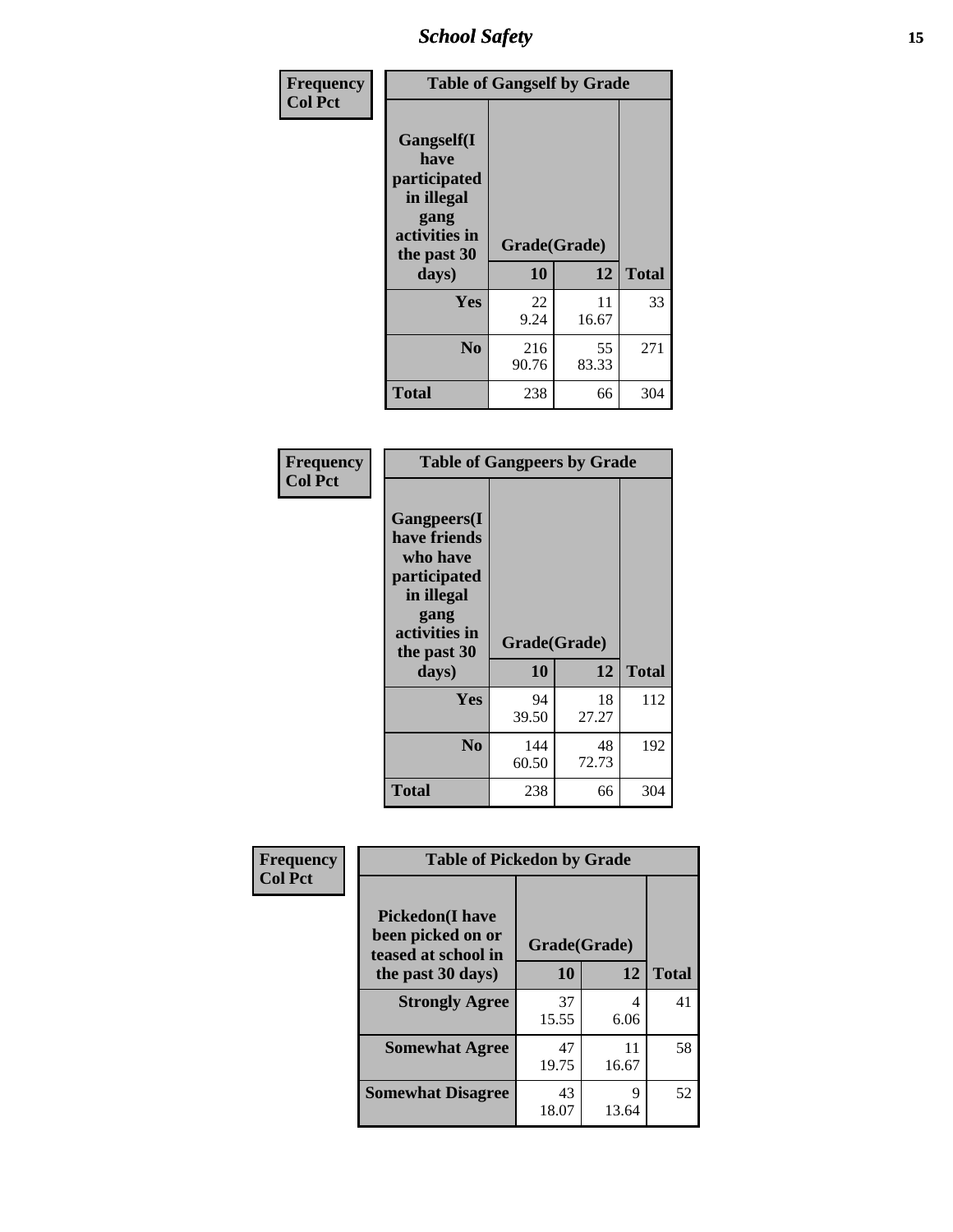## *School Safety* **16**

| <b>Frequency</b> | <b>Table of Pickedon by Grade</b>                                                       |                    |             |              |
|------------------|-----------------------------------------------------------------------------------------|--------------------|-------------|--------------|
| <b>Col Pct</b>   | <b>Pickedon(I have</b><br>been picked on or<br>teased at school in<br>the past 30 days) | Grade(Grade)<br>10 | 12          | <b>Total</b> |
|                  | <b>Strongly Disagree</b>                                                                | 111<br>46.64       | 42<br>63.64 | 153          |
|                  | Total                                                                                   | 238                | 66          | 304          |

| Frequency      |                                                          | <b>Table of Safeschool by Grade</b> |             |              |  |  |  |  |  |
|----------------|----------------------------------------------------------|-------------------------------------|-------------|--------------|--|--|--|--|--|
| <b>Col Pct</b> | Safeschool(School<br>is a place at which I<br>feel safe) | Grade(Grade)<br>10                  | 12          | <b>Total</b> |  |  |  |  |  |
|                | <b>Strongly Agree</b>                                    | 22<br>9.24                          | 5<br>7.58   | 27           |  |  |  |  |  |
|                | <b>Somewhat Agree</b>                                    | 122<br>51.26                        | 43<br>65.15 | 165          |  |  |  |  |  |
|                | <b>Somewhat Disagree</b>                                 | 62<br>26.05                         | 9<br>13.64  | 71           |  |  |  |  |  |
|                | <b>Strongly Disagree</b>                                 | 32<br>13.45                         | 9<br>13.64  | 41           |  |  |  |  |  |
|                | Total                                                    | 238                                 | 66          | 304          |  |  |  |  |  |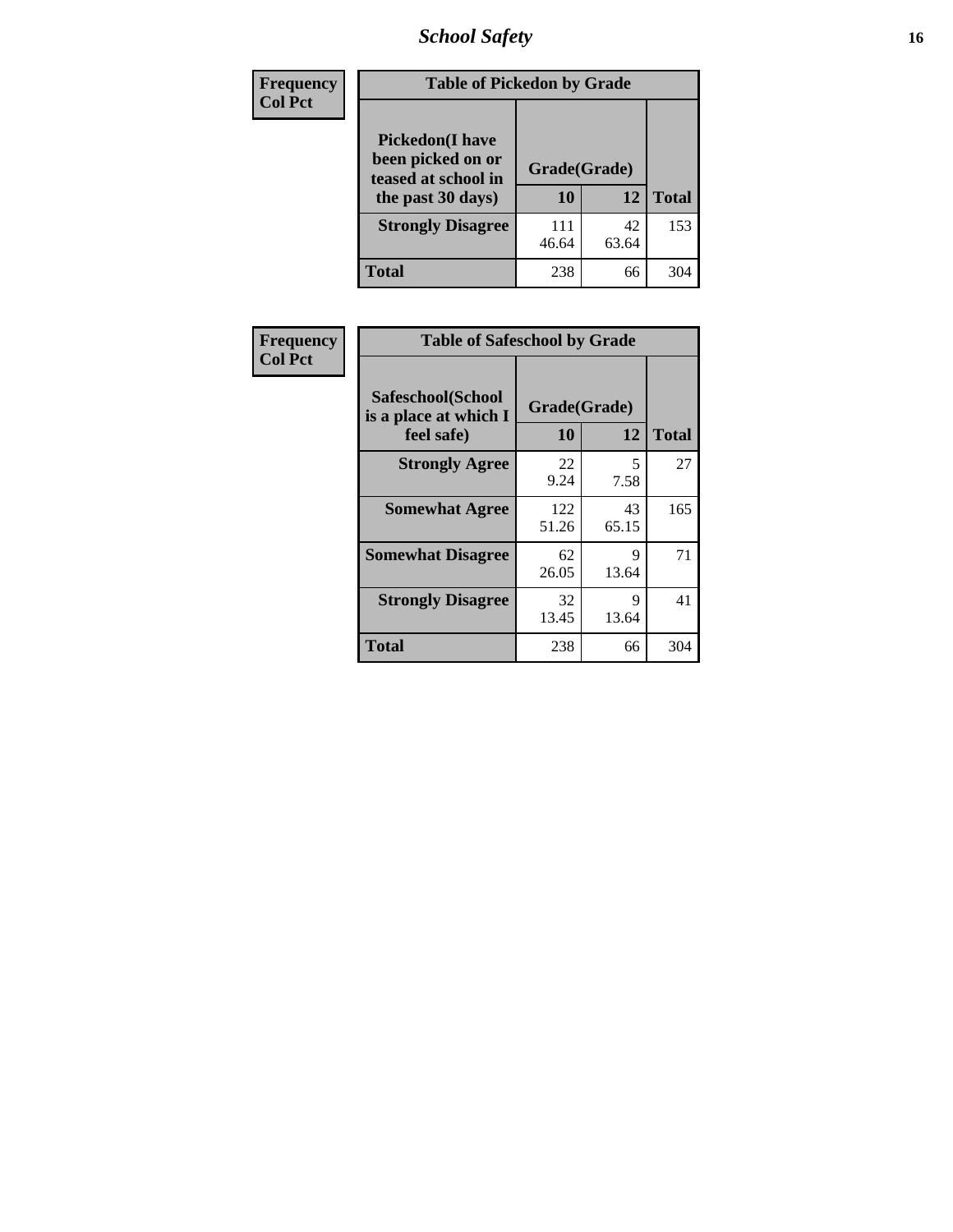*School Safety* **17**

| Frequeno       |
|----------------|
| <b>Row Pct</b> |

| $c_{\mathbf{V}}$ | <b>Table of Grade by Bullied</b> |                  |                                                                               |                        |                  |                  |                       |                        |              |  |  |  |
|------------------|----------------------------------|------------------|-------------------------------------------------------------------------------|------------------------|------------------|------------------|-----------------------|------------------------|--------------|--|--|--|
|                  |                                  |                  | <b>Bullied</b> (I have been bullied by other<br>students in the past 30 days) |                        |                  |                  |                       |                        |              |  |  |  |
|                  |                                  | $\boldsymbol{0}$ | 1 or                                                                          | 3 to<br>5              | 6 to<br>9        | 10<br>to<br>19   | <b>20</b><br>to<br>29 | All<br>30              |              |  |  |  |
|                  | <b>Grade</b> (Grade)   Days      |                  | days                                                                          | days                   | days             | days             | days                  | days                   | <b>Total</b> |  |  |  |
|                  | 10                               | 199<br>83.61     | 11<br>4.62                                                                    | 0<br>0.00              | 8<br>3.36        | 10<br>4.20       | 3<br>1.26             | 2.94                   | 238          |  |  |  |
|                  | 12                               | 58<br>87.88      | 4<br>6.06                                                                     | $\mathfrak{D}$<br>3.03 | $\Omega$<br>0.00 | $\Omega$<br>0.00 | ∩<br>0.00             | $\mathfrak{D}$<br>3.03 | 66           |  |  |  |
|                  | Total                            | 257              | 15                                                                            | $\overline{2}$         | 8                | 10               | 3                     | 9                      | 304          |  |  |  |

| Frequency      |                     | <b>Table of Grade by Bulliedothers</b> |                                                                |              |                        |                               |                   |              |  |
|----------------|---------------------|----------------------------------------|----------------------------------------------------------------|--------------|------------------------|-------------------------------|-------------------|--------------|--|
| <b>Row Pct</b> |                     |                                        | <b>Bulliedothers</b> (I bullied others in the<br>past 30 days) |              |                        |                               |                   |              |  |
|                | Grade(Grade)   Days | $\bf{0}$                               | 1 or<br>days                                                   | 3 to<br>days | 10<br>to<br>19<br>days | <b>20</b><br>to<br>29<br>days | All<br>30<br>days | <b>Total</b> |  |
|                | 10                  | 207<br>86.97                           | 13<br>5.46                                                     | 6<br>2.52    | $\mathfrak{D}$<br>0.84 | 4<br>1.68                     | 6<br>2.52         | 238          |  |
|                | 12                  | 57<br>86.36                            | 6<br>9.09                                                      | 0<br>0.00    | 0<br>0.00              | 2<br>3.03                     | 1.52              | 66           |  |
|                | <b>Total</b>        | 264                                    | 19                                                             | 6            | $\overline{2}$         | 6                             | 7                 | 304          |  |

| <b>Frequency</b> | <b>Table of Grade by Weaponschool</b> |              |                                                                   |                      |                        |                |                       |                  |              |  |  |  |
|------------------|---------------------------------------|--------------|-------------------------------------------------------------------|----------------------|------------------------|----------------|-----------------------|------------------|--------------|--|--|--|
| <b>Row Pct</b>   |                                       |              | Weaponschool(I brought a weapon to<br>school in the past 30 days) |                      |                        |                |                       |                  |              |  |  |  |
|                  |                                       | $\bf{0}$     | 1 or<br>2                                                         | 3 <sub>to</sub><br>5 | <b>6 to</b><br>9       | 10<br>to<br>19 | <b>20</b><br>to<br>29 | All<br>30        |              |  |  |  |
|                  | Grade(Grade)                          | <b>Days</b>  | days                                                              | days                 | days                   | days           | days                  | days             | <b>Total</b> |  |  |  |
|                  | 10                                    | 227<br>95.38 | 6<br>2.52                                                         | 0.42                 | $\mathfrak{D}$<br>0.84 | 0.42           | 0.42                  | $\Omega$<br>0.00 | 238          |  |  |  |
|                  | 12                                    | 63<br>95.45  | 1<br>1.52                                                         | $\Omega$<br>0.00     | $\Omega$<br>0.00       | 1.52           | $\left($<br>0.00      | 1.52             | 66           |  |  |  |
|                  | <b>Total</b>                          | 290          | 7                                                                 |                      | $\overline{2}$         | $\overline{2}$ |                       |                  | 304          |  |  |  |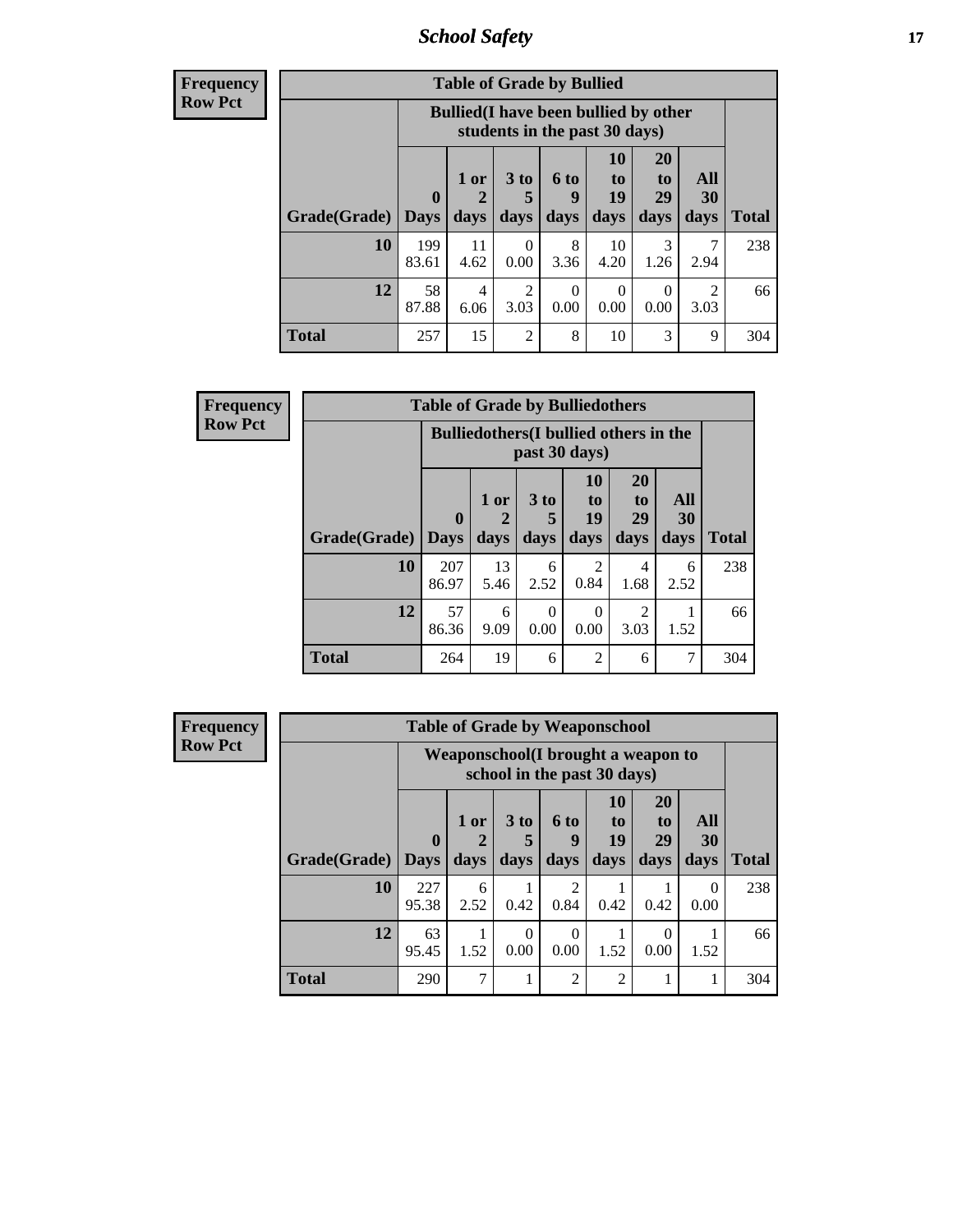*School Safety* **18**

| <b>Frequency</b> | <b>Table of Grade by Absentunsafe</b> |                            |                             |                              |                                                                           |                                           |                        |              |  |  |
|------------------|---------------------------------------|----------------------------|-----------------------------|------------------------------|---------------------------------------------------------------------------|-------------------------------------------|------------------------|--------------|--|--|
| <b>Row Pct</b>   |                                       |                            |                             | days)                        | Absentunsafe(I have missed school<br>because I felt unsafe in the past 30 |                                           |                        |              |  |  |
|                  | Grade(Grade)                          | $\mathbf 0$<br><b>Days</b> | 1 or<br>$\mathbf 2$<br>days | 3 <sub>to</sub><br>5<br>days | <b>10</b><br>to<br>19<br>days                                             | <b>20</b><br>t <sub>0</sub><br>29<br>days | All<br>30<br>days      | <b>Total</b> |  |  |
|                  | 10                                    | 228<br>95.80               | $\mathcal{D}$<br>0.84       | 0.42                         | 3<br>1.26                                                                 | 0.84                                      | $\mathfrak{D}$<br>0.84 | 238          |  |  |
|                  | 12                                    | 64<br>96.97                | 1.52                        | 0<br>0.00                    | 0<br>0.00                                                                 | 1.52                                      | $\Omega$<br>0.00       | 66           |  |  |
|                  | <b>Total</b>                          | 292                        | 3                           |                              | 3                                                                         | 3                                         | 2                      | 304          |  |  |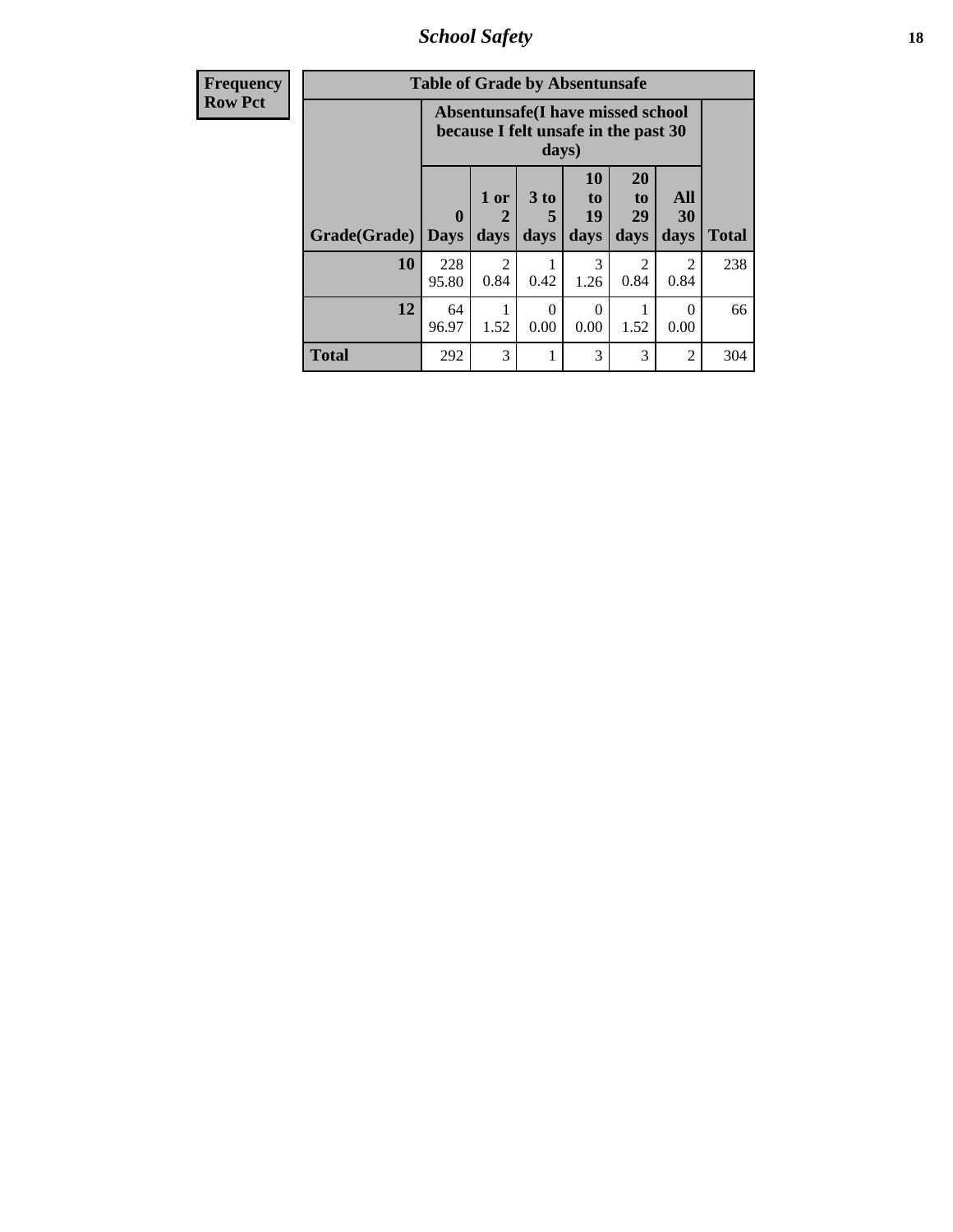### *Drug Use During Last 30 Days* **19**

#### **Frequency Row Pct**

| <b>Table of Grade by Alcohol</b> |                                 |                                    |                 |                        |                 |                        |                  |       |  |  |  |  |  |
|----------------------------------|---------------------------------|------------------------------------|-----------------|------------------------|-----------------|------------------------|------------------|-------|--|--|--|--|--|
|                                  |                                 | Alcohol(Alcohol use, past 30 days) |                 |                        |                 |                        |                  |       |  |  |  |  |  |
| Grade(Grade)                     | <b>Did</b><br>not<br><b>use</b> | $1 - 2$<br>days                    | $3 - 5$<br>days | $6-9$<br>days          | $10-19$<br>days | 20-29<br>days          | Every<br>day     | Total |  |  |  |  |  |
| 10                               | 175<br>73.53                    | 18<br>7.56                         | 12<br>5.04      | 8<br>3.36              | 8<br>3.36       | 8<br>3.36              | 9<br>3.78        | 238   |  |  |  |  |  |
| 12                               | 54<br>81.82                     | $\overline{4}$<br>6.06             | 1.52            | $\overline{2}$<br>3.03 | 3<br>4.55       | $\overline{c}$<br>3.03 | $\theta$<br>0.00 | 66    |  |  |  |  |  |
| <b>Total</b>                     | 229                             | 22                                 | 13              | 10                     | 11              | 10                     | 9                | 304   |  |  |  |  |  |

#### **Frequency Row Pct**

| <b>Table of Grade by Cigarettes</b> |                                 |                                                |                 |                |                 |                   |                     |       |  |  |  |  |
|-------------------------------------|---------------------------------|------------------------------------------------|-----------------|----------------|-----------------|-------------------|---------------------|-------|--|--|--|--|
|                                     |                                 | Cigarettes (Smoking tobacco use, past 30 days) |                 |                |                 |                   |                     |       |  |  |  |  |
| Grade(Grade)                        | <b>Did</b><br>not<br><b>use</b> | $1-2$<br>days                                  | $3 - 5$<br>days | $6-9$<br>days  | $10-19$<br>days | $20 - 29$<br>days | <b>Every</b><br>day | Total |  |  |  |  |
| 10                                  | 193<br>81.09                    | 28<br>11.76                                    | 2.94            | 0.42           | 3<br>1.26       | 4<br>1.68         | 0.84                | 238   |  |  |  |  |
| 12                                  | 56<br>84.85                     | 5<br>7.58                                      | 0<br>0.00       | 1.52           | 2<br>3.03       | 1.52              | 1.52                | 66    |  |  |  |  |
| <b>Total</b>                        | 249                             | 33                                             | 7               | $\overline{2}$ | 5               | 5                 | 3                   | 304   |  |  |  |  |

**Frequency Row Pct**

| <b>Table of Grade by Smokeless</b> |                                 |                                                        |                 |                  |                        |                   |                        |       |  |  |  |  |
|------------------------------------|---------------------------------|--------------------------------------------------------|-----------------|------------------|------------------------|-------------------|------------------------|-------|--|--|--|--|
|                                    |                                 | <b>Smokeless</b> (Chewing tobaccouse,<br>past 30 days) |                 |                  |                        |                   |                        |       |  |  |  |  |
| Grade(Grade)                       | <b>Did</b><br>not<br><b>use</b> | $1 - 2$<br>days                                        | $3 - 5$<br>days | $6 - 9$<br>days  | $10-19$<br>days        | $20 - 29$<br>days | <b>Every</b><br>day    | Total |  |  |  |  |
| 10                                 | 224<br>94.12                    | 7<br>2.94                                              | 0.42            | 0.42             | $\mathfrak{D}$<br>0.84 | 0.42              | $\mathfrak{D}$<br>0.84 | 238   |  |  |  |  |
| 12                                 | 61<br>92.42                     | 4<br>6.06                                              | 1.52            | $\Omega$<br>0.00 | $\Omega$<br>0.00       | 0<br>0.00         | 0<br>0.00              | 66    |  |  |  |  |
| <b>Total</b>                       | 285                             | 11                                                     | $\overline{2}$  |                  | $\overline{2}$         |                   | 2                      | 304   |  |  |  |  |

**Frequency Row Pct**

| <b>Table of Grade by Marijuana</b> |                                 |                                         |                 |                  |                 |               |                  |              |  |  |  |  |
|------------------------------------|---------------------------------|-----------------------------------------|-----------------|------------------|-----------------|---------------|------------------|--------------|--|--|--|--|
|                                    |                                 | Marijuana (Marijuana use, past 30 days) |                 |                  |                 |               |                  |              |  |  |  |  |
| Grade(Grade)                       | <b>Did</b><br>not<br><b>use</b> | $1-2$<br>days                           | $3 - 5$<br>days | $6 - 9$<br>days  | $10-19$<br>days | 20-29<br>days | Every<br>day     | <b>Total</b> |  |  |  |  |
| 10                                 | 203<br>85.29                    | 9<br>3.78                               | 4<br>1.68       | 5<br>2.10        | 7<br>2.94       | 4<br>1.68     | 6<br>2.52        | 238          |  |  |  |  |
| 12                                 | 57<br>86.36                     | 5<br>7.58                               | 1.52            | $\Omega$<br>0.00 | 1.52            | ∍<br>3.03     | $\theta$<br>0.00 | 66           |  |  |  |  |
| <b>Total</b>                       | 260                             | 14                                      | 5               | 5                | 8               | 6             | 6                | 304          |  |  |  |  |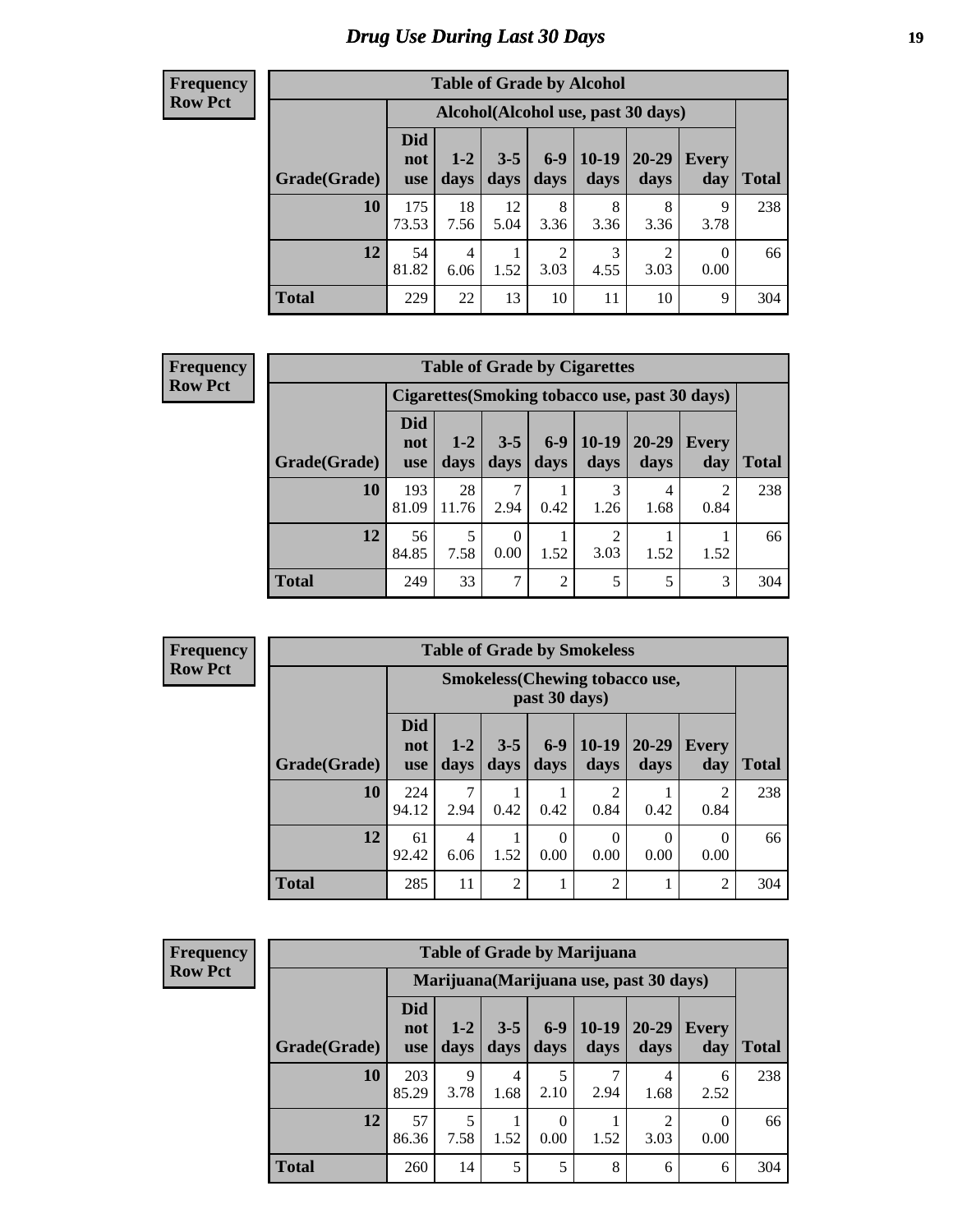### *Drug Use During Last 30 Days* 20

| Frequency      |              | <b>Table of Grade by Cocaine</b> |                       |                 |                              |                     |              |  |
|----------------|--------------|----------------------------------|-----------------------|-----------------|------------------------------|---------------------|--------------|--|
| <b>Row Pct</b> |              |                                  |                       | past 30 days)   | <b>Cocaine (Cocaine use,</b> |                     |              |  |
|                | Grade(Grade) | <b>Did</b><br>not<br><b>use</b>  | $1 - 2$<br>days       | $3 - 5$<br>days | $10-19$<br>days              | <b>Every</b><br>day | <b>Total</b> |  |
|                | 10           | 233<br>97.90                     | $\Omega$<br>0.00      | 0.84            | 0.42                         | 2<br>0.84           | 238          |  |
|                | 12           | 63<br>95.45                      | $\mathcal{R}$<br>4.55 | 0<br>0.00       | 0<br>0.00                    | 0<br>0.00           | 66           |  |
|                | <b>Total</b> | 296                              | 3                     | 2               |                              | 2                   | 304          |  |

| Frequency      | <b>Table of Grade by Inhalants</b> |                          |                                 |                 |                  |              |
|----------------|------------------------------------|--------------------------|---------------------------------|-----------------|------------------|--------------|
| <b>Row Pct</b> |                                    |                          | <b>Inhalants</b> (Inhalant use, | past 30 days)   |                  |              |
|                | Grade(Grade)                       | Did<br>not<br><b>use</b> | $1 - 2$<br>days                 | $3 - 5$<br>days | Every<br>day     | <b>Total</b> |
|                | 10                                 | 235<br>98.74             | 0.42                            | 0.42            | 0.42             | 238          |
|                | 12                                 | 65<br>98.48              | 1.52                            | 0<br>0.00       | $\Omega$<br>0.00 | 66           |
|                | <b>Total</b>                       | 300                      | $\overline{2}$                  |                 |                  | 304          |

| Frequency      | <b>Table of Grade by Steroids</b> |                                 |                       |                                         |                     |              |  |  |
|----------------|-----------------------------------|---------------------------------|-----------------------|-----------------------------------------|---------------------|--------------|--|--|
| <b>Row Pct</b> |                                   |                                 |                       | Steroids (Steroid use,<br>past 30 days) |                     |              |  |  |
|                | Grade(Grade)                      | <b>Did</b><br>not<br><b>use</b> | $1-2$<br>days         | 20-29<br>days                           | <b>Every</b><br>day | <b>Total</b> |  |  |
|                | 10                                | 235<br>98.74                    | $\mathcal{L}$<br>0.00 | $\mathfrak{D}$<br>0.84                  | 0.42                | 238          |  |  |
|                | 12                                | 65<br>98.48                     | 1.52                  | 0.00                                    | 0.00                | 66           |  |  |
|                | <b>Total</b>                      | 300                             |                       | $\mathfrak{D}$                          | 1                   | 304          |  |  |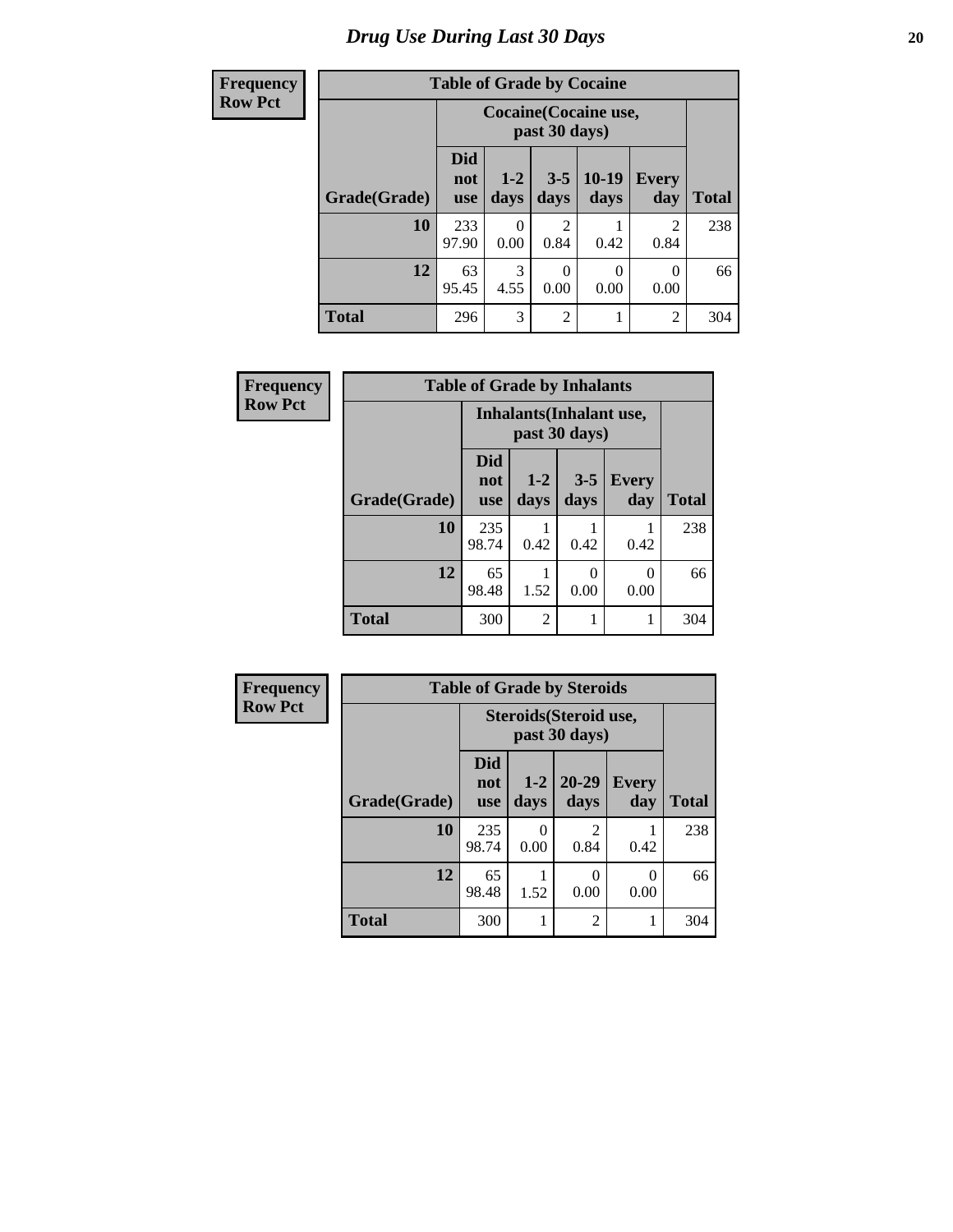## *Drug Use During Last 30 Days* **21**

#### **Frequency Row Pct**

|  |  | <b>Table of Grade by Ecstasy</b> |
|--|--|----------------------------------|
|  |  |                                  |

| cquency | Table of Graue by Ecstasy |                                 |                                        |                 |                   |                     |              |  |  |
|---------|---------------------------|---------------------------------|----------------------------------------|-----------------|-------------------|---------------------|--------------|--|--|
| w Pct   |                           |                                 | Ecstasy (Ecstasy use,<br>past 30 days) |                 |                   |                     |              |  |  |
|         | Grade(Grade)              | <b>Did</b><br>not<br><b>use</b> | $1 - 2$<br>days                        | $6 - 9$<br>days | $20 - 29$<br>days | <b>Every</b><br>day | <b>Total</b> |  |  |
|         | 10                        | 234<br>98.32                    | 0<br>0.00                              | 2<br>0.84       | 0.42              | 0.42                | 238          |  |  |
|         | 12                        | 63<br>95.45                     | 3<br>4.55                              | 0<br>0.00       | 0.00              | 0<br>0.00           | 66           |  |  |
|         | <b>Total</b>              | 297                             | 3                                      | $\overline{2}$  |                   |                     | 304          |  |  |

| Frequency      | <b>Table of Grade by Meth</b> |                |                                                    |                        |              |  |
|----------------|-------------------------------|----------------|----------------------------------------------------|------------------------|--------------|--|
| <b>Row Pct</b> |                               |                | <b>Meth</b> (Methamphetamine<br>use, past 30 days) |                        |              |  |
|                | Grade(Grade)                  | Did not<br>use | $1-2$ days                                         | $20 - 29$<br>days      | <b>Total</b> |  |
|                | 10                            | 236<br>99.16   | 0.00                                               | $\mathfrak{D}$<br>0.84 | 238          |  |
|                | 12                            | 65<br>98.48    | 1.52                                               | $\mathcal{L}$<br>0.00  | 66           |  |
|                | <b>Total</b>                  | 301            |                                                    | 2                      | 304          |  |

| <b>Frequency</b> | <b>Table of Grade by Hallucinogens</b> |                       |                                                   |                           |              |  |  |  |
|------------------|----------------------------------------|-----------------------|---------------------------------------------------|---------------------------|--------------|--|--|--|
| <b>Row Pct</b>   |                                        |                       | Hallucinogens (Hallucinogen<br>use, past 30 days) |                           |              |  |  |  |
|                  | Grade(Grade)                           | Did not<br><b>use</b> | $1-2$ days                                        | 20-29<br>days             | <b>Total</b> |  |  |  |
|                  | 10                                     | 236<br>99.16          | 0.00                                              | 0.84                      | 238          |  |  |  |
|                  | 12                                     | 65<br>98.48           | 1.52                                              | $\mathbf{\Omega}$<br>0.00 | 66           |  |  |  |
|                  | <b>Total</b>                           | 301                   |                                                   | $\overline{2}$            | 304          |  |  |  |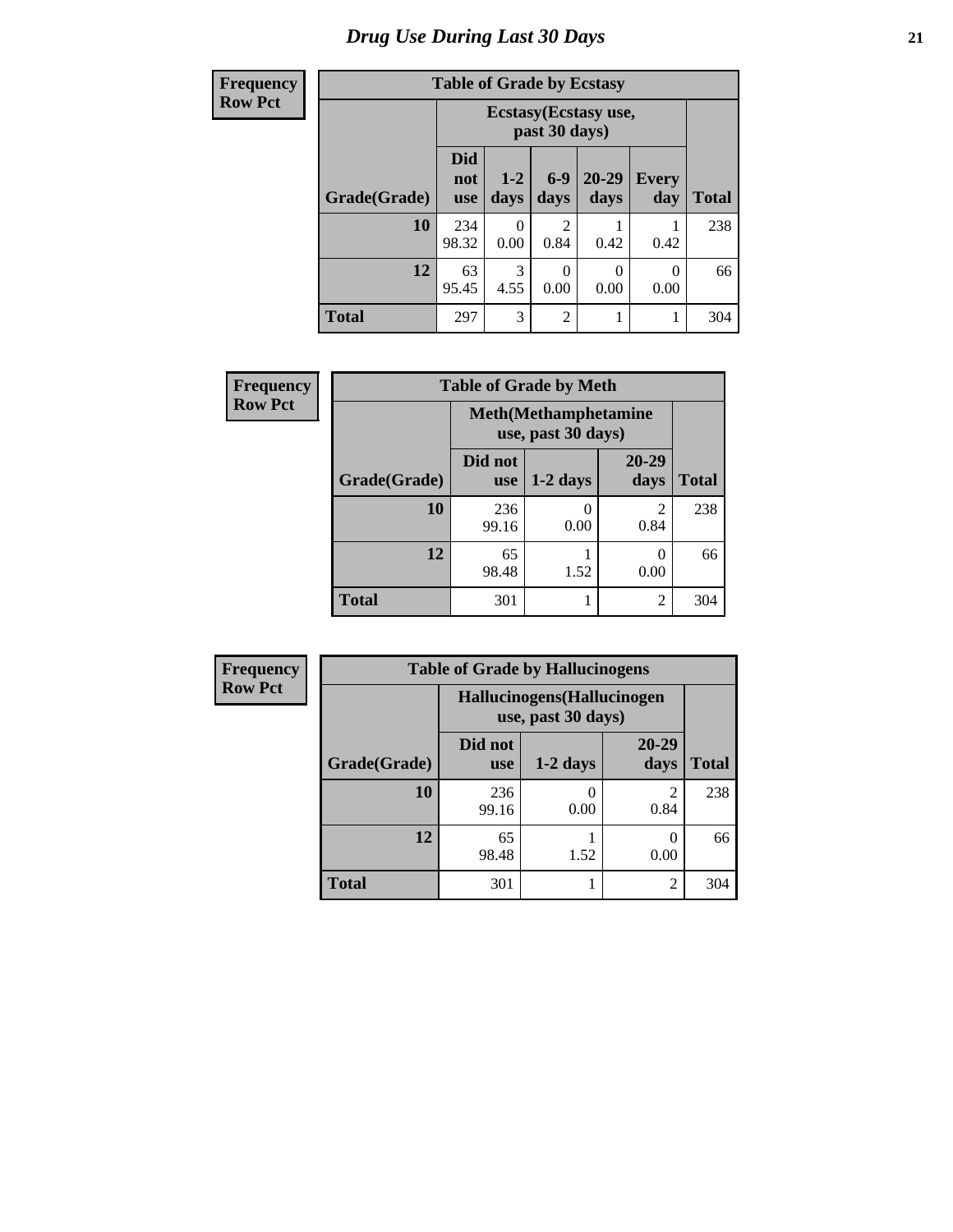| <b>Frequency</b> |
|------------------|
| <b>Row Pct</b>   |

| <b>Table of Grade by Prescription</b> |                          |                                                                                |                  |                 |                        |                  |                  |       |
|---------------------------------------|--------------------------|--------------------------------------------------------------------------------|------------------|-----------------|------------------------|------------------|------------------|-------|
|                                       |                          | <b>Prescription</b> (Prescription drugs not<br>prescribed to me, past 30 days) |                  |                 |                        |                  |                  |       |
| Grade(Grade)                          | Did<br>not<br><b>use</b> | $1 - 2$<br>days                                                                | $3 - 5$<br>days  | $6 - 9$<br>days | $10-19$<br>days        | 20-29<br>days    | Every<br>day     | Total |
| 10                                    | 219<br>92.02             | $\mathcal{R}$<br>1.26                                                          | 2.94             | 0.42            | $\mathfrak{D}$<br>0.84 | 5<br>2.10        | 0.42             | 238   |
| 12                                    | 62<br>93.94              | 3<br>4.55                                                                      | $\Omega$<br>0.00 | 1.52            | 0<br>0.00              | $\Omega$<br>0.00 | $\Omega$<br>0.00 | 66    |
| <b>Total</b>                          | 281                      | 6                                                                              | 7                | $\overline{2}$  | $\overline{2}$         | 5                |                  | 304   |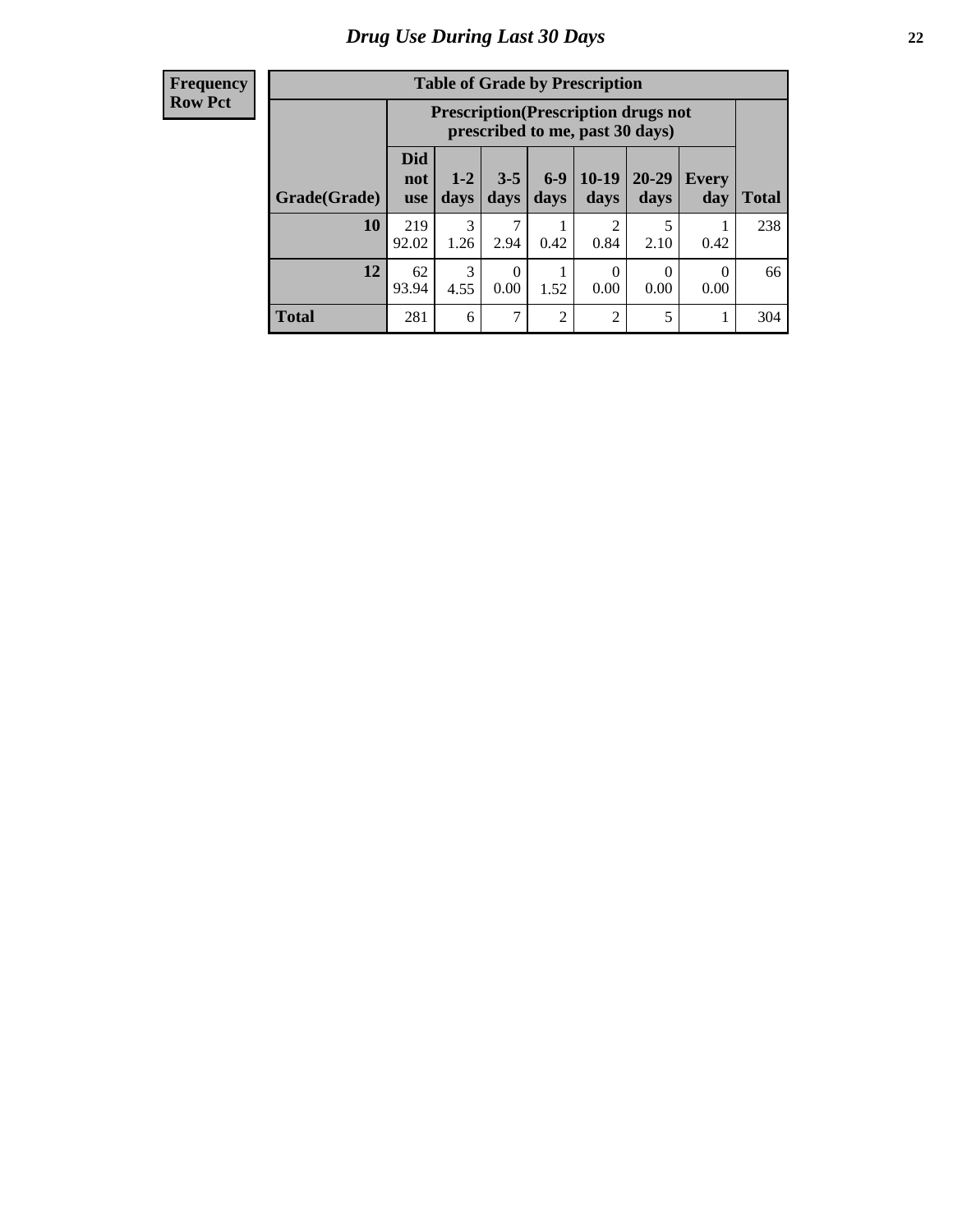| Frequency      | <b>Table of Alcoholease by Grade</b>       |                    |             |              |  |  |
|----------------|--------------------------------------------|--------------------|-------------|--------------|--|--|
| <b>Col Pct</b> | Alcoholease (It is<br>easy to get alcohol) | Grade(Grade)<br>10 | 12          | <b>Total</b> |  |  |
|                | <b>Strongly Agree</b>                      | 79<br>33.19        | 26<br>39.39 | 105          |  |  |
|                | <b>Somewhat Agree</b>                      | 74<br>31.09        | 23<br>34.85 | 97           |  |  |
|                | <b>Somewhat Disagree</b>                   | 22<br>9.24         | 11<br>16.67 | 33           |  |  |
|                | <b>Strongly Disagree</b>                   | 63<br>26.47        | 6<br>9.09   | 69           |  |  |
|                | <b>Total</b>                               | 238                | 66          | 304          |  |  |

| Frequency      | <b>Table of Cigarettesease by Grade</b>                  |                    |             |              |  |  |
|----------------|----------------------------------------------------------|--------------------|-------------|--------------|--|--|
| <b>Col Pct</b> | Cigarettesease (It is<br>easy to get smoking<br>tobacco) | Grade(Grade)<br>10 | 12          | <b>Total</b> |  |  |
|                | <b>Strongly Agree</b>                                    | 93<br>39.08        | 31<br>46.97 | 124          |  |  |
|                | <b>Somewhat Agree</b>                                    | 58<br>24.37        | 20<br>30.30 | 78           |  |  |
|                | <b>Somewhat Disagree</b>                                 | 17<br>7.14         | 6<br>9.09   | 23           |  |  |
|                | <b>Strongly Disagree</b>                                 | 70<br>29.41        | Q<br>13.64  | 79           |  |  |
|                | <b>Total</b>                                             | 238                | 66          | 304          |  |  |

| Frequency      | <b>Table of Smokelessease by Grade</b>                         |                    |             |              |  |  |  |  |
|----------------|----------------------------------------------------------------|--------------------|-------------|--------------|--|--|--|--|
| <b>Col Pct</b> | <b>Smokelessease</b> (It is<br>easy to get chewing<br>tobacco) | Grade(Grade)<br>10 | 12          | <b>Total</b> |  |  |  |  |
|                | <b>Strongly Agree</b>                                          | 94<br>39.50        | 32<br>48.48 | 126          |  |  |  |  |
|                | <b>Somewhat Agree</b>                                          | 49<br>20.59        | 13<br>19.70 | 62           |  |  |  |  |
|                | <b>Somewhat Disagree</b>                                       | 11<br>4.62         | 5<br>7.58   | 16           |  |  |  |  |
|                | <b>Strongly Disagree</b>                                       | 84<br>35.29        | 16<br>24.24 | 100          |  |  |  |  |
|                | Total                                                          | 238                | 66          | 304          |  |  |  |  |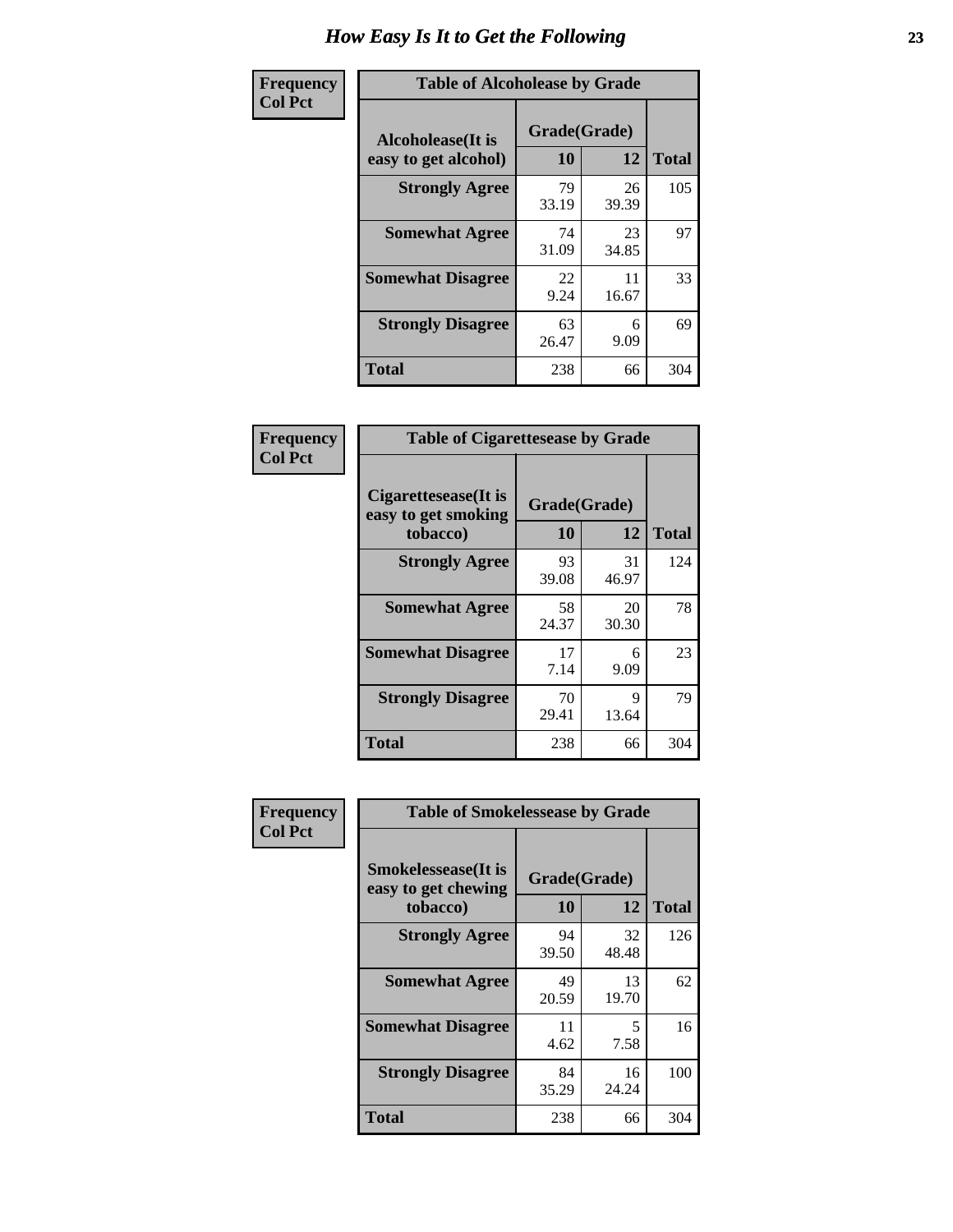| Frequency      | <b>Table of Marijuanaease by Grade</b>           |                           |             |              |  |  |  |  |  |  |
|----------------|--------------------------------------------------|---------------------------|-------------|--------------|--|--|--|--|--|--|
| <b>Col Pct</b> | Marijuanaease(It is<br>easy to get<br>marijuana) | Grade(Grade)<br><b>10</b> | 12          | <b>Total</b> |  |  |  |  |  |  |
|                | <b>Strongly Agree</b>                            | 92<br>38.66               | 36<br>54.55 | 128          |  |  |  |  |  |  |
|                | <b>Somewhat Agree</b>                            | 48<br>20.17               | 12<br>18.18 | 60           |  |  |  |  |  |  |
|                | <b>Somewhat Disagree</b>                         | 21<br>8.82                | 10.61       | 28           |  |  |  |  |  |  |
|                | <b>Strongly Disagree</b>                         | 77<br>32.35               | 11<br>16.67 | 88           |  |  |  |  |  |  |
|                | <b>Total</b>                                     | 238                       | 66          | 304          |  |  |  |  |  |  |

| <b>Table of Cocaineease by Grade</b>      |                    |             |              |  |  |  |  |  |  |
|-------------------------------------------|--------------------|-------------|--------------|--|--|--|--|--|--|
| Cocaineease(It is<br>easy to get cocaine) | Grade(Grade)<br>10 | 12          | <b>Total</b> |  |  |  |  |  |  |
| <b>Strongly Agree</b>                     | 49<br>20.59        | 19<br>28.79 | 68           |  |  |  |  |  |  |
| <b>Somewhat Agree</b>                     | 40<br>16.81        | 18<br>27.27 | 58           |  |  |  |  |  |  |
| <b>Somewhat Disagree</b>                  | 35<br>14.71        | 8<br>12.12  | 43           |  |  |  |  |  |  |
| <b>Strongly Disagree</b>                  | 114<br>47.90       | 21<br>31.82 | 135          |  |  |  |  |  |  |
| <b>Total</b>                              | 238                | 66          | 304          |  |  |  |  |  |  |

| Frequency      | <b>Table of Inhalantsease by Grade</b>                   |                    |             |              |  |  |  |  |  |  |
|----------------|----------------------------------------------------------|--------------------|-------------|--------------|--|--|--|--|--|--|
| <b>Col Pct</b> | <b>Inhalantsease</b> (It is<br>easy to get<br>inhalants) | Grade(Grade)<br>10 | 12          | <b>Total</b> |  |  |  |  |  |  |
|                | <b>Strongly Agree</b>                                    | 85<br>35.71        | 27<br>40.91 | 112          |  |  |  |  |  |  |
|                | <b>Somewhat Agree</b>                                    | 44<br>18.49        | 15<br>22.73 | 59           |  |  |  |  |  |  |
|                | <b>Somewhat Disagree</b>                                 | 11<br>4.62         | 6<br>9.09   | 17           |  |  |  |  |  |  |
|                | <b>Strongly Disagree</b>                                 | 98<br>41.18        | 18<br>27.27 | 116          |  |  |  |  |  |  |
|                | <b>Total</b>                                             | 238                | 66          | 304          |  |  |  |  |  |  |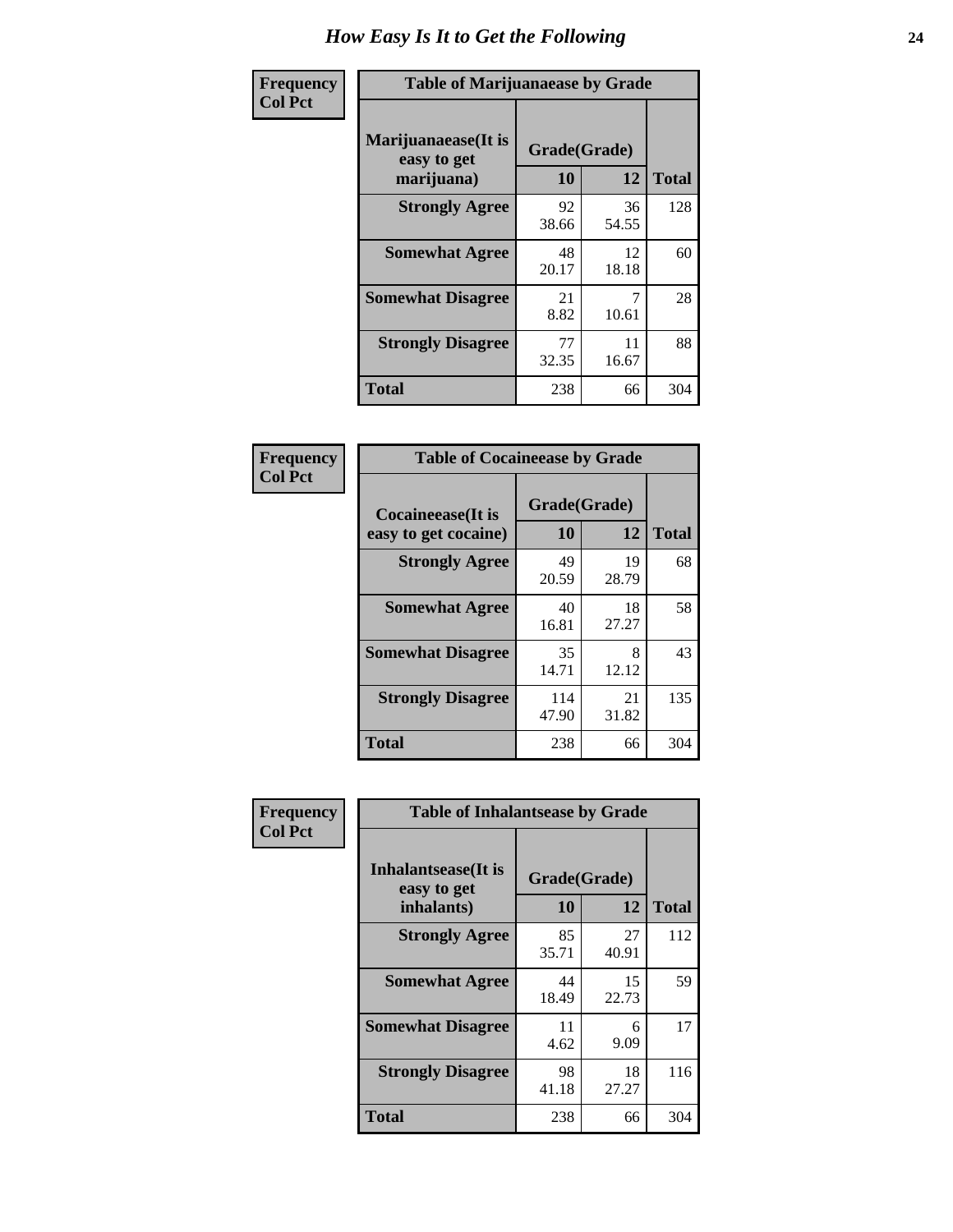| Frequency      |                                                     | <b>Table of Steroidsease by Grade</b> |             |              |  |  |  |  |  |
|----------------|-----------------------------------------------------|---------------------------------------|-------------|--------------|--|--|--|--|--|
| <b>Col Pct</b> | <b>Steroidsease</b> (It is<br>easy to get steroids) | Grade(Grade)<br>10                    | 12          | <b>Total</b> |  |  |  |  |  |
|                | <b>Strongly Agree</b>                               | 39<br>16.39                           | 15<br>22.73 | 54           |  |  |  |  |  |
|                | <b>Somewhat Agree</b>                               | 43<br>18.07                           | 14<br>21.21 | 57           |  |  |  |  |  |
|                | <b>Somewhat Disagree</b>                            | 36<br>15.13                           | 17<br>25.76 | 53           |  |  |  |  |  |
|                | <b>Strongly Disagree</b>                            | 120<br>50.42                          | 20<br>30.30 | 140          |  |  |  |  |  |
|                | <b>Total</b>                                        | 238                                   | 66          | 304          |  |  |  |  |  |

| Frequency      | <b>Table of Ecstasyease by Grade</b>              |                    |             |              |  |  |  |  |
|----------------|---------------------------------------------------|--------------------|-------------|--------------|--|--|--|--|
| <b>Col Pct</b> | <b>Ecstasyease</b> (It is<br>easy to get ecstasy) | Grade(Grade)<br>10 | 12          | <b>Total</b> |  |  |  |  |
|                | <b>Strongly Agree</b>                             | 34<br>14.29        | 17<br>25.76 | 51           |  |  |  |  |
|                | <b>Somewhat Agree</b>                             | 45<br>18.91        | 9<br>13.64  | 54           |  |  |  |  |
|                | <b>Somewhat Disagree</b>                          | 25<br>10.50        | 14<br>21.21 | 39           |  |  |  |  |
|                | <b>Strongly Disagree</b>                          | 134<br>56.30       | 26<br>39.39 | 160          |  |  |  |  |
|                | Total                                             | 238                | 66          | 304          |  |  |  |  |

| Frequency      | <b>Table of Methease by Grade</b>     |              |             |              |
|----------------|---------------------------------------|--------------|-------------|--------------|
| <b>Col Pct</b> | <b>Methease</b> (It is easy<br>to get | Grade(Grade) |             |              |
|                | methamphetamines)                     | 10           | 12          | <b>Total</b> |
|                | <b>Strongly Agree</b>                 | 38<br>15.97  | 12<br>18.18 | 50           |
|                | <b>Somewhat Agree</b>                 | 35<br>14.71  | 13<br>19.70 | 48           |
|                | <b>Somewhat Disagree</b>              | 32<br>13.45  | 12<br>18.18 | 44           |
|                | <b>Strongly Disagree</b>              | 133<br>55.88 | 29<br>43.94 | 162          |
|                | Total                                 | 238          | 66          | 304          |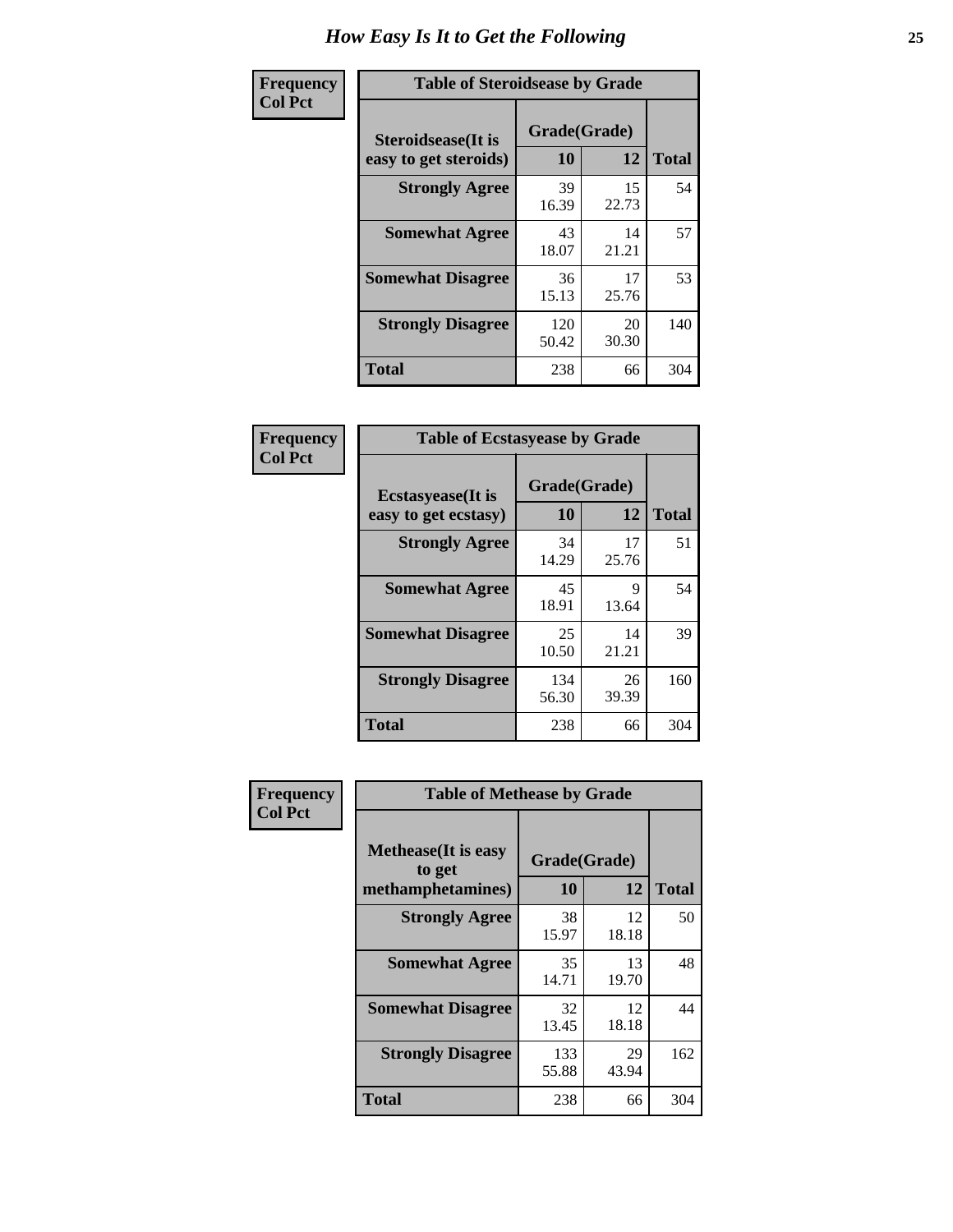| <b>Frequency</b> | <b>Table of Hallucinogensease by Grade</b>               |                    |             |              |  |  |  |  |  |  |
|------------------|----------------------------------------------------------|--------------------|-------------|--------------|--|--|--|--|--|--|
| <b>Col Pct</b>   | Hallucinogensease(It<br>is easy to get<br>hallucinogens) | Grade(Grade)<br>10 | 12          | <b>Total</b> |  |  |  |  |  |  |
|                  | <b>Strongly Agree</b>                                    | 33<br>13.87        | 12<br>18.18 | 45           |  |  |  |  |  |  |
|                  | <b>Somewhat Agree</b>                                    | 34<br>14.29        | 12<br>18.18 | 46           |  |  |  |  |  |  |
|                  | <b>Somewhat Disagree</b>                                 | 30<br>12.61        | 13<br>19.70 | 43           |  |  |  |  |  |  |
|                  | <b>Strongly Disagree</b>                                 | 141<br>59.24       | 29<br>43.94 | 170          |  |  |  |  |  |  |
|                  | <b>Total</b>                                             | 238                | 66          | 304          |  |  |  |  |  |  |

| Frequency<br>  Col Pct |
|------------------------|

| <b>Table of Prescriptionease by Grade</b>                                                |              |             |              |  |  |  |  |  |  |
|------------------------------------------------------------------------------------------|--------------|-------------|--------------|--|--|--|--|--|--|
| <b>Prescriptionease</b> (It<br>is easy to get<br>prescription drugs<br>not prescribed to | Grade(Grade) |             |              |  |  |  |  |  |  |
| me)                                                                                      | 10           | 12          | <b>Total</b> |  |  |  |  |  |  |
| <b>Strongly Agree</b>                                                                    | 86<br>36.13  | 31<br>46.97 | 117          |  |  |  |  |  |  |
| <b>Somewhat Agree</b>                                                                    | 42<br>17.65  | 16<br>24.24 | 58           |  |  |  |  |  |  |
| <b>Somewhat Disagree</b>                                                                 | 21<br>8.82   | 3<br>4.55   | 24           |  |  |  |  |  |  |
| <b>Strongly Disagree</b>                                                                 | 89<br>37.39  | 16<br>24.24 | 105          |  |  |  |  |  |  |
| Total                                                                                    | 238          | 66          | 304          |  |  |  |  |  |  |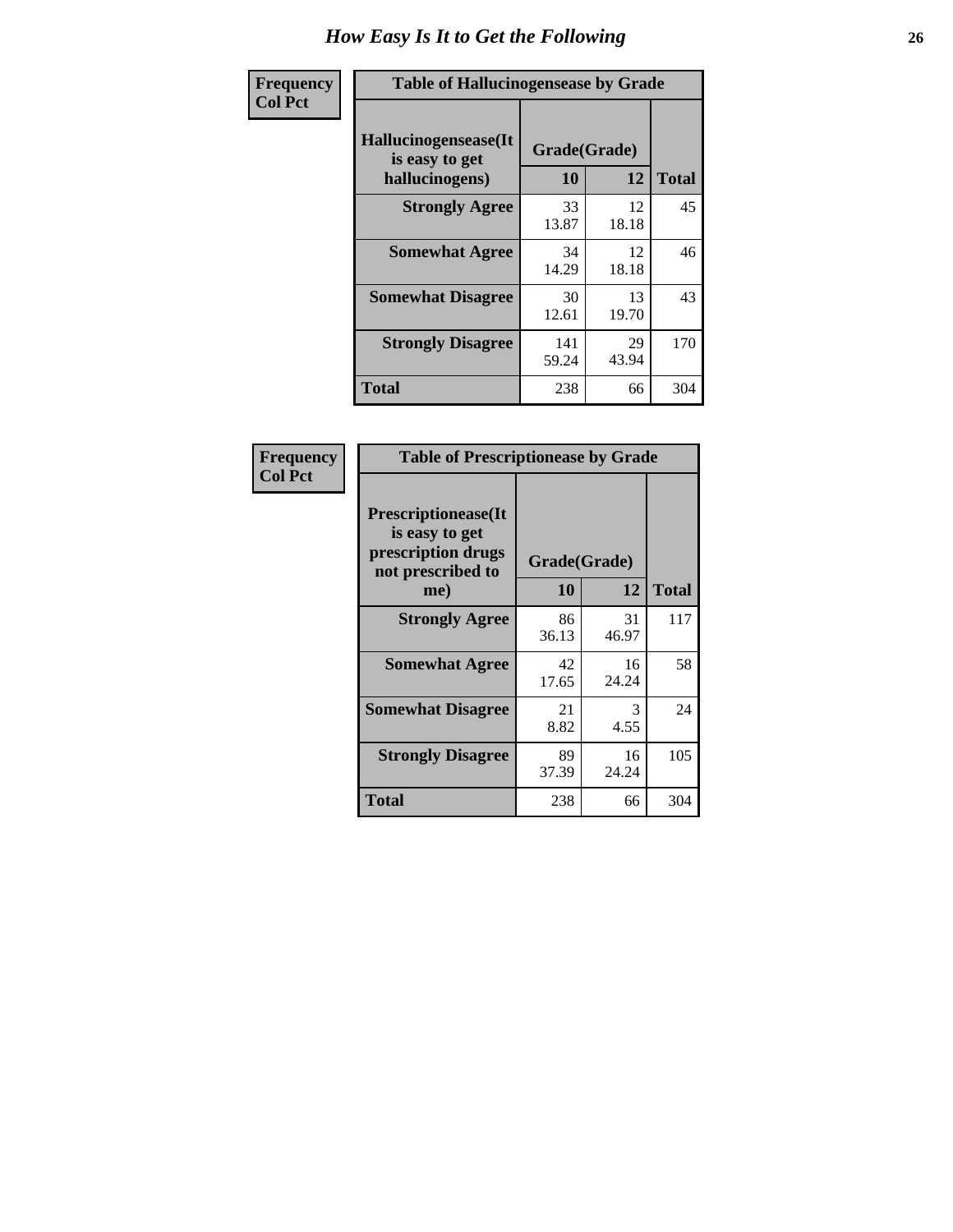#### *Age at Onset of Use* **27** *Results for "Age at Onset of Use" questions exclude students who said they did not use that substance*

| <b>Frequency</b> |                                                                  |                      |      |           |                       |                            | <b>Table of Grade by Alcoholinit</b> |            |             |           |                      |       |
|------------------|------------------------------------------------------------------|----------------------|------|-----------|-----------------------|----------------------------|--------------------------------------|------------|-------------|-----------|----------------------|-------|
| <b>Row Pct</b>   | Alcoholinit (I started using alcohol when I was)                 |                      |      |           |                       |                            |                                      |            |             |           |                      |       |
|                  | Grade(Grade)   younger                                           | <b>8 or</b>          | 9    | 10        | 11                    | <b>12</b>                  | 13                                   | 14         | 15          | <b>16</b> | 17                   | Total |
|                  | 10                                                               | 16<br>14.29          | 6.25 | 8<br>7.14 | 8<br>7.14             | 14<br>12.50                | 27<br>24.11                          | 11<br>9.82 | 17<br>15.18 | 4<br>3.57 | $\mathbf{0}$<br>0.00 | 112   |
|                  | 12                                                               | $\Omega$<br>$0.00\,$ | 3.85 | 3.85      | $\mathcal{L}$<br>7.69 | $\overline{0}$<br>$0.00\,$ | 3<br>11.54                           | 3<br>11.54 | 6<br>23.08  | 26.92     | 3<br>11.54           | 26    |
|                  | <b>Total</b><br>8<br>16<br>9<br>10<br>14<br>30<br>14<br>23<br>11 |                      |      |           |                       |                            |                                      |            |             |           |                      |       |
|                  |                                                                  |                      |      |           |                       |                            | <b>Frequency Missing = 166</b>       |            |             |           |                      |       |

#### **Frequency Row Pct**

| <b>Table of Grade by Cigarettesinit</b> |                        |                                                                                            |           |                  |                           |             |             |             |           |            |                |    |  |
|-----------------------------------------|------------------------|--------------------------------------------------------------------------------------------|-----------|------------------|---------------------------|-------------|-------------|-------------|-----------|------------|----------------|----|--|
|                                         |                        | Cigarettesinit(I started smoking tobacco when I was)                                       |           |                  |                           |             |             |             |           |            |                |    |  |
| Grade(Grade)                            | <b>8 or</b><br>younger | <b>18 or</b><br>12<br>9<br>13<br>15<br>older<br>10<br>11<br>14<br>17<br><b>Total</b><br>16 |           |                  |                           |             |             |             |           |            |                |    |  |
| 10                                      | 6<br>8.00              | 4<br>5.33                                                                                  | 4<br>5.33 | 8<br>10.67       | 12<br>16.00               | 15<br>20.00 | 14<br>18.67 | 12<br>16.00 | 0<br>0.00 | 0<br>0.00  | 0<br>0.00      | 75 |  |
| 12                                      | $\Omega$<br>0.00       | $\Omega$<br>0.00                                                                           | 5.56      | $\Omega$<br>0.00 | 3<br>16.67                | 2<br>11.11  | 2<br>11.1   | 3<br>16.67  | 5.56      | 4<br>22.22 | 2<br>11.11     | 18 |  |
| <b>Total</b>                            | 6                      | 4                                                                                          | 5         | 8                | 15                        | 17          | 16          | 15          |           | 4          | $\overline{2}$ | 93 |  |
|                                         |                        |                                                                                            |           |                  | Frequency Missing $= 211$ |             |             |             |           |            |                |    |  |

| <b>Frequency</b> |                        |                            |                                                     |                         | <b>Table of Grade by Smokelessinit</b> |            |            |            |                  |              |  |  |
|------------------|------------------------|----------------------------|-----------------------------------------------------|-------------------------|----------------------------------------|------------|------------|------------|------------------|--------------|--|--|
| <b>Row Pct</b>   |                        |                            | Smokelessinit(I started chewing tobacco when I was) |                         |                                        |            |            |            |                  |              |  |  |
|                  | Grade(Grade)   younger | 8 or                       | 10 <sup>1</sup>                                     | <b>11</b>               | <b>12</b>                              | <b>13</b>  | 14         | <b>15</b>  | 17               | <b>Total</b> |  |  |
|                  | 10                     | 23.81                      | 4.76                                                | $\mathfrak{D}$<br>9.52  | 3<br>14.29                             | 5<br>23.81 | 4<br>19.05 | 4.76       | $\theta$<br>0.00 | 21           |  |  |
|                  | 12                     | 0<br>0.00                  | 0<br>0.00                                           | $\mathfrak{D}$<br>25.00 | $\Omega$<br>0.00                       | 2<br>25.00 | 12.50      | っ<br>25.00 | 12.50            | 8            |  |  |
|                  | <b>Total</b>           | 3<br>3<br>5<br>7<br>5<br>4 |                                                     |                         |                                        |            |            |            |                  |              |  |  |
|                  |                        |                            |                                                     |                         | Frequency Missing $= 275$              |            |            |            |                  |              |  |  |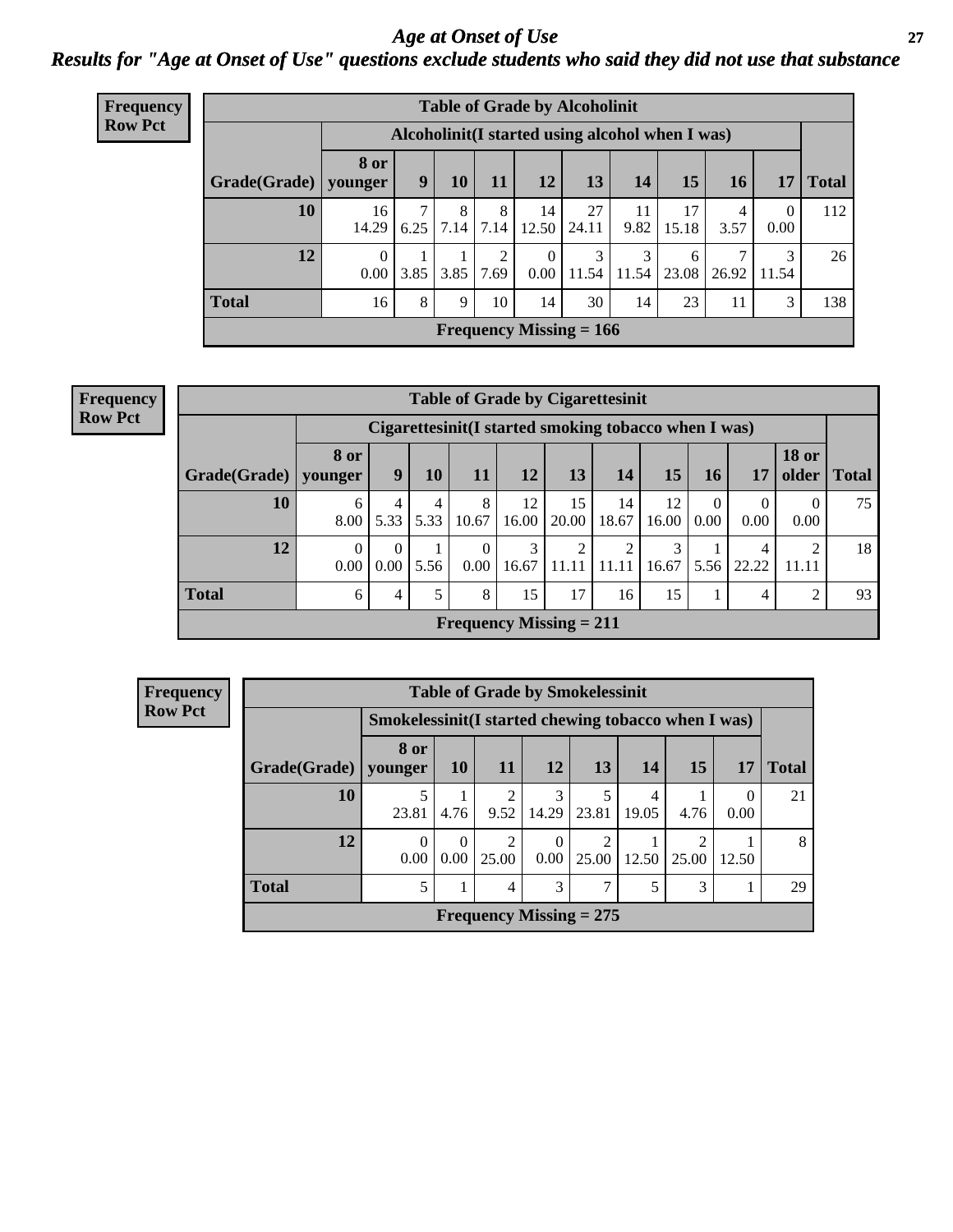#### *Age at Onset of Use* **28**

*Results for "Age at Onset of Use" questions exclude students who said they did not use that substance*

| Frequency      | <b>Table of Grade by Marijuanainit</b> |                        |                  |            |                      |                      |                                                      |             |           |           |                        |                       |                 |
|----------------|----------------------------------------|------------------------|------------------|------------|----------------------|----------------------|------------------------------------------------------|-------------|-----------|-----------|------------------------|-----------------------|-----------------|
| <b>Row Pct</b> |                                        |                        |                  |            |                      |                      | Marijuanainit (I started using marijuana when I was) |             |           |           |                        |                       |                 |
|                | Grade(Grade)                           | <b>8</b> or<br>younger | 9                | 10         | 11                   | 12                   | 13                                                   | 14          | 15        | 16        | 17                     | <b>18 or</b><br>older | <b>Total</b>    |
|                | 10                                     | 4.00                   | 2.00             | 2<br>4.00  | 3<br>6.00            | 11<br>22.00          | 12<br>24.00                                          | 12<br>24.00 | 4<br>8.00 | 3<br>6.00 | $\theta$<br>0.00       | $\theta$<br>0.00      | 50              |
|                | 12                                     | 0.00 <sub>l</sub>      | $\Omega$<br>0.00 | 2<br>12.50 | $\Omega$<br>$0.00\,$ | $\Omega$<br>$0.00\,$ | 12.50                                                | 12.50       | 31.25     | $\theta$  | 4<br>$0.00 \mid 25.00$ | 6.25                  | 16 <sup>1</sup> |
|                | <b>Total</b>                           | 2                      |                  | 4          | 3                    | 11                   | 14                                                   | 14          | 9         | 3         | 4                      |                       | 66              |
|                |                                        |                        |                  |            |                      |                      | Frequency Missing $= 238$                            |             |           |           |                        |                       |                 |

| Frequency      |              | <b>Table of Grade by Cocaineinit</b> |                         |                                                      |       |       |           |               |
|----------------|--------------|--------------------------------------|-------------------------|------------------------------------------------------|-------|-------|-----------|---------------|
| <b>Row Pct</b> |              |                                      |                         | Cocaine init (I started using cocaine<br>when I was) |       |       |           |               |
|                | Grade(Grade) | 9                                    | 10                      | 13                                                   | 14    | 15    | <b>16</b> | <b>Total</b>  |
|                | 10           | 16.67                                | $\overline{c}$<br>33.33 | $\Omega$<br>0.00                                     | 16.67 | 16.67 | 16.67     | 6             |
|                | 12           | 0<br>0.00                            | $\Omega$<br>0.00        | 2<br>66.67                                           | 0.00  | 33.33 | 0<br>0.00 | $\mathcal{R}$ |
|                | <b>Total</b> |                                      | $\overline{c}$          | $\overline{2}$                                       |       | 2     |           | Q             |
|                |              |                                      |                         | Frequency Missing $= 295$                            |       |       |           |               |

| <b>Frequency</b> |              | <b>Table of Grade by Inhalantsinit</b> |           |                                                               |       |                       |              |
|------------------|--------------|----------------------------------------|-----------|---------------------------------------------------------------|-------|-----------------------|--------------|
| <b>Row Pct</b>   |              |                                        |           | <b>Inhalantsinit(I started using</b><br>inhalants when I was) |       |                       |              |
|                  | Grade(Grade) | 8 or<br>younger                        | <b>10</b> | <b>11</b>                                                     | 13    | <b>18 or</b><br>older | <b>Total</b> |
|                  | 10           | 3<br>42.86                             | 14.29     | 14.29                                                         | 14.29 | 14.29                 |              |
|                  | 12           | $\theta$                               | ∩         | $\Omega$                                                      | 0     | 0                     | $\theta$     |
|                  | <b>Total</b> | 3                                      |           |                                                               |       |                       |              |
|                  |              | Frequency Missing $= 297$              |           |                                                               |       |                       |              |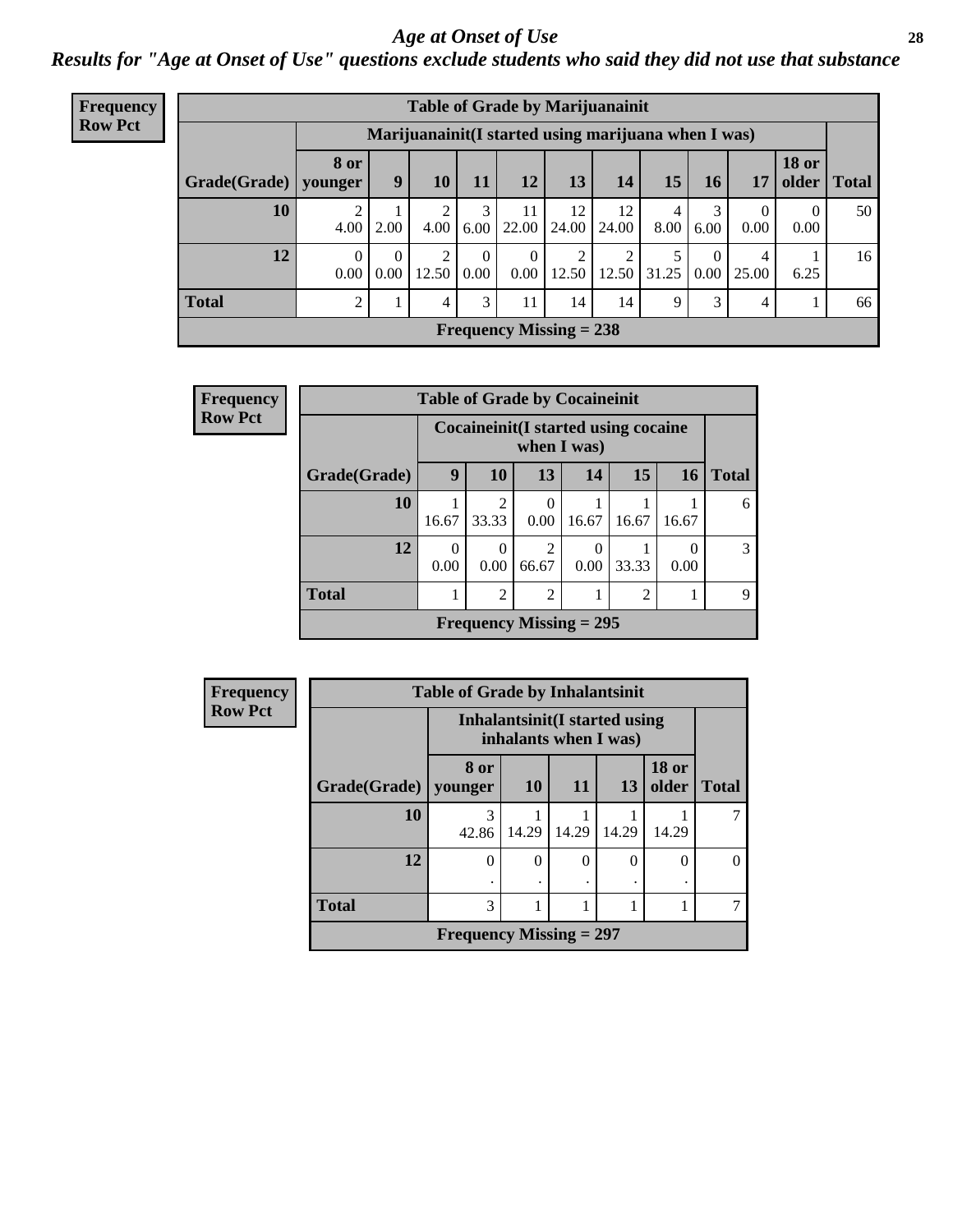#### *Age at Onset of Use* **29**

*Results for "Age at Onset of Use" questions exclude students who said they did not use that substance*

| <b>Frequency</b> | <b>Table of Grade by Steroidsinit</b> |                                                        |          |            |              |  |  |  |  |  |
|------------------|---------------------------------------|--------------------------------------------------------|----------|------------|--------------|--|--|--|--|--|
| <b>Row Pct</b>   |                                       | <b>Steroidsinit(I started</b><br>using steroids when I | was)     |            |              |  |  |  |  |  |
|                  | Grade(Grade)   younger                | 8 or                                                   | 13       | 14         | <b>Total</b> |  |  |  |  |  |
|                  | 10                                    | 25.00                                                  | 25.00    | 2<br>50.00 | 4            |  |  |  |  |  |
|                  | 12                                    | 0                                                      | $\Omega$ | $\Omega$   | 0            |  |  |  |  |  |
|                  | <b>Total</b>                          |                                                        |          | 2          | 4            |  |  |  |  |  |
|                  |                                       | Frequency Missing $=$ 300                              |          |            |              |  |  |  |  |  |

| Frequency      |              | <b>Table of Grade by Ecstasyinit</b>       |                  |           |                  |                          |                |
|----------------|--------------|--------------------------------------------|------------------|-----------|------------------|--------------------------|----------------|
| <b>Row Pct</b> |              | <b>Ecstasyinit(I started using ecstasy</b> |                  |           |                  |                          |                |
|                | Grade(Grade) | 8 or<br>younger                            | $\boldsymbol{9}$ | <b>12</b> | 14               | <b>15</b>                | <b>Total</b>   |
|                | 10           | 25.00                                      | 25.00            | 25.00     | 25.00            | 0<br>0.00                | $\overline{4}$ |
|                | 12           | 0<br>0.00                                  | 0.00             | 0.00      | $\Omega$<br>0.00 | $\mathfrak{D}$<br>100.00 | $\mathfrak{D}$ |
|                | <b>Total</b> | 1                                          |                  |           |                  | 2                        | 6              |
|                |              | <b>Frequency Missing = 298</b>             |                  |           |                  |                          |                |

| Frequency      |              | <b>Table of Grade by Methinit</b>                            |           |           |                |
|----------------|--------------|--------------------------------------------------------------|-----------|-----------|----------------|
| <b>Row Pct</b> |              | <b>Methinit(I started</b><br>methamphetamines<br>when I was) |           |           |                |
|                | Grade(Grade) | 10                                                           | 12        | 14        | <b>Total</b>   |
|                | 10           | 50.00                                                        | 50.00     | 0<br>0.00 | $\mathfrak{D}$ |
|                | 12           | 0<br>0.00                                                    | 0<br>0.00 | 100.00    |                |
|                | <b>Total</b> |                                                              |           |           | 3              |
|                |              | <b>Frequency Missing = 301</b>                               |           |           |                |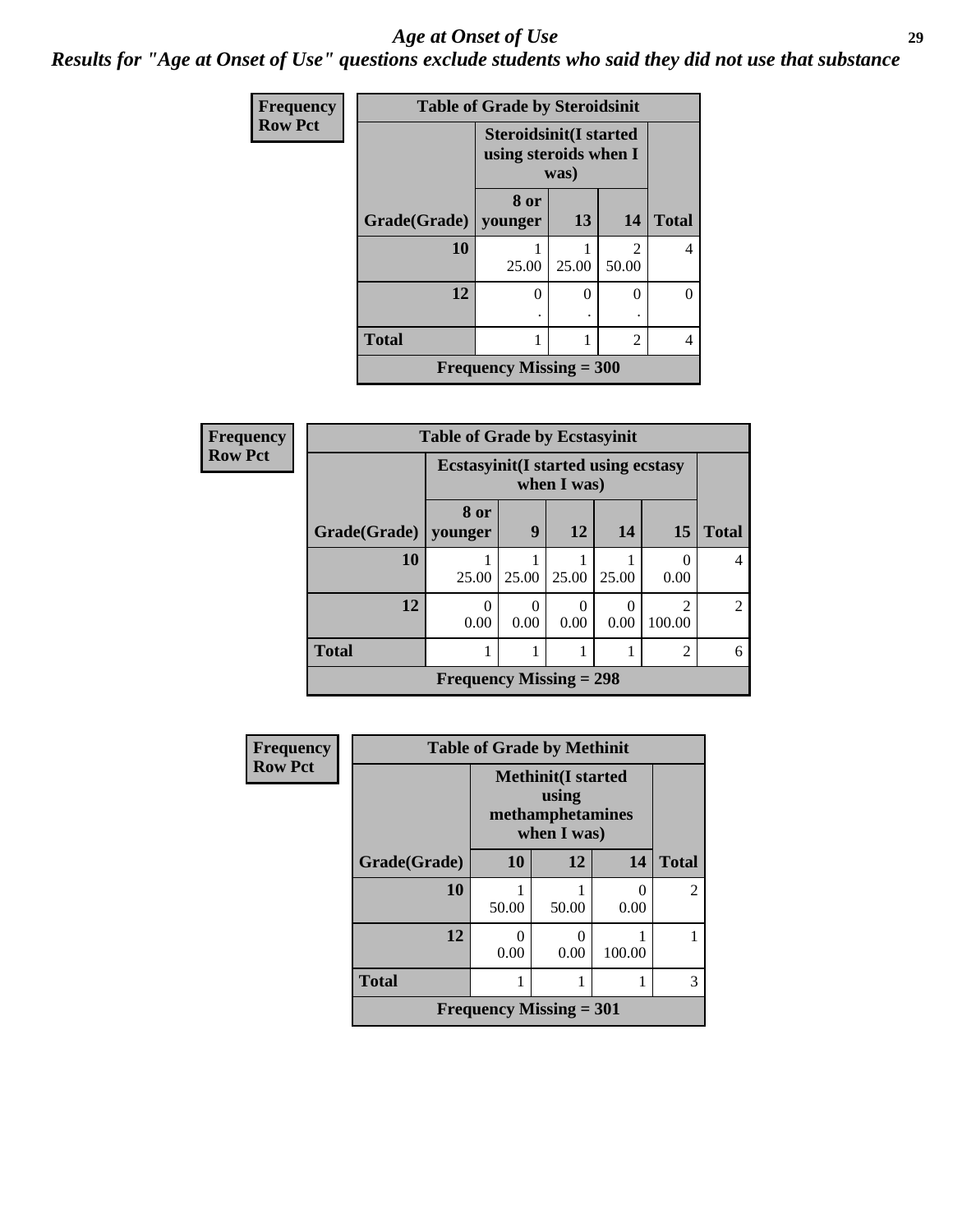#### Age at Onset of Use **30**

*Results for "Age at Onset of Use" questions exclude students who said they did not use that substance*

| Frequency      |              | <b>Table of Grade by Hallucinogensinit</b>                           |       |                |  |
|----------------|--------------|----------------------------------------------------------------------|-------|----------------|--|
| <b>Row Pct</b> |              | Hallucinogensinit(I<br>started using<br>hallucinogens when<br>I was) |       |                |  |
|                | Grade(Grade) | <b>10</b>                                                            | 13    | <b>Total</b>   |  |
|                | 10           | 50.00                                                                | 50.00 | $\mathfrak{D}$ |  |
|                | 12           | 0                                                                    | 0     | 0              |  |
|                | <b>Total</b> |                                                                      |       | 2              |  |
|                |              | Frequency Missing $= 302$                                            |       |                |  |

| <b>Frequency</b> |              |                                                                       |                |                  |                      |                  | <b>Table of Grade by Prescriptioninit</b> |                  |            |       |                  |                  |               |
|------------------|--------------|-----------------------------------------------------------------------|----------------|------------------|----------------------|------------------|-------------------------------------------|------------------|------------|-------|------------------|------------------|---------------|
| <b>Row Pct</b>   |              | Prescriptioninit(I started using prescription drugs not prescribed to |                |                  |                      |                  | me when I was)                            |                  |            |       |                  |                  |               |
|                  | Grade(Grade) | <b>8 or</b><br>vounger                                                | 9 <sup>1</sup> | 10               | 11                   | 12               | 13                                        | 14               | 15         | 16    | 17               | <b>18 or</b>     | older   Total |
|                  | 10           | 3<br>12.50                                                            | 4.17           | 8.33             | 3<br>12.50           | 8.33             | 5<br>20.83                                | 4<br>16.67       | 3<br>12.50 | 4.17  | $\Omega$<br>0.00 | $\theta$<br>0.00 | 24            |
|                  | 12           | $\Omega$<br>0.00                                                      | 0.00           | $\Omega$<br>0.00 | $\Omega$<br>$0.00\,$ | $\Omega$<br>0.00 | 16.67                                     | $\theta$<br>0.00 | 33.33      | 16.67 | 16.67            | 16.67            | 6             |
|                  | <b>Total</b> | 3                                                                     |                | 2                | 3                    | 2                | 6                                         | 4                |            | っ     |                  |                  | 30            |
|                  |              |                                                                       |                |                  |                      |                  | <b>Frequency Missing = 274</b>            |                  |            |       |                  |                  |               |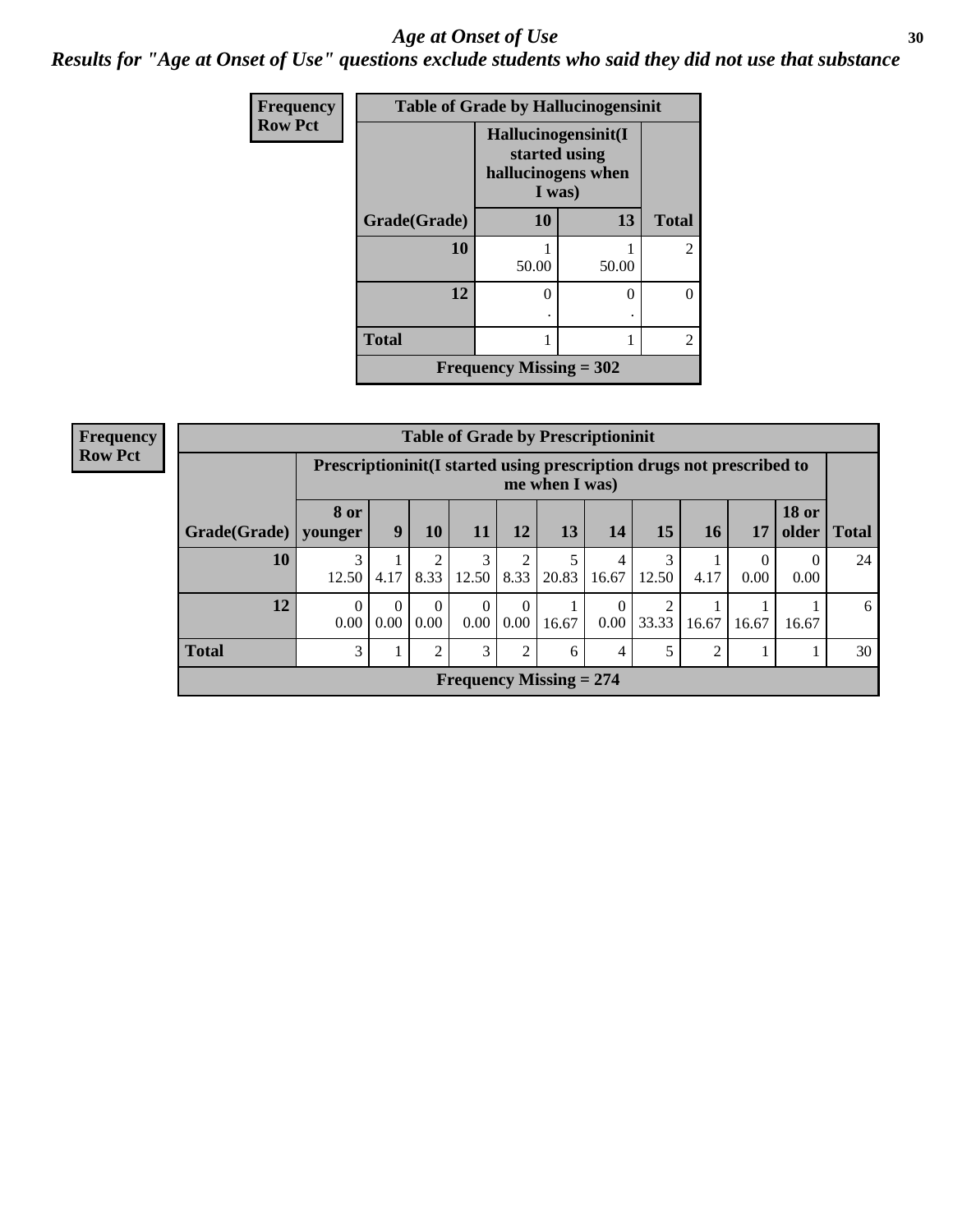| Frequency      | <b>Table of Alcoholharm by Grade</b>          |                    |             |              |  |  |  |  |
|----------------|-----------------------------------------------|--------------------|-------------|--------------|--|--|--|--|
| <b>Col Pct</b> | Alcoholharm(I<br>think alcohol is<br>harmful) | Grade(Grade)<br>10 | 12          | <b>Total</b> |  |  |  |  |
|                | <b>Strongly Agree</b>                         | 120<br>50.42       | 34<br>51.52 | 154          |  |  |  |  |
|                | <b>Somewhat Agree</b>                         | 56<br>23.53        | 18<br>27.27 | 74           |  |  |  |  |
|                | <b>Somewhat Disagree</b>                      | 35<br>14.71        | 10.61       | 42           |  |  |  |  |
|                | <b>Strongly Disagree</b>                      | 27<br>11.34        | 10.61       | 34           |  |  |  |  |
|                | <b>Total</b>                                  | 238                | 66          | 304          |  |  |  |  |

| <b>Table of Cigarettesharm by Grade</b>                  |                    |             |              |  |  |  |  |  |  |
|----------------------------------------------------------|--------------------|-------------|--------------|--|--|--|--|--|--|
| Cigarettesharm(I<br>think smoking<br>tobacco is harmful) | Grade(Grade)<br>10 | 12          | <b>Total</b> |  |  |  |  |  |  |
| <b>Strongly Agree</b>                                    | 171<br>71.85       | 47<br>71.21 | 218          |  |  |  |  |  |  |
| <b>Somewhat Agree</b>                                    | 38<br>15.97        | 11<br>16.67 | 49           |  |  |  |  |  |  |
| <b>Somewhat Disagree</b>                                 | 8<br>3.36          | 1.52        | 9            |  |  |  |  |  |  |
| <b>Strongly Disagree</b>                                 | 21<br>8.82         | 7<br>10.61  | 28           |  |  |  |  |  |  |
| <b>Total</b>                                             | 238                | 66          | 304          |  |  |  |  |  |  |

| Frequency      | <b>Table of Smokelessharm by Grade</b>                  |                           |              |     |
|----------------|---------------------------------------------------------|---------------------------|--------------|-----|
| <b>Col Pct</b> | Smokelessharm(I<br>think chewing<br>tobacco is harmful) | Grade(Grade)<br><b>10</b> | <b>Total</b> |     |
|                | <b>Strongly Agree</b>                                   | 174<br>73.11              | 50<br>75.76  | 224 |
|                | <b>Somewhat Agree</b>                                   | 30<br>12.61               | 10.61        | 37  |
|                | <b>Somewhat Disagree</b>                                | 13<br>5.46                | 2<br>3.03    | 15  |
|                | <b>Strongly Disagree</b>                                | 21<br>8.82                | 7<br>10.61   | 28  |
|                | <b>Total</b>                                            | 238                       | 66           | 304 |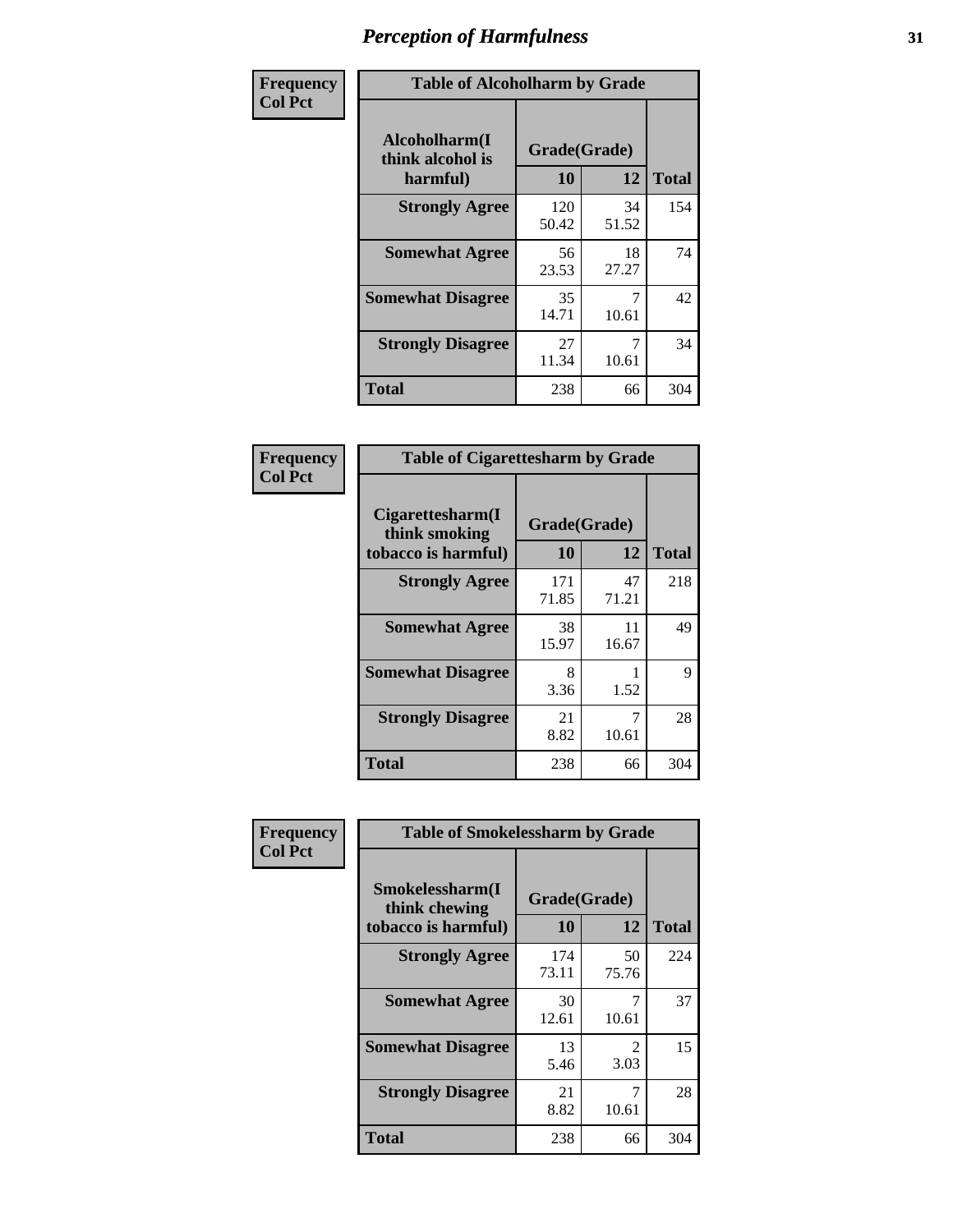| Frequency      |                                                   | <b>Table of Marijuanaharm by Grade</b> |             |              |  |  |  |  |  |  |
|----------------|---------------------------------------------------|----------------------------------------|-------------|--------------|--|--|--|--|--|--|
| <b>Col Pct</b> | Marijuanaharm(I<br>think marijuana is<br>harmful) | Grade(Grade)<br>10                     | 12          | <b>Total</b> |  |  |  |  |  |  |
|                | <b>Strongly Agree</b>                             | 158<br>66.39                           | 40<br>60.61 | 198          |  |  |  |  |  |  |
|                | <b>Somewhat Agree</b>                             | 25<br>10.50                            | 5<br>7.58   | 30           |  |  |  |  |  |  |
|                | <b>Somewhat Disagree</b>                          | 20<br>8.40                             | 9<br>13.64  | 29           |  |  |  |  |  |  |
|                | <b>Strongly Disagree</b>                          | 35<br>14.71                            | 12<br>18.18 | 47           |  |  |  |  |  |  |
|                | <b>Total</b>                                      | 238                                    | 66          | 304          |  |  |  |  |  |  |

| <b>Table of Cocaineharm by Grade</b>          |                        |                        |     |  |  |  |
|-----------------------------------------------|------------------------|------------------------|-----|--|--|--|
| Cocaineharm(I<br>think cocaine is<br>harmful) | Grade(Grade)<br>10     | <b>Total</b>           |     |  |  |  |
| <b>Strongly Agree</b>                         | 211<br>88.66           | 56<br>84.85            | 267 |  |  |  |
| <b>Somewhat Agree</b>                         | 9<br>3.78              | $\mathfrak{D}$<br>3.03 | 11  |  |  |  |
| <b>Somewhat Disagree</b>                      | $\mathfrak{D}$<br>0.84 | 3<br>4.55              | 5   |  |  |  |
| <b>Strongly Disagree</b>                      | 16<br>6.72             | 5<br>7.58              | 21  |  |  |  |
| Total                                         | 238                    | 66                     | 304 |  |  |  |

| Frequency      | <b>Table of Inhalantsharm by Grade</b>             |                    |             |              |  |
|----------------|----------------------------------------------------|--------------------|-------------|--------------|--|
| <b>Col Pct</b> | Inhalantsharm(I<br>think inhalants are<br>harmful) | Grade(Grade)<br>10 | 12          | <b>Total</b> |  |
|                | <b>Strongly Agree</b>                              | 203<br>85.29       | 54<br>81.82 | 257          |  |
|                | <b>Somewhat Agree</b>                              | 14<br>5.88         | 4<br>6.06   | 18           |  |
|                | <b>Somewhat Disagree</b>                           | 5<br>2.10          | 3<br>4.55   | 8            |  |
|                | <b>Strongly Disagree</b>                           | 16<br>6.72         | 5<br>7.58   | 21           |  |
|                | <b>Total</b>                                       | 238                | 66          | 304          |  |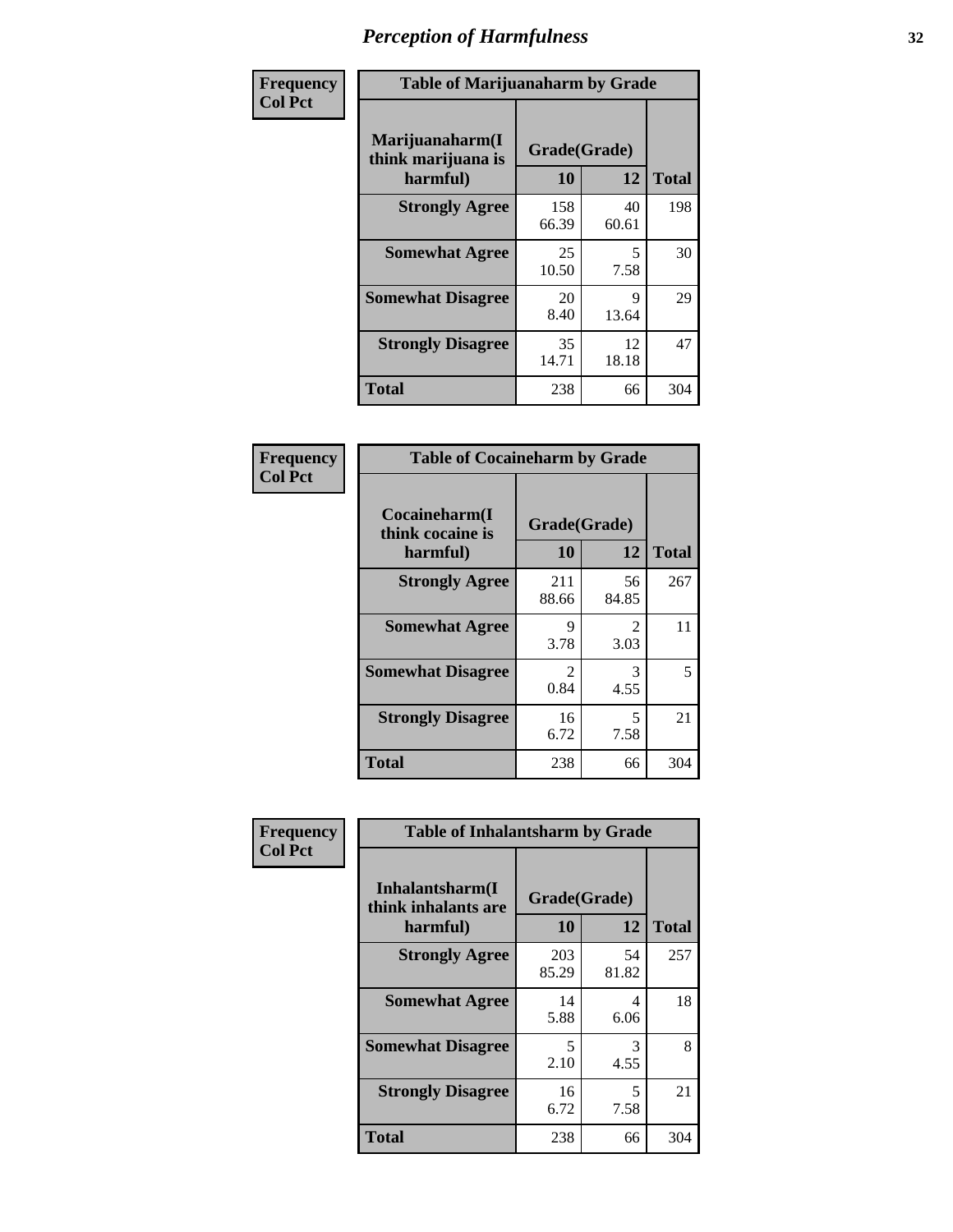| Frequency      | <b>Table of Steroidsharm by Grade</b>            |                    |                        |              |
|----------------|--------------------------------------------------|--------------------|------------------------|--------------|
| <b>Col Pct</b> | Steroidsharm(I<br>think steroids are<br>harmful) | Grade(Grade)<br>10 | 12                     | <b>Total</b> |
|                | <b>Strongly Agree</b>                            | 190<br>79.83       | 54<br>81.82            | 244          |
|                | <b>Somewhat Agree</b>                            | 21<br>8.82         | 5<br>7.58              | 26           |
|                | <b>Somewhat Disagree</b>                         | 9<br>3.78          | $\mathfrak{D}$<br>3.03 | 11           |
|                | <b>Strongly Disagree</b>                         | 18<br>7.56         | 5<br>7.58              | 23           |
|                | <b>Total</b>                                     | 238                | 66                     | 304          |

| <b>Table of Ecstasyharm by Grade</b>          |                        |             |              |  |  |  |
|-----------------------------------------------|------------------------|-------------|--------------|--|--|--|
| Ecstasyharm(I<br>think ecstasy is<br>harmful) | Grade(Grade)<br>10     | 12          | <b>Total</b> |  |  |  |
| <b>Strongly Agree</b>                         | 208<br>87.39           | 55<br>83.33 | 263          |  |  |  |
| <b>Somewhat Agree</b>                         | 10<br>4.20             | 3<br>4.55   | 13           |  |  |  |
| <b>Somewhat Disagree</b>                      | $\mathfrak{D}$<br>0.84 | 1.52        | 3            |  |  |  |
| <b>Strongly Disagree</b>                      | 18<br>7.56             | 7<br>10.61  | 25           |  |  |  |
| <b>Total</b>                                  | 238                    | 66          | 304          |  |  |  |

| Frequency      | <b>Table of Methharm by Grade</b>                            |                    |             |                |  |
|----------------|--------------------------------------------------------------|--------------------|-------------|----------------|--|
| <b>Col Pct</b> | <b>Methharm</b> (I think<br>methamphetamines<br>are harmful) | Grade(Grade)<br>10 | 12          | <b>Total</b>   |  |
|                | <b>Strongly Agree</b>                                        | 214<br>89.92       | 57<br>86.36 | 271            |  |
|                | <b>Somewhat Agree</b>                                        | 5<br>2.10          | 3<br>4.55   | 8              |  |
|                | <b>Somewhat Disagree</b>                                     | 3<br>1.26          | 1.52        | $\overline{4}$ |  |
|                | <b>Strongly Disagree</b>                                     | 16<br>6.72         | 5<br>7.58   | 21             |  |
|                | <b>Total</b>                                                 | 238                | 66          | 304            |  |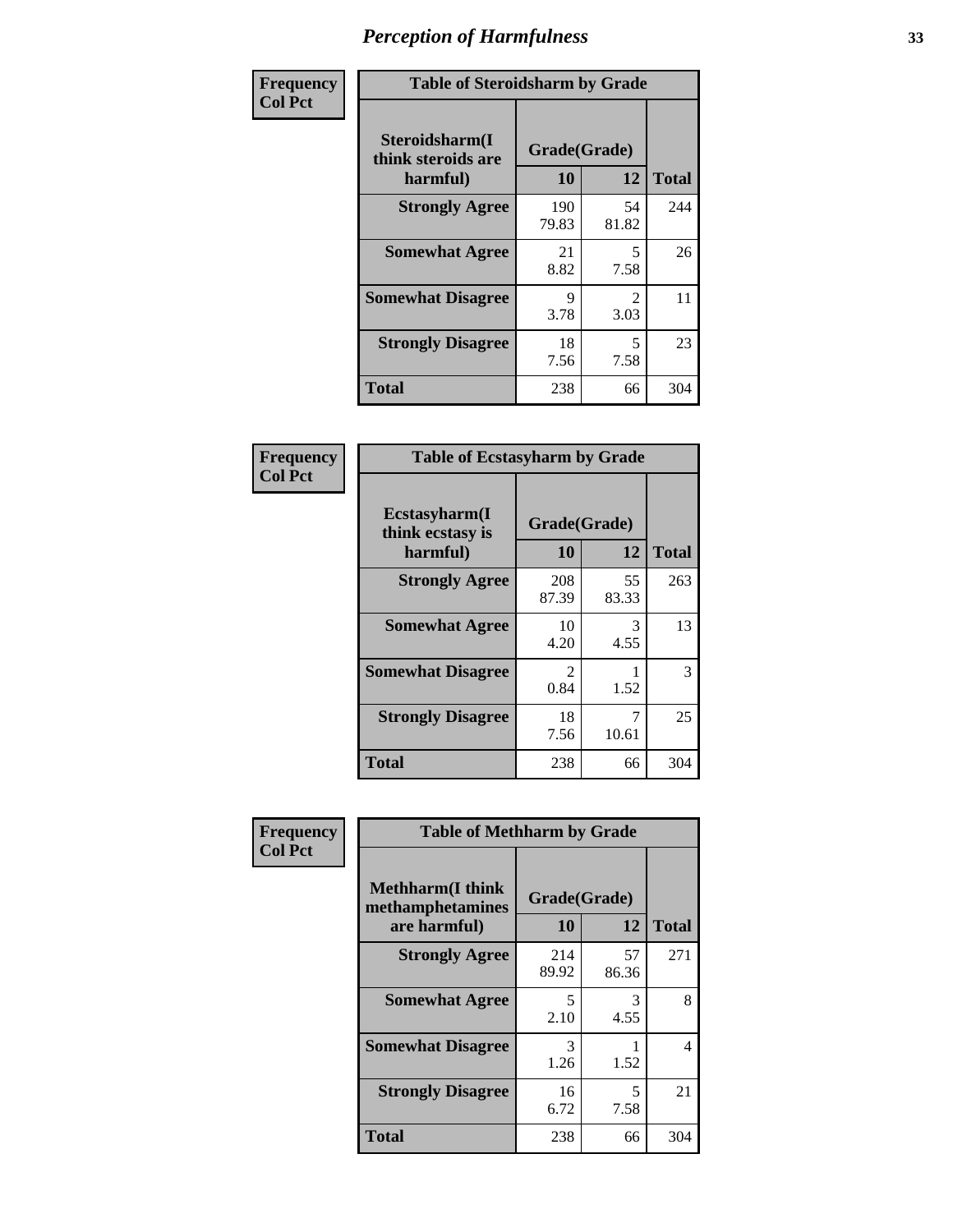| Frequency      | <b>Table of Hallucinogensharm by Grade</b>                 |                       |                       |              |
|----------------|------------------------------------------------------------|-----------------------|-----------------------|--------------|
| <b>Col Pct</b> | Hallucinogensharm(I<br>think hallucinogens<br>are harmful) | Grade(Grade)<br>10    | 12                    | <b>Total</b> |
|                | <b>Strongly Agree</b>                                      | 211<br>88.66          | 53<br>80.30           | 264          |
|                | <b>Somewhat Agree</b>                                      | 9<br>3.78             | 6<br>9.09             | 15           |
|                | <b>Somewhat Disagree</b>                                   | $\mathcal{L}$<br>0.84 | $\mathcal{L}$<br>3.03 | 4            |
|                | <b>Strongly Disagree</b>                                   | 16<br>6.72            | 5<br>7.58             | 21           |
|                | <b>Total</b>                                               | 238                   | 66                    | 304          |

| <b>Table of Prescriptionharm by Grade</b>                                                         |                    |             |              |  |
|---------------------------------------------------------------------------------------------------|--------------------|-------------|--------------|--|
| <b>Prescriptionharm(I)</b><br>think prescription<br>drugs not<br>prescribed to me<br>are harmful) | Grade(Grade)<br>10 | 12          | <b>Total</b> |  |
| <b>Strongly Agree</b>                                                                             | 179<br>75.21       | 47<br>71.21 | 226          |  |
| <b>Somewhat Agree</b>                                                                             | 28<br>11.76        | 9<br>13.64  | 37           |  |
| <b>Somewhat Disagree</b>                                                                          | 15<br>6.30         | 4<br>6.06   | 19           |  |
| <b>Strongly Disagree</b>                                                                          | 16<br>6.72         | 6<br>9.09   | 22           |  |
| <b>Total</b>                                                                                      | 238                | 66          | 304          |  |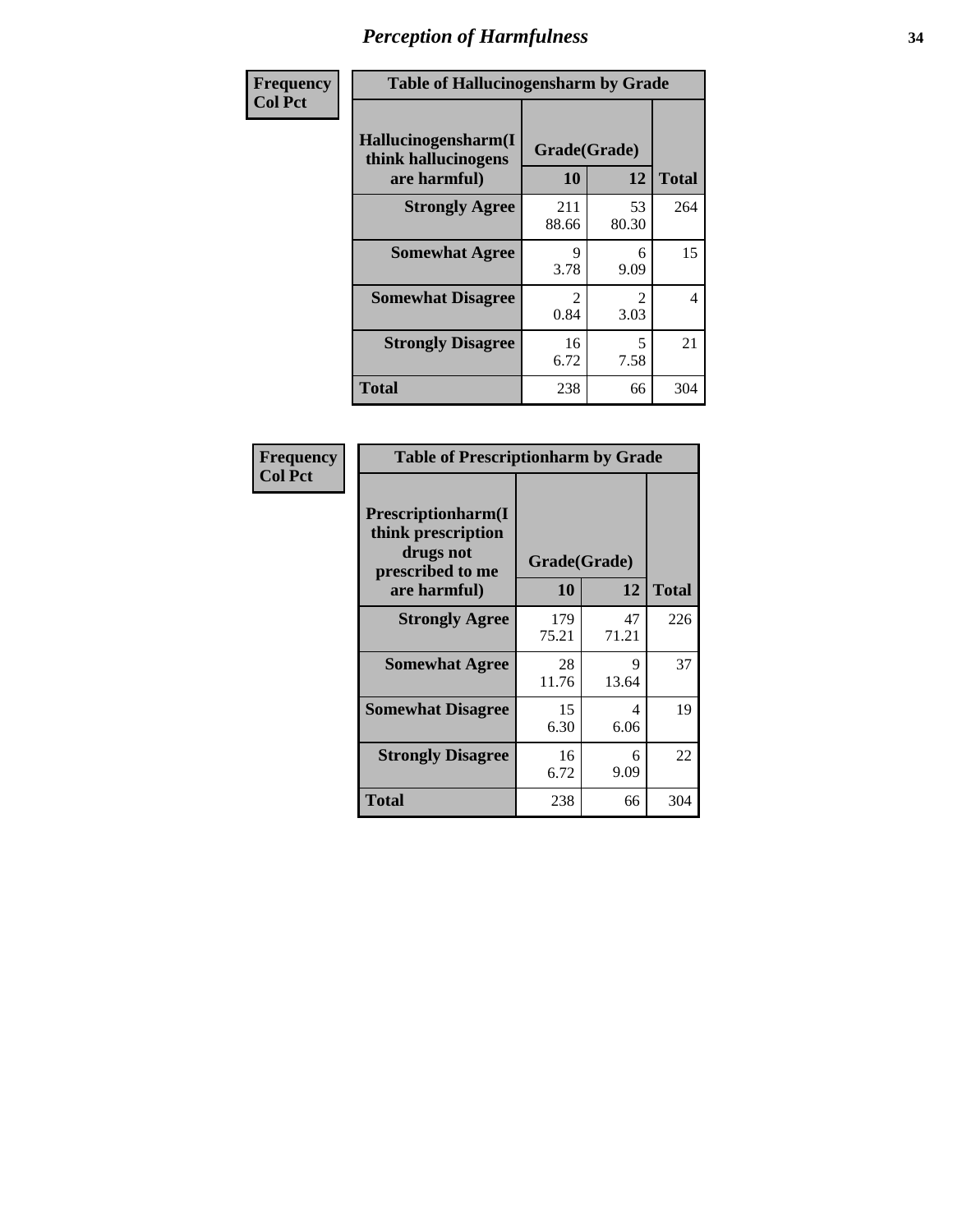### *Disapproval by Adults* **35**

| Frequency      | <b>Table of Alcoholadult by Grade</b>                                 |                    |             |              |  |
|----------------|-----------------------------------------------------------------------|--------------------|-------------|--------------|--|
| <b>Col Pct</b> | <b>Alcoholadult</b> (Adults<br>would disapprove if<br>I used alcohol) | Grade(Grade)<br>10 | 12          | <b>Total</b> |  |
|                | <b>Strongly Agree</b>                                                 | 146<br>61.34       | 42<br>63.64 | 188          |  |
|                | <b>Somewhat Agree</b>                                                 | 57<br>23.95        | 12<br>18.18 | 69           |  |
|                | <b>Somewhat Disagree</b>                                              | 26<br>10.92        | 6<br>9.09   | 32           |  |
|                | <b>Strongly Disagree</b>                                              | 9<br>3.78          | 6<br>9.09   | 15           |  |
|                | <b>Total</b>                                                          | 238                | 66          | 304          |  |

| <b>Table of Tobaccoadult by Grade</b>                                 |                    |             |              |  |  |
|-----------------------------------------------------------------------|--------------------|-------------|--------------|--|--|
| <b>Tobaccoadult</b> (Adults<br>would disapprove if<br>I used tobacco) | Grade(Grade)<br>10 | 12          | <b>Total</b> |  |  |
| <b>Strongly Agree</b>                                                 | 183<br>76.89       | 47<br>71.21 | 230          |  |  |
| <b>Somewhat Agree</b>                                                 | 33<br>13.87        | 8<br>12.12  | 41           |  |  |
| <b>Somewhat Disagree</b>                                              | 12<br>5.04         | 5<br>7.58   | 17           |  |  |
| <b>Strongly Disagree</b>                                              | 10<br>4.20         | 6<br>9.09   | 16           |  |  |
| <b>Total</b>                                                          | 238                | 66          | 304          |  |  |

| Frequency      | <b>Table of Marijuanaadult by Grade</b>                           |                    |             |              |  |
|----------------|-------------------------------------------------------------------|--------------------|-------------|--------------|--|
| <b>Col Pct</b> | Marijuanaadult(Adults<br>would disapprove if I<br>used marijuana) | Grade(Grade)<br>10 | 12          | <b>Total</b> |  |
|                | <b>Strongly Agree</b>                                             | 209<br>87.82       | 52<br>78.79 | 261          |  |
|                | <b>Somewhat Agree</b>                                             | 19<br>7.98         | 5<br>7.58   | 24           |  |
|                | <b>Somewhat Disagree</b>                                          | 3<br>1.26          | 6<br>9.09   | 9            |  |
|                | <b>Strongly Disagree</b>                                          | 7<br>2.94          | 3<br>4.55   | 10           |  |
|                | <b>Total</b>                                                      | 238                | 66          | 304          |  |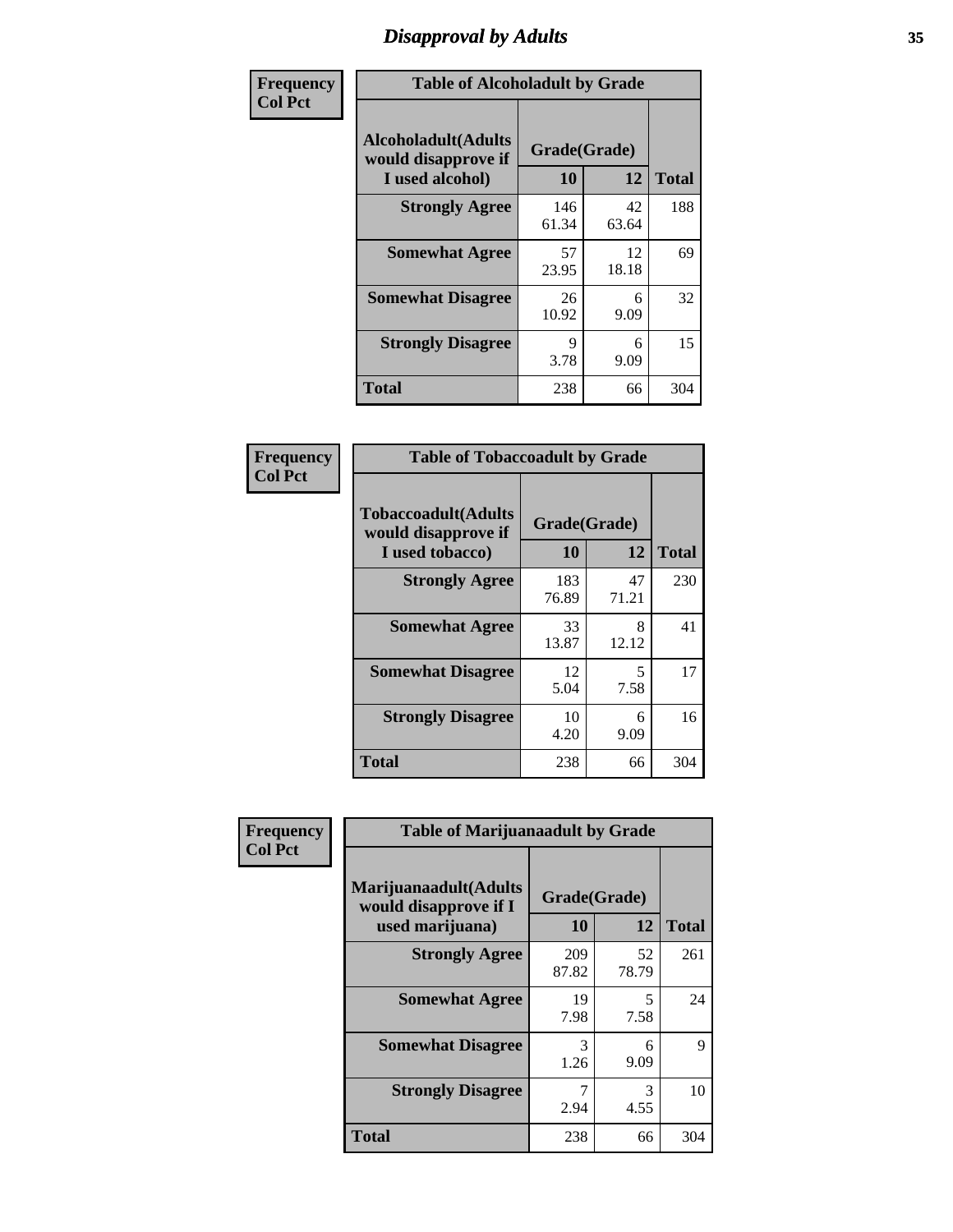### *Disapproval by Adults* **36**

| <b>Frequency</b> | <b>Table of Otherdrugadult by Grade</b>                                     |                    |                        |              |
|------------------|-----------------------------------------------------------------------------|--------------------|------------------------|--------------|
| <b>Col Pct</b>   | <b>Otherdrugadult</b> (Adults<br>would disapprove if I<br>used other drugs) | Grade(Grade)<br>10 | 12                     | <b>Total</b> |
|                  | <b>Strongly Agree</b>                                                       | 220<br>92.44       | 56<br>84.85            | 276          |
|                  | <b>Somewhat Agree</b>                                                       | 11<br>4.62         | 3<br>4.55              | 14           |
|                  | <b>Somewhat Disagree</b>                                                    | 0.42               | $\mathfrak{D}$<br>3.03 | 3            |
|                  | <b>Strongly Disagree</b>                                                    | 6<br>2.52          | 5<br>7.58              | 11           |
|                  | <b>Total</b>                                                                | 238                | 66                     | 304          |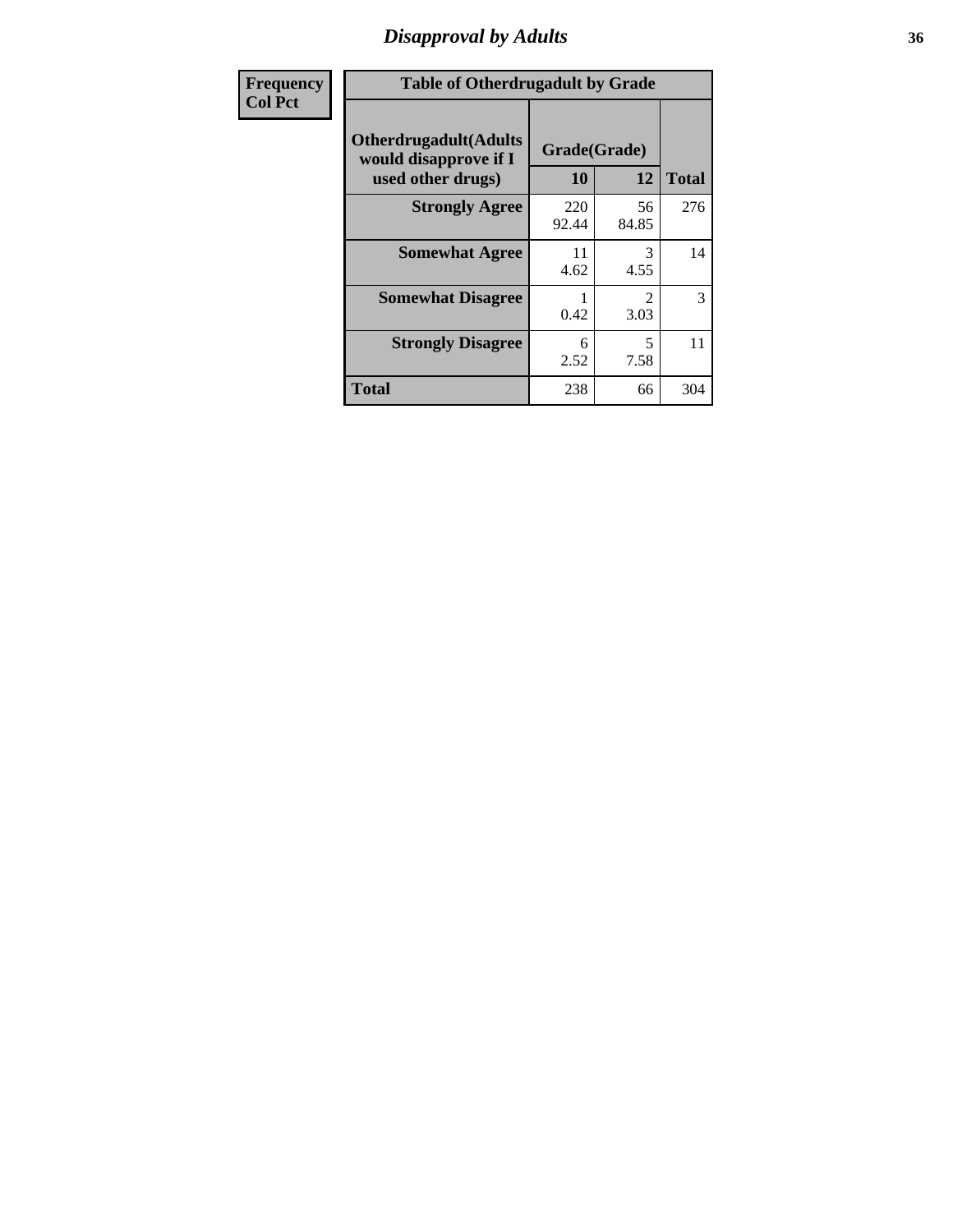# *Disapproval by Peers* **37**

| Frequency      | <b>Table of Alcoholpeer by Grade</b>                    |              |             |              |  |
|----------------|---------------------------------------------------------|--------------|-------------|--------------|--|
| <b>Col Pct</b> | Alcoholpeer(My<br>friends would<br>disapprove if I used | Grade(Grade) |             |              |  |
|                | alcohol)                                                | 10           | 12          | <b>Total</b> |  |
|                | <b>Strongly Agree</b>                                   | 44<br>18.49  | 11<br>16.67 | 55           |  |
|                | <b>Somewhat Agree</b>                                   | 54<br>22.69  | 18<br>27.27 | 72           |  |
|                | <b>Somewhat Disagree</b>                                | 54<br>22.69  | 18<br>27.27 | 72           |  |
|                | <b>Strongly Disagree</b>                                | 86<br>36.13  | 19<br>28.79 | 105          |  |
|                | Total                                                   | 238          | 66          | 304          |  |

| Frequency      | <b>Table of Tobaccopeer by Grade</b>                                |                    |             |              |  |
|----------------|---------------------------------------------------------------------|--------------------|-------------|--------------|--|
| <b>Col Pct</b> | Tobaccopeer(My<br>friends would<br>disapprove if I used<br>tobacco) | Grade(Grade)<br>10 | 12          | <b>Total</b> |  |
|                | <b>Strongly Agree</b>                                               | 80<br>33.61        | 21<br>31.82 | 101          |  |
|                | <b>Somewhat Agree</b>                                               | 55<br>23.11        | 15<br>22.73 | 70           |  |
|                | <b>Somewhat Disagree</b>                                            | 35<br>14.71        | 14<br>21.21 | 49           |  |
|                | <b>Strongly Disagree</b>                                            | 68<br>28.57        | 16<br>24.24 | 84           |  |
|                | Total                                                               | 238                | 66          | 304          |  |

| Frequency      | <b>Table of Marijuanapeer by Grade</b>                    |              |             |              |
|----------------|-----------------------------------------------------------|--------------|-------------|--------------|
| <b>Col Pct</b> | Marijuanapeer(My<br>friends would<br>disapprove if I used | Grade(Grade) |             |              |
|                | marijuana)                                                | 10           | 12          | <b>Total</b> |
|                | <b>Strongly Agree</b>                                     | 93<br>39.08  | 30<br>45.45 | 123          |
|                | <b>Somewhat Agree</b>                                     | 38<br>15.97  | 10<br>15.15 | 48           |
|                | <b>Somewhat Disagree</b>                                  | 34<br>14.29  | 10<br>15.15 | 44           |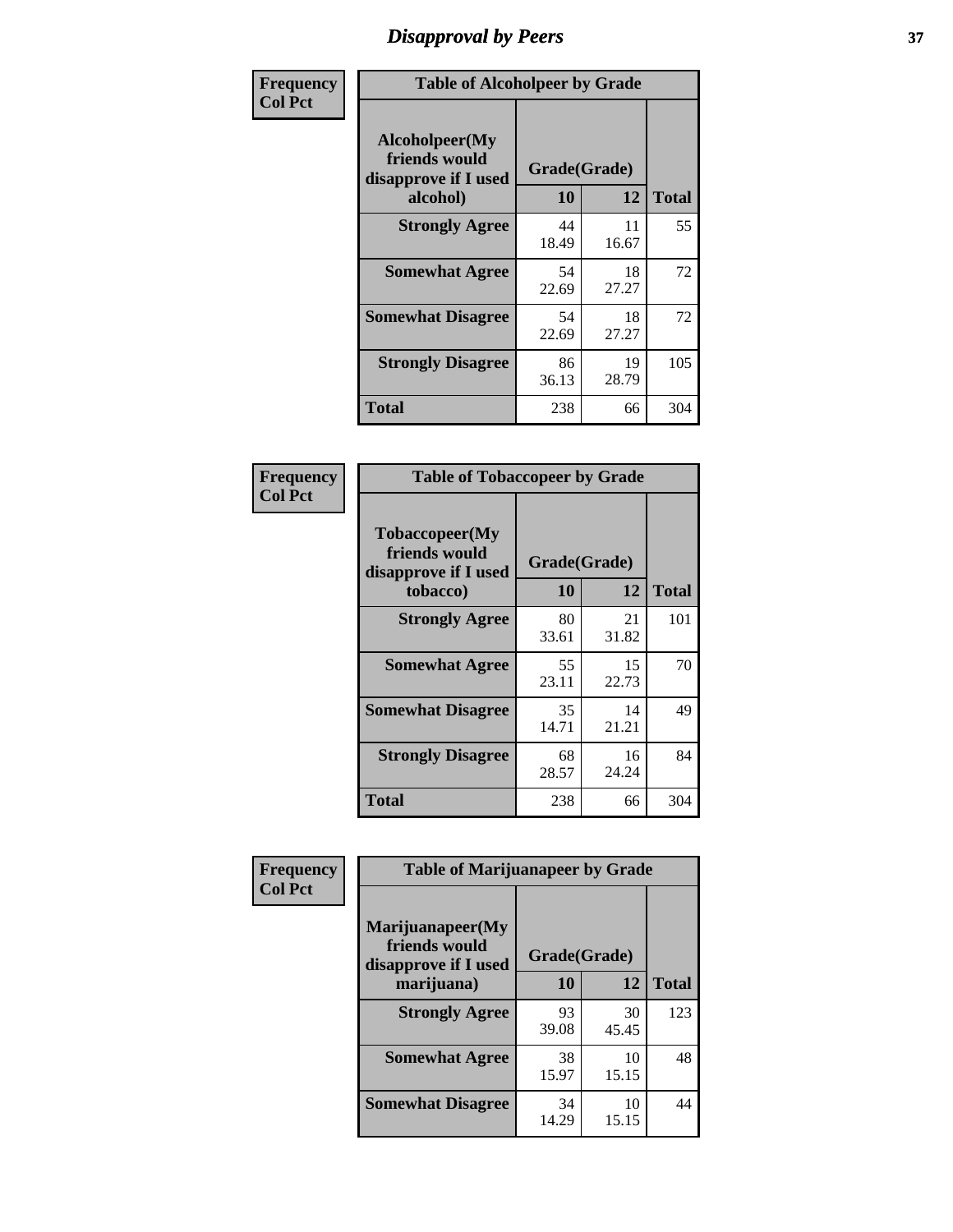# *Disapproval by Peers* **38**

| <b>Frequency</b> | <b>Table of Marijuanapeer by Grade</b>                                  |                    |             |              |  |
|------------------|-------------------------------------------------------------------------|--------------------|-------------|--------------|--|
| <b>Col Pct</b>   | Marijuanapeer(My<br>friends would<br>disapprove if I used<br>marijuana) | Grade(Grade)<br>10 | 12          | <b>Total</b> |  |
|                  | <b>Strongly Disagree</b>                                                | 73<br>30.67        | 16<br>24.24 | 89           |  |
|                  | <b>Total</b>                                                            | 238                | 66          | 304          |  |

| Frequency      | <b>Table of Otherdrugpeer by Grade</b>                                    |                    |             |              |
|----------------|---------------------------------------------------------------------------|--------------------|-------------|--------------|
| <b>Col Pct</b> | Otherdrugpeer(My<br>friends would<br>disapprove if I used<br>other drugs) | Grade(Grade)<br>10 | 12          | <b>Total</b> |
|                | <b>Strongly Agree</b>                                                     | 133<br>55.88       | 40<br>60.61 | 173          |
|                | <b>Somewhat Agree</b>                                                     | 42<br>17.65        | 12<br>18.18 | 54           |
|                | <b>Somewhat Disagree</b>                                                  | 19<br>7.98         | 3<br>4.55   | 22           |
|                | <b>Strongly Disagree</b>                                                  | 44<br>18.49        | 11<br>16.67 | 55           |
|                | <b>Total</b>                                                              | 238                | 66          | 304          |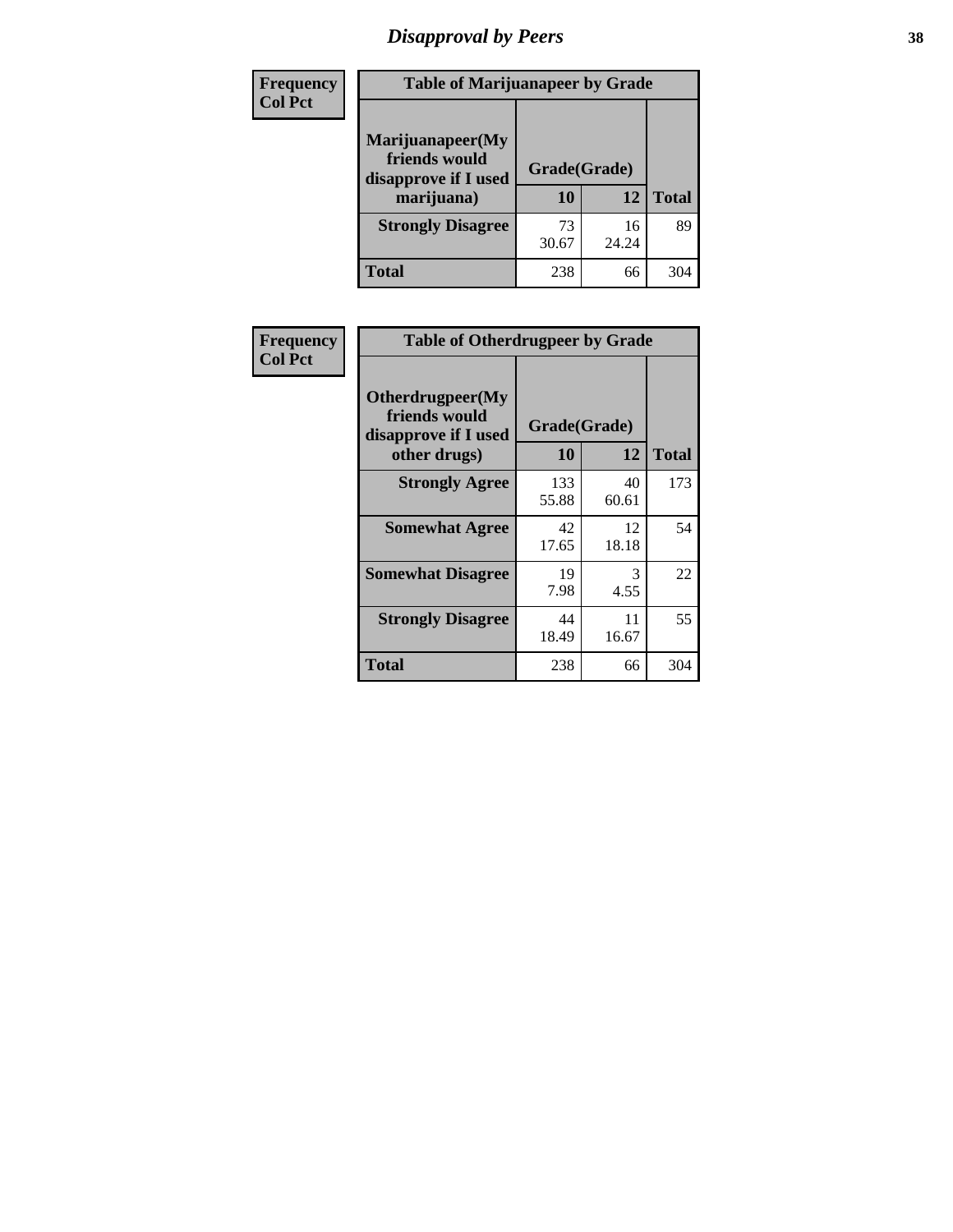| Frequency      | <b>Table of Alcohollocation1 by Grade</b> |              |             |              |  |
|----------------|-------------------------------------------|--------------|-------------|--------------|--|
| <b>Col Pct</b> | <b>Alcohollocation1(Places</b>            | Grade(Grade) |             |              |  |
|                | <b>Friends Use Alcohol)</b>               | 10           | 12          | <b>Total</b> |  |
|                |                                           | 148<br>62.18 | 44<br>66.67 | 192          |  |
|                | Do Not Use                                | 90<br>37.82  | 22<br>33.33 | 112          |  |
|                | <b>Total</b>                              | 238          | 66          | 304          |  |

| Frequency      | <b>Table of Alcohollocation2 by Grade</b>                     |                    |             |              |
|----------------|---------------------------------------------------------------|--------------------|-------------|--------------|
| <b>Col Pct</b> | <b>Alcohollocation2(Places</b><br><b>Friends Use Alcohol)</b> | Grade(Grade)<br>10 | 12          | <b>Total</b> |
|                |                                                               | 150<br>63.03       | 37<br>56.06 | 187          |
|                | Home                                                          | 88<br>36.97        | 29<br>43.94 | 117          |
|                | Total                                                         | 238                | 66          | 304          |

| Frequency<br><b>Col Pct</b> | <b>Table of Alcohollocation 3 by Grade</b>                    |                    |             |              |  |
|-----------------------------|---------------------------------------------------------------|--------------------|-------------|--------------|--|
|                             | <b>Alcohollocation3(Places</b><br><b>Friends Use Alcohol)</b> | Grade(Grade)<br>10 | 12          | <b>Total</b> |  |
|                             |                                                               | 218<br>91.60       | 62<br>93.94 | 280          |  |
|                             | <b>School</b>                                                 | 20<br>8.40         | 4<br>6.06   | 24           |  |
|                             | <b>Total</b>                                                  | 238                | 66          | 304          |  |

| <b>Frequency</b> | <b>Table of Alcohollocation4 by Grade</b> |                                                |             |              |  |
|------------------|-------------------------------------------|------------------------------------------------|-------------|--------------|--|
| <b>Col Pct</b>   |                                           | Grade(Grade)<br><b>Alcohollocation4(Places</b> |             |              |  |
|                  | <b>Friends Use Alcohol)</b>               | 10                                             | 12          | <b>Total</b> |  |
|                  |                                           | 192<br>80.67                                   | 49<br>74.24 | 241          |  |
|                  | Car                                       | 46<br>19.33                                    | 17<br>25.76 | 63           |  |
|                  | <b>Total</b>                              | 238                                            | 66          | 304          |  |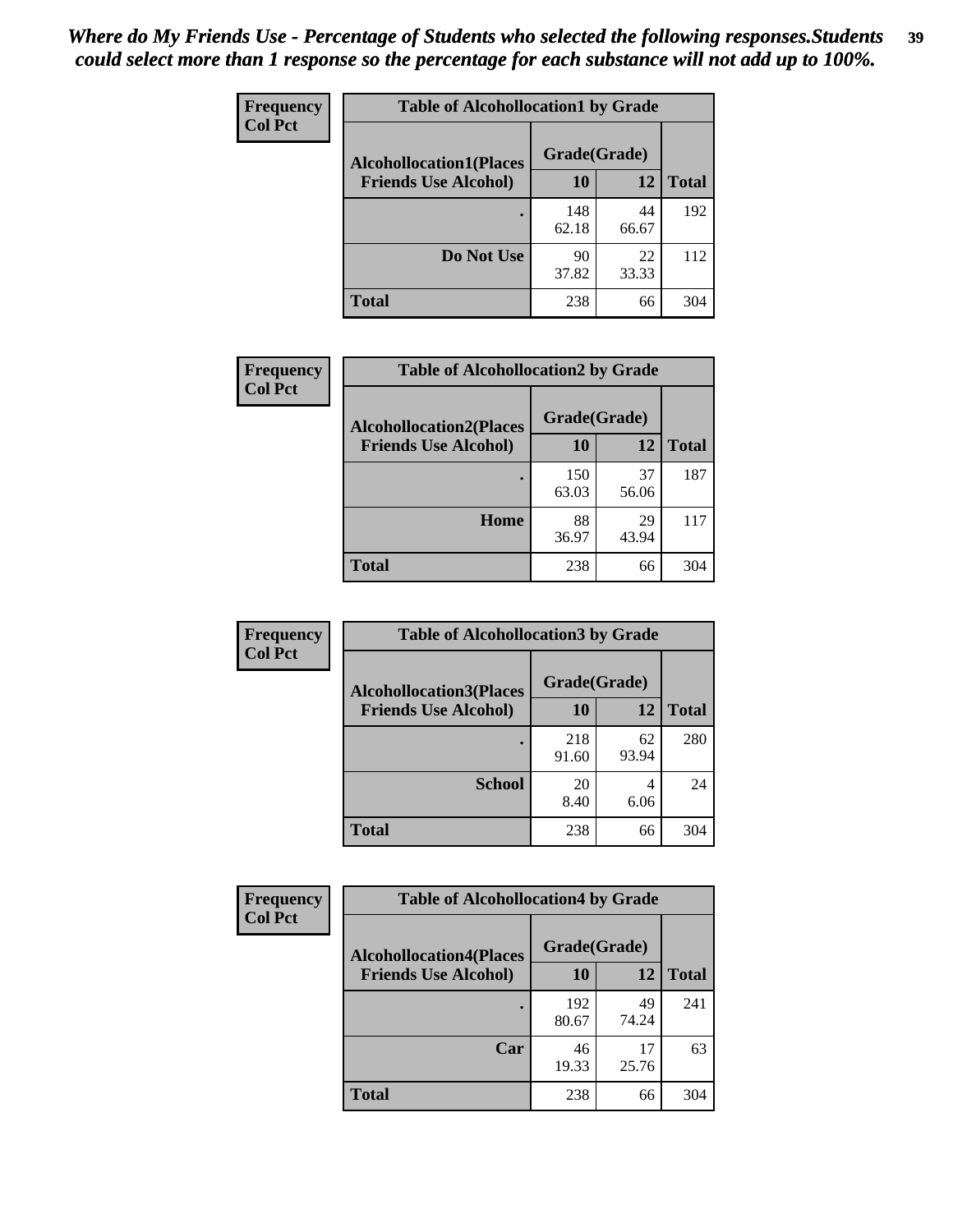| Frequency<br><b>Col Pct</b> | <b>Table of Alcohollocation5 by Grade</b><br>Grade(Grade)<br><b>Alcohollocation5(Places</b> |              |             |              |
|-----------------------------|---------------------------------------------------------------------------------------------|--------------|-------------|--------------|
|                             |                                                                                             |              |             |              |
|                             | <b>Friends Use Alcohol)</b>                                                                 | 10           | 12          | <b>Total</b> |
|                             |                                                                                             | 142<br>59.66 | 29<br>43.94 | 171          |
|                             | <b>Friend's House</b>                                                                       | 96<br>40.34  | 37<br>56.06 | 133          |
|                             | <b>Total</b>                                                                                | 238          | 66          | 304          |

| <b>Frequency</b> | <b>Table of Alcohollocation6 by Grade</b> |              |             |              |
|------------------|-------------------------------------------|--------------|-------------|--------------|
| <b>Col Pct</b>   | <b>Alcohollocation6(Places</b>            | Grade(Grade) |             |              |
|                  | <b>Friends Use Alcohol)</b>               | <b>10</b>    | 12          | <b>Total</b> |
|                  |                                           | 144<br>60.50 | 30<br>45.45 | 174          |
|                  | <b>Other</b>                              | 94<br>39.50  | 36<br>54.55 | 130          |
|                  | Total                                     | 238          | 66          | 304          |

| Frequency      | <b>Table of Tobaccolocation1 by Grade</b>                     |                    |             |              |
|----------------|---------------------------------------------------------------|--------------------|-------------|--------------|
| <b>Col Pct</b> | <b>Tobaccolocation1(Places</b><br><b>Friends Use Tobacco)</b> | Grade(Grade)<br>10 | 12          | <b>Total</b> |
|                |                                                               | 117<br>49.16       | 39<br>59.09 | 156          |
|                | Do Not Use                                                    | 121<br>50.84       | 27<br>40.91 | 148          |
|                | <b>Total</b>                                                  | 238                | 66          | 304          |

| <b>Frequency</b> | <b>Table of Tobaccolocation2 by Grade</b> |              |             |              |  |
|------------------|-------------------------------------------|--------------|-------------|--------------|--|
| <b>Col Pct</b>   | <b>Tobaccolocation2(Places</b>            | Grade(Grade) |             |              |  |
|                  | <b>Friends Use Tobacco)</b>               | 10           | 12          | <b>Total</b> |  |
|                  |                                           | 151<br>63.45 | 35<br>53.03 | 186          |  |
|                  | Home                                      | 87<br>36.55  | 31<br>46.97 | 118          |  |
|                  | <b>Total</b>                              | 238          | 66          | 304          |  |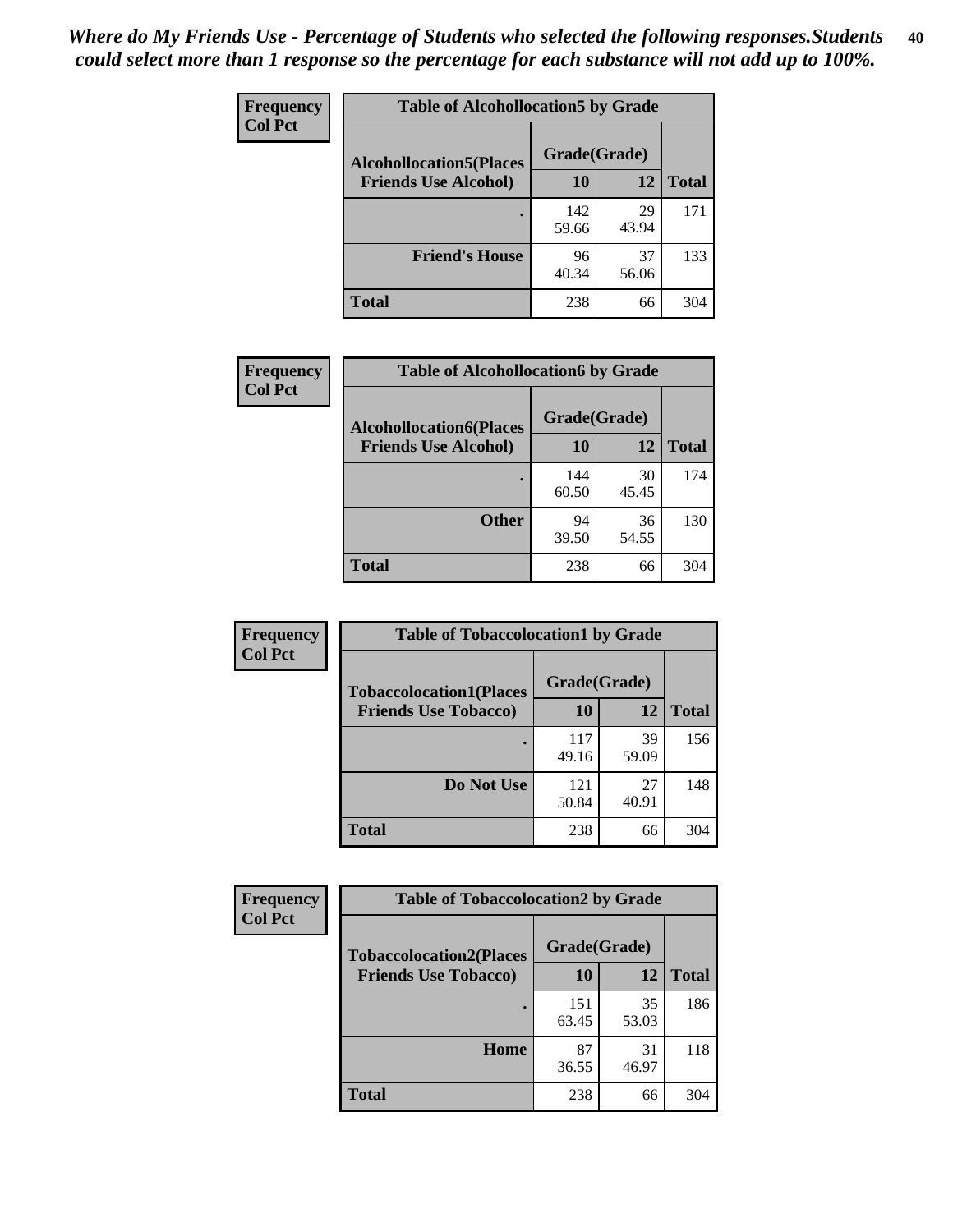| Frequency      | <b>Table of Tobaccolocation 3 by Grade</b> |              |             |              |  |
|----------------|--------------------------------------------|--------------|-------------|--------------|--|
| <b>Col Pct</b> | <b>Tobaccolocation3(Places</b>             |              |             |              |  |
|                | <b>Friends Use Tobacco)</b>                | 10           | 12          | <b>Total</b> |  |
|                |                                            | 171<br>71.85 | 49<br>74.24 | 220          |  |
|                | <b>School</b>                              | 67<br>28.15  | 17<br>25.76 | 84           |  |
|                | <b>Total</b>                               | 238          | 66          | 304          |  |

| Frequency      | <b>Table of Tobaccolocation4 by Grade</b> |              |             |              |
|----------------|-------------------------------------------|--------------|-------------|--------------|
| <b>Col Pct</b> | <b>Tobaccolocation4(Places</b>            | Grade(Grade) |             |              |
|                | <b>Friends Use Tobacco)</b>               | 10           | 12          | <b>Total</b> |
|                |                                           | 168<br>70.59 | 36<br>54.55 | 204          |
|                | Car                                       | 70<br>29.41  | 30<br>45.45 | 100          |
|                | <b>Total</b>                              | 238          | 66          | 304          |

| Frequency      | <b>Table of Tobaccolocation5 by Grade</b> |              |             |              |
|----------------|-------------------------------------------|--------------|-------------|--------------|
| <b>Col Pct</b> | <b>Tobaccolocation5(Places</b>            | Grade(Grade) |             |              |
|                | <b>Friends Use Tobacco)</b>               | 10           | <b>12</b>   | <b>Total</b> |
|                |                                           | 153<br>64.29 | 33<br>50.00 | 186          |
|                | <b>Friend's House</b>                     | 85<br>35.71  | 33<br>50.00 | 118          |
|                | <b>Total</b>                              | 238          | 66          | 304          |

| <b>Frequency</b> | <b>Table of Tobaccolocation6 by Grade</b> |              |             |              |  |
|------------------|-------------------------------------------|--------------|-------------|--------------|--|
| <b>Col Pct</b>   | <b>Tobaccolocation6(Places</b>            | Grade(Grade) |             |              |  |
|                  | <b>Friends Use Tobacco)</b>               | 10           | 12          | <b>Total</b> |  |
|                  |                                           | 160<br>67.23 | 35<br>53.03 | 195          |  |
|                  | <b>Other</b>                              | 78<br>32.77  | 31<br>46.97 | 109          |  |
|                  | <b>Total</b>                              | 238          | 66          | 304          |  |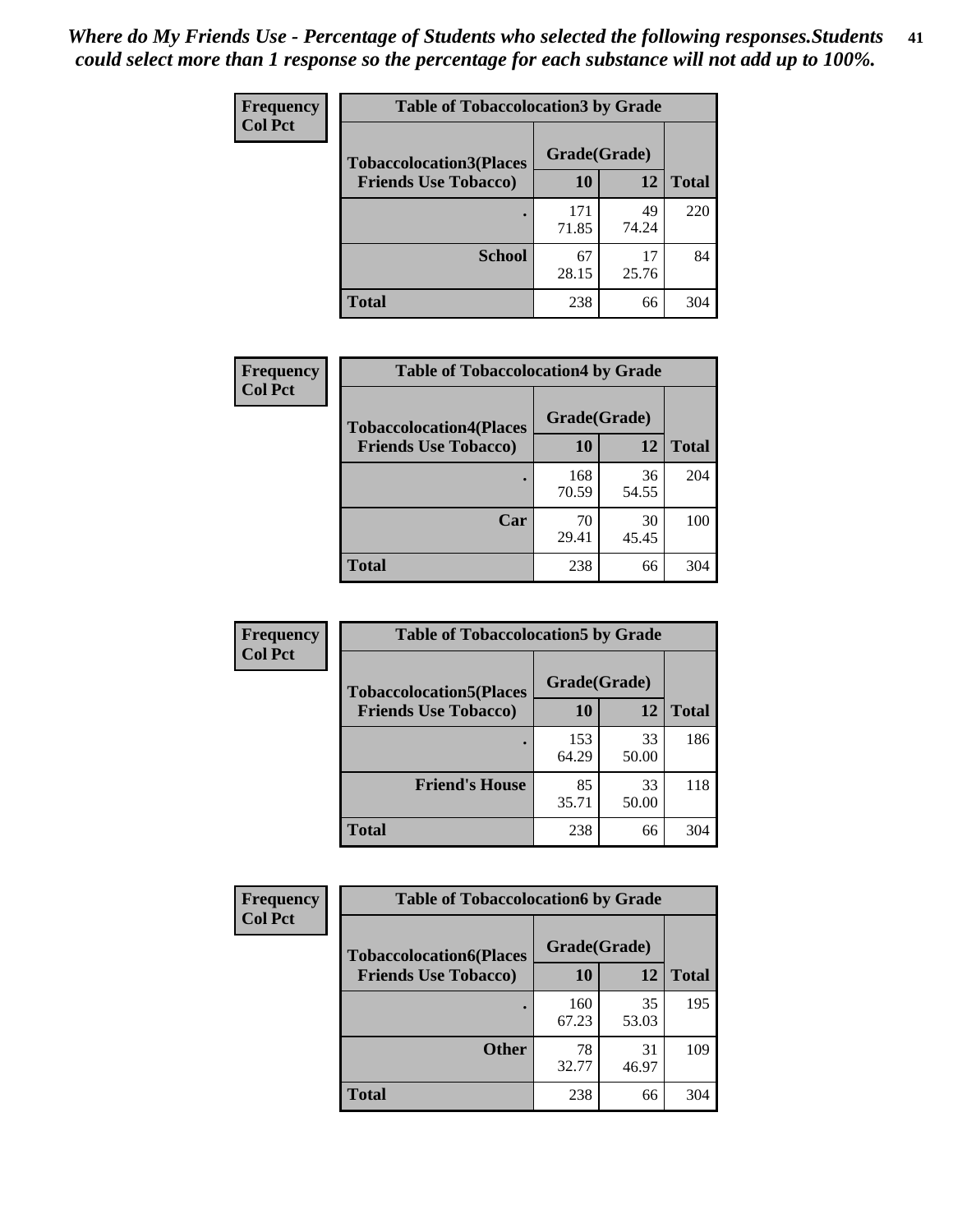| <b>Frequency</b> | <b>Table of Marijuanalocation1 by Grade</b> |              |             |              |
|------------------|---------------------------------------------|--------------|-------------|--------------|
| <b>Col Pct</b>   | <b>Marijuanalocation1(Places</b>            | Grade(Grade) |             |              |
|                  | <b>Friends Use Marijuana</b> )              | 10           | 12          | <b>Total</b> |
|                  |                                             | 114<br>47.90 | 34<br>51.52 | 148          |
|                  | Do Not Use                                  | 124<br>52.10 | 32<br>48.48 | 156          |
|                  | <b>Total</b>                                | 238          | 66          | 304          |

| <b>Frequency</b> | <b>Table of Marijuanalocation2 by Grade</b>                        |                    |             |              |
|------------------|--------------------------------------------------------------------|--------------------|-------------|--------------|
| <b>Col Pct</b>   | <b>Marijuanalocation2(Places</b><br><b>Friends Use Marijuana</b> ) | Grade(Grade)<br>10 | 12          | <b>Total</b> |
|                  |                                                                    | 171<br>71.85       | 42<br>63.64 | 213          |
|                  | Home                                                               | 67<br>28.15        | 24<br>36.36 | 91           |
|                  | <b>Total</b>                                                       | 238                | 66          | 304          |

| <b>Frequency</b><br><b>Col Pct</b> | <b>Table of Marijuanalocation3 by Grade</b> |              |             |              |
|------------------------------------|---------------------------------------------|--------------|-------------|--------------|
|                                    | <b>Marijuanalocation3</b> (Places           | Grade(Grade) |             |              |
|                                    | <b>Friends Use Marijuana</b> )              | 10           | 12          | <b>Total</b> |
|                                    |                                             | 208<br>87.39 | 56<br>84.85 | 264          |
|                                    | <b>School</b>                               | 30<br>12.61  | 10<br>15.15 | 40           |
|                                    | <b>Total</b>                                | 238          | 66          | 304          |

| <b>Frequency</b> | <b>Table of Marijuanalocation4 by Grade</b> |              |             |              |  |
|------------------|---------------------------------------------|--------------|-------------|--------------|--|
| <b>Col Pct</b>   | <b>Marijuanalocation4(Places</b>            | Grade(Grade) |             |              |  |
|                  | <b>Friends Use Marijuana</b> )              | <b>10</b>    | 12          | <b>Total</b> |  |
|                  |                                             | 183<br>76.89 | 48<br>72.73 | 231          |  |
|                  | Car                                         | 55<br>23.11  | 18<br>27.27 | 73           |  |
|                  | <b>Total</b>                                | 238          | 66          | 304          |  |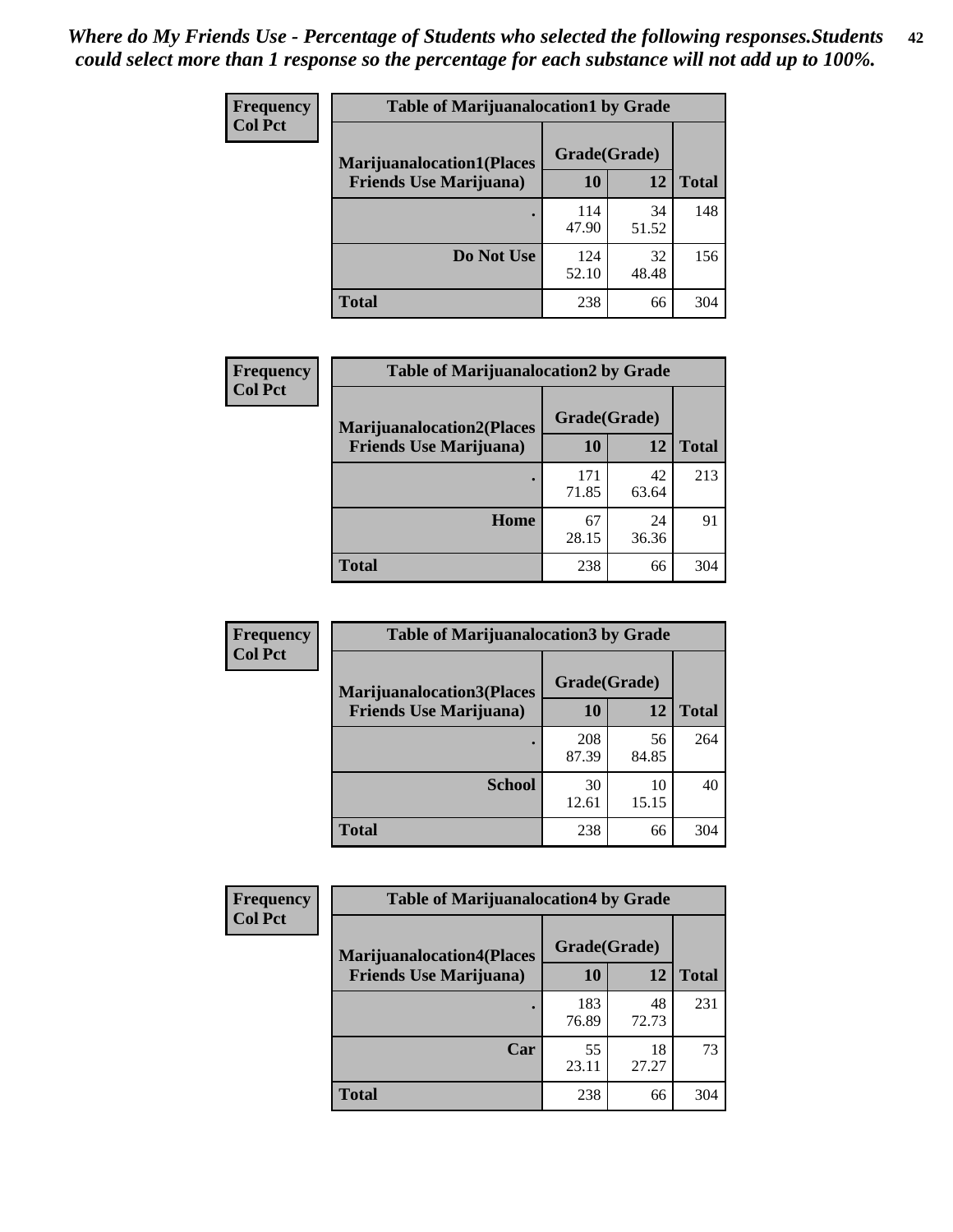| <b>Frequency</b> | <b>Table of Marijuanalocation5 by Grade</b> |              |             |              |
|------------------|---------------------------------------------|--------------|-------------|--------------|
| <b>Col Pct</b>   | <b>Marijuanalocation5</b> (Places           | Grade(Grade) |             |              |
|                  | <b>Friends Use Marijuana</b> )              | 10           | 12          | <b>Total</b> |
|                  |                                             | 162<br>68.07 | 40<br>60.61 | 202          |
|                  | <b>Friend's House</b>                       | 76<br>31.93  | 26<br>39.39 | 102          |
|                  | <b>Total</b>                                | 238          | 66          | 304          |

| <b>Frequency</b> | <b>Table of Marijuanalocation6 by Grade</b>                        |                    |             |              |
|------------------|--------------------------------------------------------------------|--------------------|-------------|--------------|
| <b>Col Pct</b>   | <b>Marijuanalocation6(Places</b><br><b>Friends Use Marijuana</b> ) | Grade(Grade)<br>10 | 12          | <b>Total</b> |
|                  |                                                                    | 154<br>64.71       | 36<br>54.55 | 190          |
|                  | <b>Other</b>                                                       | 84<br>35.29        | 30<br>45.45 | 114          |
|                  | <b>Total</b>                                                       | 238                | 66          | 304          |

| <b>Frequency</b> | <b>Table of Otherdruglocation1 by Grade</b>                          |              |             |              |
|------------------|----------------------------------------------------------------------|--------------|-------------|--------------|
| <b>Col Pct</b>   | <b>Otherdruglocation1(Places</b><br><b>Friends Use Other Illegal</b> | Grade(Grade) |             |              |
|                  | Drugs)                                                               | 10           | 12          | <b>Total</b> |
|                  |                                                                      | 63<br>26.47  | 17<br>25.76 | 80           |
|                  | Do Not Use                                                           | 175<br>73.53 | 49<br>74.24 | 224          |
|                  | <b>Total</b>                                                         | 238          | 66          | 304          |

| Frequency      | <b>Table of Otherdruglocation2 by Grade</b>                           |              |             |              |
|----------------|-----------------------------------------------------------------------|--------------|-------------|--------------|
| <b>Col Pct</b> | <b>Otherdruglocation2(Places)</b><br><b>Friends Use Other Illegal</b> | Grade(Grade) |             |              |
|                | Drugs)                                                                | 10           | 12          | <b>Total</b> |
|                |                                                                       | 207<br>86.97 | 57<br>86.36 | 264          |
|                | Home                                                                  | 31<br>13.03  | 9<br>13.64  | 40           |
|                | <b>Total</b>                                                          | 238          | 66          | 304          |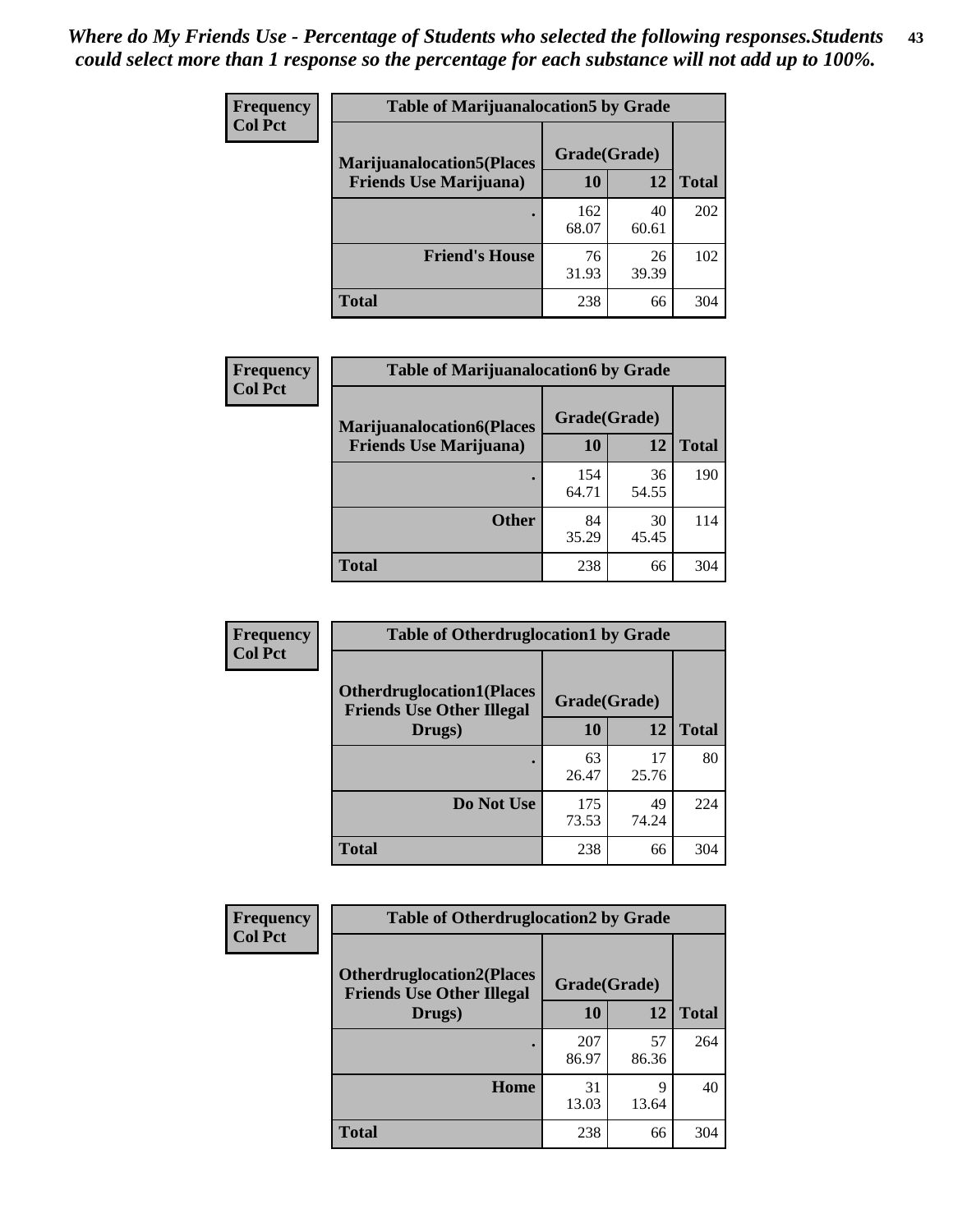| <b>Frequency</b> |                                                                      | <b>Table of Otherdruglocation3 by Grade</b> |              |              |  |
|------------------|----------------------------------------------------------------------|---------------------------------------------|--------------|--------------|--|
| <b>Col Pct</b>   | <b>Otherdruglocation3(Places</b><br><b>Friends Use Other Illegal</b> |                                             | Grade(Grade) |              |  |
|                  | Drugs)                                                               | 10                                          | 12           | <b>Total</b> |  |
|                  |                                                                      | 221<br>92.86                                | 60<br>90.91  | 281          |  |
|                  | <b>School</b>                                                        | 17<br>7.14                                  | 6<br>9.09    | 23           |  |
|                  | <b>Total</b>                                                         | 238                                         | 66           | 304          |  |

| <b>Frequency</b> | <b>Table of Otherdruglocation4 by Grade</b>                          |              |             |              |
|------------------|----------------------------------------------------------------------|--------------|-------------|--------------|
| <b>Col Pct</b>   | <b>Otherdruglocation4(Places</b><br><b>Friends Use Other Illegal</b> | Grade(Grade) |             |              |
|                  | Drugs)                                                               | 10           | 12          | <b>Total</b> |
|                  |                                                                      | 215<br>90.34 | 56<br>84.85 | 271          |
|                  | Car                                                                  | 23<br>9.66   | 10<br>15.15 | 33           |
|                  | <b>Total</b>                                                         | 238          | 66          | 304          |

| Frequency      | <b>Table of Otherdruglocation5 by Grade</b>                          |              |             |              |
|----------------|----------------------------------------------------------------------|--------------|-------------|--------------|
| <b>Col Pct</b> | <b>Otherdruglocation5(Places</b><br><b>Friends Use Other Illegal</b> | Grade(Grade) |             |              |
|                | Drugs)                                                               | 10           | 12          | <b>Total</b> |
|                |                                                                      | 200<br>84.03 | 57<br>86.36 | 257          |
|                | <b>Friend's House</b>                                                | 38<br>15.97  | Q<br>13.64  | 47           |
|                | <b>Total</b>                                                         | 238          | 66          | 304          |

| <b>Frequency</b> | <b>Table of Otherdruglocation6 by Grade</b>                          |              |             |              |
|------------------|----------------------------------------------------------------------|--------------|-------------|--------------|
| <b>Col Pct</b>   | <b>Otherdruglocation6(Places</b><br><b>Friends Use Other Illegal</b> | Grade(Grade) |             |              |
|                  | Drugs)                                                               | 10           | 12          | <b>Total</b> |
|                  |                                                                      | 195<br>81.93 | 46<br>69.70 | 241          |
|                  | <b>Other</b>                                                         | 43<br>18.07  | 20<br>30.30 | 63           |
|                  | <b>Total</b>                                                         | 238          | 66          | 304          |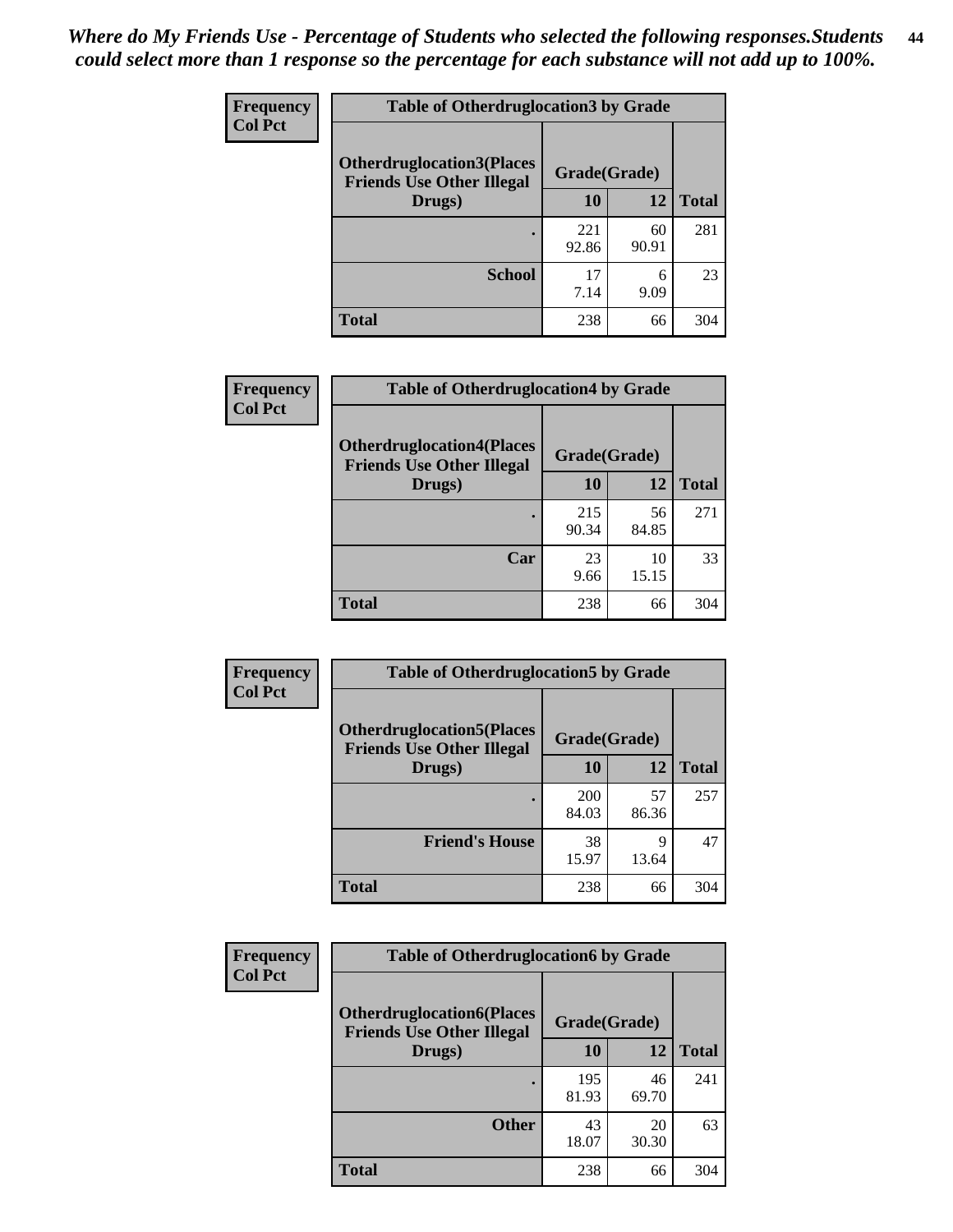| Frequency      | <b>Table of Alcoholtime1 by Grade</b>           |              |             |              |
|----------------|-------------------------------------------------|--------------|-------------|--------------|
| <b>Col Pct</b> | <b>Alcoholtime1(Times</b><br><b>Friends Use</b> | Grade(Grade) |             |              |
|                | Alcohol)                                        | 10           | 12          | <b>Total</b> |
|                |                                                 | 153<br>64.29 | 47<br>71.21 | 200          |
|                | Do Not Use                                      | 85<br>35.71  | 19<br>28.79 | 104          |
|                | <b>Total</b>                                    | 238          | 66          | 304          |

| Frequency      | <b>Table of Alcoholtime2 by Grade</b>           |              |             |              |
|----------------|-------------------------------------------------|--------------|-------------|--------------|
| <b>Col Pct</b> | <b>Alcoholtime2(Times</b><br><b>Friends Use</b> | Grade(Grade) |             |              |
|                | Alcohol)                                        | 10           | 12          | <b>Total</b> |
|                |                                                 | 211<br>88.66 | 62<br>93.94 | 273          |
|                | <b>On Way to School</b>                         | 27<br>11.34  | 4<br>6.06   | 31           |
|                | <b>Total</b>                                    | 238          | 66          | 304          |

| Frequency      | <b>Table of Alcoholtime3 by Grade</b>    |              |                           |              |
|----------------|------------------------------------------|--------------|---------------------------|--------------|
| <b>Col Pct</b> | Alcoholtime3(Times<br><b>Friends Use</b> | Grade(Grade) |                           |              |
|                | Alcohol)                                 | 10           | 12                        | <b>Total</b> |
|                |                                          | 217<br>91.18 | 66<br>100.00              | 283          |
|                | <b>During School</b>                     | 21<br>8.82   | $\mathbf{\Omega}$<br>0.00 | 21           |
|                | Total                                    | 238          | 66                        | 304          |

| <b>Frequency</b> | <b>Table of Alcoholtime4 by Grade</b> |              |             |              |  |
|------------------|---------------------------------------|--------------|-------------|--------------|--|
| <b>Col Pct</b>   | <b>Alcoholtime4(Times</b>             | Grade(Grade) |             |              |  |
|                  | <b>Friends Use Alcohol)</b>           | 10           | 12          | <b>Total</b> |  |
|                  | ٠                                     | 210<br>88.24 | 60<br>90.91 | 270          |  |
|                  | <b>On Way Home From School</b>        | 28<br>11.76  | 6<br>9.09   | 34           |  |
|                  | <b>Total</b>                          | 238          | 66          | 304          |  |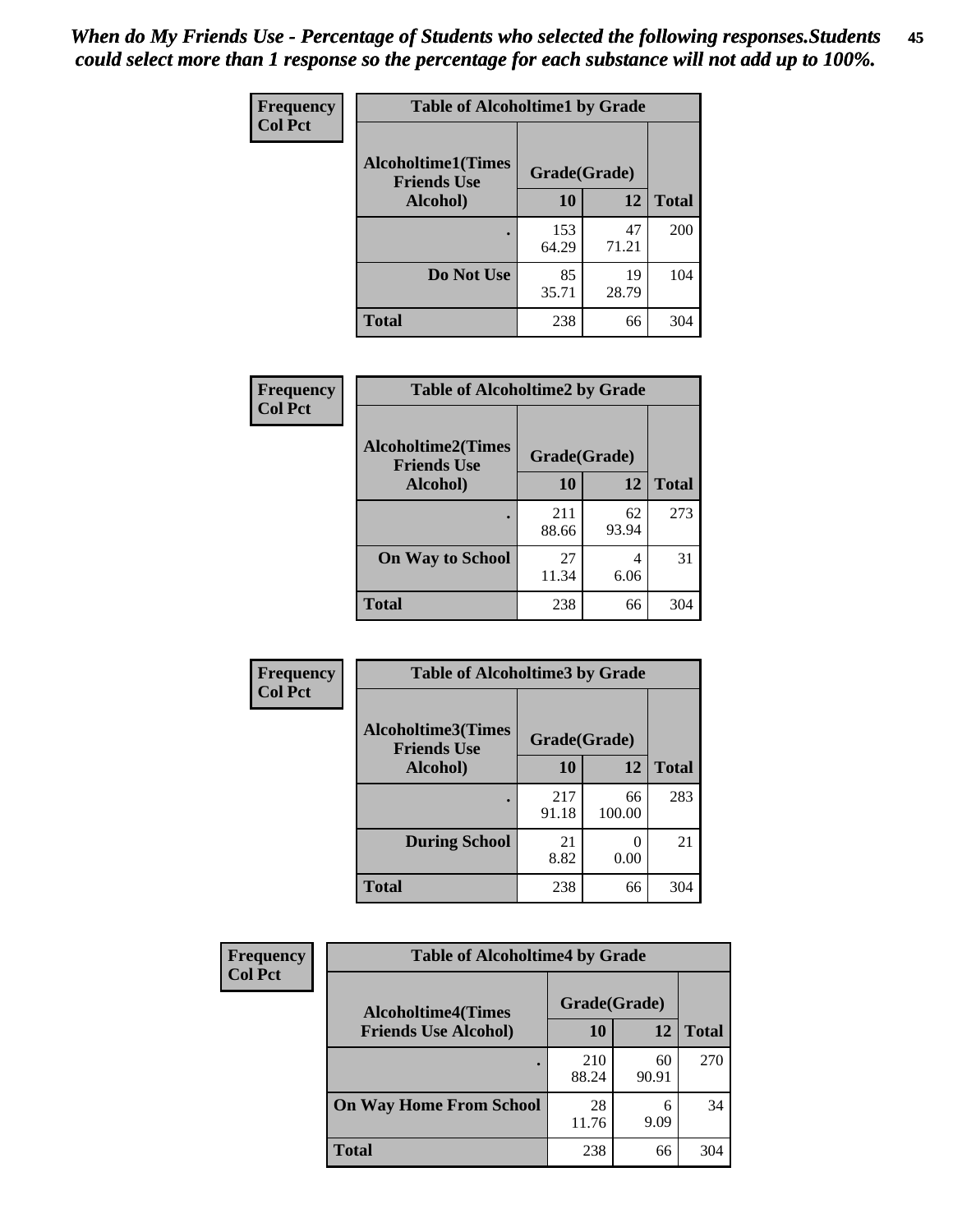*When do My Friends Use - Percentage of Students who selected the following responses.Students could select more than 1 response so the percentage for each substance will not add up to 100%.* **46**

| Frequency      | <b>Table of Alcoholtime5 by Grade</b>            |              |             |              |
|----------------|--------------------------------------------------|--------------|-------------|--------------|
| <b>Col Pct</b> | <b>Alcoholtime5</b> (Times<br><b>Friends Use</b> | Grade(Grade) |             |              |
|                | Alcohol)                                         | 10           | 12          | <b>Total</b> |
|                |                                                  | 174<br>73.11 | 51<br>77.27 | 225          |
|                | Weeknights                                       | 64<br>26.89  | 15<br>22.73 | 79           |
|                | <b>Total</b>                                     | 238          | 66          | 304          |

| Frequency      | <b>Table of Alcoholtime6 by Grade</b>           |              |             |              |
|----------------|-------------------------------------------------|--------------|-------------|--------------|
| <b>Col Pct</b> | <b>Alcoholtime6(Times</b><br><b>Friends Use</b> | Grade(Grade) |             |              |
|                | Alcohol)                                        | 10           | 12          | <b>Total</b> |
|                |                                                 | 88<br>36.97  | 18<br>27.27 | 106          |
|                | Weekends                                        | 150<br>63.03 | 48<br>72.73 | 198          |
|                | <b>Total</b>                                    | 238          | 66          | 304          |

| Frequency      | <b>Table of Tobaccotime1 by Grade</b>           |              |             |              |
|----------------|-------------------------------------------------|--------------|-------------|--------------|
| <b>Col Pct</b> | <b>Tobaccotime1(Times</b><br><b>Friends Use</b> | Grade(Grade) |             |              |
|                | <b>Tobacco</b> )                                | 10           | 12          | <b>Total</b> |
|                |                                                 | 123<br>51.68 | 38<br>57.58 | 161          |
|                | Do Not Use                                      | 115<br>48.32 | 28<br>42.42 | 143          |
|                | <b>Total</b>                                    | 238          | 66          | 304          |

| Frequency      |                                                 | <b>Table of Tobaccotime2 by Grade</b> |             |              |  |
|----------------|-------------------------------------------------|---------------------------------------|-------------|--------------|--|
| <b>Col Pct</b> | <b>Tobaccotime2(Times</b><br><b>Friends Use</b> | Grade(Grade)                          |             |              |  |
|                | <b>Tobacco</b> )                                | 10                                    | 12          | <b>Total</b> |  |
|                |                                                 | 167<br>70.17                          | 41<br>62.12 | 208          |  |
|                | <b>On Way to School</b>                         | 71<br>29.83                           | 25<br>37.88 | 96           |  |
|                | <b>Total</b>                                    | 238                                   | 66          | 304          |  |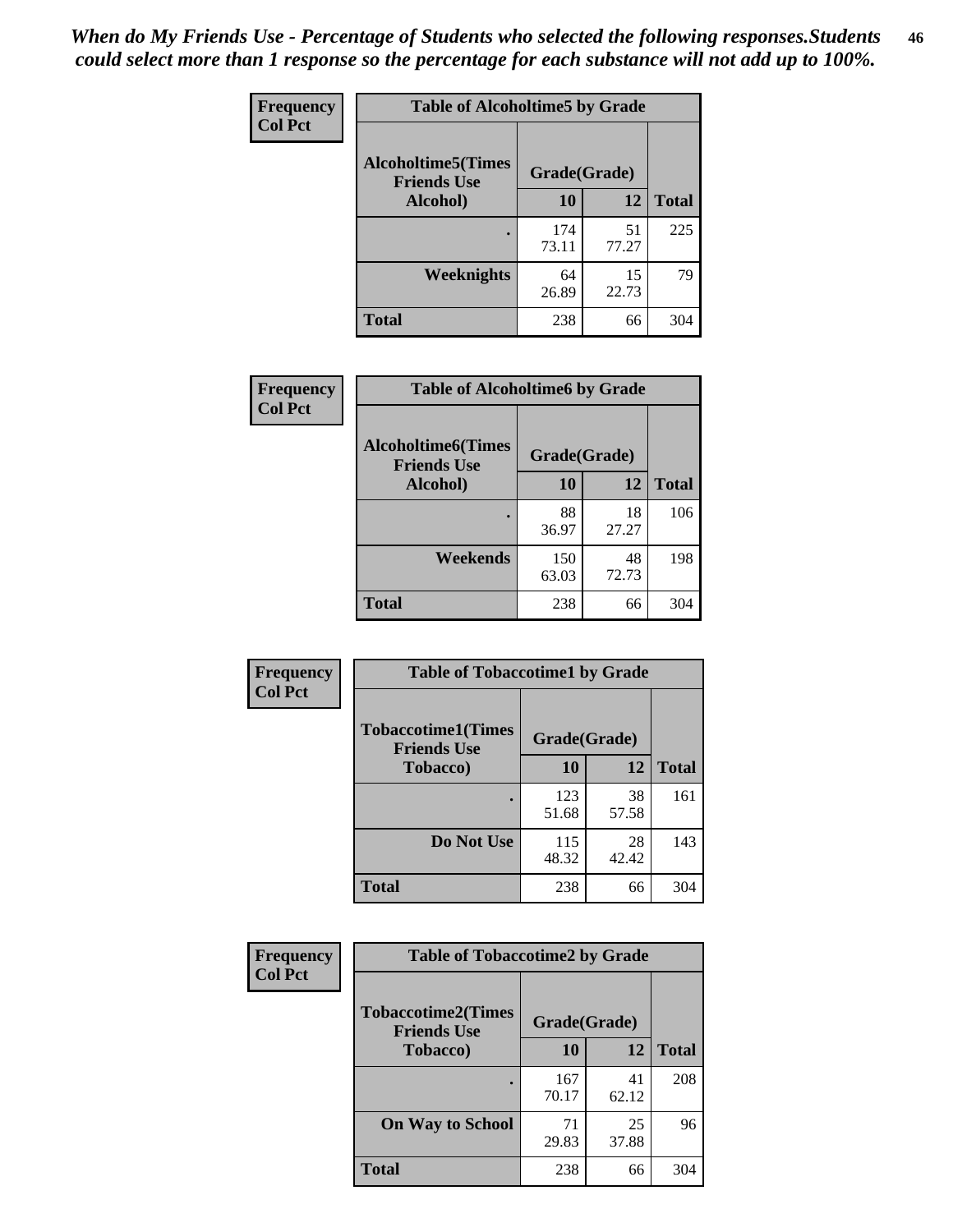*When do My Friends Use - Percentage of Students who selected the following responses.Students could select more than 1 response so the percentage for each substance will not add up to 100%.* **47**

| <b>Frequency</b> | <b>Table of Tobaccotime3 by Grade</b>           |              |             |              |  |
|------------------|-------------------------------------------------|--------------|-------------|--------------|--|
| <b>Col Pct</b>   | <b>Tobaccotime3(Times</b><br><b>Friends Use</b> | Grade(Grade) |             |              |  |
|                  | <b>Tobacco</b> )                                | 10           | 12          | <b>Total</b> |  |
|                  |                                                 | 176<br>73.95 | 54<br>81.82 | 230          |  |
|                  | <b>During School</b>                            | 62<br>26.05  | 12<br>18.18 | 74           |  |
|                  | <b>Total</b>                                    | 238          | 66          | 304          |  |

| Frequency<br><b>Col Pct</b> | <b>Table of Tobaccotime4 by Grade</b> |              |             |              |
|-----------------------------|---------------------------------------|--------------|-------------|--------------|
|                             | <b>Tobaccotime4(Times</b>             | Grade(Grade) |             |              |
|                             | <b>Friends Use Tobacco)</b>           | 10           | 12          | <b>Total</b> |
|                             |                                       | 210<br>88.24 | 60<br>90.91 | 270          |
|                             | <b>On Way Home From School</b>        | 28<br>11.76  | 6<br>9.09   | 34           |
|                             | <b>Total</b>                          | 238          | 66          | 304          |

| <b>Frequency</b> | <b>Table of Tobaccotime5 by Grade</b>            |              |             |              |
|------------------|--------------------------------------------------|--------------|-------------|--------------|
| <b>Col Pct</b>   | <b>Tobaccotime5</b> (Times<br><b>Friends Use</b> | Grade(Grade) |             |              |
|                  | <b>Tobacco</b> )                                 | 10           | 12          | <b>Total</b> |
|                  |                                                  | 152<br>63.87 | 37<br>56.06 | 189          |
|                  | <b>Weeknights</b>                                | 86<br>36.13  | 29<br>43.94 | 115          |
|                  | <b>Total</b>                                     | 238          | 66          | 304          |

| Frequency<br><b>Col Pct</b> | <b>Table of Tobaccotime6 by Grade</b>                           |              |             |              |
|-----------------------------|-----------------------------------------------------------------|--------------|-------------|--------------|
|                             | <b>Tobaccotime6(Times</b><br>Grade(Grade)<br><b>Friends Use</b> |              |             |              |
|                             | <b>Tobacco</b> )                                                | 10           | 12          | <b>Total</b> |
|                             |                                                                 | 132<br>55.46 | 31<br>46.97 | 163          |
|                             | Weekends                                                        | 106<br>44.54 | 35<br>53.03 | 141          |
|                             | <b>Total</b>                                                    | 238          | 66          | 304          |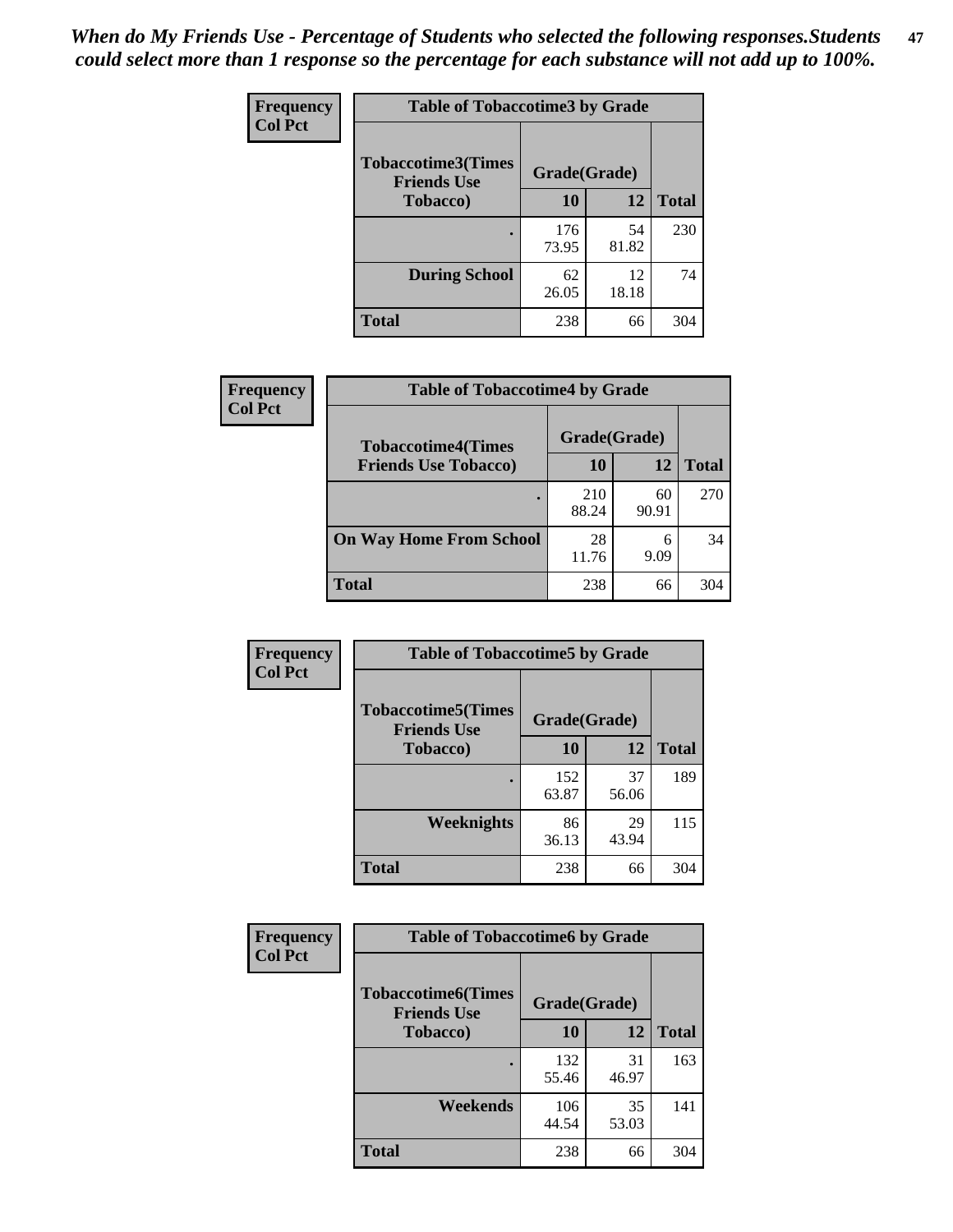| Frequency      | <b>Table of Marijuanatime1 by Grade</b>           |              |             |              |
|----------------|---------------------------------------------------|--------------|-------------|--------------|
| <b>Col Pct</b> | <b>Marijuanatime1(Times</b><br><b>Friends Use</b> | Grade(Grade) |             |              |
|                | Marijuana)                                        | 10           | 12          | <b>Total</b> |
|                |                                                   | 116<br>48.74 | 35<br>53.03 | 151          |
|                | Do Not Use                                        | 122<br>51.26 | 31<br>46.97 | 153          |
|                | <b>Total</b>                                      | 238          | 66          | 304          |

| Frequency      | <b>Table of Marijuanatime2 by Grade</b>           |              |             |              |
|----------------|---------------------------------------------------|--------------|-------------|--------------|
| <b>Col Pct</b> | <b>Marijuanatime2(Times</b><br><b>Friends Use</b> | Grade(Grade) |             |              |
|                | Marijuana)                                        | 10           | 12          | <b>Total</b> |
|                |                                                   | 189<br>79.41 | 54<br>81.82 | 243          |
|                | <b>On Way to School</b>                           | 49<br>20.59  | 12<br>18.18 | 61           |
|                | <b>Total</b>                                      | 238          | 66          | 304          |

| Frequency      | <b>Table of Marijuanatime3 by Grade</b>    |              |             |              |
|----------------|--------------------------------------------|--------------|-------------|--------------|
| <b>Col Pct</b> | Marijuanatime3(Times<br><b>Friends Use</b> | Grade(Grade) |             |              |
|                | Marijuana)                                 | 10           | 12          | <b>Total</b> |
|                |                                            | 211<br>88.66 | 62<br>93.94 | 273          |
|                | <b>During School</b>                       | 27<br>11.34  | 4<br>6.06   | 31           |
|                | <b>Total</b>                               | 238          | 66          | 304          |

| <b>Frequency</b> | <b>Table of Marijuanatime4 by Grade</b> |              |             |              |
|------------------|-----------------------------------------|--------------|-------------|--------------|
| <b>Col Pct</b>   | <b>Marijuanatime4(Times</b>             | Grade(Grade) |             |              |
|                  | <b>Friends Use Marijuana</b> )          | 10           | 12          | <b>Total</b> |
|                  |                                         | 194<br>81.51 | 52<br>78.79 | 246          |
|                  | <b>On Way Home From School</b>          | 44<br>18.49  | 14<br>21.21 | 58           |
|                  | <b>Total</b>                            | 238          | 66          | 304          |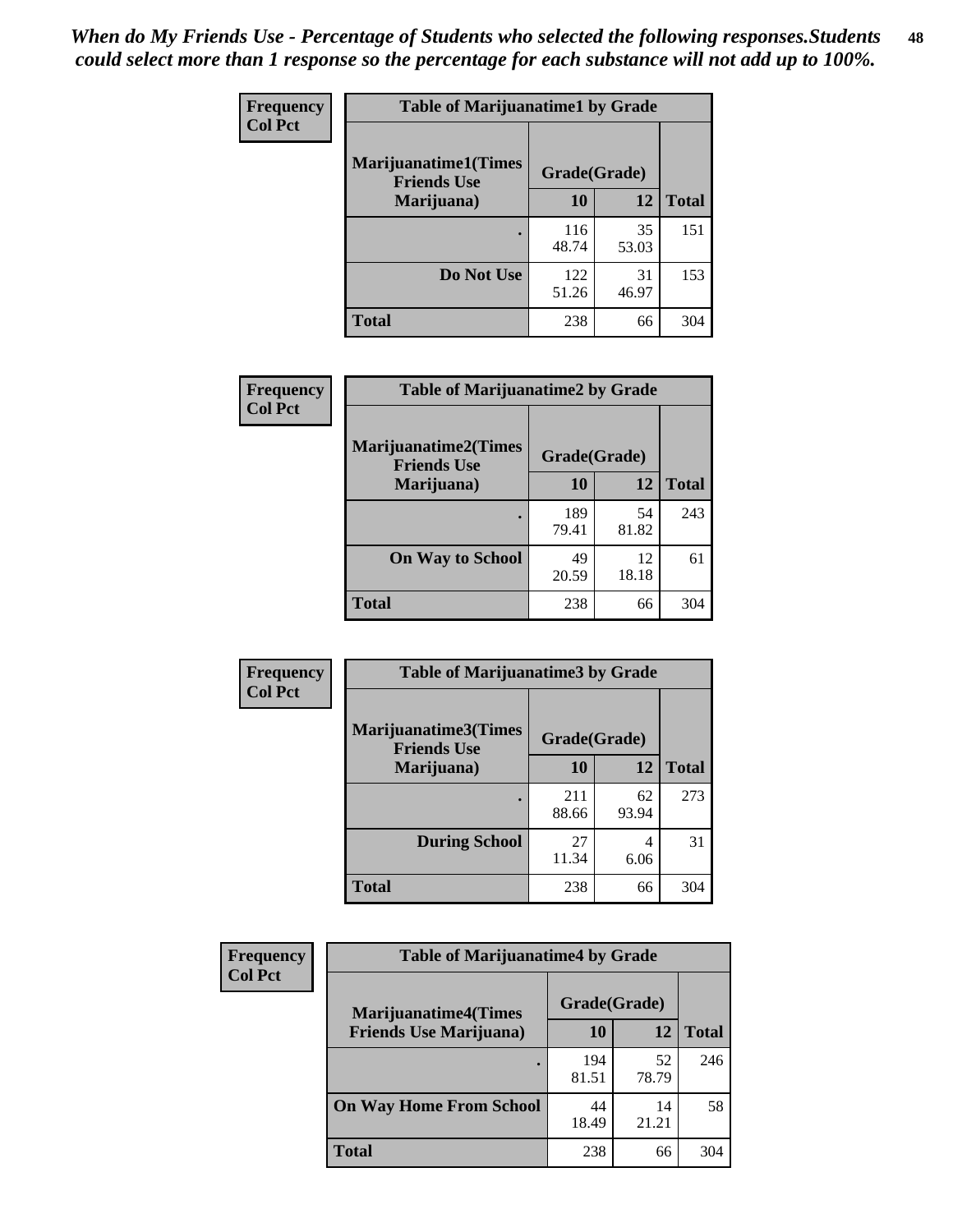| Frequency      | <b>Table of Marijuanatime5 by Grade</b>            |              |             |              |
|----------------|----------------------------------------------------|--------------|-------------|--------------|
| <b>Col Pct</b> | <b>Marijuanatime5</b> (Times<br><b>Friends Use</b> | Grade(Grade) |             |              |
|                | Marijuana)                                         | 10           | 12          | <b>Total</b> |
|                |                                                    | 163<br>68.49 | 45<br>68.18 | 208          |
|                | Weeknights                                         | 75<br>31.51  | 21<br>31.82 | 96           |
|                | <b>Total</b>                                       | 238          | 66          | 304          |

| <b>Frequency</b> | <b>Table of Marijuanatime6 by Grade</b>            |              |             |              |
|------------------|----------------------------------------------------|--------------|-------------|--------------|
| <b>Col Pct</b>   | <b>Marijuanatime6</b> (Times<br><b>Friends Use</b> | Grade(Grade) |             |              |
|                  | Marijuana)                                         | 10           | 12          | <b>Total</b> |
|                  |                                                    | 128<br>53.78 | 31<br>46.97 | 159          |
|                  | Weekends                                           | 110<br>46.22 | 35<br>53.03 | 145          |
|                  | <b>Total</b>                                       | 238          | 66          | 304          |

| <b>Frequency</b> | <b>Table of Otherdrugtime1 by Grade</b>                  |              |             |              |
|------------------|----------------------------------------------------------|--------------|-------------|--------------|
| <b>Col Pct</b>   | <b>Otherdrugtime1</b> (Times<br><b>Friends Use Other</b> | Grade(Grade) |             |              |
|                  | <b>Illegal Drugs</b> )                                   | 10           | 12          | <b>Total</b> |
|                  |                                                          | 60<br>25.21  | 17<br>25.76 | 77           |
|                  | Do Not Use                                               | 178<br>74.79 | 49<br>74.24 | 227          |
|                  | <b>Total</b>                                             | 238          | 66          | 304          |

| <b>Frequency</b><br><b>Col Pct</b> | <b>Table of Otherdrugtime2 by Grade</b>                 |              |             |              |  |  |
|------------------------------------|---------------------------------------------------------|--------------|-------------|--------------|--|--|
|                                    | <b>Otherdrugtime2(Times</b><br><b>Friends Use Other</b> | Grade(Grade) |             |              |  |  |
|                                    | <b>Illegal Drugs</b> )                                  | 10           | 12          | <b>Total</b> |  |  |
|                                    |                                                         | 222<br>93.28 | 61<br>92.42 | 283          |  |  |
|                                    | <b>On Way to School</b>                                 | 16<br>6.72   | 5<br>7.58   | 21           |  |  |
|                                    | <b>Total</b>                                            | 238          | 66          | 304          |  |  |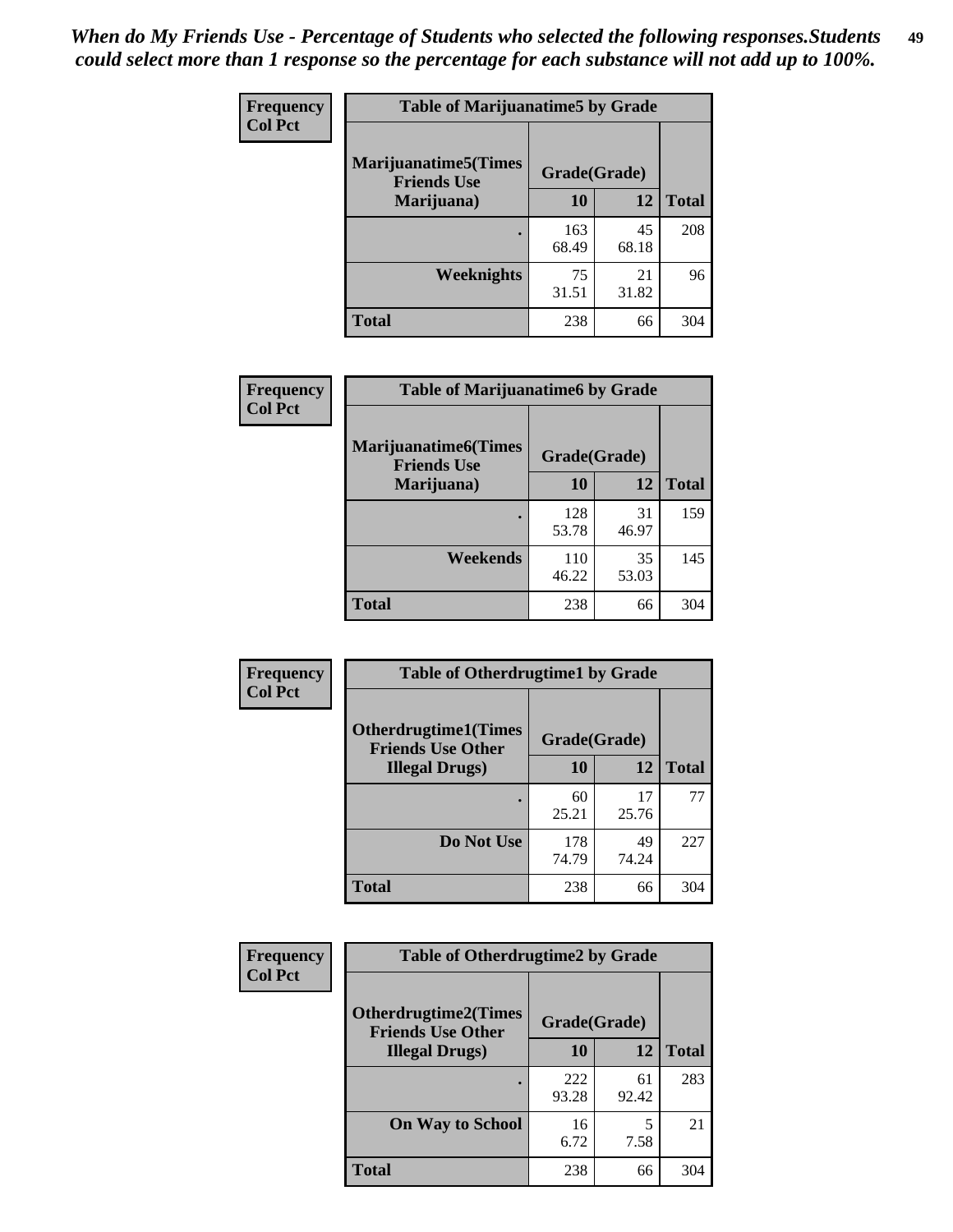| <b>Frequency</b> | <b>Table of Otherdrugtime3 by Grade</b>                 |              |             |              |  |  |  |
|------------------|---------------------------------------------------------|--------------|-------------|--------------|--|--|--|
| <b>Col Pct</b>   | <b>Otherdrugtime3(Times</b><br><b>Friends Use Other</b> | Grade(Grade) |             |              |  |  |  |
|                  | <b>Illegal Drugs</b> )                                  | 10           | 12          | <b>Total</b> |  |  |  |
|                  |                                                         | 226<br>94.96 | 63<br>95.45 | 289          |  |  |  |
|                  | <b>During School</b>                                    | 12<br>5.04   | 3<br>4.55   | 15           |  |  |  |
|                  | <b>Total</b>                                            | 238          | 66          | 304          |  |  |  |

| <b>Frequency</b> | <b>Table of Otherdrugtime4 by Grade</b>                         |              |             |              |  |  |
|------------------|-----------------------------------------------------------------|--------------|-------------|--------------|--|--|
| <b>Col Pct</b>   | <b>Otherdrugtime4(Times</b><br><b>Friends Use Other Illegal</b> | Grade(Grade) |             |              |  |  |
|                  | Drugs)                                                          | 10           | 12          | <b>Total</b> |  |  |
|                  |                                                                 | 218<br>91.60 | 60<br>90.91 | 278          |  |  |
|                  | <b>On Way Home From School</b>                                  | 20<br>8.40   | 6<br>9.09   | 26           |  |  |
|                  | <b>Total</b>                                                    | 238          | 66          | 304          |  |  |

| <b>Frequency</b> | <b>Table of Otherdrugtime5 by Grade</b>                  |              |             |              |  |  |
|------------------|----------------------------------------------------------|--------------|-------------|--------------|--|--|
| <b>Col Pct</b>   | <b>Otherdrugtime5</b> (Times<br><b>Friends Use Other</b> | Grade(Grade) |             |              |  |  |
|                  | <b>Illegal Drugs</b> )                                   |              | 12          | <b>Total</b> |  |  |
|                  |                                                          | 209<br>87.82 | 59<br>89.39 | 268          |  |  |
|                  | Weeknights                                               | 29<br>12.18  | 10.61       | 36           |  |  |
|                  | Total                                                    | 238          | 66          | 304          |  |  |

| Frequency      | <b>Table of Otherdrugtime6 by Grade</b>                 |              |             |              |  |  |
|----------------|---------------------------------------------------------|--------------|-------------|--------------|--|--|
| <b>Col Pct</b> | <b>Otherdrugtime6(Times</b><br><b>Friends Use Other</b> | Grade(Grade) |             |              |  |  |
|                | <b>Illegal Drugs</b> )                                  | 10           | 12          | <b>Total</b> |  |  |
|                |                                                         | 184<br>77.31 | 48<br>72.73 | 232          |  |  |
|                | Weekends                                                | 54<br>22.69  | 18<br>27.27 | 72           |  |  |
|                | <b>Total</b>                                            | 238          | 66          | 304          |  |  |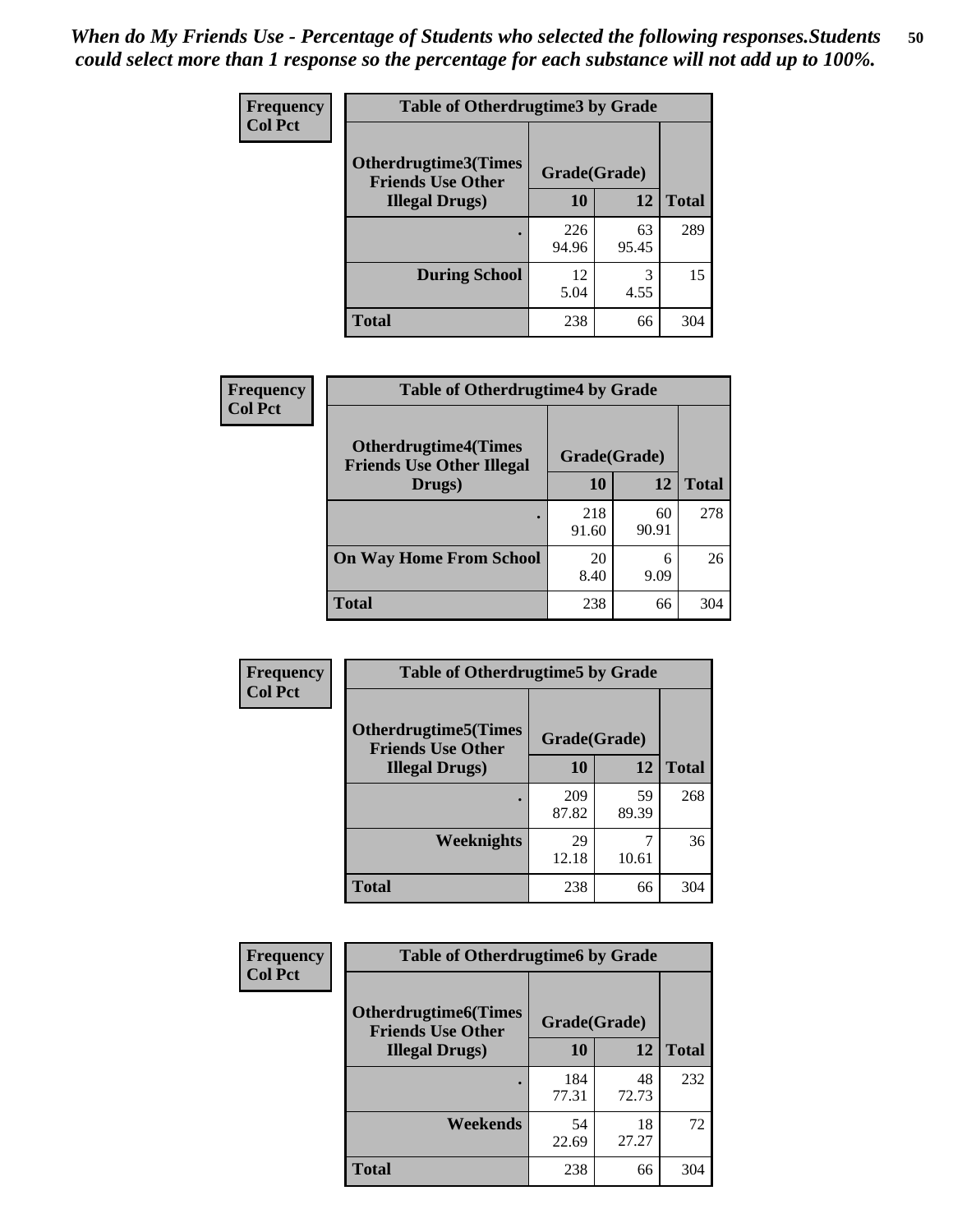| Frequency      | <b>Table of Educationalcohol by Grade</b>                                                                  |              |             |              |  |  |
|----------------|------------------------------------------------------------------------------------------------------------|--------------|-------------|--------------|--|--|
| <b>Col Pct</b> | Educationalcohol(I<br>have been taught<br>about alcohol,<br>tobacco,<br>and other drugs<br>within the last | Grade(Grade) |             |              |  |  |
|                | year at school)                                                                                            | 10           | 12          | <b>Total</b> |  |  |
|                | <b>Yes</b>                                                                                                 | 196<br>82.35 | 35<br>53.03 | 231          |  |  |
|                | N <sub>0</sub>                                                                                             | 42<br>17.65  | 31<br>46.97 | 73           |  |  |
|                | <b>Total</b>                                                                                               | 238          | 66          | 304          |  |  |

| Frequency      | <b>Table of Eversmoked by Grade</b> |              |             |              |  |  |
|----------------|-------------------------------------|--------------|-------------|--------------|--|--|
| <b>Col Pct</b> | Eversmoked(I<br>have smoked         |              |             |              |  |  |
|                | a cigarette)                        | 10           | 12          | <b>Total</b> |  |  |
|                | <b>Yes</b>                          | 120<br>50.42 | 33<br>50.00 | 153          |  |  |
|                | N <sub>0</sub>                      | 118<br>49.58 | 33<br>50.00 | 151          |  |  |
|                | <b>Total</b>                        | 238          | 66          | 304          |  |  |

| Frequency<br><b>Col Pct</b> | <b>Table of Drovedrinking by Grade</b>                                                         |              |                |              |  |  |
|-----------------------------|------------------------------------------------------------------------------------------------|--------------|----------------|--------------|--|--|
|                             | Drovedrinking(In<br>the past 30 days I<br>have driven a car<br>or other vehicle<br>while I was | Grade(Grade) |                |              |  |  |
|                             | drinking alcohol)                                                                              | 10           | 12             | <b>Total</b> |  |  |
|                             | <b>Yes</b>                                                                                     | 5            | $\overline{4}$ | 9            |  |  |
|                             |                                                                                                | 2.10         | 6.06           |              |  |  |
|                             | N <sub>0</sub>                                                                                 | 233<br>97.90 | 62<br>93.94    | 295          |  |  |
|                             | <b>Total</b>                                                                                   | 238          | 66             | 304          |  |  |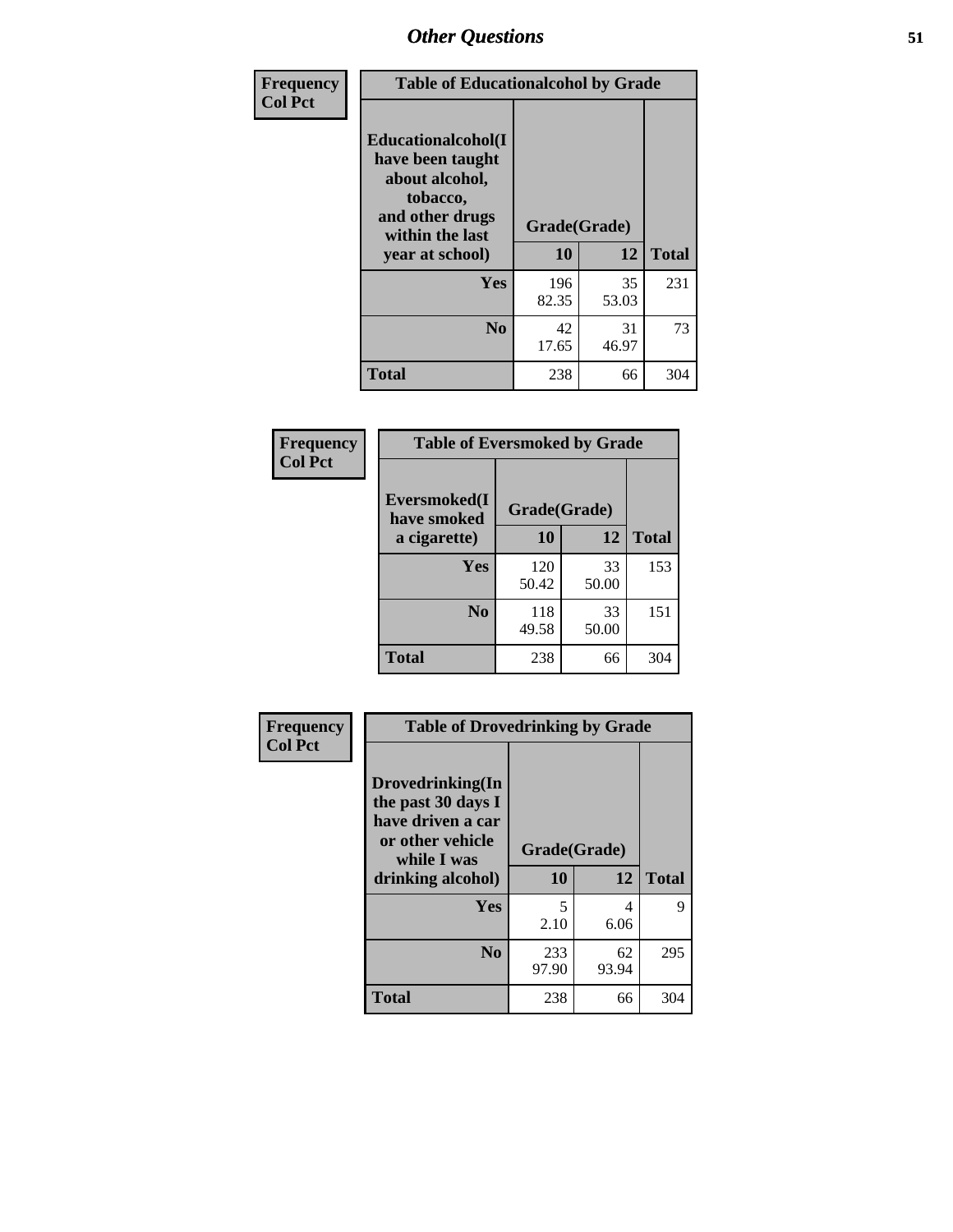| Frequency<br><b>Col Pct</b> | <b>Table of Rodedrinking by Grade</b>                                                                                  |                    |             |              |  |  |
|-----------------------------|------------------------------------------------------------------------------------------------------------------------|--------------------|-------------|--------------|--|--|
|                             | Rodedrinking(In<br>the past 30 days<br>I have ridden in<br>a car with a<br>driver who had<br>been drinking<br>alcohol) | Grade(Grade)<br>10 | 12          | <b>Total</b> |  |  |
|                             | <b>Yes</b>                                                                                                             | 58<br>24.37        | 9<br>13.64  | 67           |  |  |
|                             | N <sub>0</sub>                                                                                                         | 180<br>75.63       | 57<br>86.36 | 237          |  |  |
|                             | <b>Total</b>                                                                                                           | 238                | 66          | 304          |  |  |

#### **Frequency Col Pct**

| <b>Table of Drugsschool by Grade</b>                                                                                      |              |             |              |  |  |  |
|---------------------------------------------------------------------------------------------------------------------------|--------------|-------------|--------------|--|--|--|
| <b>Drugsschool</b> (During<br>the past 12 months,<br>I have been offered,<br>sold,<br>or given illegal<br>drugs on school | Grade(Grade) |             |              |  |  |  |
| property)                                                                                                                 | 10           | 12          | <b>Total</b> |  |  |  |
| Yes                                                                                                                       | 60<br>25.21  | 13<br>19.70 | 73           |  |  |  |
| N <sub>0</sub>                                                                                                            | 178<br>74.79 | 53<br>80.30 | 231          |  |  |  |
| Total                                                                                                                     | 238          | 66          | 304          |  |  |  |

| Frequency      | <b>Table of Helpbullied by Grade</b>                                   |                                 |             |              |  |  |  |
|----------------|------------------------------------------------------------------------|---------------------------------|-------------|--------------|--|--|--|
| <b>Col Pct</b> | $Helpb$ ullied $(I$<br>would help<br>someone who was<br>being bullied) | Grade(Grade)<br><b>10</b><br>12 |             | <b>Total</b> |  |  |  |
|                | <b>Strongly Agree</b>                                                  | 78<br>32.77                     | 27<br>40.91 | 105          |  |  |  |
|                | <b>Somewhat Agree</b>                                                  | 120<br>50.42                    | 29<br>43.94 | 149          |  |  |  |
|                | <b>Somewhat Disagree</b>                                               | 27<br>11.34                     | 4<br>6.06   | 31           |  |  |  |
|                | <b>Strongly Disagree</b>                                               | 13<br>5.46                      | 6<br>9.09   | 19           |  |  |  |
|                | Total                                                                  | 238                             | 66          | 304          |  |  |  |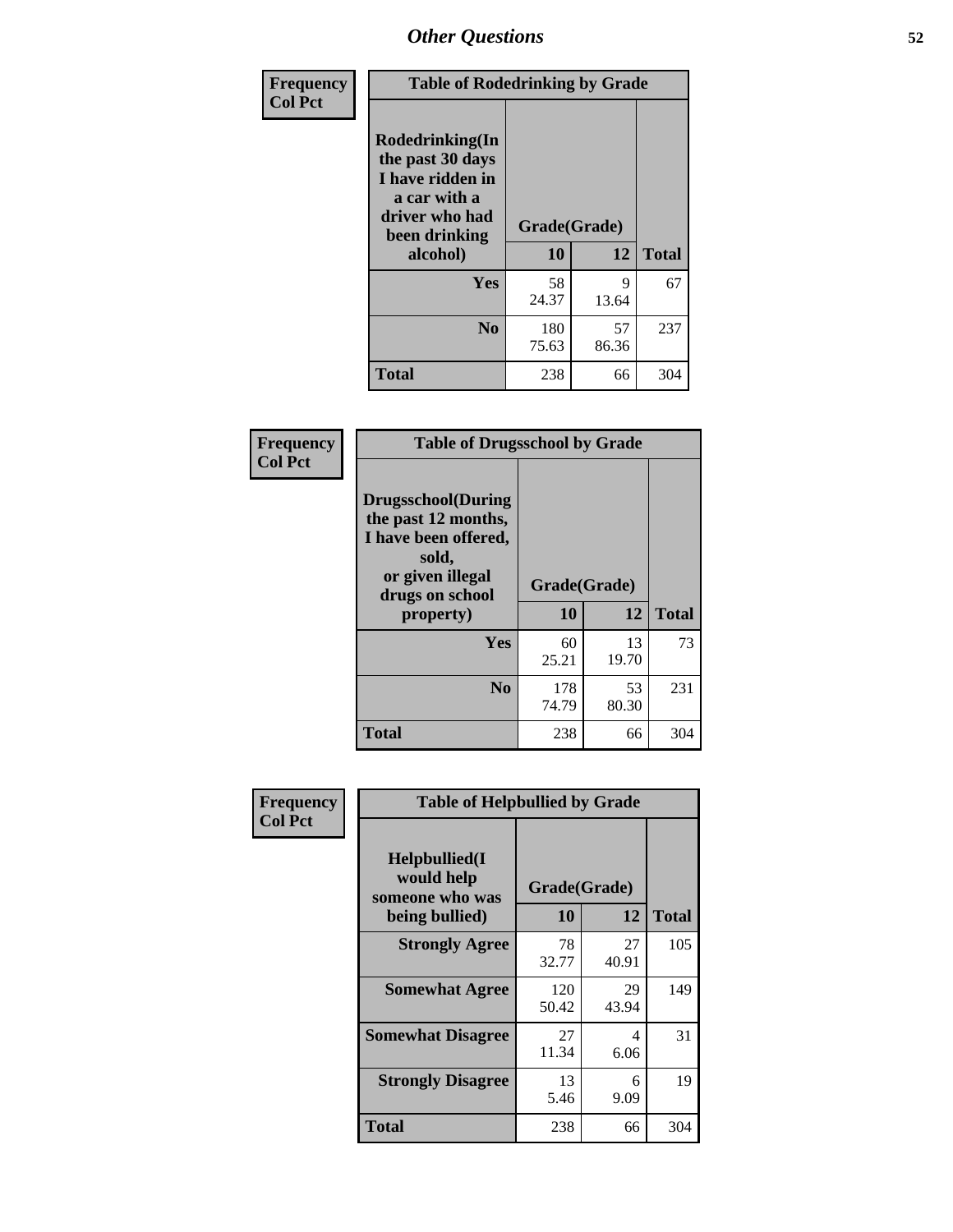| <b>Frequency</b> | <b>Table of Grade by Bingedrinking</b> |                                                                                                         |              |                   |                        |                               |                               |                          |              |
|------------------|----------------------------------------|---------------------------------------------------------------------------------------------------------|--------------|-------------------|------------------------|-------------------------------|-------------------------------|--------------------------|--------------|
| <b>Row Pct</b>   |                                        | Bingedrinking(I have drunk five or more<br>drinks of alcohol at one sitting during the<br>last 30 days) |              |                   |                        |                               |                               |                          |              |
|                  | Grade(Grade)                           | $\mathbf{0}$<br><b>Days</b>                                                                             | 1 or<br>days | 3 to<br>5<br>days | 6 to<br>9<br>days      | <b>10</b><br>to<br>19<br>days | <b>20</b><br>to<br>29<br>days | <b>All</b><br>30<br>days | <b>Total</b> |
|                  | 10                                     | 198<br>83.19                                                                                            | 5<br>2.10    | 10<br>4.20        | 5<br>2.10              | 4<br>1.68                     | 10<br>4.20                    | 6<br>2.52                | 238          |
|                  | 12                                     | 60<br>90.91                                                                                             | 2<br>3.03    | $\Omega$<br>0.00  | $\overline{c}$<br>3.03 | 1.52                          | 0<br>0.00                     | 1.52                     | 66           |
|                  | <b>Total</b>                           | 258                                                                                                     | 7            | 10                | 7                      | 5                             | 10                            | 7                        | 304          |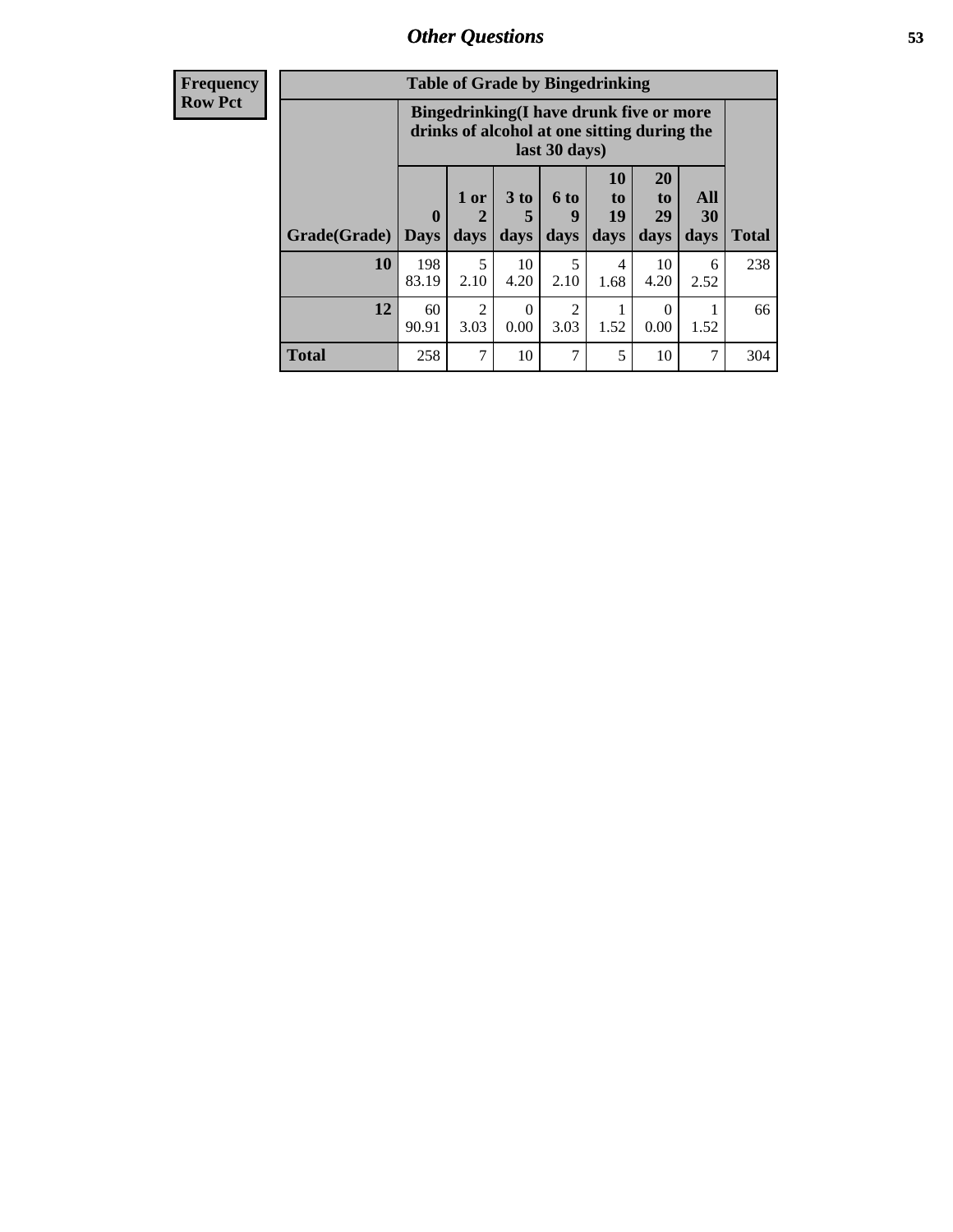### *Nutrition* **54**

| <b>Frequency</b><br>Row Pct |
|-----------------------------|
|                             |

| <b>Table of Grade by Dairy</b> |                          |                                                                                        |             |             |     |  |  |  |
|--------------------------------|--------------------------|----------------------------------------------------------------------------------------|-------------|-------------|-----|--|--|--|
|                                |                          | Dairy (I eat at least 3 servings of dairy<br>products each day)                        |             |             |     |  |  |  |
| Grade(Grade)                   | <b>Strongly</b><br>Agree | Somewhat<br><b>Somewhat</b><br><b>Strongly</b><br><b>Disagree</b><br>Disagree<br>Agree |             |             |     |  |  |  |
| 10                             | 50<br>21.01              | 120<br>50.42                                                                           | 27<br>11.34 | 41<br>17.23 | 238 |  |  |  |
| 12                             | 16<br>24.24              | 27<br>40.91                                                                            | 12<br>18.18 | 16.67       | 66  |  |  |  |
| <b>Total</b>                   | 66                       | 147                                                                                    | 39          | 52          | 304 |  |  |  |

| <b>Frequency</b> |  |
|------------------|--|
| <b>Row Pct</b>   |  |

| <b>Table of Grade by Fruitveg</b> |                          |                                                                                       |             |             |     |  |  |
|-----------------------------------|--------------------------|---------------------------------------------------------------------------------------|-------------|-------------|-----|--|--|
|                                   |                          | Fruitveg(I eat at least 5 servings of fruits<br>and vegetables each day)              |             |             |     |  |  |
| Grade(Grade)                      | <b>Strongly</b><br>Agree | <b>Somewhat   Somewhat</b><br><b>Strongly</b><br><b>Disagree</b><br>Disagree<br>Agree |             |             |     |  |  |
| 10                                | 28<br>11.76              | 67<br>28.15                                                                           | 79<br>33.19 | 64<br>26.89 | 238 |  |  |
| 12                                | 10<br>15.15              | 17<br>25.76                                                                           | 22<br>33.33 | 17<br>25.76 | 66  |  |  |
| <b>Total</b>                      | 38                       | 84                                                                                    | 101         | 81          | 304 |  |  |

| <b>Frequency</b> | <b>Table of Grade by Cafeteriahealthy</b> |                                                                       |                     |                      |                                    |              |  |  |
|------------------|-------------------------------------------|-----------------------------------------------------------------------|---------------------|----------------------|------------------------------------|--------------|--|--|
| <b>Row Pct</b>   |                                           | Cafeteriahealthy (School meals in my<br>school cafeteria are healthy) |                     |                      |                                    |              |  |  |
|                  | Grade(Grade)                              | <b>Strongly</b><br>Agree                                              | Somewhat  <br>Agree | Somewhat<br>Disagree | <b>Strongly</b><br><b>Disagree</b> | <b>Total</b> |  |  |
|                  | 10                                        | 21<br>8.82                                                            | 74<br>31.09         | 68<br>28.57          | 75<br>31.51                        | 238          |  |  |
|                  | 12                                        | 10.61                                                                 | 17<br>25.76         | 18<br>27.27          | 24<br>36.36                        | 66           |  |  |
|                  | Total                                     | 28                                                                    | 91                  | 86                   | 99                                 | 304          |  |  |

| <b>Frequency</b> |
|------------------|
| <b>Row Pct</b>   |

| <b>Table of Grade by Cafeterianutrition</b>                                                                                                 |                                                                                           |             |             |             |              |  |  |
|---------------------------------------------------------------------------------------------------------------------------------------------|-------------------------------------------------------------------------------------------|-------------|-------------|-------------|--------------|--|--|
|                                                                                                                                             | <b>Cafeterianutrition</b> (Facts about nutrition<br>are available in my school cafeteria) |             |             |             |              |  |  |
| <b>Somewhat</b><br>Somewhat  <br><b>Strongly</b><br><b>Strongly</b><br><b>Disagree</b><br>Grade(Grade)<br>Agree<br><b>Disagree</b><br>Agree |                                                                                           |             |             |             | <b>Total</b> |  |  |
| 10                                                                                                                                          | 62<br>26.05                                                                               | 83<br>34.87 | 46<br>19.33 | 47<br>19.75 | 238          |  |  |
| 12                                                                                                                                          | 14<br>21.21                                                                               | 20<br>30.30 | 16<br>24.24 | 16<br>24.24 | 66           |  |  |
| <b>Total</b>                                                                                                                                | 76                                                                                        | 103         | 62          | 63          | 304          |  |  |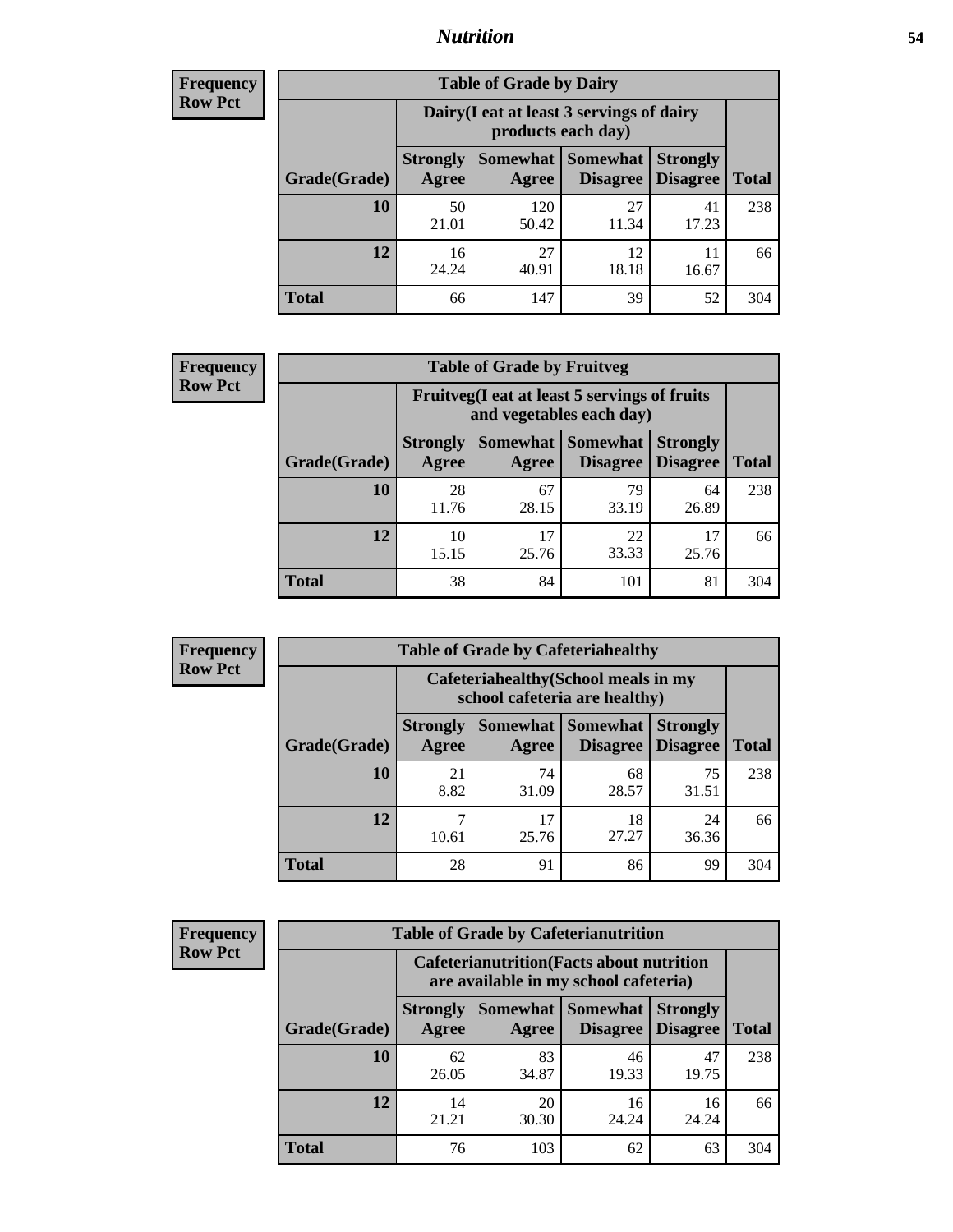### *Nutrition* **55**

| Frequency |
|-----------|
| Row Pct   |

| <b>Table of Grade by Schoollunch</b> |                                                                                                                                      |                                                                 |            |             |     |  |  |  |
|--------------------------------------|--------------------------------------------------------------------------------------------------------------------------------------|-----------------------------------------------------------------|------------|-------------|-----|--|--|--|
|                                      |                                                                                                                                      | Schoollunch(I eat school lunch three or<br>more times per week) |            |             |     |  |  |  |
| Grade(Grade)                         | Somewhat  <br><b>Somewhat</b><br><b>Strongly</b><br><b>Strongly</b><br><b>Disagree</b><br>Disagree<br><b>Total</b><br>Agree<br>Agree |                                                                 |            |             |     |  |  |  |
| 10                                   | 121<br>50.84                                                                                                                         | 52<br>21.85                                                     | 17<br>7.14 | 48<br>20.17 | 238 |  |  |  |
| 12                                   | 30<br>45.45                                                                                                                          | 13<br>19.70                                                     | 4<br>6.06  | 19<br>28.79 | 66  |  |  |  |
| <b>Total</b>                         | 151                                                                                                                                  | 65                                                              | 21         | 67          | 304 |  |  |  |

| <b>Frequency</b> |  |
|------------------|--|
| <b>Row Pct</b>   |  |

| V | <b>Table of Grade by Foodchoices</b> |                                                                            |             |                                   |                                    |              |  |  |
|---|--------------------------------------|----------------------------------------------------------------------------|-------------|-----------------------------------|------------------------------------|--------------|--|--|
|   |                                      | <b>Foodchoices</b> (I make healthy food choices in<br>my school cafeteria) |             |                                   |                                    |              |  |  |
|   | Grade(Grade)                         | <b>Strongly</b><br>Agree                                                   | Agree       | Somewhat   Somewhat  <br>Disagree | <b>Strongly</b><br><b>Disagree</b> | <b>Total</b> |  |  |
|   | 10                                   | 41<br>17.23                                                                | 84<br>35.29 | 58<br>24.37                       | 55<br>23.11                        | 238          |  |  |
|   | 12                                   | 10.61                                                                      | 26<br>39.39 | 16<br>24.24                       | 17<br>25.76                        | 66           |  |  |
|   | <b>Total</b>                         | 48                                                                         | 110         | 74                                | 72                                 | 304          |  |  |

| Frequency      | <b>Table of Grade by Wholewheat</b> |                                                                                                             |              |                                   |                                    |              |  |  |
|----------------|-------------------------------------|-------------------------------------------------------------------------------------------------------------|--------------|-----------------------------------|------------------------------------|--------------|--|--|
| <b>Row Pct</b> |                                     | Wholewheat (There are whole wheat and<br>multigrain breads and cereals available in<br>my school cafeteria) |              |                                   |                                    |              |  |  |
|                | Grade(Grade)                        | <b>Strongly</b><br>Agree                                                                                    | Agree        | Somewhat   Somewhat  <br>Disagree | <b>Strongly</b><br><b>Disagree</b> | <b>Total</b> |  |  |
|                | 10                                  | 49<br>20.59                                                                                                 | 100<br>42.02 | 48<br>20.17                       | 41<br>17.23                        | 238          |  |  |
|                | 12                                  | 17<br>25.76                                                                                                 | 17<br>25.76  | 16<br>24.24                       | 16<br>24.24                        | 66           |  |  |
|                | <b>Total</b>                        | 66                                                                                                          | 117          | 64                                | 57                                 | 304          |  |  |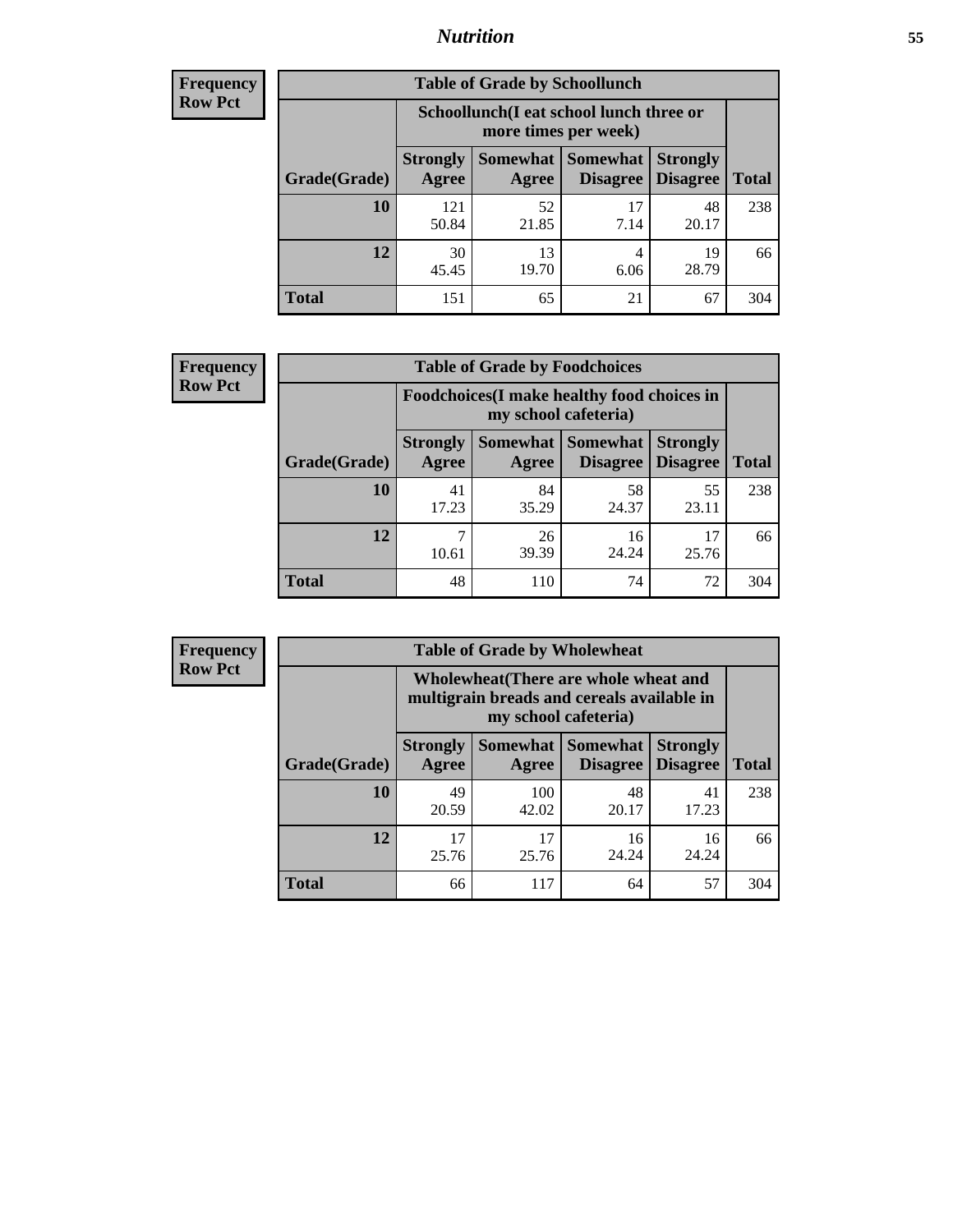### *Nutrition* **56**

**Frequency Row Pct**

| <b>Table of Grade by Healthyvending</b> |                                                                                                                                               |                     |                                    |                                    |              |  |
|-----------------------------------------|-----------------------------------------------------------------------------------------------------------------------------------------------|---------------------|------------------------------------|------------------------------------|--------------|--|
|                                         | Healthyvending (If only healthy snacks and<br>beverages were available in the vending<br>machines during the school day,<br>I would buy them) |                     |                                    |                                    |              |  |
| Grade(Grade)                            | <b>Strongly</b><br>Agree                                                                                                                      | Somewhat  <br>Agree | <b>Somewhat</b><br><b>Disagree</b> | <b>Strongly</b><br><b>Disagree</b> | <b>Total</b> |  |
| 10                                      | 71<br>29.83                                                                                                                                   | 67<br>28.15         | 38<br>15.97                        | 62<br>26.05                        | 238          |  |
| 12                                      | 19<br>28.79                                                                                                                                   | 23<br>34.85         | 11<br>16.67                        | 13<br>19.70                        | 66           |  |
| <b>Total</b>                            | 90                                                                                                                                            | 90                  | 49                                 | 75                                 | 304          |  |

**Frequency Row Pct**

| <b>Table of Grade by Schoolbreakfast</b> |                                                                                                                                         |             |                                        |                                    |              |  |
|------------------------------------------|-----------------------------------------------------------------------------------------------------------------------------------------|-------------|----------------------------------------|------------------------------------|--------------|--|
|                                          | Schoolbreakfast (If breakfast were<br>available at school,<br>but outside the cafeteria,<br>I would eat breakfast at school more often) |             |                                        |                                    |              |  |
| Grade(Grade)                             | <b>Strongly</b><br>Agree                                                                                                                | Agree       | Somewhat   Somewhat<br><b>Disagree</b> | <b>Strongly</b><br><b>Disagree</b> | <b>Total</b> |  |
| 10                                       | 59<br>24.79                                                                                                                             | 63<br>26.47 | 37<br>15.55                            | 79<br>33.19                        | 238          |  |
| 12                                       | 19<br>28.79                                                                                                                             | 18<br>27.27 | 12<br>18.18                            | 17<br>25.76                        | 66           |  |
| <b>Total</b>                             | 78                                                                                                                                      | 81          | 49                                     | 96                                 | 304          |  |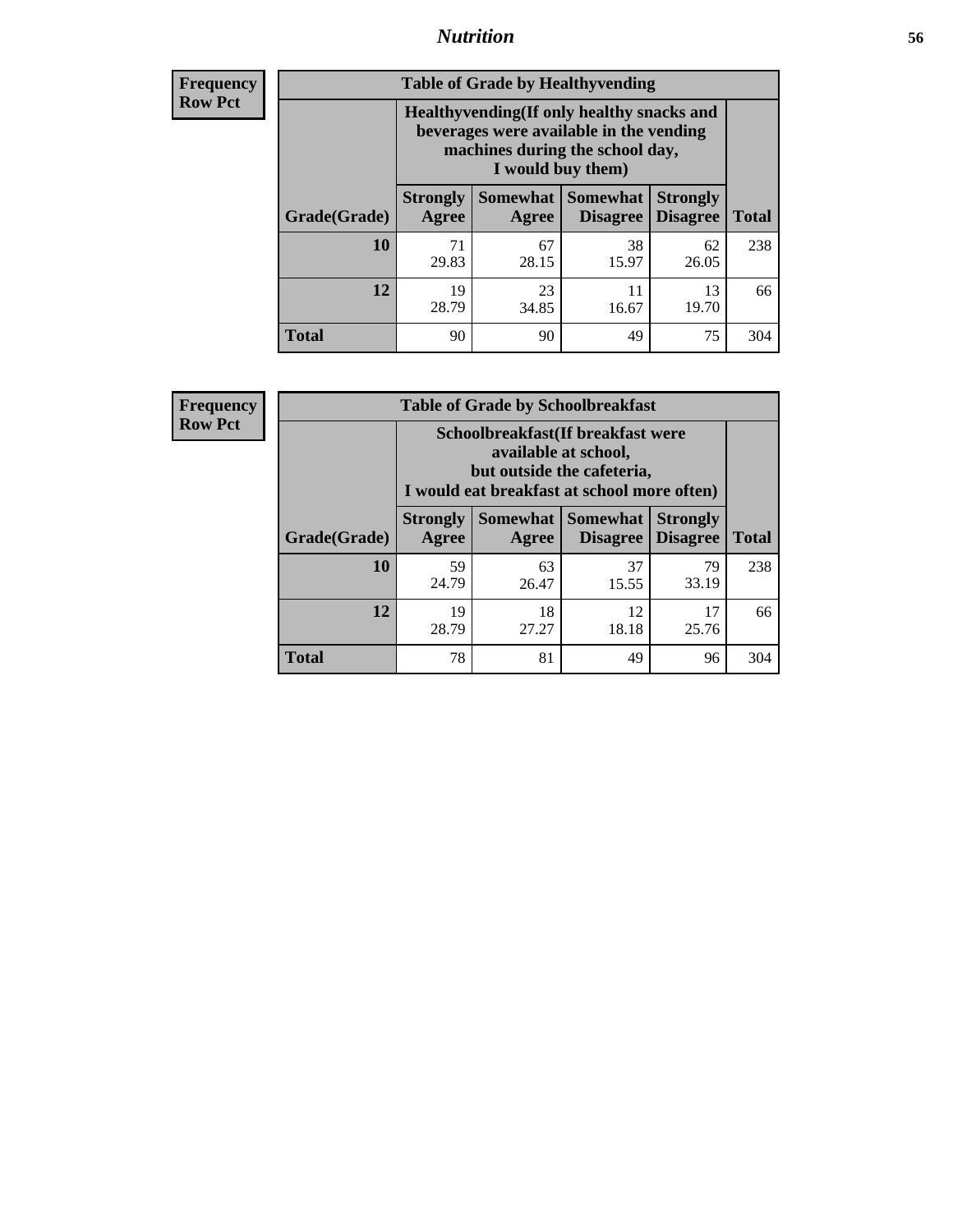| Frequency<br><b>Col Pct</b> | <b>Table of Educationaids by Grade</b>                                                                    |                    |             |              |
|-----------------------------|-----------------------------------------------------------------------------------------------------------|--------------------|-------------|--------------|
|                             | <b>Educationaids</b> (I<br>have been<br>taught about<br><b>HIV/AIDS</b> at<br>school in the<br>past year) | Grade(Grade)<br>10 | 12          | <b>Total</b> |
|                             | Yes                                                                                                       | 209<br>87.82       | 39<br>59.09 | 248          |
|                             | N <sub>0</sub>                                                                                            | 29<br>12.18        | 27<br>40.91 | 56           |
|                             | <b>Total</b>                                                                                              | 238                | 66          | 304          |

| Frequency      | <b>Table of Educationcharacter by Grade</b> |              |             |              |  |
|----------------|---------------------------------------------|--------------|-------------|--------------|--|
| <b>Col Pct</b> | Educationcharacter(I<br>have been taught    |              |             |              |  |
|                | about character<br>education in the past    | Grade(Grade) |             |              |  |
|                | year at school)                             | <b>10</b>    | 12          | <b>Total</b> |  |
|                | Yes                                         | 194<br>81.51 | 43<br>65.15 | 237          |  |
|                | N <sub>0</sub>                              | 44<br>18.49  | 23<br>34.85 | 67           |  |
|                | <b>Total</b>                                | 238          | 66          | 304          |  |

| Frequency      | <b>Table of Gradcoach1 by Grade</b>              |              |             |              |
|----------------|--------------------------------------------------|--------------|-------------|--------------|
| <b>Col Pct</b> | Gradcoach1(I<br>know who my<br><b>Graduation</b> | Grade(Grade) |             |              |
|                | Coach is)                                        | 10           | 12          | <b>Total</b> |
|                | <b>Yes</b>                                       | 28<br>11.76  | 21<br>31.82 | 49           |
|                | N <sub>0</sub>                                   | 210<br>88.24 | 45<br>68.18 | 255          |
|                | <b>Total</b>                                     | 238          | 66          | 304          |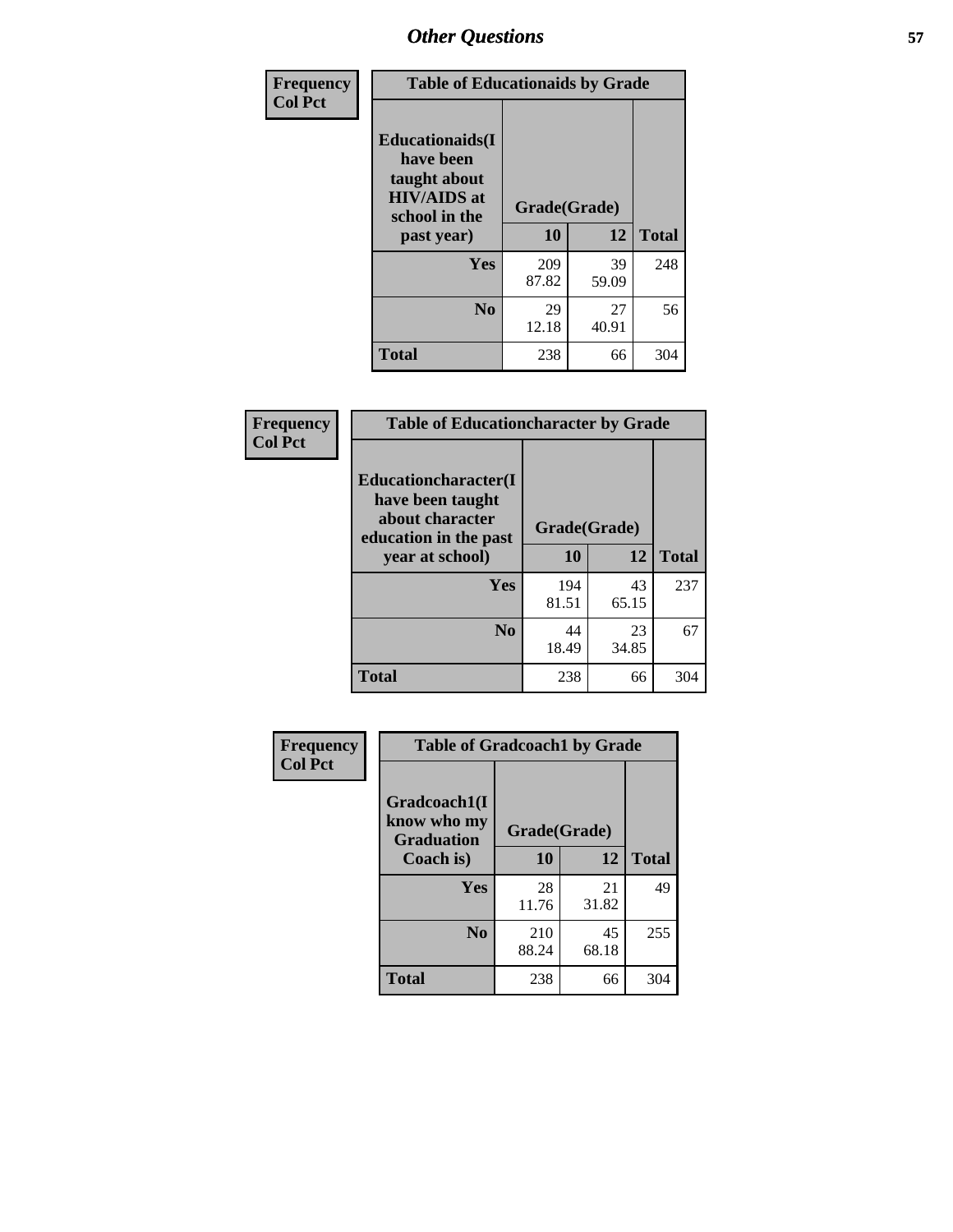| Frequency      | <b>Table of Gradcoach2 by Grade</b> |              |             |              |
|----------------|-------------------------------------|--------------|-------------|--------------|
| <b>Col Pct</b> |                                     |              |             |              |
|                | Gradcoach2(I<br>have                |              |             |              |
|                | contacted my<br><b>Graduation</b>   | Grade(Grade) |             |              |
|                | Coach)                              | 10           | 12          | <b>Total</b> |
|                | Yes                                 | 9<br>3.78    | 14<br>21.21 | 23           |
|                | N <sub>0</sub>                      | 229<br>96.22 | 52<br>78.79 | 281          |
|                | <b>Total</b>                        | 238          | 66          | 304          |

| Frequency<br><b>Col Pct</b> | <b>Table of Gradcoach3 by Grade</b>                                         |              |             |              |
|-----------------------------|-----------------------------------------------------------------------------|--------------|-------------|--------------|
|                             | Gradcoach3(I<br>have received<br>assistance<br>from my<br><b>Graduation</b> | Grade(Grade) |             |              |
|                             | Coach)                                                                      | 10           | 12          | <b>Total</b> |
|                             | Yes                                                                         | 7<br>2.94    | 10<br>15.15 | 17           |
|                             | N <sub>0</sub>                                                              | 71<br>29.83  | 16<br>24.24 | 87           |
|                             | Don't know                                                                  | 160<br>67.23 | 40<br>60.61 | 200          |
|                             | <b>Total</b>                                                                | 238          | 66          | 304          |

| Frequency      | <b>Table of Selfharm by Grade</b>                                                                                                                                          |              |             |              |
|----------------|----------------------------------------------------------------------------------------------------------------------------------------------------------------------------|--------------|-------------|--------------|
| <b>Col Pct</b> | <b>Selfharm</b> (During<br>the past 12<br>months,<br>I harmed myself<br>on purpose<br><b>Suicideconsider</b><br>During the past<br>12 months,<br>I seriously<br>considered | Grade(Grade) |             |              |
|                | suicide)                                                                                                                                                                   | 10           | 12          | <b>Total</b> |
|                | Yes                                                                                                                                                                        | 25<br>10.50  | 8<br>12.12  | 33           |
|                | N <sub>0</sub>                                                                                                                                                             | 213<br>89.50 | 58<br>87.88 | 271          |
|                | <b>Total</b>                                                                                                                                                               | 238          | 66          | 304          |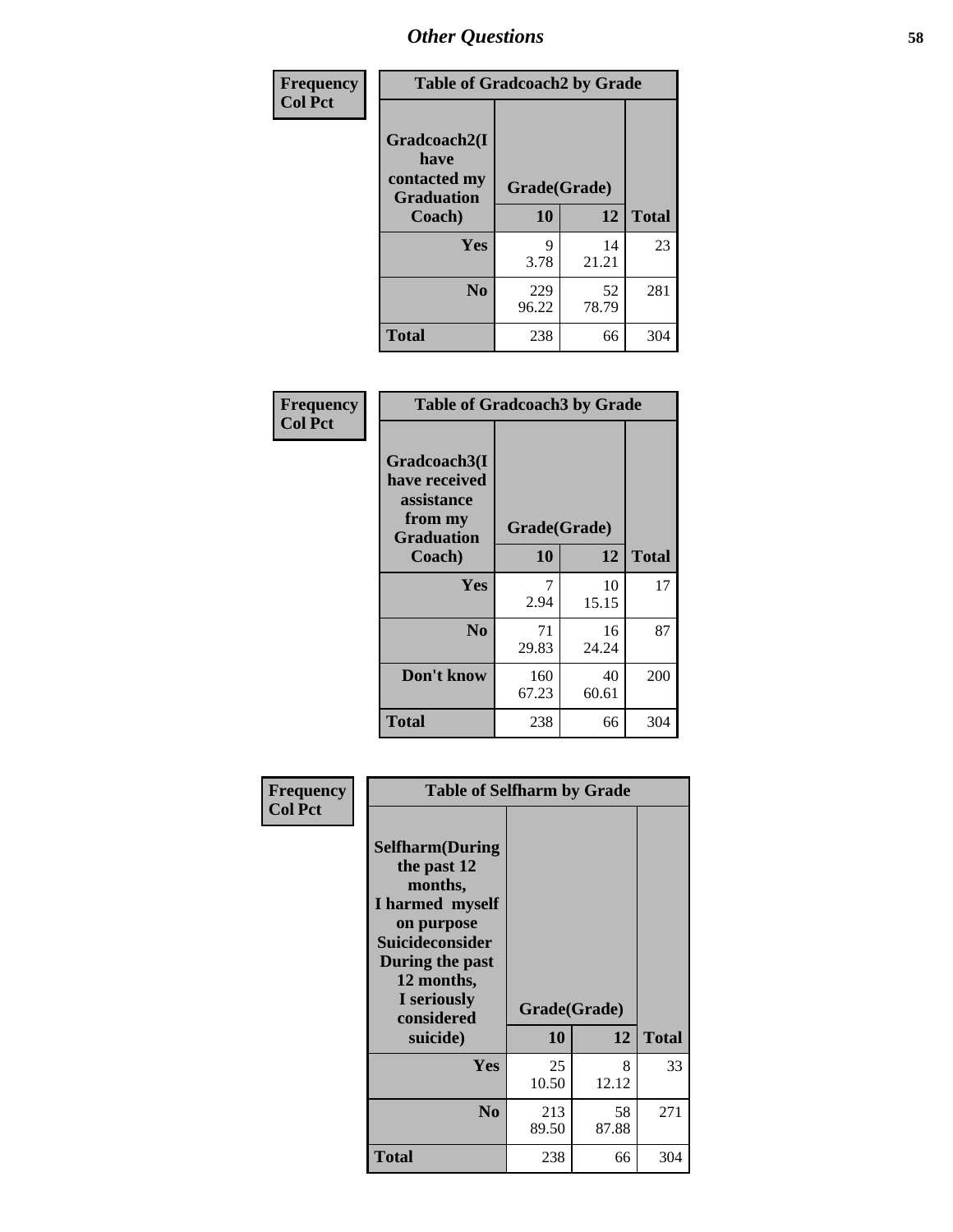| <b>Frequency</b> | <b>Table of Suicideconsider by Grade</b> |              |             |              |  |
|------------------|------------------------------------------|--------------|-------------|--------------|--|
| <b>Col Pct</b>   |                                          | Grade(Grade) |             |              |  |
|                  | Suicideconsider                          | <b>10</b>    | 12          | <b>Total</b> |  |
|                  | Yes                                      | 31<br>13.03  | 10<br>15.15 | 41           |  |
|                  | N <sub>0</sub>                           | 207<br>86.97 | 56<br>84.85 | 263          |  |
|                  | Total                                    | 238          | 66          | 304          |  |

| Frequency      | <b>Table of Suicideattempt by Grade</b>              |              |             |              |
|----------------|------------------------------------------------------|--------------|-------------|--------------|
| <b>Col Pct</b> | Suicideattempt(I<br>have attempted<br>suicide in the | Grade(Grade) |             |              |
|                | last year)                                           | 10           | 12          | <b>Total</b> |
|                | Yes                                                  | 12<br>5.04   | 4<br>6.06   | 16           |
|                | N <sub>0</sub>                                       | 226<br>94.96 | 62<br>93.94 | 288          |
|                | <b>Total</b>                                         | 238          | 66          | 304          |

| Frequency      | <b>Table of Instantmessaged by Grade</b>               |              |             |              |
|----------------|--------------------------------------------------------|--------------|-------------|--------------|
| <b>Col Pct</b> | Instantmessaged(I<br>have instant<br>messaged people I | Grade(Grade) |             |              |
|                | do not even know)                                      | 10           | 12          | <b>Total</b> |
|                | Yes                                                    | 98<br>41.18  | 19<br>28.79 | 117          |
|                | N <sub>0</sub>                                         | 140<br>58.82 | 47<br>71.21 | 187          |
|                | <b>Total</b>                                           | 238          | 66          | 304          |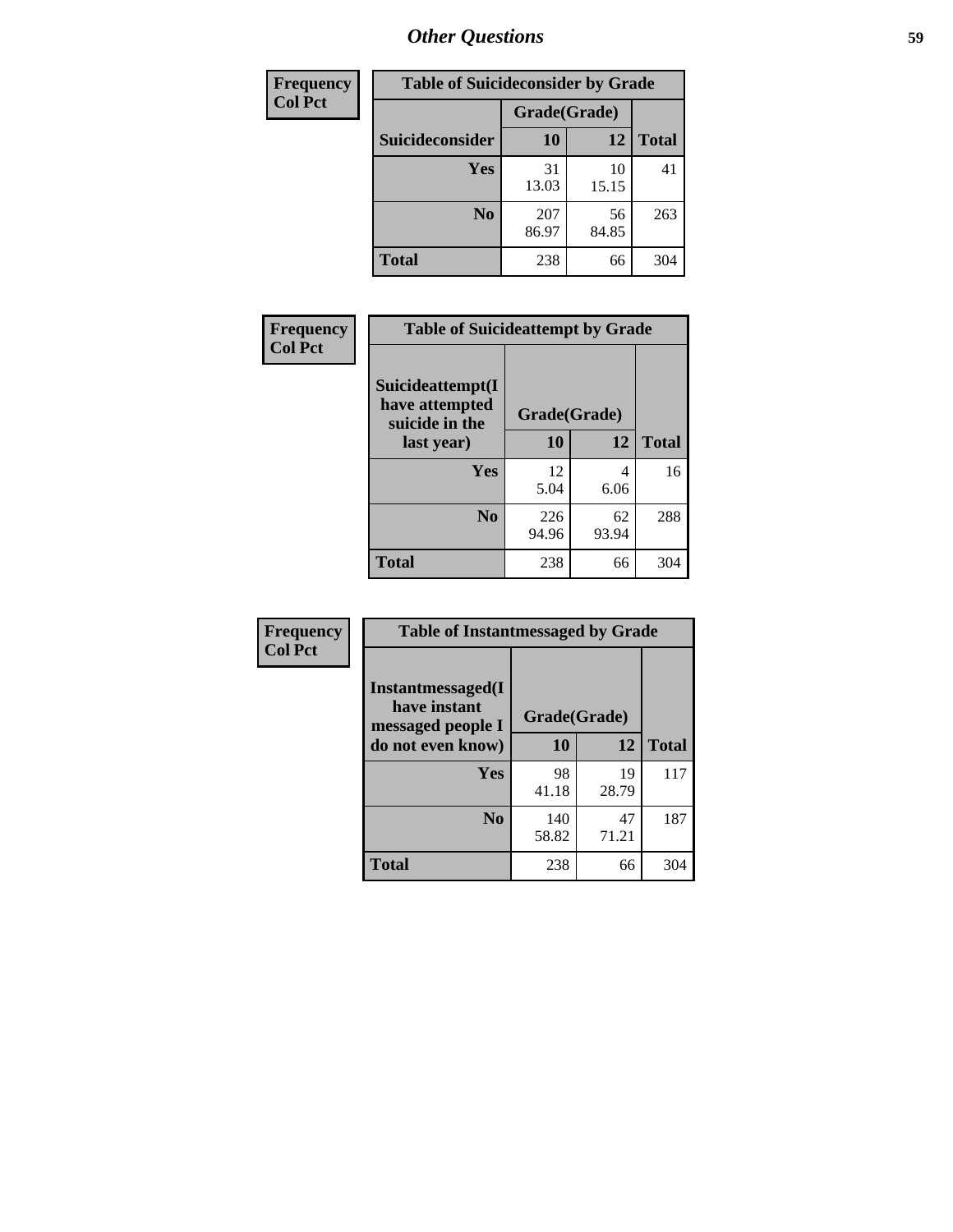| Frequency      | <b>Table of Getsalong by Grade</b>                                     |                    |             |              |
|----------------|------------------------------------------------------------------------|--------------------|-------------|--------------|
| <b>Col Pct</b> | <b>Getsalong</b> (I get<br>along with other<br>students and<br>adults) | Grade(Grade)<br>10 | 12          | <b>Total</b> |
|                | <b>Strongly Agree</b>                                                  | 103                | 34          | 137          |
|                |                                                                        | 43.28              | 51.52       |              |
|                | <b>Somewhat Agree</b>                                                  | 121<br>50.84       | 25<br>37.88 | 146          |
|                | <b>Somewhat Disagree</b>                                               | 10<br>4.20         | 6<br>9.09   | 16           |
|                | <b>Strongly Disagree</b>                                               | 4<br>1.68          | 1.52        | 5            |
|                | <b>Total</b>                                                           | 238                | 66          | 304          |

| Frequency      | <b>Table of Safehome by Grade</b> |                    |                       |              |
|----------------|-----------------------------------|--------------------|-----------------------|--------------|
| <b>Col Pct</b> | Safehome(I feel<br>safe at home)  | Grade(Grade)<br>10 | 12                    | <b>Total</b> |
|                | <b>Strongly Agree</b>             | 150<br>63.03       | 40<br>60.61           | 190          |
|                | <b>Somewhat Agree</b>             | 61<br>25.63        | 22<br>33.33           | 83           |
|                | <b>Somewhat Disagree</b>          | 16<br>6.72         | $\mathcal{F}$<br>4.55 | 19           |
|                | <b>Strongly Disagree</b>          | 11<br>4.62         | 1.52                  | 12           |
|                | <b>Total</b>                      | 238                | 66                    | 304          |

| Frequency      |                                                                                     |              | <b>Table of Adulttalk by Grade</b> |              |
|----------------|-------------------------------------------------------------------------------------|--------------|------------------------------------|--------------|
| <b>Col Pct</b> | <b>Adulttalk(I</b><br>know an<br>adult at<br>school that<br>I can talk<br>with if I | Grade(Grade) |                                    |              |
|                | need help)                                                                          | 10           | 12                                 | <b>Total</b> |
|                | Yes                                                                                 | 155<br>65.13 | 45<br>68.18                        | 200          |
|                | N <sub>0</sub>                                                                      | 83<br>34.87  | 21<br>31.82                        | 104          |
|                | <b>Total</b>                                                                        | 238          | 66                                 | 304          |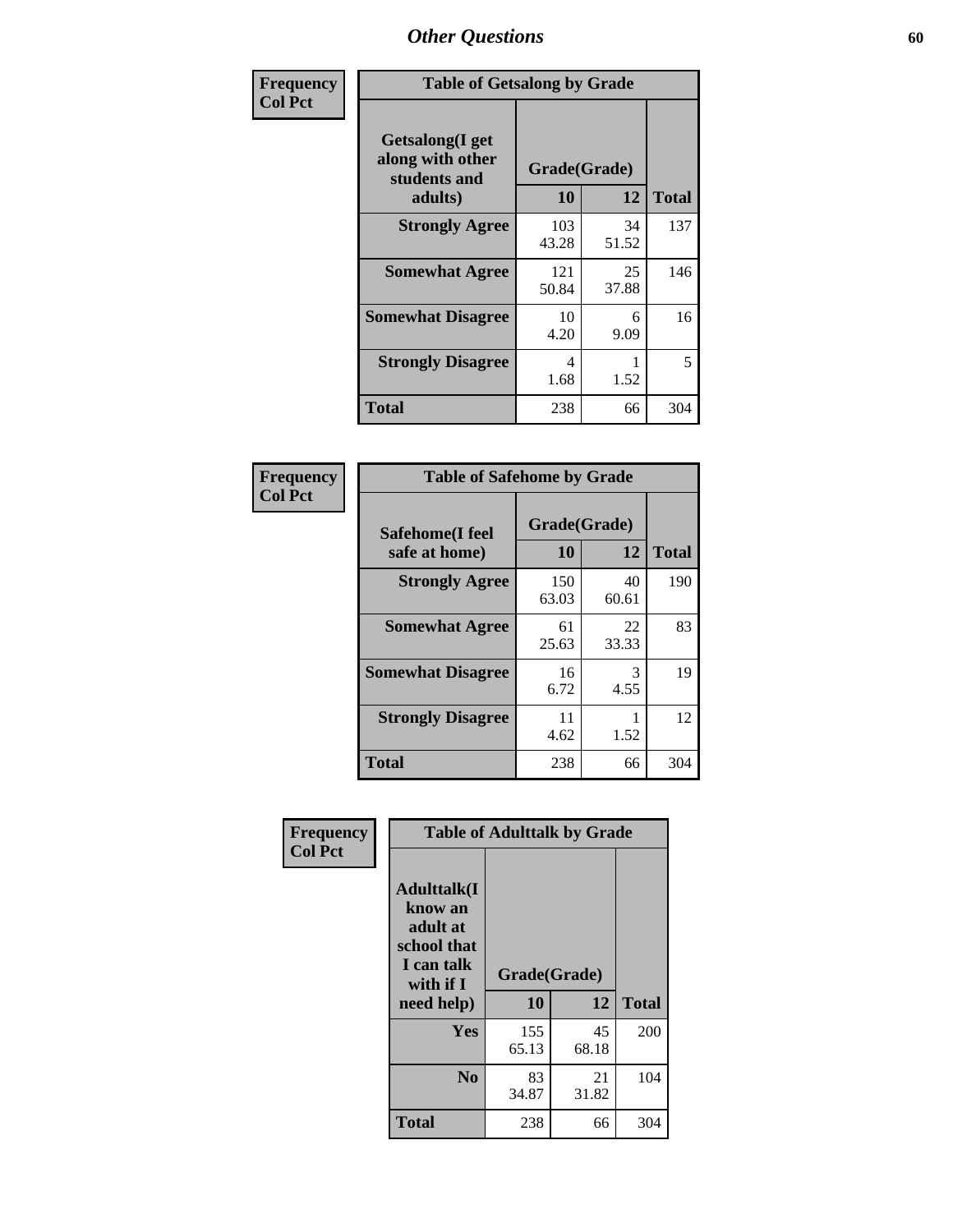**Frequency Row Pct**

| <b>Table of Grade by Tvtime</b> |             |                                                                                        |             |                      |                      |                     |              |  |  |  |
|---------------------------------|-------------|----------------------------------------------------------------------------------------|-------------|----------------------|----------------------|---------------------|--------------|--|--|--|
|                                 |             | Tvtime(On an average school day,<br>how much unsupervised time do I spend watching TV) |             |                      |                      |                     |              |  |  |  |
| Grade(Grade)   None             |             | <b>Less that</b><br>hour/day                                                           | hour/day    | $2 - 3$<br>hours/day | $4 - 5$<br>hours/day | $6+$<br>  hours/day | <b>Total</b> |  |  |  |
| 10                              | 26<br>10.92 | 31<br>13.03                                                                            | 26<br>10.92 | 73<br>30.67          | 37<br>15.55          | 45<br>18.91         | 238          |  |  |  |
| 12                              | 10<br>15.15 | 9<br>13.64                                                                             | 16<br>24.24 | 13<br>19.70          | 16.67                | 10.61               | 66           |  |  |  |
| <b>Total</b>                    | 36          | 40                                                                                     | 42          | 86                   | 48                   | 52                  | 304          |  |  |  |

**Frequency Row Pct**

| <b>Table of Grade by Computertime</b> |             |                                                                                                   |                     |             |             |            |              |  |  |
|---------------------------------------|-------------|---------------------------------------------------------------------------------------------------|---------------------|-------------|-------------|------------|--------------|--|--|
|                                       |             | Computertime (On an average school day,<br>how much unsupervised time do I spend on the computer) |                     |             |             |            |              |  |  |
|                                       |             | <b>Less that</b>                                                                                  |                     | $2 - 3$     | $4 - 5$     | $6+$       |              |  |  |
| Grade(Grade)                          | None $ $    |                                                                                                   | hour/day   hour/day | hours/day   | hours/day   | hours/day  | <b>Total</b> |  |  |
| 10                                    | 57<br>23.95 | 45<br>18.91                                                                                       | 43<br>18.07         | 46<br>19.33 | 28<br>11.76 | 19<br>7.98 | 238          |  |  |
| 12                                    | 12<br>18.18 | 16<br>24.24                                                                                       | 15<br>22.73         | 14<br>21.21 | 10.61       | ി<br>3.03  | 66           |  |  |
| <b>Total</b>                          | 69          | 61                                                                                                | 58                  | 60          | 35          | 21         | 304          |  |  |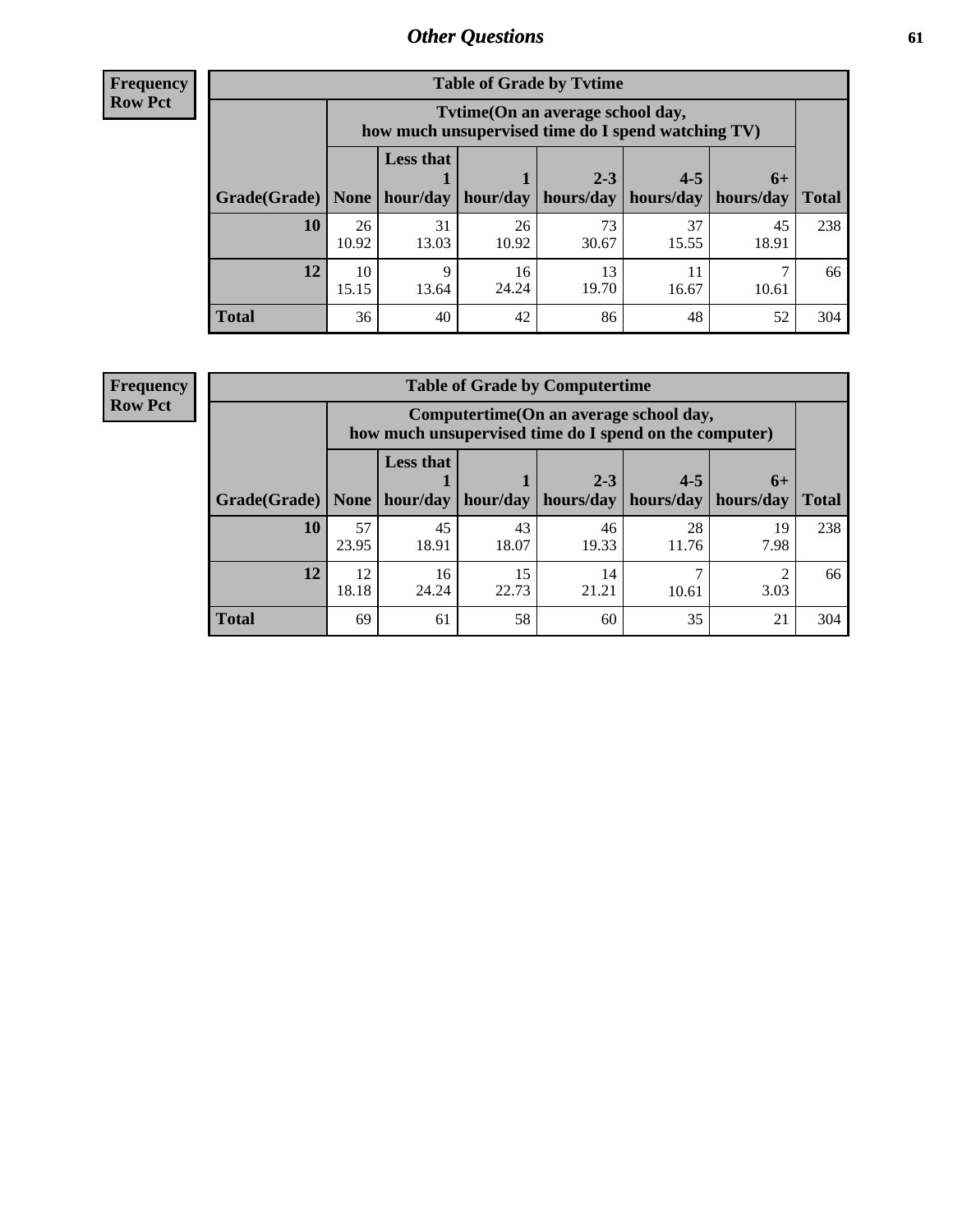#### *Questions about Driving Laws* **62** *Driving Questions were asked only of high school students.*

| <b>Frequency</b> |
|------------------|
| <b>Row Pct</b>   |

| <b>Table of Grade by License1</b> |                                                                    |                                                                                                                                           |                |             |               |              |  |  |  |
|-----------------------------------|--------------------------------------------------------------------|-------------------------------------------------------------------------------------------------------------------------------------------|----------------|-------------|---------------|--------------|--|--|--|
|                                   |                                                                    | License1(During the first 6 months of driving<br>with a provisional license,<br>the only passengers who can ride with the<br>driver are:) |                |             |               |              |  |  |  |
| Grade(Grade)                      | <b>Parent or</b><br><b>Guardian</b>                                | Family<br><b>Members</b>                                                                                                                  | <b>Friends</b> | Anyone      | Don't<br>Know | <b>Total</b> |  |  |  |
| 10                                | 83<br>34.87                                                        | 73<br>30.67                                                                                                                               | 6<br>2.52      | 34<br>14.29 | 42<br>17.65   | 238          |  |  |  |
| 12                                | 3<br>18<br>33<br>8<br>4<br>27.27<br>4.55<br>12.12<br>50.00<br>6.06 |                                                                                                                                           |                |             |               |              |  |  |  |
| <b>Total</b>                      | 101                                                                | 106                                                                                                                                       | 9              | 38          | 50            | 304          |  |  |  |

| Frequency      |              | <b>Table of Grade by License2</b>                                                                        |                  |                  |                                                      |                      |              |  |  |
|----------------|--------------|----------------------------------------------------------------------------------------------------------|------------------|------------------|------------------------------------------------------|----------------------|--------------|--|--|
| <b>Row Pct</b> |              | License2(17 yr old drivers with a<br>provisional driver's license cannot<br>drive between the hours of:) |                  |                  |                                                      |                      |              |  |  |
|                | Grade(Grade) | <b>Midnight</b><br>to 6am                                                                                | 1am<br>to<br>5am | 1am<br>to<br>6am | N <sub>0</sub><br>curfew<br>for $17$<br>year<br>olds | Don't<br><b>Know</b> | <b>Total</b> |  |  |
|                | 10           | 109<br>45.80                                                                                             | 15<br>6.30       | 14<br>5.88       | 26<br>10.92                                          | 74<br>31.09          | 238          |  |  |
|                | 12           | 31<br>46.97                                                                                              | 7<br>10.61       | 4<br>6.06        | 4<br>6.06                                            | 20<br>30.30          | 66           |  |  |
|                | <b>Total</b> | 140                                                                                                      | 22               | 18               | 30                                                   | 94                   | 304          |  |  |

| <b>Frequency</b> | <b>Table of Grade by License3</b> |                                       |                                     |                 |            |            |               |              |
|------------------|-----------------------------------|---------------------------------------|-------------------------------------|-----------------|------------|------------|---------------|--------------|
| <b>Row Pct</b>   |                                   | License3(For drivers under the age of | what level of alcohol is considered | 21,<br>$DUI$ ?) |            |            |               |              |
|                  | Grade(Grade)                      | Any<br><b>Amount</b>                  | 0.02                                | 0.04            | 0.06       | 0.08       | Don't<br>know | <b>Total</b> |
|                  | <b>10</b>                         | 40<br>16.81                           | 48<br>20.17                         | 27<br>11.34     | 11<br>4.62 | 23<br>9.66 | 89<br>37.39   | 238          |
|                  | 12                                | 12<br>18.18                           | 25<br>37.88                         | 5<br>7.58       | 3<br>4.55  | 4<br>6.06  | 17<br>25.76   | 66           |
|                  | <b>Total</b>                      | 52                                    | 73                                  | 32              | 14         | 27         | 106           | 304          |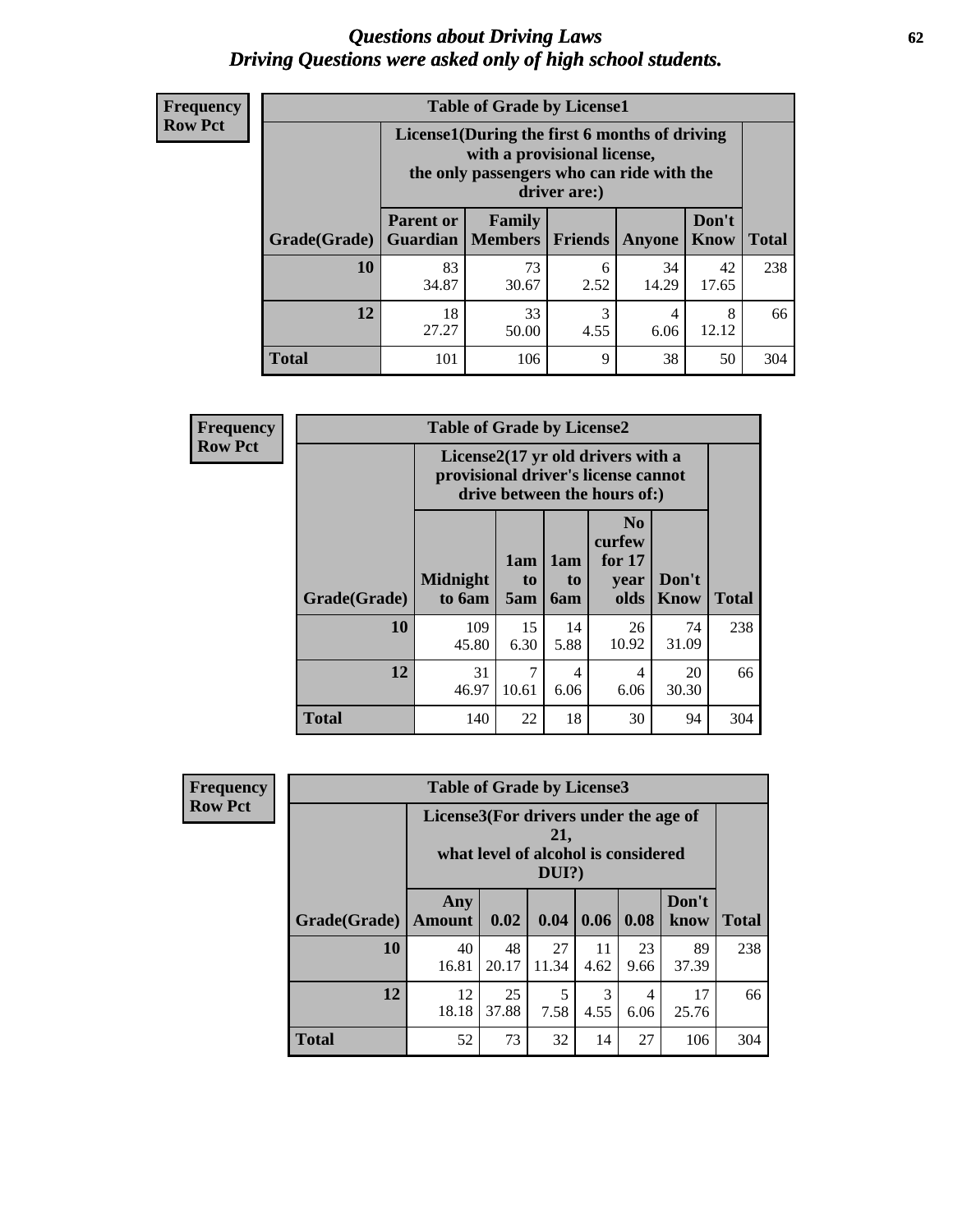#### *Questions about Driving Laws* **63** *Driving Questions were asked only of high school students.*

**Frequency Row Pct**

| <b>Table of Grade by License4</b> |              |                                                                                                                                               |            |             |             |             |     |  |
|-----------------------------------|--------------|-----------------------------------------------------------------------------------------------------------------------------------------------|------------|-------------|-------------|-------------|-----|--|
|                                   |              | License4(A driver under 21 automatically<br>loses his/her license if caught exceeding the<br>posted speet limit by:)                          |            |             |             |             |     |  |
| Grade(Grade)                      | $15+$<br>mph | Can't<br>lose<br>license<br><b>Depends</b><br>$35+$<br>$25+$<br>Don't<br>for<br>on<br><b>Total</b><br>speeding<br>mph<br>know<br>mph<br>judge |            |             |             |             |     |  |
| 10                                | 27<br>11.34  | 20<br>8.40                                                                                                                                    | 19<br>7.98 | 37<br>15.55 | 40<br>16.81 | 95<br>39.92 | 238 |  |
| 12                                | 11<br>16.67  | 9<br>13.64                                                                                                                                    | 8<br>12.12 | 7<br>10.61  | 5<br>7.58   | 26<br>39.39 | 66  |  |
| <b>Total</b>                      | 38           | 29                                                                                                                                            | 27         | 44          | 45          | 121         | 304 |  |

| Frequency      | <b>Table of Grade by License5</b> |             |                                                                                                                                      |                     |       |  |  |  |  |
|----------------|-----------------------------------|-------------|--------------------------------------------------------------------------------------------------------------------------------------|---------------------|-------|--|--|--|--|
| <b>Row Pct</b> |                                   |             | License5(A)<br>Georgia teenager<br>with family<br>connections or a<br>good lawyer can<br>break a teen<br>driving law and<br>license) | keep their driver's |       |  |  |  |  |
|                | Grade(Grade)                      | <b>Yes</b>  | N <sub>0</sub>                                                                                                                       | Don't<br>know       | Total |  |  |  |  |
|                | 10                                | 44<br>18.49 | 87<br>36.55                                                                                                                          | 107<br>44.96        | 238   |  |  |  |  |
|                | 12                                | 19<br>28.79 | 28<br>42.42                                                                                                                          | 19<br>28.79         | 66    |  |  |  |  |
|                | <b>Total</b>                      | 63          | 115                                                                                                                                  | 126                 | 304   |  |  |  |  |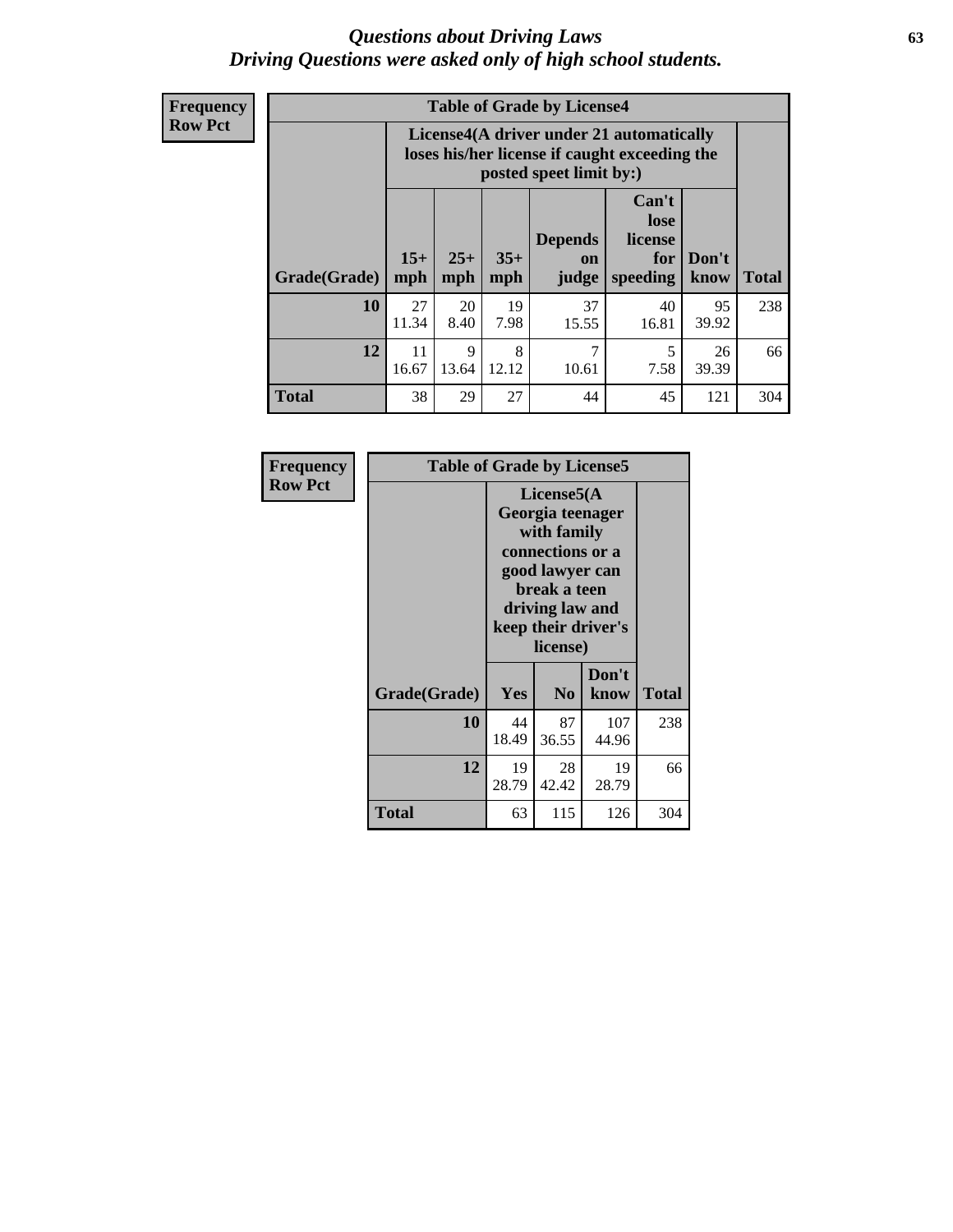#### *Questions about Driving Laws* **64** *Driving Questions were asked only of high school students.*

| <b>Frequency</b> | <b>Table of Grade by License6</b> |             |                                                                                                                           |                    |              |  |
|------------------|-----------------------------------|-------------|---------------------------------------------------------------------------------------------------------------------------|--------------------|--------------|--|
| <b>Row Pct</b>   |                                   |             | License <sub>6</sub> (I know a<br>friend or<br>classmate that<br>broke a teen<br>driving law,<br>keep his/her<br>license) | but was allowed to |              |  |
|                  | Grade(Grade)                      | Yes         | N <sub>0</sub>                                                                                                            | Don't<br>know      | <b>Total</b> |  |
|                  | 10                                | 54<br>22.69 | 99<br>41.60                                                                                                               | 85<br>35.71        | 238          |  |
|                  | 12                                | 27<br>40.91 | 24<br>36.36                                                                                                               | 15<br>22.73        | 66           |  |
|                  | <b>Total</b>                      | 81          | 123                                                                                                                       | 100                | 304          |  |

| Frequency      |              |                                                                             | <b>Table of Grade by License7</b>                                                             |                                                   |                        |              |  |  |  |
|----------------|--------------|-----------------------------------------------------------------------------|-----------------------------------------------------------------------------------------------|---------------------------------------------------|------------------------|--------------|--|--|--|
| <b>Row Pct</b> |              |                                                                             | License7(A student under the age of 18 cam loser<br>his/her driving privileges if he or she:) |                                                   |                        |              |  |  |  |
|                | Grade(Grade) | <b>Have</b><br>more than<br>10<br>unexcused<br>absences<br>per school<br>yr | Drop out<br>without  <br>graduating                                                           | <b>Bring</b><br>alcohol/drugs/weapon<br>to school | All of<br>the<br>above | <b>Total</b> |  |  |  |
|                | 10           | 26<br>10.92                                                                 | 22<br>9.24                                                                                    | 22<br>9.24                                        | 168<br>70.59           | 238          |  |  |  |
|                | 12           | 3<br>4.55                                                                   | 7<br>10.61                                                                                    | 10.61                                             | 49<br>74.24            | 66           |  |  |  |
|                | <b>Total</b> | 29                                                                          | 29                                                                                            | 29                                                | 217                    | 304          |  |  |  |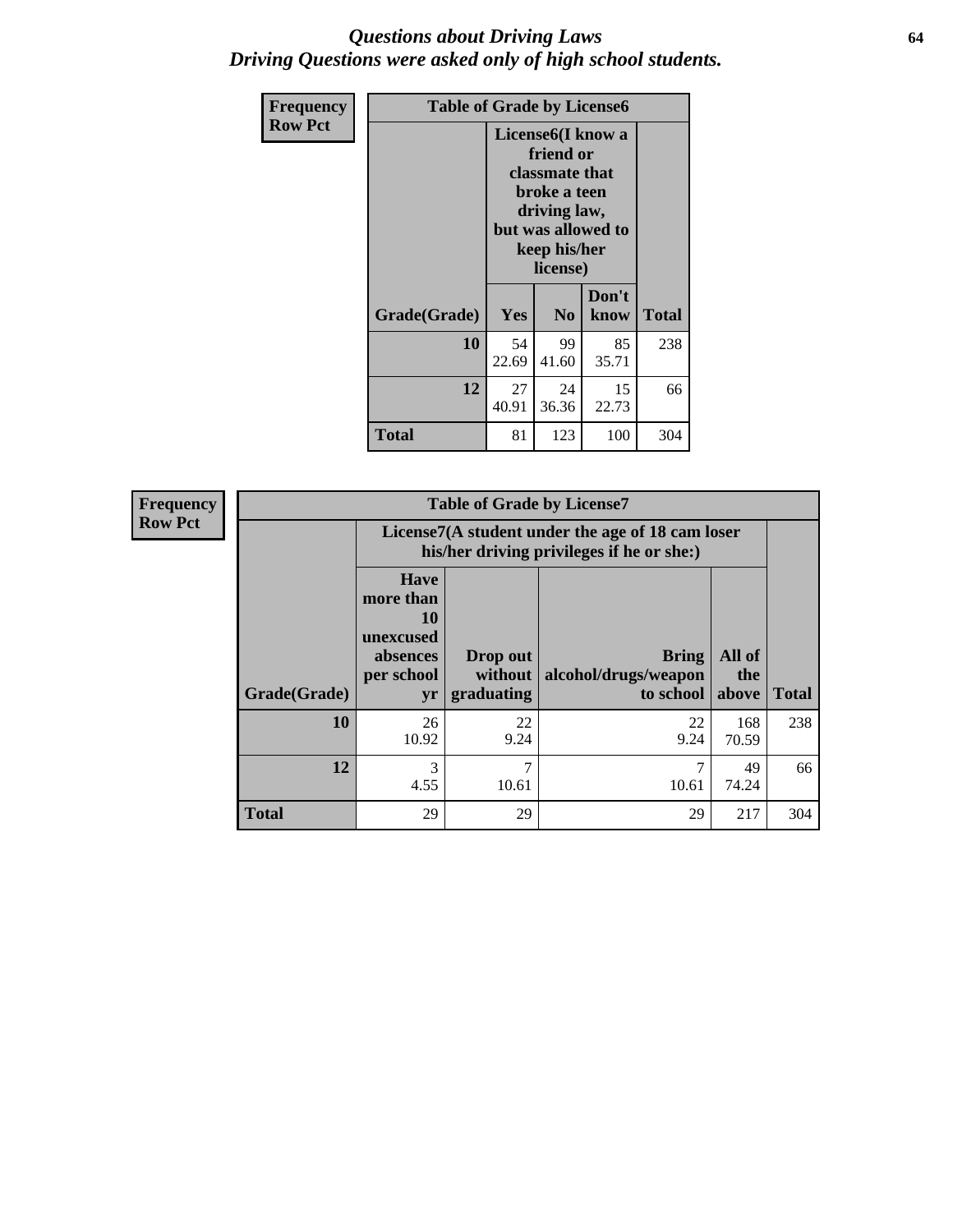# *Select Results by Gender* **65**

| Frequency      | <b>Table of SchoolClimate2 by Gender</b>          |                                 |             |              |
|----------------|---------------------------------------------------|---------------------------------|-------------|--------------|
| <b>Col Pct</b> | SchoolClimate2(I<br>feel successful at<br>school) | Gender(Gender)<br><b>Female</b> | <b>Male</b> | <b>Total</b> |
|                | <b>Strongly Agree</b>                             | 47<br>28.14                     | 47<br>34.31 | 94           |
|                | <b>Somewhat Agree</b>                             | 93<br>55.69                     | 75<br>54.74 | 168          |
|                | <b>Somewhat Disagree</b>                          | 18<br>10.78                     | 6<br>4.38   | 24           |
|                | <b>Strongly Disagree</b>                          | 9<br>5.39                       | 9<br>6.57   | 18           |
|                | <b>Total</b>                                      | 167                             | 137         | 304          |

| Frequency      | <b>Table of SchoolClimate6 by Gender</b>                 |                                 |             |              |  |
|----------------|----------------------------------------------------------|---------------------------------|-------------|--------------|--|
| <b>Col Pct</b> | <b>SchoolClimate6(Teachers</b><br>treat me with respect) | Gender(Gender)<br><b>Female</b> | <b>Male</b> | <b>Total</b> |  |
|                | <b>Strongly Agree</b>                                    | 48<br>28.74                     | 34<br>24.82 | 82           |  |
|                | <b>Somewhat Agree</b>                                    | 69<br>41.32                     | 64<br>46.72 | 133          |  |
|                | <b>Somewhat Disagree</b>                                 | 38<br>22.75                     | 20<br>14.60 | 58           |  |
|                | <b>Strongly Disagree</b>                                 | 12<br>7.19                      | 19<br>13.87 | 31           |  |
|                | <b>Total</b>                                             | 167                             | 137         | 304          |  |

| <b>Frequency</b> | <b>Table of SchoolClimate8 by Gender</b>                                             |               |                               |              |  |
|------------------|--------------------------------------------------------------------------------------|---------------|-------------------------------|--------------|--|
| <b>Col Pct</b>   | <b>SchoolClimate8(Students</b><br>are frequently<br>recognized for good<br>behavior) | <b>Female</b> | Gender(Gender)<br><b>Male</b> | <b>Total</b> |  |
|                  | <b>Strongly Agree</b>                                                                | 33<br>19.76   | 20<br>14.60                   | 53           |  |
|                  | <b>Somewhat Agree</b>                                                                | 58<br>34.73   | 59<br>43.07                   | 117          |  |
|                  | <b>Somewhat Disagree</b>                                                             | 51<br>30.54   | 36<br>26.28                   | 87           |  |
|                  | <b>Strongly Disagree</b>                                                             | 25<br>14.97   | 22<br>16.06                   | 47           |  |
|                  | Total                                                                                | 167           | 137                           | 304          |  |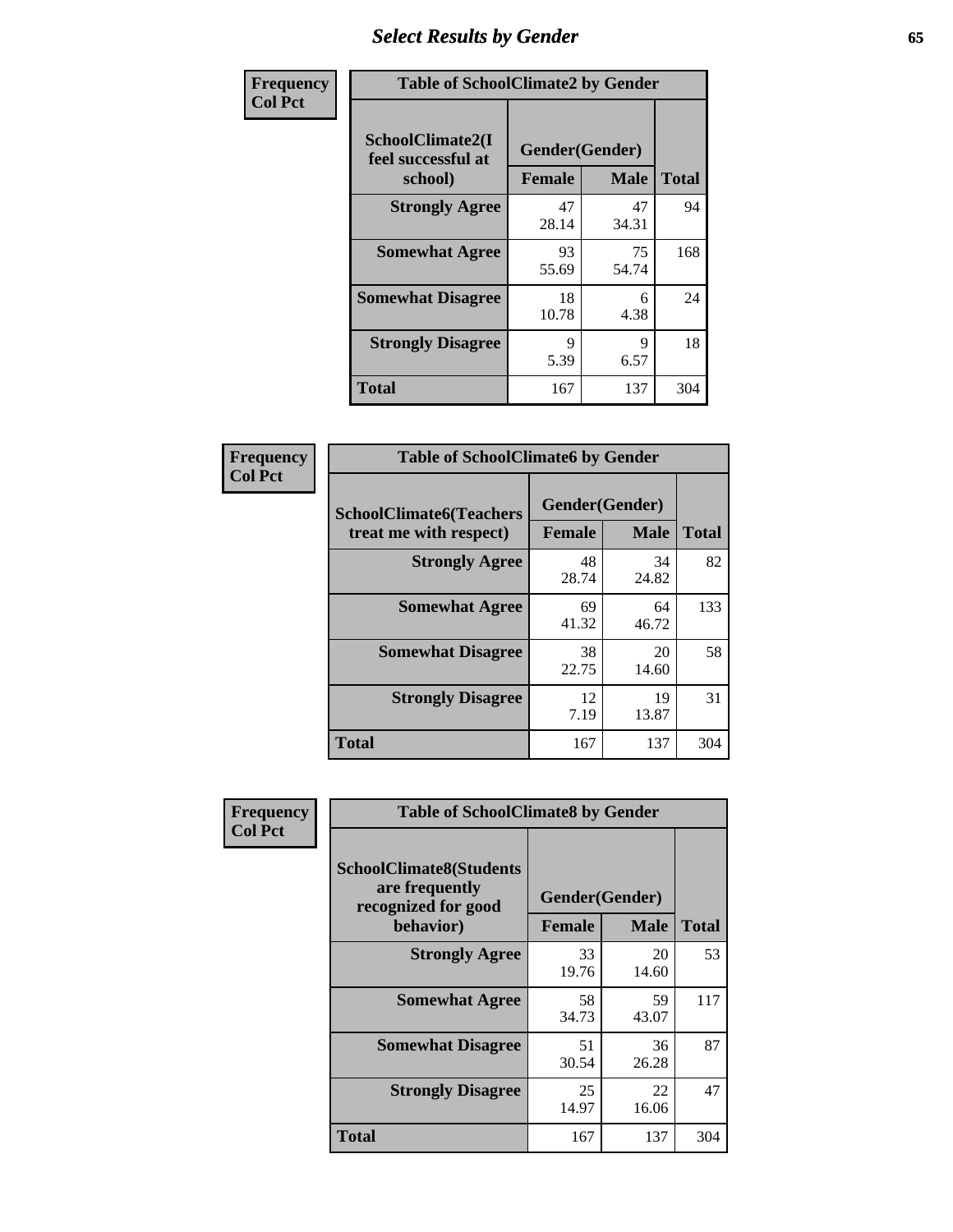# *Select Results by Gender* **66**

| Frequency      | <b>Table of Gender by Dropout</b> |                                                                        |                |              |
|----------------|-----------------------------------|------------------------------------------------------------------------|----------------|--------------|
| <b>Row Pct</b> |                                   | Dropout(I<br>have<br>thought<br>about<br>dropping<br>out of<br>school) |                |              |
|                | Gender(Gender)                    | Yes                                                                    | N <sub>0</sub> | <b>Total</b> |
|                | <b>Female</b>                     | 52<br>31.14                                                            | 115<br>68.86   | 167          |
|                | <b>Male</b>                       | 48<br>35.04                                                            | 89<br>64.96    | 137          |
|                | <b>Total</b>                      | 100                                                                    | 204            | 304          |

| <b>Frequency</b> | <b>Table of Gender by Dropoutreason</b> |                                                                     |              |                          |                                |              |              |
|------------------|-----------------------------------------|---------------------------------------------------------------------|--------------|--------------------------|--------------------------------|--------------|--------------|
| <b>Row Pct</b>   |                                         | Dropoutreason (If I dropped out the<br>reason would most likely be) |              |                          |                                |              |              |
|                  | <b>Gender(Gender)</b>                   | Won't<br><b>Drop</b><br>out                                         | <b>Bored</b> | Family<br><b>Reasons</b> | <b>Being</b><br><b>Bullied</b> | <b>Other</b> | <b>Total</b> |
|                  | <b>Female</b>                           | 87<br>52.10                                                         | 24<br>14.37  | 17<br>10.18              | 6<br>3.59                      | 33<br>19.76  | 167          |
|                  | <b>Male</b>                             | 73<br>53.28                                                         | 33<br>24.09  | $\mathbf Q$<br>6.57      | 2.19                           | 19<br>13.87  | 137          |
|                  | <b>Total</b>                            | 160                                                                 | 57           | 26                       | 9                              | 52           | 304          |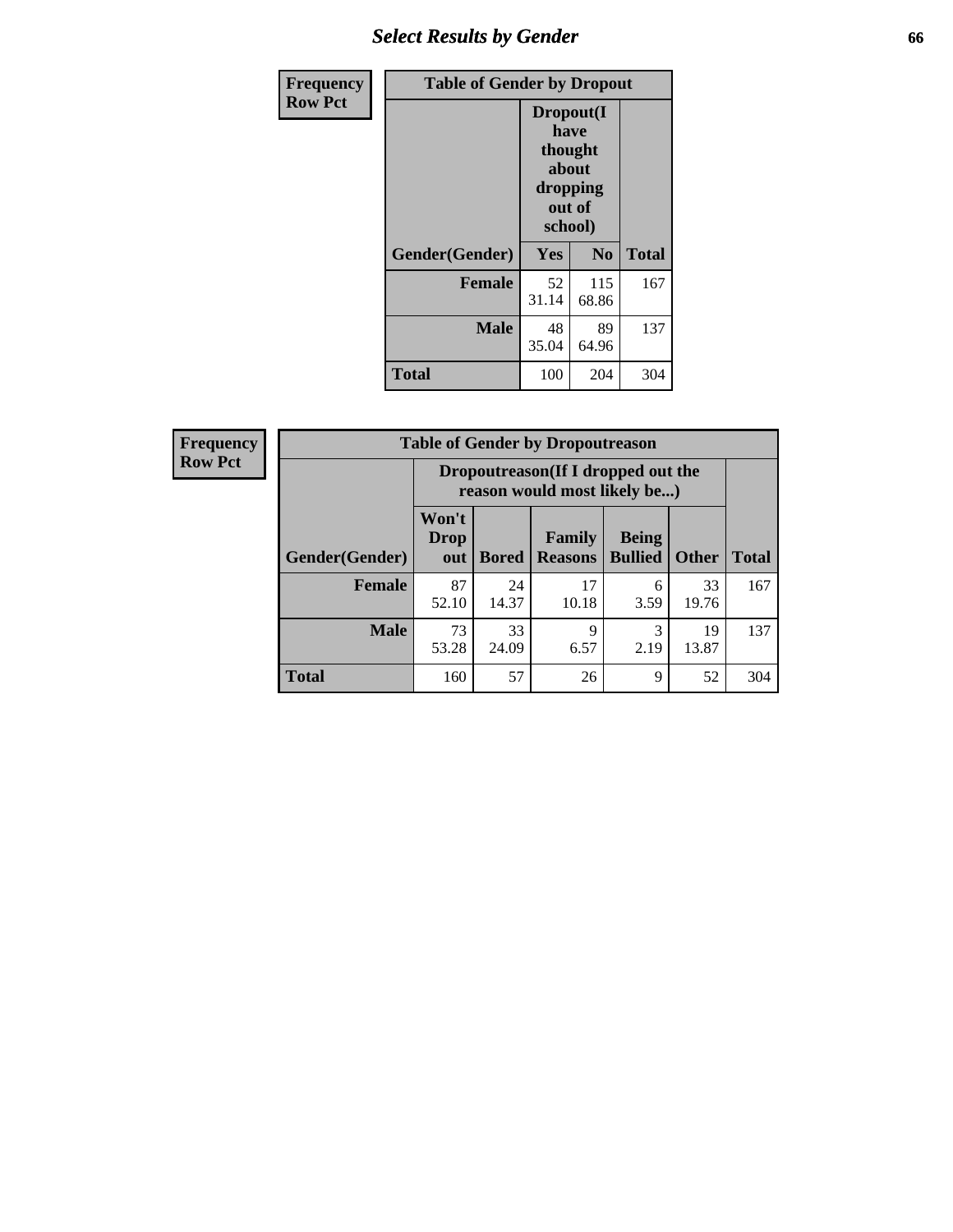*School Safety* **67**

| Frequency      | <b>Table of Gender by Bullied2</b> |                 |                |              |
|----------------|------------------------------------|-----------------|----------------|--------------|
| <b>Row Pct</b> |                                    | <b>Bullied2</b> |                |              |
|                | Gender(Gender)                     | <b>Yes</b>      | N <sub>0</sub> | <b>Total</b> |
|                | <b>Female</b>                      | 29<br>17.37     | 138<br>82.63   | 167          |
|                | <b>Male</b>                        | 18<br>13.14     | 119<br>86.86   | 137          |
|                | Total                              | 47              | 257            | 304          |

| Frequency      | <b>Table of Gender by Bulliedothers2</b> |                       |                |              |
|----------------|------------------------------------------|-----------------------|----------------|--------------|
| <b>Row Pct</b> |                                          | <b>Bulliedothers2</b> |                |              |
|                | Gender(Gender)                           | Yes                   | N <sub>0</sub> | <b>Total</b> |
|                | <b>Female</b>                            | 20<br>11.98           | 147<br>88.02   | 167          |
|                | <b>Male</b>                              | 20<br>14.60           | 117<br>85.40   | 137          |
|                | <b>Total</b>                             | 40                    | 264            | 304          |

| Frequency      | <b>Table of Gender by Weaponschool2</b> |                      |                |              |
|----------------|-----------------------------------------|----------------------|----------------|--------------|
| <b>Row Pct</b> |                                         | <b>Weaponschool2</b> |                |              |
|                | Gender(Gender)                          | Yes                  | N <sub>0</sub> | <b>Total</b> |
|                | Female                                  | 1.20                 | 165<br>98.80   | 167          |
|                | <b>Male</b>                             | 12<br>8.76           | 125<br>91.24   | 137          |
|                | <b>Total</b>                            | 14                   | 290            | 304          |

| Frequency      | <b>Table of Gender by Absentunsafe2</b> |               |                |              |
|----------------|-----------------------------------------|---------------|----------------|--------------|
| <b>Row Pct</b> |                                         | Absentunsafe2 |                |              |
|                | Gender(Gender)                          | Yes           | N <sub>0</sub> | <b>Total</b> |
|                | <b>Female</b>                           | 8<br>4.79     | 159<br>95.21   | 167          |
|                | <b>Male</b>                             | 2.92          | 133<br>97.08   | 137          |
|                | <b>Total</b>                            | 12            | 292            | 304          |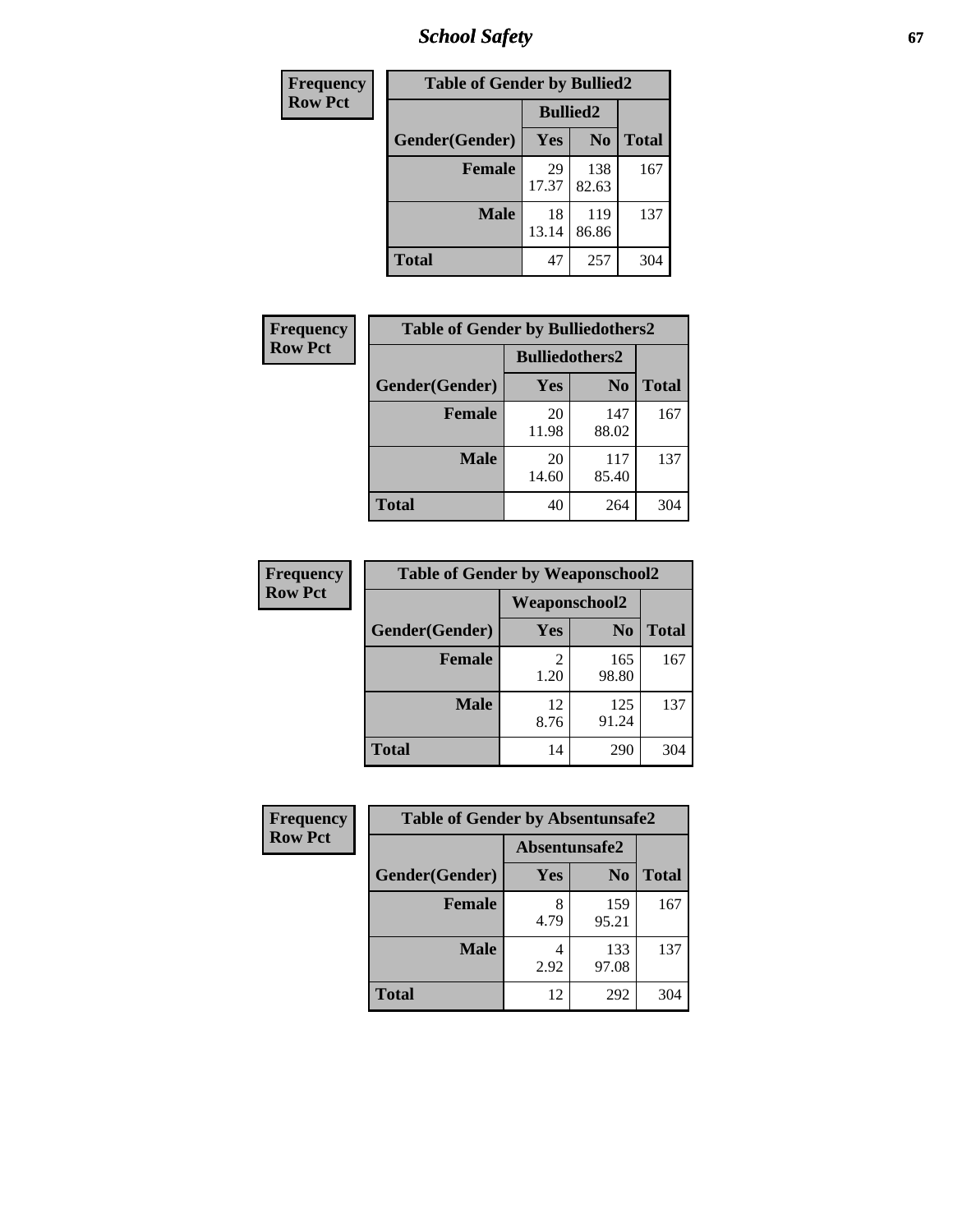*School Safety* **68**

| Frequency      | <b>Table of Gender by Gangself</b> |                                                                                                |                |              |
|----------------|------------------------------------|------------------------------------------------------------------------------------------------|----------------|--------------|
| <b>Row Pct</b> |                                    | Gangself(I<br>have<br>participated<br>in illegal gang<br>activities in<br>the past 30<br>days) |                |              |
|                | Gender(Gender)                     | Yes                                                                                            | N <sub>0</sub> | <b>Total</b> |
|                | <b>Female</b>                      | 9<br>5.39                                                                                      | 158<br>94.61   | 167          |
|                | <b>Male</b>                        | 24<br>17.52                                                                                    | 113<br>82.48   | 137          |
|                | <b>Total</b>                       | 33                                                                                             | 271            | 304          |

| Frequency      | <b>Table of Gender by Gangpeers</b> |                                                                                                                             |                |              |
|----------------|-------------------------------------|-----------------------------------------------------------------------------------------------------------------------------|----------------|--------------|
| <b>Row Pct</b> |                                     | <b>Gangpeers</b> (I<br>have friends<br>who have<br>participated<br>in illegal gang<br>activities in<br>the past 30<br>days) |                |              |
|                | Gender(Gender)                      | Yes                                                                                                                         | N <sub>0</sub> | <b>Total</b> |
|                | <b>Female</b>                       | 49<br>29.34                                                                                                                 | 118<br>70.66   | 167          |
|                | <b>Male</b>                         | 63<br>45.99                                                                                                                 | 74<br>54.01    | 137          |
|                | Total                               | 112                                                                                                                         | 192            | 304          |

| Frequency      | <b>Table of Gender by Pickedon2</b> |                  |                |              |
|----------------|-------------------------------------|------------------|----------------|--------------|
| <b>Row Pct</b> |                                     | <b>Pickedon2</b> |                |              |
|                | Gender(Gender)                      | Yes              | N <sub>0</sub> | <b>Total</b> |
|                | <b>Female</b>                       | 57<br>34.13      | 110<br>65.87   | 167          |
|                | <b>Male</b>                         | 42<br>30.66      | 95<br>69.34    | 137          |
|                | <b>Total</b>                        | 99               | 205            | 304          |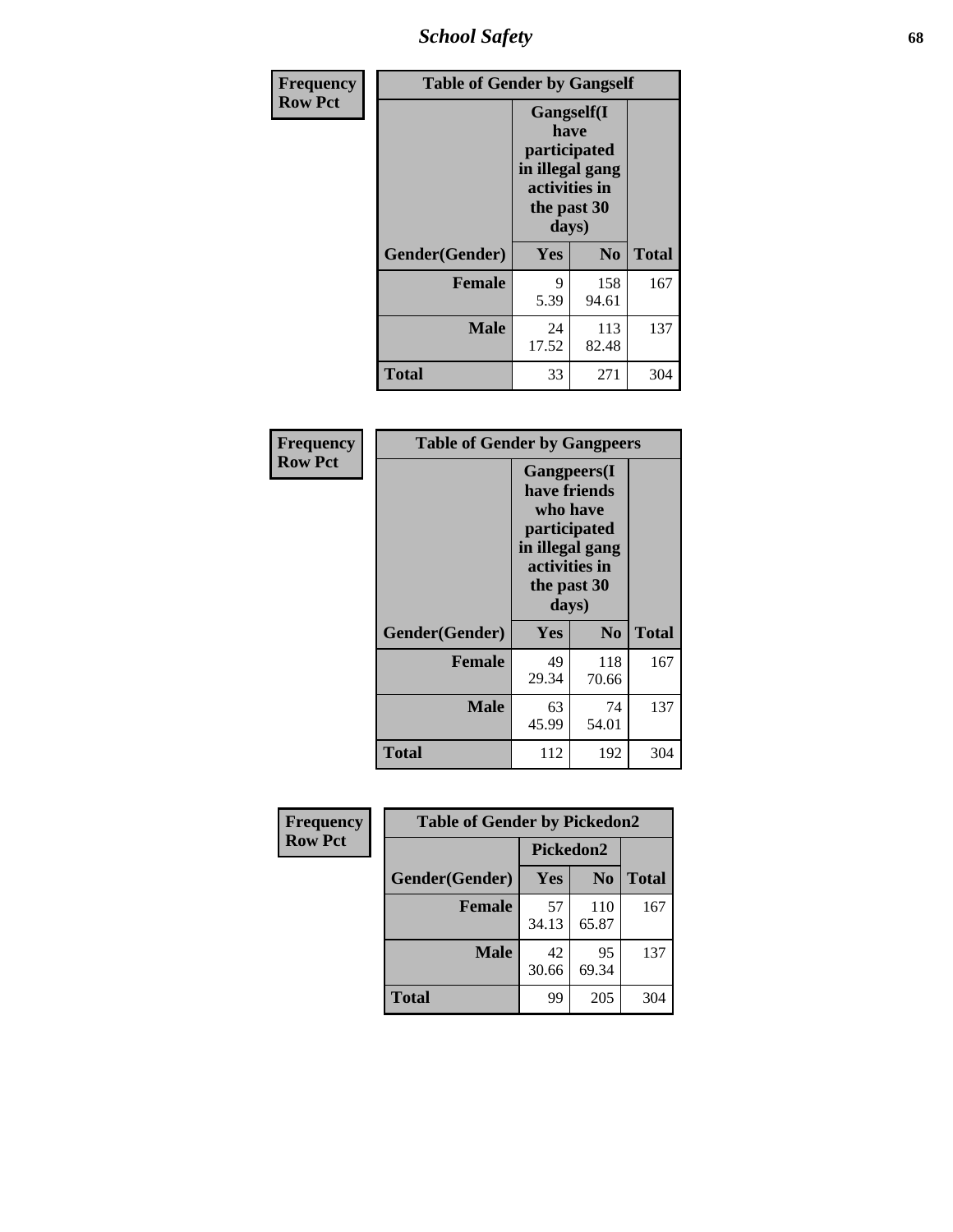*School Safety* **69**

| Frequency      | <b>Table of Gender by Safeschool2</b> |              |                |              |  |
|----------------|---------------------------------------|--------------|----------------|--------------|--|
| <b>Row Pct</b> |                                       | Safeschool2  |                |              |  |
|                | Gender(Gender)                        | <b>Yes</b>   | N <sub>0</sub> | <b>Total</b> |  |
|                | <b>Female</b>                         | 100<br>59.88 | 67<br>40.12    | 167          |  |
|                | <b>Male</b>                           | 92<br>67.15  | 45<br>32.85    | 137          |  |
|                | <b>Total</b>                          | 192          | 112            | 304          |  |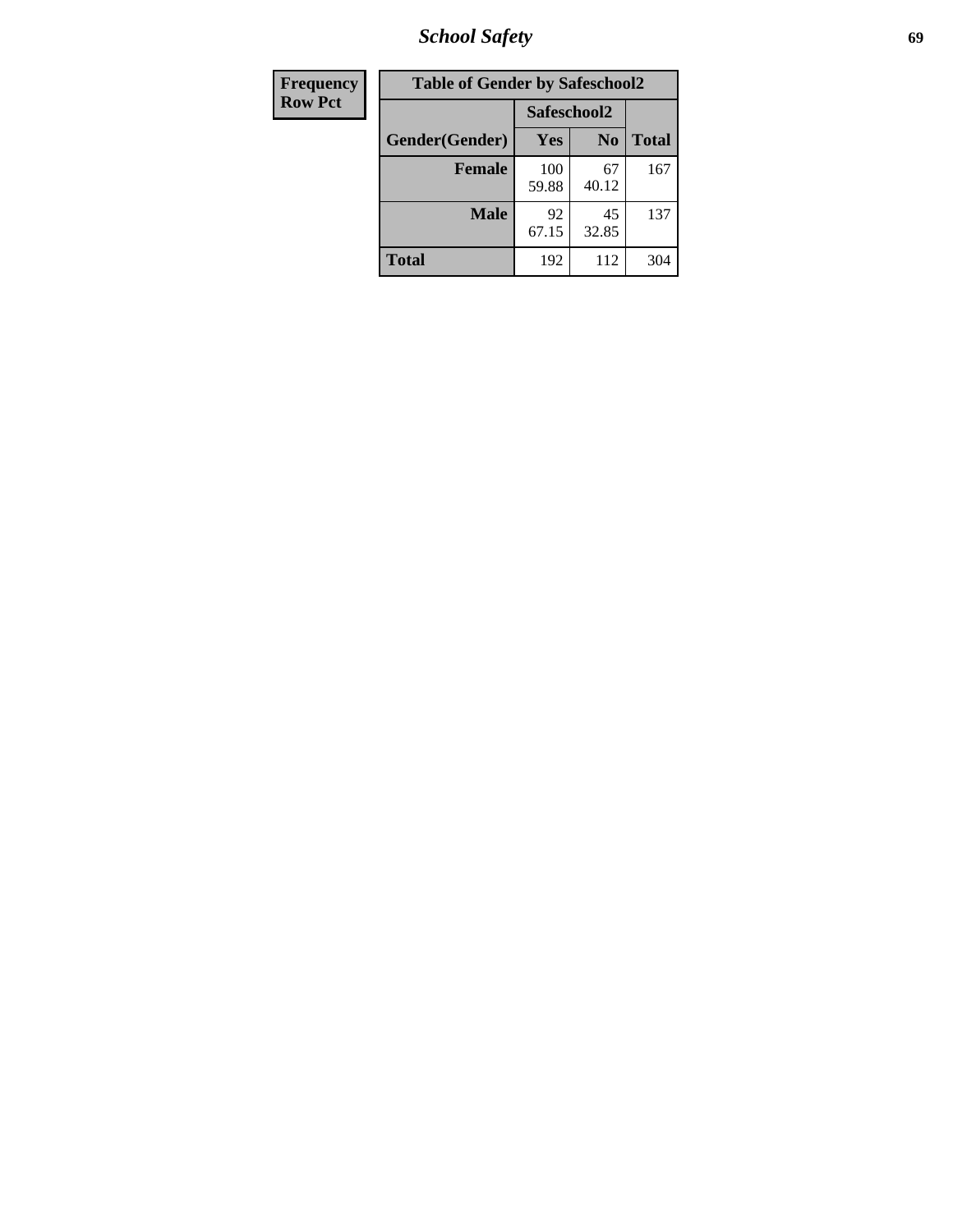# *Incidence of Drug Use* **70**

| <b>Frequency</b> | <b>Table of Gender by AlcoholAlt</b> |                                          |                |              |  |
|------------------|--------------------------------------|------------------------------------------|----------------|--------------|--|
| <b>Row Pct</b>   |                                      | AlcoholAlt(Alcohol<br>use, past 30 days) |                |              |  |
|                  | Gender(Gender)                       | <b>Yes</b>                               | N <sub>0</sub> | <b>Total</b> |  |
|                  | <b>Female</b>                        | 41<br>24.55                              | 126<br>75.45   | 167          |  |
|                  | <b>Male</b>                          | 34<br>24.82                              | 103<br>75.18   | 137          |  |
|                  | <b>Total</b>                         | 75                                       | 229            | 304          |  |

| <b>Frequency</b> | <b>Table of Gender by TobaccoAny</b> |                    |                    |              |  |
|------------------|--------------------------------------|--------------------|--------------------|--------------|--|
| <b>Row Pct</b>   |                                      | use, past 30 days) | TobaccoAny(Tobacco |              |  |
|                  | Gender(Gender)                       | Yes                | N <sub>0</sub>     | <b>Total</b> |  |
|                  | <b>Female</b>                        | 27<br>16.17        | 140<br>83.83       | 167          |  |
|                  | <b>Male</b>                          | 36<br>26.28        | 101<br>73.72       | 137          |  |
|                  | <b>Total</b>                         | 63                 | 241                | 304          |  |

| <b>Frequency</b> | <b>Table of Gender by MarijuanaAlt</b> |                                              |                |              |
|------------------|----------------------------------------|----------------------------------------------|----------------|--------------|
| <b>Row Pct</b>   |                                        | MarijuanaAlt(Marijuana<br>use, past 30 days) |                |              |
|                  | Gender(Gender)                         | <b>Yes</b>                                   | N <sub>0</sub> | <b>Total</b> |
|                  | <b>Female</b>                          | 12<br>7.19                                   | 155<br>92.81   | 167          |
|                  | <b>Male</b>                            | 32<br>23.36                                  | 105<br>76.64   | 137          |
|                  | <b>Total</b>                           | 44                                           | 260            | 304          |

| <b>Frequency</b> | <b>Table of Gender by OtherDrugAny</b> |                                                      |                |              |
|------------------|----------------------------------------|------------------------------------------------------|----------------|--------------|
| <b>Row Pct</b>   |                                        | <b>OtherDrugAny(Other</b><br>drug use, past 30 days) |                |              |
|                  | Gender(Gender)                         | <b>Yes</b>                                           | N <sub>0</sub> | <b>Total</b> |
|                  | <b>Female</b>                          | 12<br>7.19                                           | 155<br>92.81   | 167          |
|                  | <b>Male</b>                            | 18<br>13.14                                          | 119<br>86.86   | 137          |
|                  | <b>Total</b>                           | 30                                                   | 274            | 304          |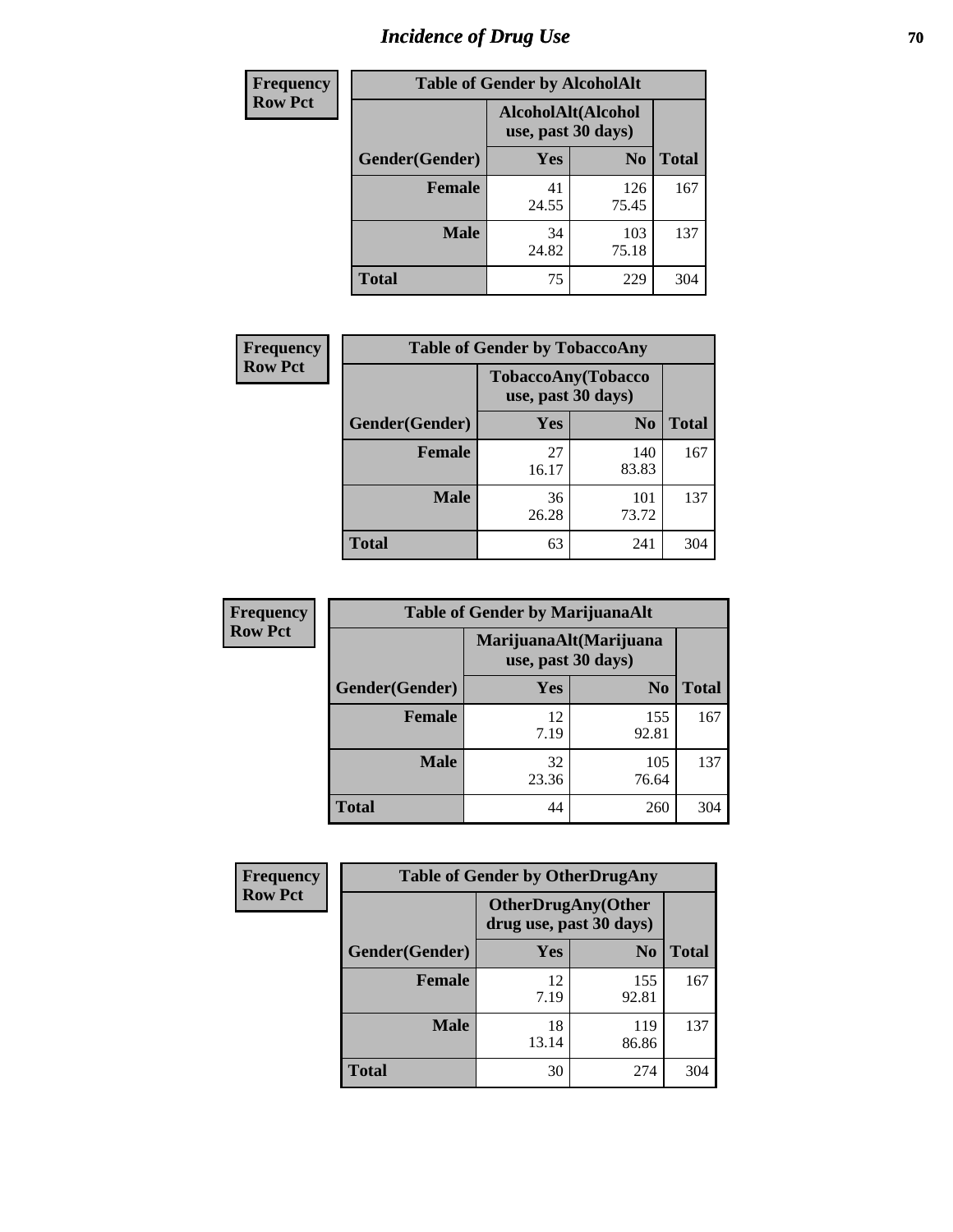#### *Average Age at Onset of Use* **71** *Results for "Average Age at Onset of Use" questions exclude students who said they did not use that substance*

#### **Gender=Female**

| <b>Variable</b>    | <b>Label</b>                                                       | <b>Mean</b> |
|--------------------|--------------------------------------------------------------------|-------------|
| Alcoholinit2       | I started using alcohol when I was                                 | 12.65       |
| Cigarettesinit2    | I started smoking tobacco when I was                               | 12.93       |
| Smokelessinit2     | I started chewing tobacco when I was                               | 14.00       |
| Marijuanainit2     | I started using marijuana when I was                               | 13.52       |
| Cocaineinit2       | I started using cocaine when I was                                 | 15.33       |
| Inhalantsinit2     | I started using inhalants when I was                               | 9.67        |
| Steroidsinit2      | I started using steroids when I was                                | 14.00       |
| Ecstasyinit2       | I started using ecstasy when I was                                 |             |
| Methinit2          | I started using methamphetamines when I was                        | 14.00       |
| Hallucinogensinit2 | I started using hallucinogens when I was                           | 13.00       |
| Prescription in t2 | I started using prescription drugs not prescribed to me when I was | 12.75       |

#### **Gender=Male**

| Variable                        | Label                                                              | <b>Mean</b> |
|---------------------------------|--------------------------------------------------------------------|-------------|
| Alcoholinit2                    | I started using alcohol when I was                                 | 12.33       |
| Cigarettesinit2                 | I started smoking tobacco when I was                               | 12.72       |
| Smokelessinit2                  | I started chewing tobacco when I was                               | 11.70       |
| Marijuanainit2                  | I started using marijuana when I was                               | 13.15       |
| Cocaineinit2                    | I started using cocaine when I was                                 | 11.50       |
| Inhalantsinit2                  | I started using inhalants when I was                               | 18.00       |
| Steroidsinit2                   | I started using steroids when I was                                | 11.67       |
| Ecstasyinit2                    | I started using ecstasy when I was                                 | 12.17       |
| Methinit2                       | I started using methamphetamines when I was                        | 11.00       |
| Hallucinogensinit2              | I started using hallucinogens when I was                           | 10.00       |
| Prescription in it <sub>2</sub> | I started using prescription drugs not prescribed to me when I was | 13.10       |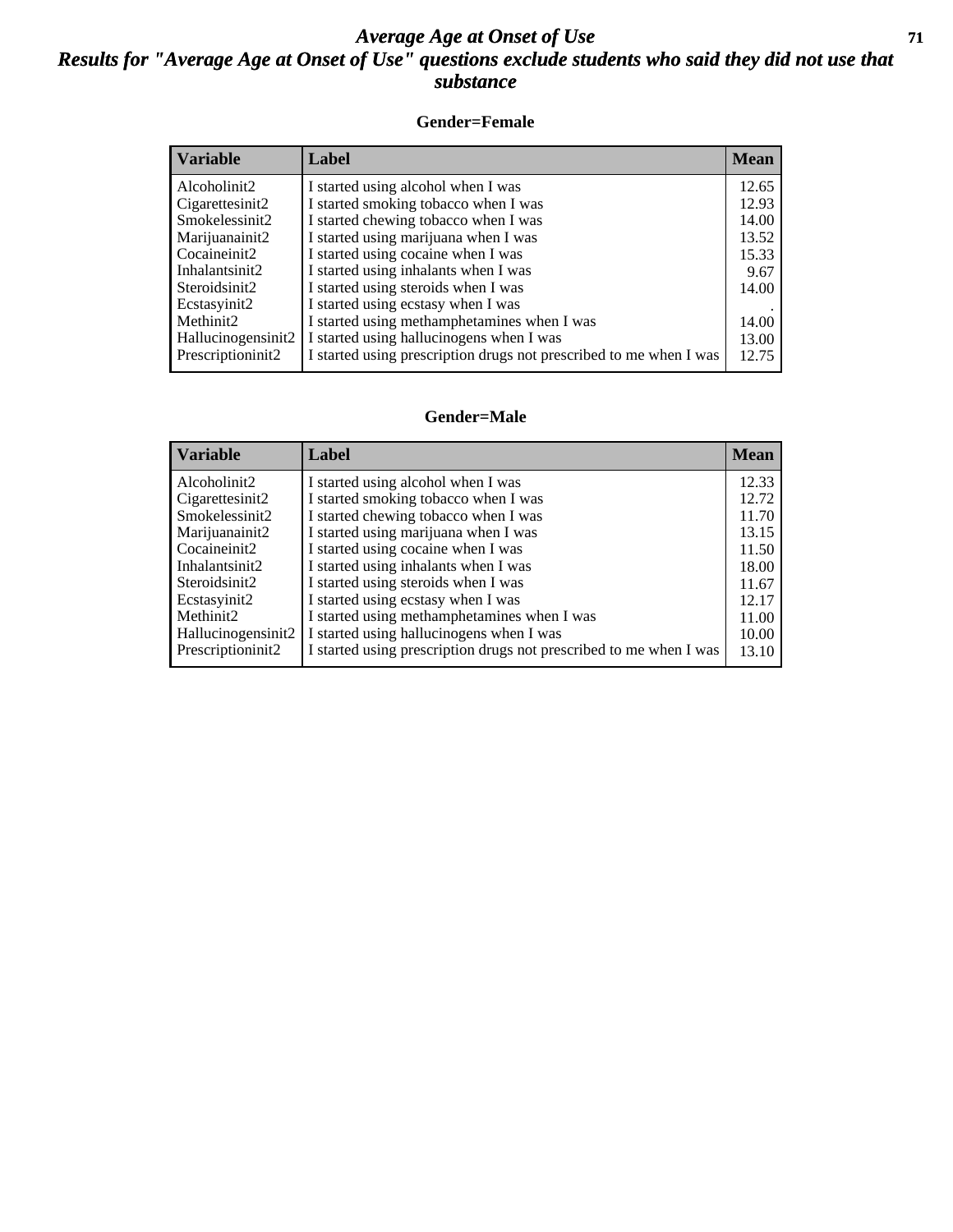# *I Think These Drugs are Harmful* **72**

| <b>Frequency</b> | <b>Table of Gender by Alcoholharmdich</b> |                  |                               |              |
|------------------|-------------------------------------------|------------------|-------------------------------|--------------|
| <b>Row Pct</b>   |                                           | think alcohol is | Alcoholharmdich(I<br>harmful) |              |
|                  | Gender(Gender)                            | <b>Yes</b>       | N <sub>0</sub>                | <b>Total</b> |
|                  | <b>Female</b>                             | 128<br>76.65     | 39<br>23.35                   | 167          |
|                  | <b>Male</b>                               | 100<br>72.99     | 37<br>27.01                   | 137          |
|                  | Total                                     | 228              | 76                            | 304          |

| Frequency      | <b>Table of Gender by Tobaccoharmdich</b> |                                                   |                |              |  |
|----------------|-------------------------------------------|---------------------------------------------------|----------------|--------------|--|
| <b>Row Pct</b> |                                           | Tobaccoharmdich(I<br>think tobacco is<br>harmful) |                |              |  |
|                | Gender(Gender)                            | Yes                                               | N <sub>0</sub> | <b>Total</b> |  |
|                | <b>Female</b>                             | 154<br>92.22                                      | 13<br>7.78     | 167          |  |
|                | <b>Male</b>                               | 117<br>85.40                                      | 20<br>14.60    | 137          |  |
|                | <b>Total</b>                              | 271                                               | 33             | 304          |  |

| Frequency      | <b>Table of Gender by Marijuanaharmdich</b> |                                                       |                |              |  |
|----------------|---------------------------------------------|-------------------------------------------------------|----------------|--------------|--|
| <b>Row Pct</b> |                                             | Marijuanaharmdich(I<br>think marijuana is<br>harmful) |                |              |  |
|                | Gender(Gender)                              | <b>Yes</b>                                            | N <sub>0</sub> | <b>Total</b> |  |
|                | <b>Female</b>                               | 136<br>81.44                                          | 31<br>18.56    | 167          |  |
|                | <b>Male</b>                                 | 92<br>67.15                                           | 45<br>32.85    | 137          |  |
|                | <b>Total</b>                                | 228                                                   | 76             | 304          |  |

| Frequency      | <b>Table of Gender by Otherdrugharmdich</b> |                                                          |                |              |  |
|----------------|---------------------------------------------|----------------------------------------------------------|----------------|--------------|--|
| <b>Row Pct</b> |                                             | Otherdrugharmdich(I<br>think other drugs are<br>harmful) |                |              |  |
|                | Gender(Gender)                              | <b>Yes</b>                                               | N <sub>0</sub> | <b>Total</b> |  |
|                | <b>Female</b>                               | 157<br>94.01                                             | 10<br>5.99     | 167          |  |
|                | <b>Male</b>                                 | 127<br>92.70                                             | 10<br>7.30     | 137          |  |
|                | <b>Total</b>                                | 284                                                      | 20             | 304          |  |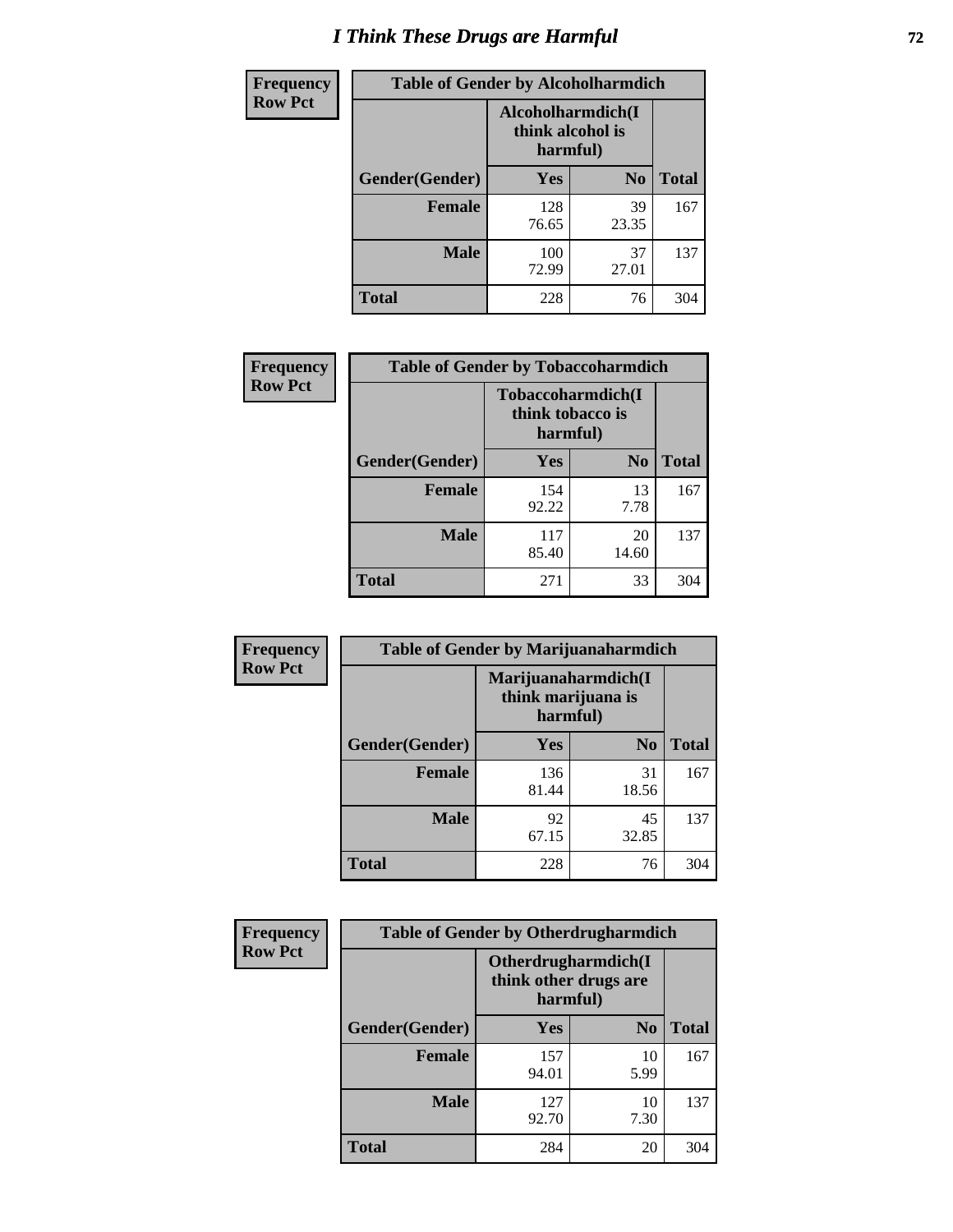| <b>Frequency</b> | <b>Table of Gender by Alcohollocation1</b> |                                                               |             |              |
|------------------|--------------------------------------------|---------------------------------------------------------------|-------------|--------------|
| <b>Row Pct</b>   |                                            | <b>Alcohollocation1(Places</b><br><b>Friends Use Alcohol)</b> |             |              |
|                  | Gender(Gender)                             |                                                               | Do Not Use  | <b>Total</b> |
|                  | <b>Female</b>                              | 104<br>62.28                                                  | 63<br>37.72 | 167          |
|                  | <b>Male</b>                                | 88<br>64.23                                                   | 49<br>35.77 | 137          |
|                  | <b>Total</b>                               | 192                                                           | 112         | 304          |

| <b>Frequency</b> | <b>Table of Gender by Alcohollocation2</b> |                                                               |             |              |
|------------------|--------------------------------------------|---------------------------------------------------------------|-------------|--------------|
| <b>Row Pct</b>   |                                            | <b>Alcohollocation2(Places</b><br><b>Friends Use Alcohol)</b> |             |              |
|                  | Gender(Gender)                             |                                                               | Home        | <b>Total</b> |
|                  | Female                                     | 99<br>59.28                                                   | 68<br>40.72 | 167          |
|                  | <b>Male</b>                                | 88<br>64.23                                                   | 49<br>35.77 | 137          |
|                  | <b>Total</b>                               | 187                                                           | 117         | 304          |

| Frequency      | <b>Table of Gender by Alcohollocation3</b> |              |                                                               |              |
|----------------|--------------------------------------------|--------------|---------------------------------------------------------------|--------------|
| <b>Row Pct</b> |                                            |              | <b>Alcohollocation3(Places</b><br><b>Friends Use Alcohol)</b> |              |
|                | Gender(Gender)                             |              | <b>School</b>                                                 | <b>Total</b> |
|                | <b>Female</b>                              | 156<br>93.41 | 11<br>6.59                                                    | 167          |
|                | <b>Male</b>                                | 124<br>90.51 | 13<br>9.49                                                    | 137          |
|                | <b>Total</b>                               | 280          | 24                                                            | 304          |

| Frequency      | <b>Table of Gender by Alcohollocation4</b> |              |                                                               |              |
|----------------|--------------------------------------------|--------------|---------------------------------------------------------------|--------------|
| <b>Row Pct</b> |                                            |              | <b>Alcohollocation4(Places</b><br><b>Friends Use Alcohol)</b> |              |
|                | <b>Gender</b> (Gender)                     |              | Car                                                           | <b>Total</b> |
|                | <b>Female</b>                              | 134<br>80.24 | 33<br>19.76                                                   | 167          |
|                | <b>Male</b>                                | 107<br>78.10 | 30<br>21.90                                                   | 137          |
|                | <b>Total</b>                               | 241          | 63                                                            | 304          |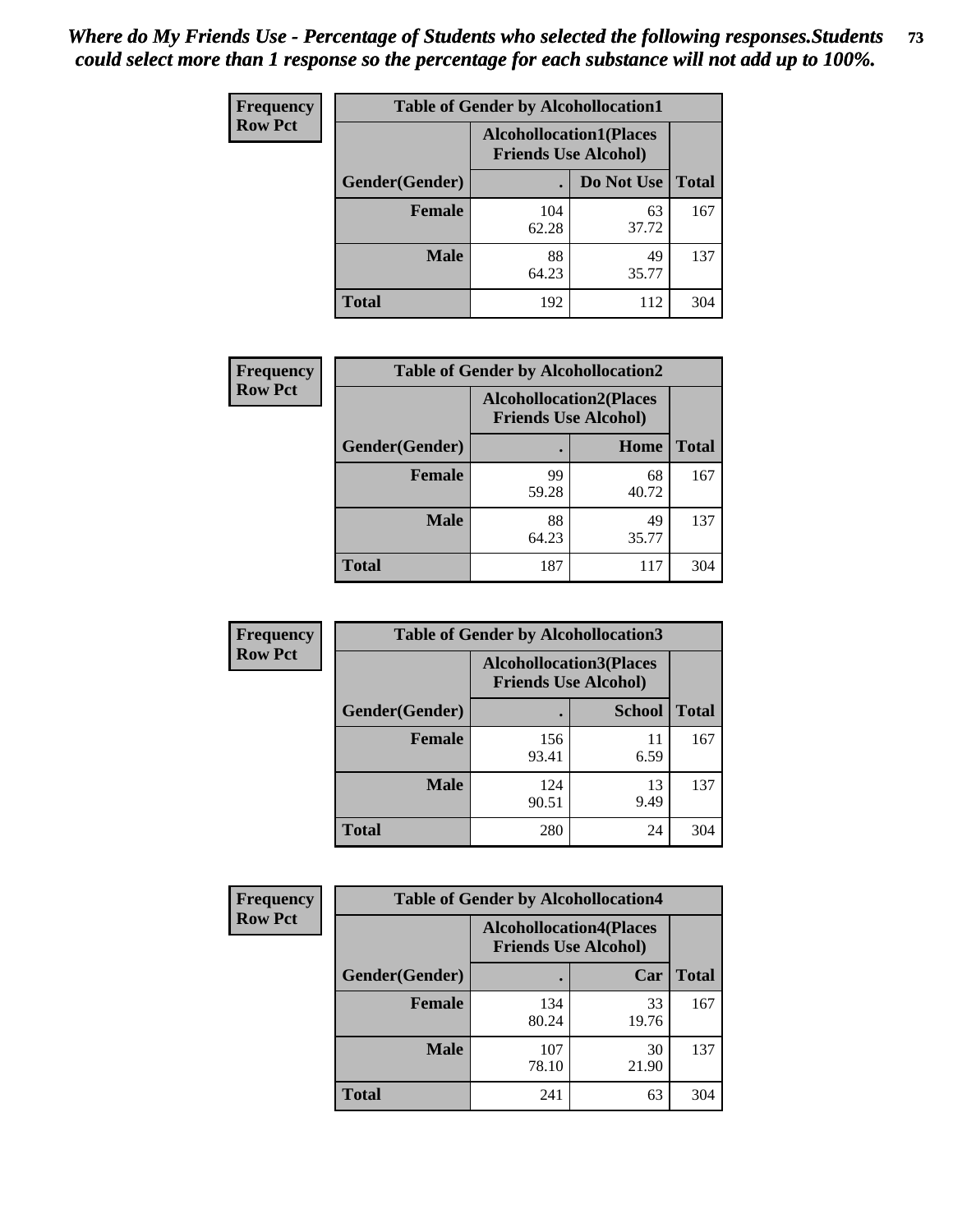| <b>Frequency</b> | <b>Table of Gender by Alcohollocation5</b> |                                |                                 |              |
|------------------|--------------------------------------------|--------------------------------|---------------------------------|--------------|
| <b>Row Pct</b>   |                                            | <b>Alcohollocation5(Places</b> | <b>Friends Use Alcohol)</b>     |              |
|                  | Gender(Gender)                             | $\bullet$                      | <b>Friend's</b><br><b>House</b> | <b>Total</b> |
|                  | <b>Female</b>                              | 90<br>53.89                    | 77<br>46.11                     | 167          |
|                  | <b>Male</b>                                | 81<br>59.12                    | 56<br>40.88                     | 137          |
|                  | <b>Total</b>                               | 171                            | 133                             | 304          |

| Frequency      | <b>Table of Gender by Alcohollocation6</b> |                                                               |              |              |  |
|----------------|--------------------------------------------|---------------------------------------------------------------|--------------|--------------|--|
| <b>Row Pct</b> |                                            | <b>Alcohollocation6(Places</b><br><b>Friends Use Alcohol)</b> |              |              |  |
|                | Gender(Gender)                             |                                                               | <b>Other</b> | <b>Total</b> |  |
|                | Female                                     | 98<br>58.68                                                   | 69<br>41.32  | 167          |  |
|                | <b>Male</b>                                | 76<br>55.47                                                   | 61<br>44.53  | 137          |  |
|                | <b>Total</b>                               | 174                                                           | 130          | 304          |  |

| Frequency      | <b>Table of Gender by Tobaccolocation1</b> |                                                               |             |              |  |
|----------------|--------------------------------------------|---------------------------------------------------------------|-------------|--------------|--|
| <b>Row Pct</b> |                                            | <b>Tobaccolocation1(Places</b><br><b>Friends Use Tobacco)</b> |             |              |  |
|                | Gender(Gender)                             |                                                               | Do Not Use  | <b>Total</b> |  |
|                | Female                                     | 73<br>43.71                                                   | 94<br>56.29 | 167          |  |
|                | <b>Male</b>                                | 83<br>60.58                                                   | 54<br>39.42 | 137          |  |
|                | <b>Total</b>                               | 156                                                           | 148         | 304          |  |

| <b>Frequency</b> | <b>Table of Gender by Tobaccolocation2</b> |                                                               |             |              |
|------------------|--------------------------------------------|---------------------------------------------------------------|-------------|--------------|
| <b>Row Pct</b>   |                                            | <b>Tobaccolocation2(Places</b><br><b>Friends Use Tobacco)</b> |             |              |
|                  | Gender(Gender)                             |                                                               | <b>Home</b> | <b>Total</b> |
|                  | Female                                     | 110<br>65.87                                                  | 57<br>34.13 | 167          |
|                  | <b>Male</b>                                | 76<br>55.47                                                   | 61<br>44.53 | 137          |
|                  | <b>Total</b>                               | 186                                                           | 118         | 304          |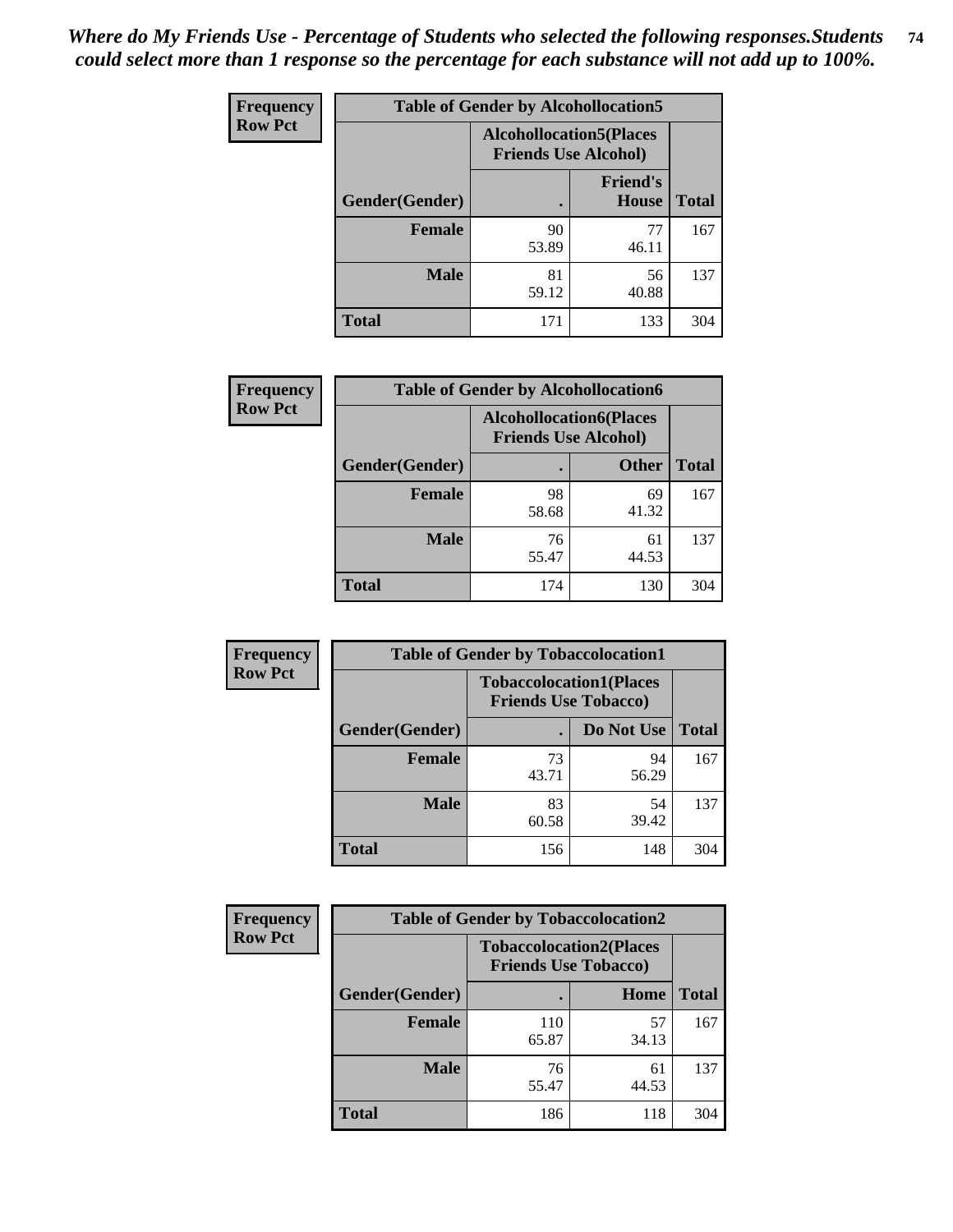| <b>Frequency</b> | <b>Table of Gender by Tobaccolocation3</b> |                                                               |               |              |
|------------------|--------------------------------------------|---------------------------------------------------------------|---------------|--------------|
| <b>Row Pct</b>   |                                            | <b>Tobaccolocation3(Places</b><br><b>Friends Use Tobacco)</b> |               |              |
|                  | Gender(Gender)                             |                                                               | <b>School</b> | <b>Total</b> |
|                  | <b>Female</b>                              | 131<br>78.44                                                  | 36<br>21.56   | 167          |
|                  | <b>Male</b>                                | 89<br>64.96                                                   | 48<br>35.04   | 137          |
|                  | <b>Total</b>                               | 220                                                           | 84            | 304          |

| <b>Frequency</b> | <b>Table of Gender by Tobaccolocation4</b> |              |                                                               |              |
|------------------|--------------------------------------------|--------------|---------------------------------------------------------------|--------------|
| <b>Row Pct</b>   |                                            |              | <b>Tobaccolocation4(Places</b><br><b>Friends Use Tobacco)</b> |              |
|                  | Gender(Gender)                             |              | Car                                                           | <b>Total</b> |
|                  | <b>Female</b>                              | 114<br>68.26 | 53<br>31.74                                                   | 167          |
|                  | <b>Male</b>                                | 90<br>65.69  | 47<br>34.31                                                   | 137          |
|                  | <b>Total</b>                               | 204          | 100                                                           | 304          |

| <b>Frequency</b> | <b>Table of Gender by Tobaccolocation5</b> |                                                               |                                 |              |
|------------------|--------------------------------------------|---------------------------------------------------------------|---------------------------------|--------------|
| <b>Row Pct</b>   |                                            | <b>Tobaccolocation5(Places</b><br><b>Friends Use Tobacco)</b> |                                 |              |
|                  | Gender(Gender)                             |                                                               | <b>Friend's</b><br><b>House</b> | <b>Total</b> |
|                  | <b>Female</b>                              | 107<br>64.07                                                  | 60<br>35.93                     | 167          |
|                  | <b>Male</b>                                | 79<br>57.66                                                   | 58<br>42.34                     | 137          |
|                  | <b>Total</b>                               | 186                                                           | 118                             | 304          |

| <b>Frequency</b> | <b>Table of Gender by Tobaccolocation6</b> |                                                               |              |              |
|------------------|--------------------------------------------|---------------------------------------------------------------|--------------|--------------|
| <b>Row Pct</b>   |                                            | <b>Tobaccolocation6(Places</b><br><b>Friends Use Tobacco)</b> |              |              |
|                  | Gender(Gender)                             |                                                               | <b>Other</b> | <b>Total</b> |
|                  | Female                                     | 117<br>70.06                                                  | 50<br>29.94  | 167          |
|                  | <b>Male</b>                                | 78<br>56.93                                                   | 59<br>43.07  | 137          |
|                  | <b>Total</b>                               | 195                                                           | 109          | 304          |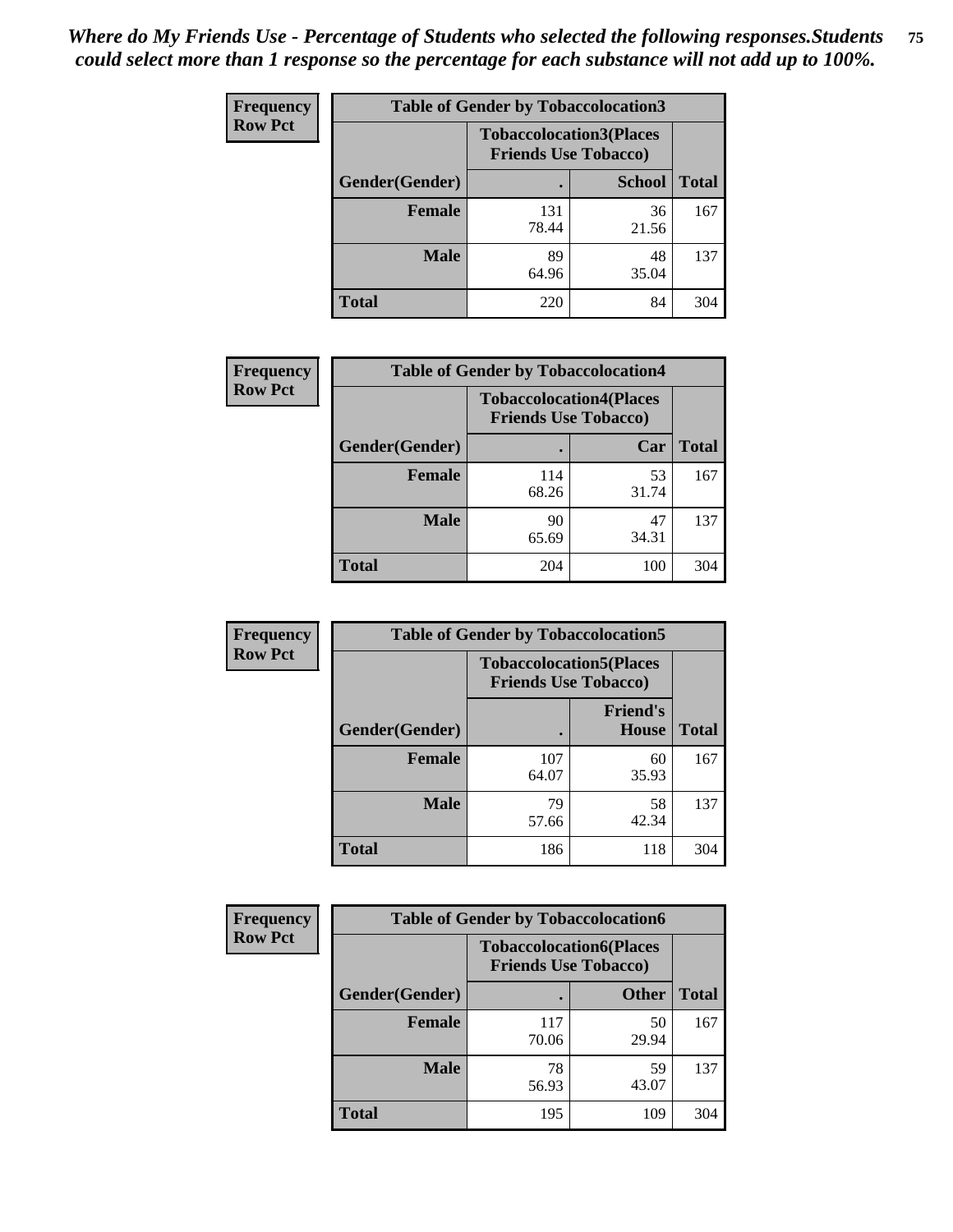| <b>Frequency</b> | <b>Table of Gender by Marijuanalocation1</b> |                                                                    |             |              |
|------------------|----------------------------------------------|--------------------------------------------------------------------|-------------|--------------|
| <b>Row Pct</b>   |                                              | <b>Marijuanalocation1(Places</b><br><b>Friends Use Marijuana</b> ) |             |              |
|                  | Gender(Gender)                               |                                                                    | Do Not Use  | <b>Total</b> |
|                  | <b>Female</b>                                | 74<br>44.31                                                        | 93<br>55.69 | 167          |
|                  | <b>Male</b>                                  | 74<br>54.01                                                        | 63<br>45.99 | 137          |
|                  | <b>Total</b>                                 | 148                                                                | 156         | 304          |

| <b>Frequency</b> | <b>Table of Gender by Marijuanalocation2</b> |                                                                    |             |              |
|------------------|----------------------------------------------|--------------------------------------------------------------------|-------------|--------------|
| <b>Row Pct</b>   |                                              | <b>Marijuanalocation2(Places</b><br><b>Friends Use Marijuana</b> ) |             |              |
|                  | Gender(Gender)                               |                                                                    | Home        | <b>Total</b> |
|                  | Female                                       | 126<br>75.45                                                       | 41<br>24.55 | 167          |
|                  | <b>Male</b>                                  | 87<br>63.50                                                        | 50<br>36.50 | 137          |
|                  | <b>Total</b>                                 | 213                                                                | 91          | 304          |

| <b>Frequency</b> |                | <b>Table of Gender by Marijuanalocation3</b>                       |               |              |
|------------------|----------------|--------------------------------------------------------------------|---------------|--------------|
| <b>Row Pct</b>   |                | <b>Marijuanalocation3(Places</b><br><b>Friends Use Marijuana</b> ) |               |              |
|                  | Gender(Gender) |                                                                    | <b>School</b> | <b>Total</b> |
|                  | Female         | 149<br>89.22                                                       | 18<br>10.78   | 167          |
|                  | <b>Male</b>    | 115<br>83.94                                                       | 22<br>16.06   | 137          |
|                  | <b>Total</b>   | 264                                                                | 40            | 304          |

| Frequency      | <b>Table of Gender by Marijuanalocation4</b> |                                |                                  |              |
|----------------|----------------------------------------------|--------------------------------|----------------------------------|--------------|
| <b>Row Pct</b> |                                              | <b>Friends Use Marijuana</b> ) | <b>Marijuanalocation4(Places</b> |              |
|                | <b>Gender</b> (Gender)                       |                                | Car                              | <b>Total</b> |
|                | <b>Female</b>                                | 130<br>77.84                   | 37<br>22.16                      | 167          |
|                | <b>Male</b>                                  | 101<br>73.72                   | 36<br>26.28                      | 137          |
|                | <b>Total</b>                                 | 231                            | 73                               | 304          |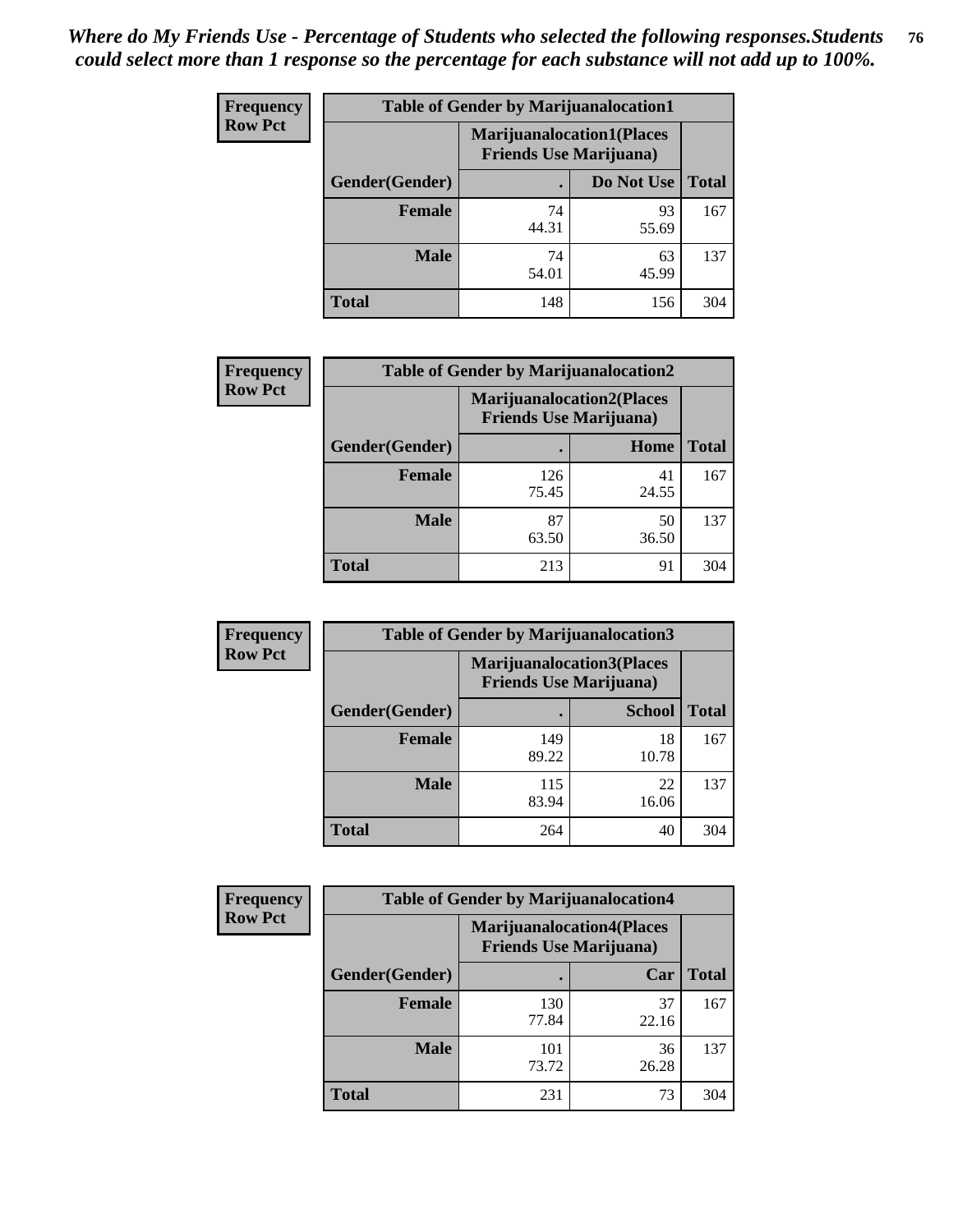| <b>Frequency</b> | <b>Table of Gender by Marijuanalocation5</b> |                                                                     |                          |              |
|------------------|----------------------------------------------|---------------------------------------------------------------------|--------------------------|--------------|
| <b>Row Pct</b>   |                                              | <b>Marijuanalocation5</b> (Places<br><b>Friends Use Marijuana</b> ) |                          |              |
|                  | Gender(Gender)                               |                                                                     | <b>Friend's</b><br>House | <b>Total</b> |
|                  | <b>Female</b>                                | 109<br>65.27                                                        | 58<br>34.73              | 167          |
|                  | <b>Male</b>                                  | 93<br>67.88                                                         | 44<br>32.12              | 137          |
|                  | <b>Total</b>                                 | 202                                                                 | 102                      | 304          |

| <b>Frequency</b> | <b>Table of Gender by Marijuanalocation6</b> |                                |                                  |              |
|------------------|----------------------------------------------|--------------------------------|----------------------------------|--------------|
| <b>Row Pct</b>   |                                              | <b>Friends Use Marijuana</b> ) | <b>Marijuanalocation6(Places</b> |              |
|                  | <b>Gender</b> (Gender)                       |                                | <b>Other</b>                     | <b>Total</b> |
|                  | Female                                       | 111<br>66.47                   | 56<br>33.53                      | 167          |
|                  | <b>Male</b>                                  | 79<br>57.66                    | 58<br>42.34                      | 137          |
|                  | Total                                        | 190                            | 114                              | 304          |

| Frequency      | <b>Table of Gender by Otherdruglocation1</b> |                                                                                |              |              |
|----------------|----------------------------------------------|--------------------------------------------------------------------------------|--------------|--------------|
| <b>Row Pct</b> |                                              | <b>Otherdruglocation1(Places</b><br><b>Friends Use Other Illegal</b><br>Drugs) |              |              |
|                | Gender(Gender)                               |                                                                                | Do Not Use   | <b>Total</b> |
|                | <b>Female</b>                                | 44<br>26.35                                                                    | 123<br>73.65 | 167          |
|                | <b>Male</b>                                  | 36<br>26.28                                                                    | 101<br>73.72 | 137          |
|                | <b>Total</b>                                 | 80                                                                             | 224          | 304          |

| <b>Frequency</b> | <b>Table of Gender by Otherdruglocation2</b> |              |                                                                                |              |
|------------------|----------------------------------------------|--------------|--------------------------------------------------------------------------------|--------------|
| <b>Row Pct</b>   |                                              |              | <b>Otherdruglocation2(Places</b><br><b>Friends Use Other Illegal</b><br>Drugs) |              |
|                  | Gender(Gender)                               |              | Home                                                                           | <b>Total</b> |
|                  | <b>Female</b>                                | 146<br>87.43 | 21<br>12.57                                                                    | 167          |
|                  | <b>Male</b>                                  | 118<br>86.13 | 19<br>13.87                                                                    | 137          |
|                  | <b>Total</b>                                 | 264          | 40                                                                             | 304          |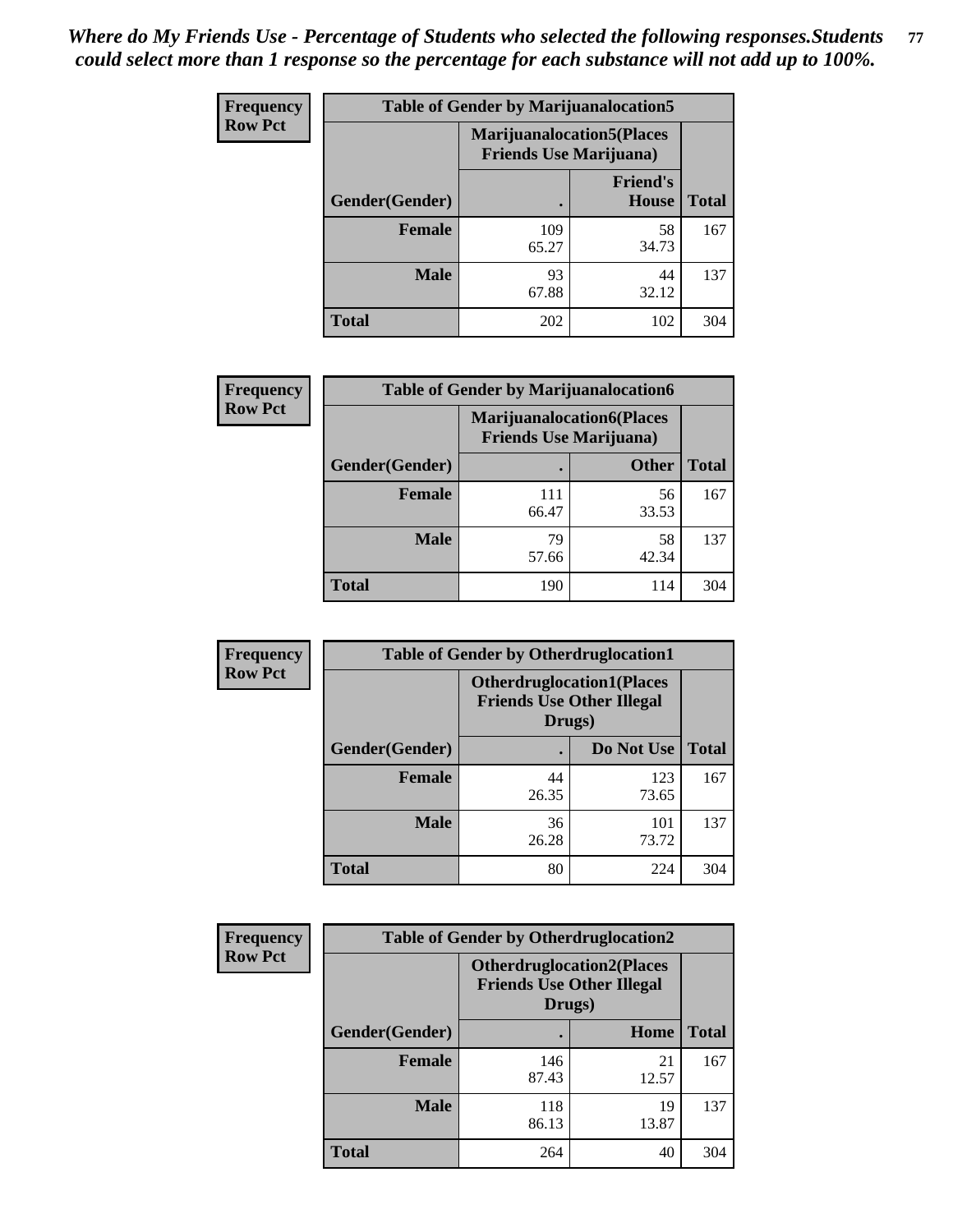| <b>Frequency</b> | <b>Table of Gender by Otherdruglocation3</b> |                                                                                |               |              |
|------------------|----------------------------------------------|--------------------------------------------------------------------------------|---------------|--------------|
| <b>Row Pct</b>   |                                              | <b>Otherdruglocation3(Places</b><br><b>Friends Use Other Illegal</b><br>Drugs) |               |              |
|                  | Gender(Gender)                               |                                                                                | <b>School</b> | <b>Total</b> |
|                  | <b>Female</b>                                | 156<br>93.41                                                                   | 11<br>6.59    | 167          |
|                  | <b>Male</b>                                  | 125<br>91.24                                                                   | 12<br>8.76    | 137          |
|                  | <b>Total</b>                                 | 281                                                                            | 23            | 304          |

| <b>Frequency</b> | <b>Table of Gender by Otherdruglocation4</b> |                                                                                |             |              |
|------------------|----------------------------------------------|--------------------------------------------------------------------------------|-------------|--------------|
| <b>Row Pct</b>   |                                              | <b>Otherdruglocation4(Places</b><br><b>Friends Use Other Illegal</b><br>Drugs) |             |              |
|                  | Gender(Gender)                               |                                                                                | Car         | <b>Total</b> |
|                  | Female                                       | 146<br>87.43                                                                   | 21<br>12.57 | 167          |
|                  | <b>Male</b>                                  | 125<br>91.24                                                                   | 12<br>8.76  | 137          |
|                  | <b>Total</b>                                 | 271                                                                            | 33          | 304          |

| Frequency      | <b>Table of Gender by Otherdruglocation5</b> |                                                                                |                                 |              |
|----------------|----------------------------------------------|--------------------------------------------------------------------------------|---------------------------------|--------------|
| <b>Row Pct</b> |                                              | <b>Otherdruglocation5(Places</b><br><b>Friends Use Other Illegal</b><br>Drugs) |                                 |              |
|                | Gender(Gender)                               |                                                                                | <b>Friend's</b><br><b>House</b> | <b>Total</b> |
|                | <b>Female</b>                                | 139<br>83.23                                                                   | 28<br>16.77                     | 167          |
|                | <b>Male</b>                                  | 118<br>86.13                                                                   | 19<br>13.87                     | 137          |
|                | <b>Total</b>                                 | 257                                                                            | 47                              | 304          |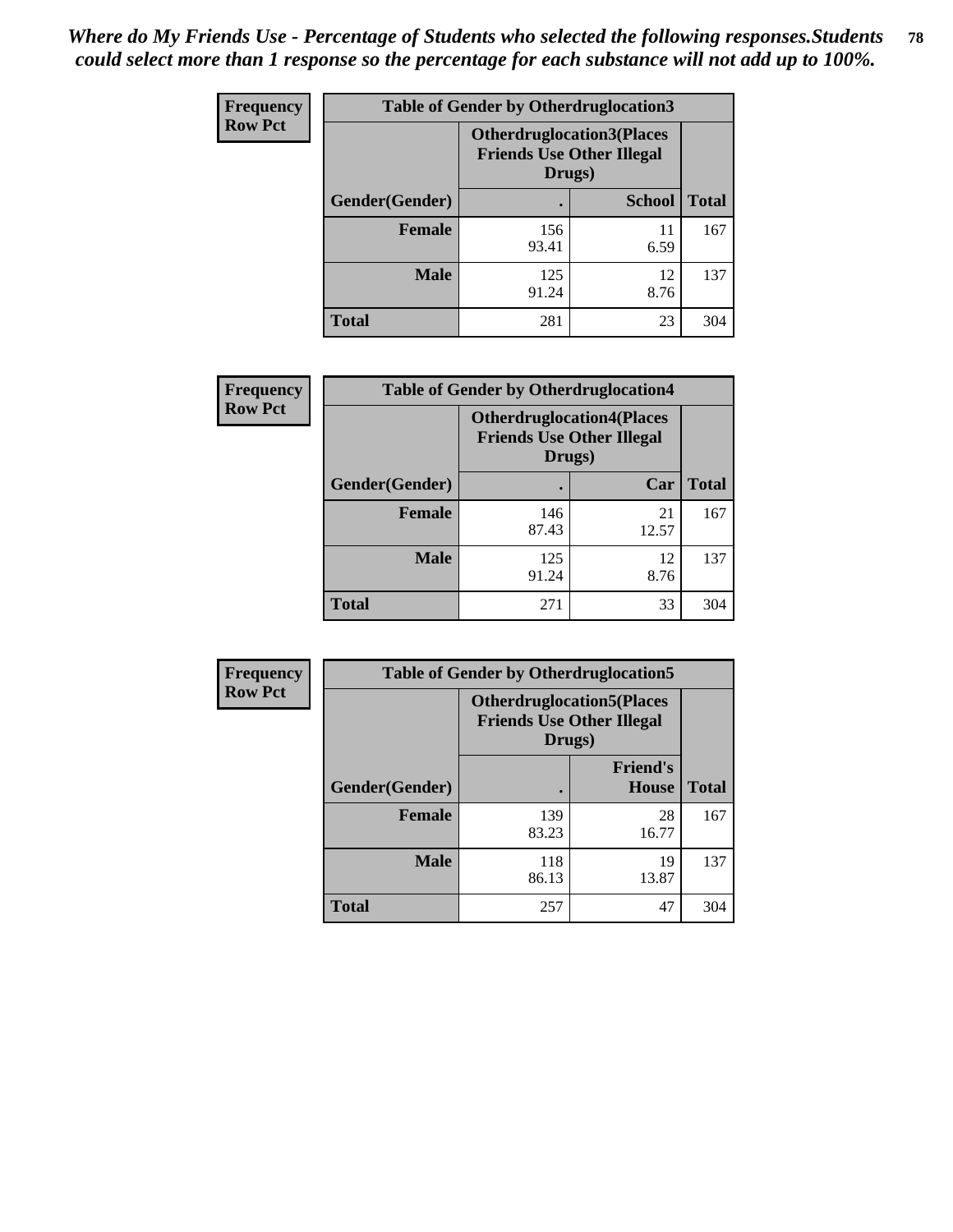| <b>Frequency</b> | <b>Table of Gender by Otherdruglocation6</b> |                                                                                |              |              |
|------------------|----------------------------------------------|--------------------------------------------------------------------------------|--------------|--------------|
| <b>Row Pct</b>   |                                              | <b>Otherdruglocation6(Places</b><br><b>Friends Use Other Illegal</b><br>Drugs) |              |              |
|                  | Gender(Gender)                               |                                                                                | <b>Other</b> | <b>Total</b> |
|                  | <b>Female</b>                                | 135<br>80.84                                                                   | 32<br>19.16  | 167          |
|                  | <b>Male</b>                                  | 106<br>77.37                                                                   | 31<br>22.63  | 137          |
|                  | <b>Total</b>                                 | 241                                                                            | 63           | 304          |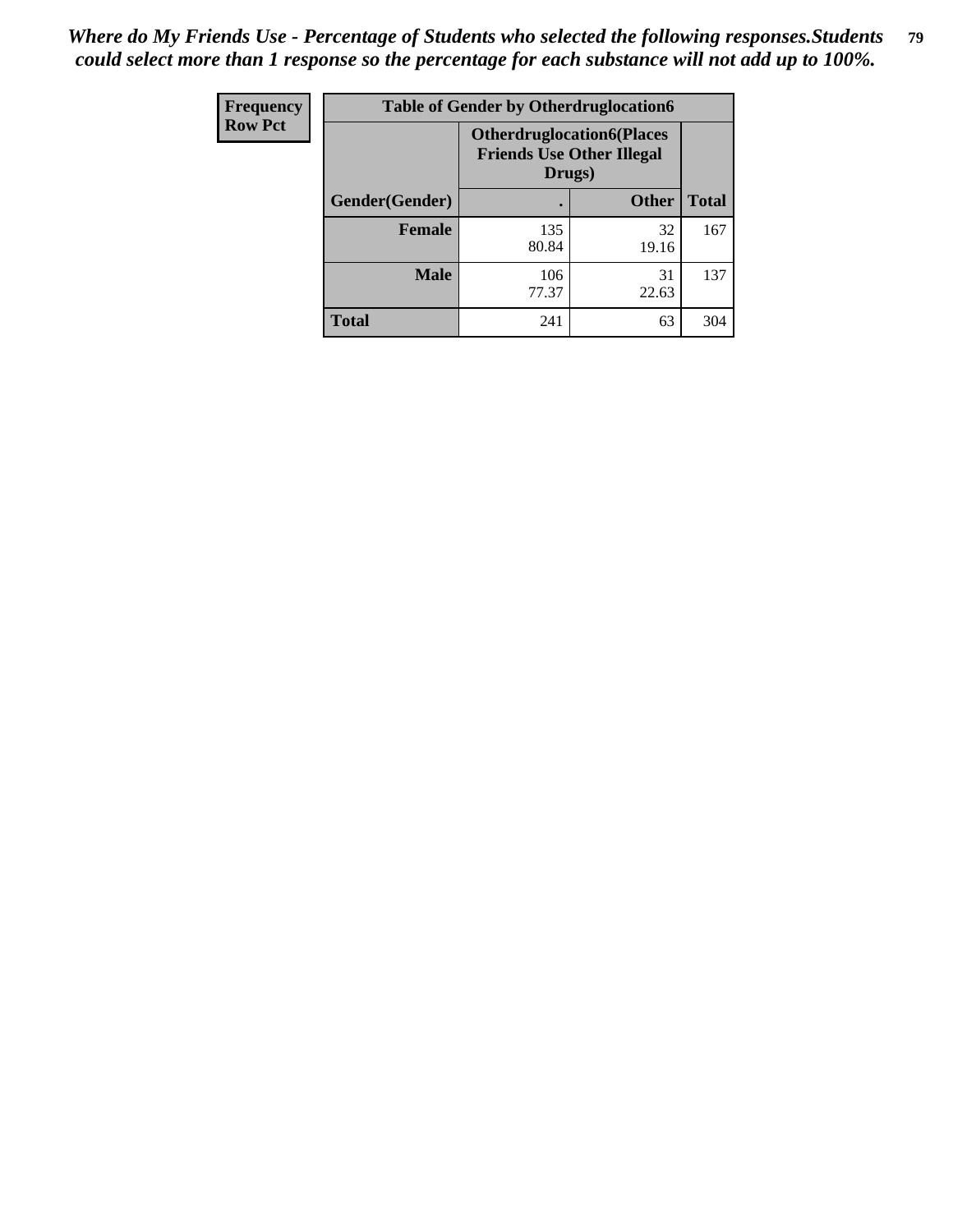| <b>Frequency</b> | <b>Table of Gender by Alcoholtime1</b> |                                                          |                      |              |
|------------------|----------------------------------------|----------------------------------------------------------|----------------------|--------------|
| <b>Row Pct</b>   |                                        | <b>Alcoholtime1(Times</b><br><b>Friends Use Alcohol)</b> |                      |              |
|                  | Gender(Gender)                         | ٠                                                        | Do Not<br><b>Use</b> | <b>Total</b> |
|                  | <b>Female</b>                          | 111<br>66.47                                             | 56<br>33.53          | 167          |
|                  | <b>Male</b>                            | 89<br>64.96                                              | 48<br>35.04          | 137          |
|                  | <b>Total</b>                           | 200                                                      | 104                  | 304          |

| Frequency      | <b>Table of Gender by Alcoholtime2</b> |                                                          |                            |              |
|----------------|----------------------------------------|----------------------------------------------------------|----------------------------|--------------|
| <b>Row Pct</b> |                                        | <b>Alcoholtime2(Times</b><br><b>Friends Use Alcohol)</b> |                            |              |
|                | Gender(Gender)                         |                                                          | <b>On Way</b><br>to School | <b>Total</b> |
|                | <b>Female</b>                          | 145<br>86.83                                             | 22<br>13.17                | 167          |
|                | <b>Male</b>                            | 128<br>93.43                                             | 9<br>6.57                  | 137          |
|                | <b>Total</b>                           | 273                                                      | 31                         | 304          |

| <b>Frequency</b> | <b>Table of Gender by Alcoholtime3</b> |                                                          |                                |              |
|------------------|----------------------------------------|----------------------------------------------------------|--------------------------------|--------------|
| <b>Row Pct</b>   |                                        | <b>Alcoholtime3(Times</b><br><b>Friends Use Alcohol)</b> |                                |              |
|                  | Gender(Gender)                         |                                                          | <b>During</b><br><b>School</b> | <b>Total</b> |
|                  | Female                                 | 153<br>91.62                                             | 14<br>8.38                     | 167          |
|                  | <b>Male</b>                            | 130<br>94.89                                             | 5.11                           | 137          |
|                  | <b>Total</b>                           | 283                                                      | 21                             | 304          |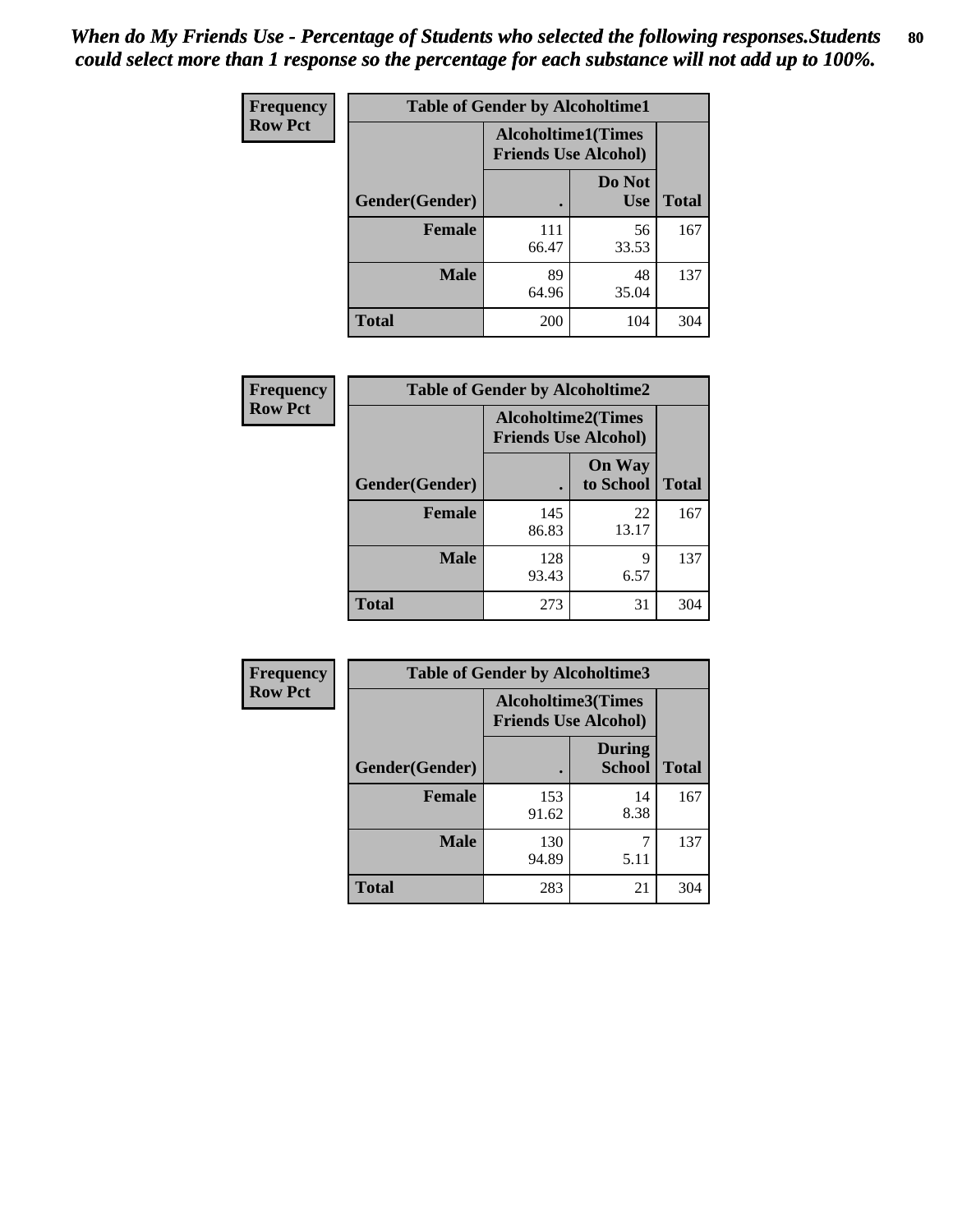*When do My Friends Use - Percentage of Students who selected the following responses.Students could select more than 1 response so the percentage for each substance will not add up to 100%.* **81**

| <b>Frequency</b> | <b>Table of Gender by Alcoholtime4</b> |                                                          |                                                |              |
|------------------|----------------------------------------|----------------------------------------------------------|------------------------------------------------|--------------|
| <b>Row Pct</b>   |                                        | <b>Alcoholtime4(Times</b><br><b>Friends Use Alcohol)</b> |                                                |              |
|                  | Gender(Gender)                         |                                                          | <b>On Way</b><br>Home<br>From<br><b>School</b> | <b>Total</b> |
|                  | <b>Female</b>                          | 147<br>88.02                                             | 20<br>11.98                                    | 167          |
|                  | <b>Male</b>                            | 123<br>89.78                                             | 14<br>10.22                                    | 137          |
|                  | <b>Total</b>                           | 270                                                      | 34                                             | 304          |

| <b>Frequency</b> |                | <b>Table of Gender by Alcoholtime5</b> |                                                           |              |
|------------------|----------------|----------------------------------------|-----------------------------------------------------------|--------------|
| <b>Row Pct</b>   |                |                                        | <b>Alcoholtime5</b> (Times<br><b>Friends Use Alcohol)</b> |              |
|                  | Gender(Gender) |                                        | <b>Weeknights</b>                                         | <b>Total</b> |
|                  | <b>Female</b>  | 126<br>75.45                           | 41<br>24.55                                               | 167          |
|                  | <b>Male</b>    | 99<br>72.26                            | 38<br>27.74                                               | 137          |
|                  | <b>Total</b>   | 225                                    | 79                                                        | 304          |

| <b>Frequency</b> |                | <b>Table of Gender by Alcoholtime6</b> |                                                           |              |
|------------------|----------------|----------------------------------------|-----------------------------------------------------------|--------------|
| <b>Row Pct</b>   |                |                                        | <b>Alcoholtime6</b> (Times<br><b>Friends Use Alcohol)</b> |              |
|                  | Gender(Gender) |                                        | Weekends                                                  | <b>Total</b> |
|                  | Female         | 54<br>32.34                            | 113<br>67.66                                              | 167          |
|                  | <b>Male</b>    | 52<br>37.96                            | 85<br>62.04                                               | 137          |
|                  | <b>Total</b>   | 106                                    | 198                                                       | 304          |

| Frequency      | <b>Table of Gender by Tobaccotime1</b> |                                                          |                      |              |
|----------------|----------------------------------------|----------------------------------------------------------|----------------------|--------------|
| <b>Row Pct</b> |                                        | <b>Tobaccotime1(Times</b><br><b>Friends Use Tobacco)</b> |                      |              |
|                | Gender(Gender)                         |                                                          | Do Not<br><b>Use</b> | <b>Total</b> |
|                | <b>Female</b>                          | 78<br>46.71                                              | 89<br>53.29          | 167          |
|                | <b>Male</b>                            | 83<br>60.58                                              | 54<br>39.42          | 137          |
|                | <b>Total</b>                           | 161                                                      | 143                  | 304          |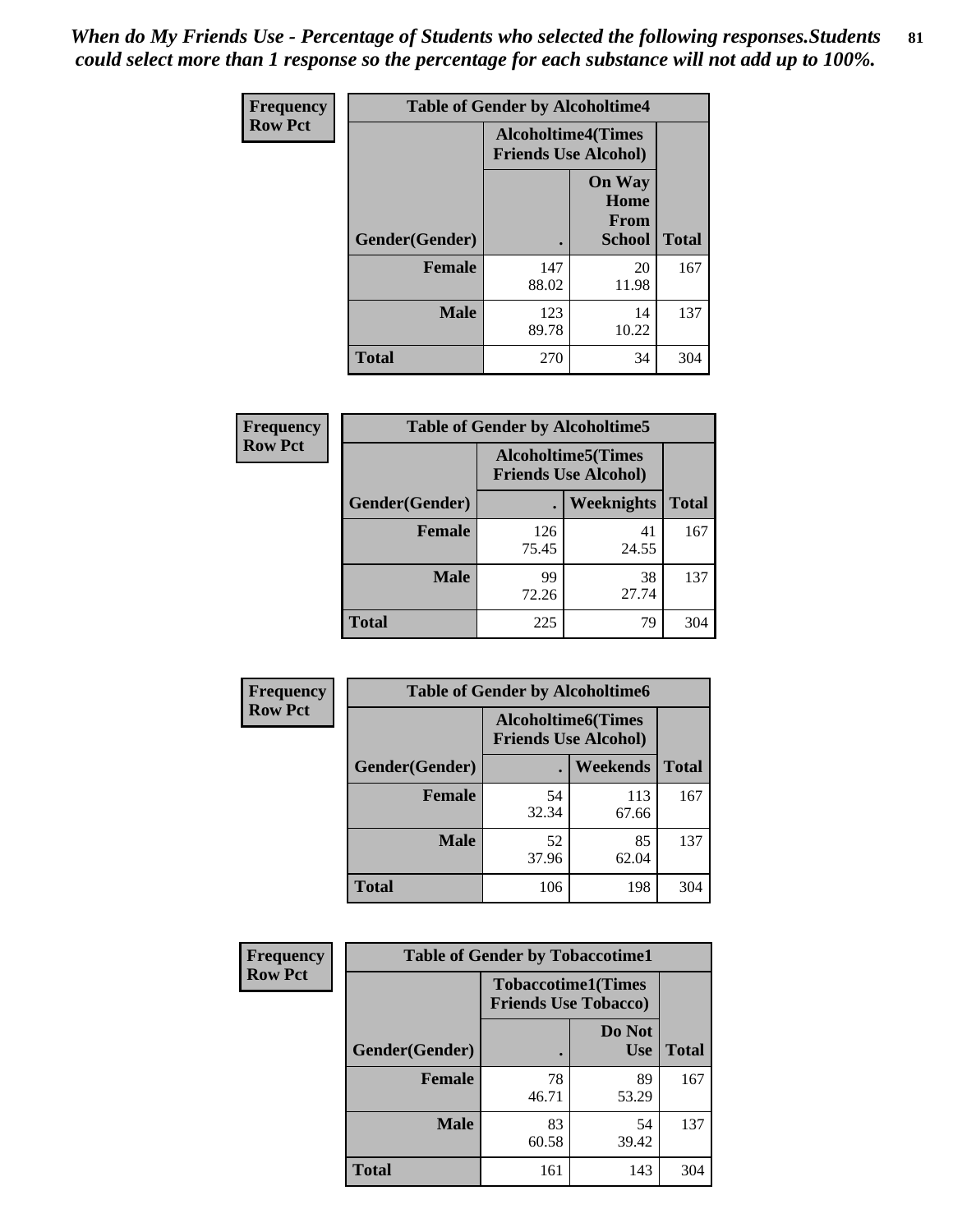| <b>Frequency</b> | <b>Table of Gender by Tobaccotime2</b> |                             |                            |              |
|------------------|----------------------------------------|-----------------------------|----------------------------|--------------|
| <b>Row Pct</b>   |                                        | <b>Friends Use Tobacco)</b> | <b>Tobaccotime2(Times</b>  |              |
|                  | Gender(Gender)                         |                             | <b>On Way</b><br>to School | <b>Total</b> |
|                  | <b>Female</b>                          | 120<br>71.86                | 47<br>28.14                | 167          |
|                  | <b>Male</b>                            | 88<br>64.23                 | 49<br>35.77                | 137          |
|                  | <b>Total</b>                           | 208                         | 96                         | 304          |

| Frequency      | <b>Table of Gender by Tobaccotime3</b> |                                                          |                                |              |
|----------------|----------------------------------------|----------------------------------------------------------|--------------------------------|--------------|
| <b>Row Pct</b> |                                        | <b>Tobaccotime3(Times</b><br><b>Friends Use Tobacco)</b> |                                |              |
|                | Gender(Gender)                         |                                                          | <b>During</b><br><b>School</b> | <b>Total</b> |
|                | Female                                 | 136<br>81.44                                             | 31<br>18.56                    | 167          |
|                | <b>Male</b>                            | 94<br>68.61                                              | 43<br>31.39                    | 137          |
|                | <b>Total</b>                           | 230                                                      | 74                             | 304          |

| <b>Frequency</b> | <b>Table of Gender by Tobaccotime4</b> |                                                          |                                         |              |
|------------------|----------------------------------------|----------------------------------------------------------|-----------------------------------------|--------------|
| <b>Row Pct</b>   |                                        | <b>Tobaccotime4(Times</b><br><b>Friends Use Tobacco)</b> |                                         |              |
|                  | Gender(Gender)                         |                                                          | <b>On Way</b><br>Home<br>From<br>School | <b>Total</b> |
|                  | <b>Female</b>                          | 147<br>88.02                                             | 20<br>11.98                             | 167          |
|                  | <b>Male</b>                            | 123<br>89.78                                             | 14<br>10.22                             | 137          |
|                  | <b>Total</b>                           | 270                                                      | 34                                      | 304          |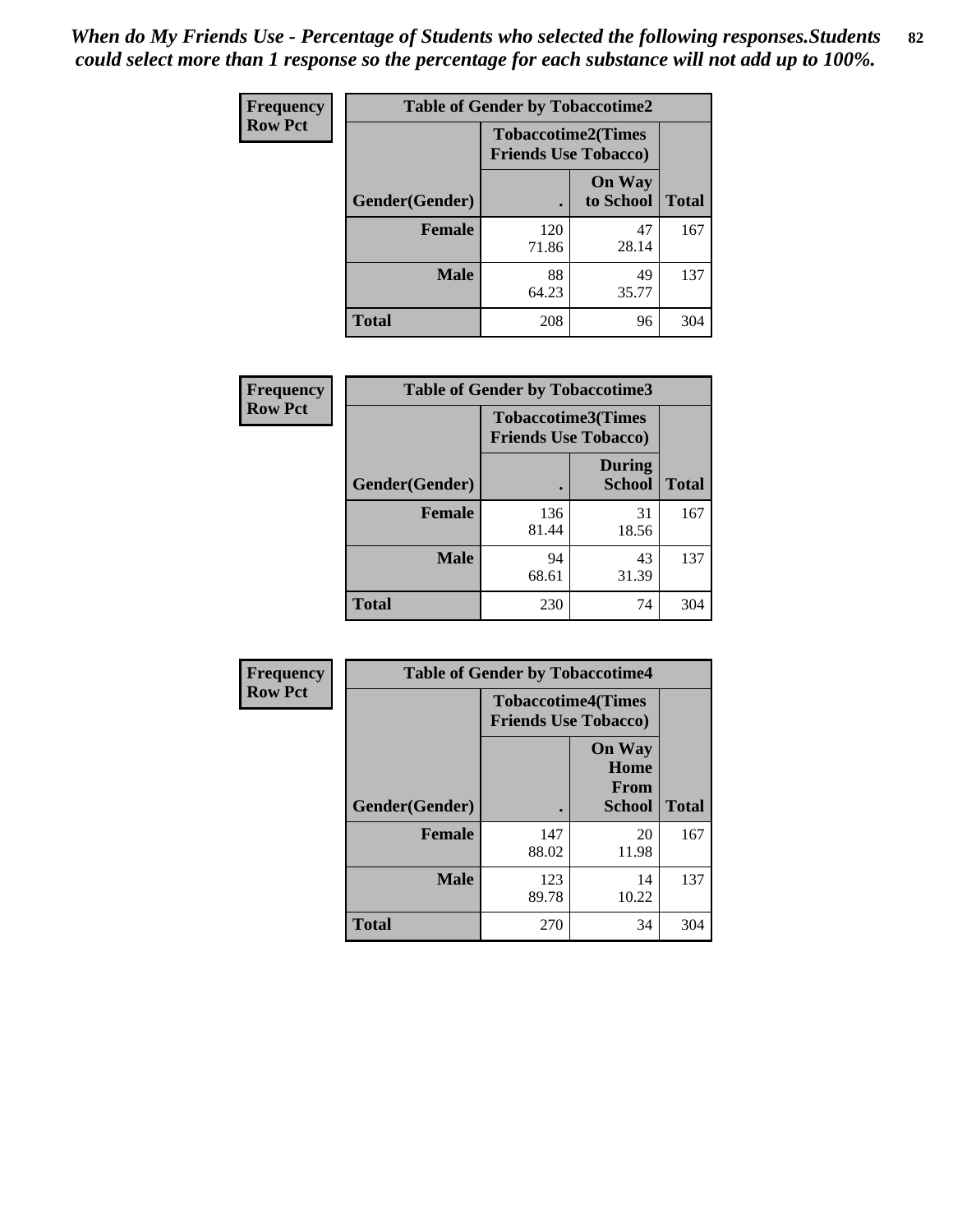| Frequency      | <b>Table of Gender by Tobaccotime5</b> |              |                                                          |              |  |
|----------------|----------------------------------------|--------------|----------------------------------------------------------|--------------|--|
| <b>Row Pct</b> |                                        |              | <b>Tobaccotime5(Times</b><br><b>Friends Use Tobacco)</b> |              |  |
|                | Gender(Gender)                         |              | Weeknights                                               | <b>Total</b> |  |
|                | <b>Female</b>                          | 108<br>64.67 | 59<br>35.33                                              | 167          |  |
|                | <b>Male</b>                            | 81<br>59.12  | 56<br>40.88                                              | 137          |  |
|                | <b>Total</b>                           | 189          | 115                                                      | 304          |  |

| Frequency      | <b>Table of Gender by Tobaccotime6</b> |                                                          |                 |              |
|----------------|----------------------------------------|----------------------------------------------------------|-----------------|--------------|
| <b>Row Pct</b> |                                        | <b>Tobaccotime6(Times</b><br><b>Friends Use Tobacco)</b> |                 |              |
|                | Gender(Gender)                         |                                                          | <b>Weekends</b> | <b>Total</b> |
|                | Female                                 | 95<br>56.89                                              | 72<br>43.11     | 167          |
|                | <b>Male</b>                            | 68<br>49.64                                              | 69<br>50.36     | 137          |
|                | <b>Total</b>                           | 163                                                      | 141             | 304          |

| <b>Frequency</b> | <b>Table of Gender by Marijuanatime1</b> |                                                               |             |              |  |
|------------------|------------------------------------------|---------------------------------------------------------------|-------------|--------------|--|
| <b>Row Pct</b>   |                                          | <b>Marijuanatime1(Times</b><br><b>Friends Use Marijuana</b> ) |             |              |  |
|                  | Gender(Gender)                           |                                                               | Do Not Use  | <b>Total</b> |  |
|                  | <b>Female</b>                            | 75<br>44.91                                                   | 92<br>55.09 | 167          |  |
|                  | <b>Male</b>                              | 76<br>55.47                                                   | 61<br>44.53 | 137          |  |
|                  | <b>Total</b>                             | 151                                                           | 153         | 304          |  |

| <b>Frequency</b> | <b>Table of Gender by Marijuanatime2</b> |                                                               |                            |              |
|------------------|------------------------------------------|---------------------------------------------------------------|----------------------------|--------------|
| <b>Row Pct</b>   |                                          | <b>Marijuanatime2(Times</b><br><b>Friends Use Marijuana</b> ) |                            |              |
|                  | Gender(Gender)                           |                                                               | On Way to<br><b>School</b> | <b>Total</b> |
|                  | Female                                   | 137<br>82.04                                                  | 30<br>17.96                | 167          |
|                  | <b>Male</b>                              | 106<br>77.37                                                  | 31<br>22.63                | 137          |
|                  | <b>Total</b>                             | 243                                                           | 61                         | 304          |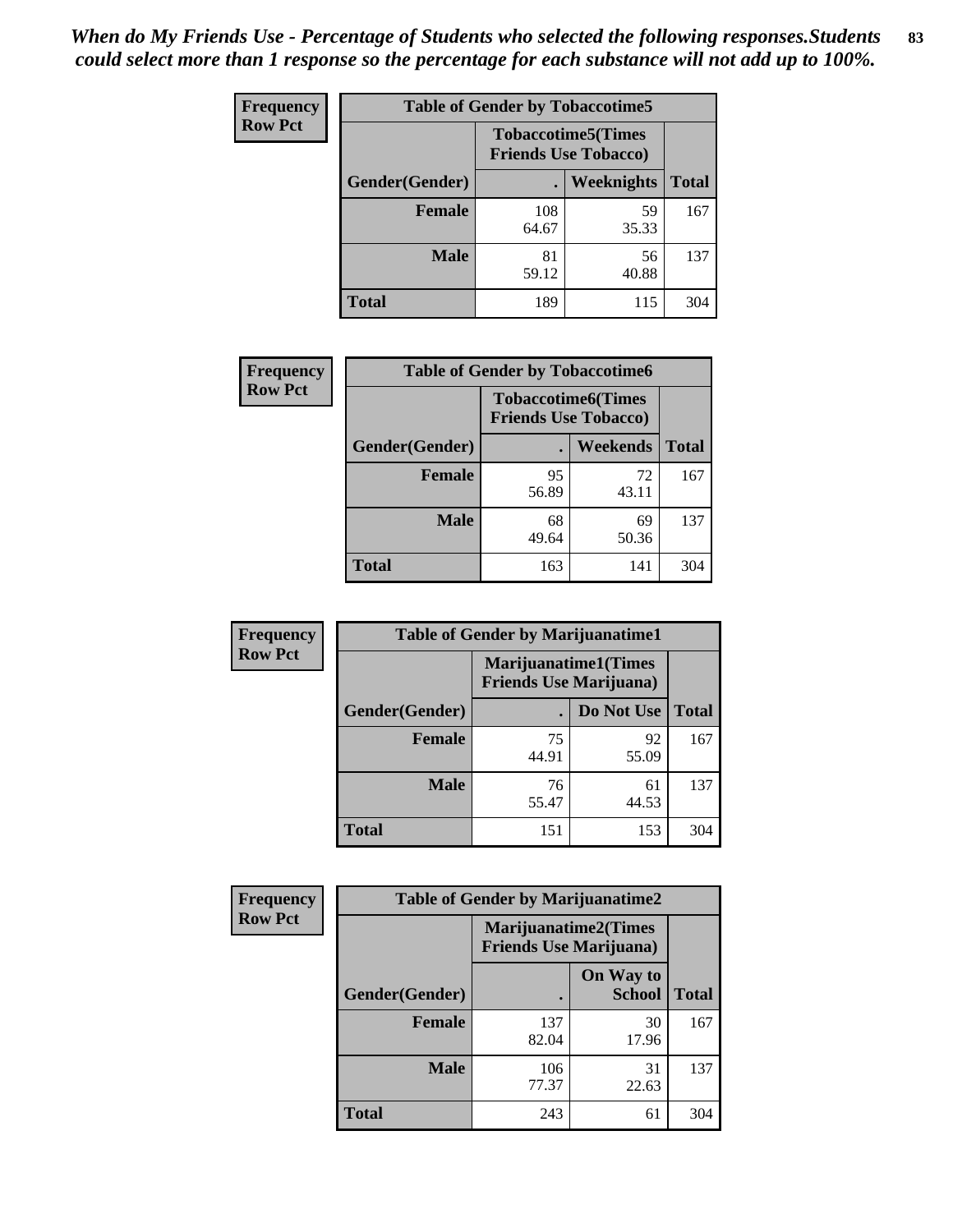*When do My Friends Use - Percentage of Students who selected the following responses.Students could select more than 1 response so the percentage for each substance will not add up to 100%.* **84**

| <b>Frequency</b> | Table of Gender by Marijuanatime3 |                                                        |                                |              |
|------------------|-----------------------------------|--------------------------------------------------------|--------------------------------|--------------|
| <b>Row Pct</b>   |                                   | Marijuanatime3(Times<br><b>Friends Use Marijuana</b> ) |                                |              |
|                  | Gender(Gender)                    |                                                        | <b>During</b><br><b>School</b> | <b>Total</b> |
|                  | <b>Female</b>                     | 157<br>94.01                                           | 10<br>5.99                     | 167          |
|                  | <b>Male</b>                       | 116<br>84.67                                           | 21<br>15.33                    | 137          |
|                  | <b>Total</b>                      | 273                                                    | 31                             | 304          |

| Frequency      |                | <b>Table of Gender by Marijuanatime4</b>                      |                                                       |              |  |
|----------------|----------------|---------------------------------------------------------------|-------------------------------------------------------|--------------|--|
| <b>Row Pct</b> |                | <b>Marijuanatime4(Times</b><br><b>Friends Use Marijuana</b> ) |                                                       |              |  |
|                | Gender(Gender) |                                                               | <b>On Way</b><br>Home<br><b>From</b><br><b>School</b> | <b>Total</b> |  |
|                | <b>Female</b>  | 139<br>83.23                                                  | 28<br>16.77                                           | 167          |  |
|                | <b>Male</b>    | 107<br>78.10                                                  | 30<br>21.90                                           | 137          |  |
|                | <b>Total</b>   | 246                                                           | 58                                                    | 304          |  |

| Frequency      |                | <b>Table of Gender by Marijuanatime5</b> |                                                                |              |
|----------------|----------------|------------------------------------------|----------------------------------------------------------------|--------------|
| <b>Row Pct</b> |                |                                          | <b>Marijuanatime5</b> (Times<br><b>Friends Use Marijuana</b> ) |              |
|                | Gender(Gender) | ٠                                        | Weeknights                                                     | <b>Total</b> |
|                | <b>Female</b>  | 122<br>73.05                             | 45<br>26.95                                                    | 167          |
|                | <b>Male</b>    | 86<br>62.77                              | 51<br>37.23                                                    | 137          |
|                | <b>Total</b>   | 208                                      | 96                                                             | 304          |

| Frequency      | <b>Table of Gender by Marijuanatime6</b> |                                                                |             |              |  |
|----------------|------------------------------------------|----------------------------------------------------------------|-------------|--------------|--|
| <b>Row Pct</b> |                                          | <b>Marijuanatime6</b> (Times<br><b>Friends Use Marijuana</b> ) |             |              |  |
|                | Gender(Gender)                           |                                                                | Weekends    | <b>Total</b> |  |
|                | <b>Female</b>                            | 93<br>55.69                                                    | 74<br>44.31 | 167          |  |
|                | <b>Male</b>                              | 66<br>48.18                                                    | 71<br>51.82 | 137          |  |
|                | <b>Total</b>                             | 159                                                            | 145         | 304          |  |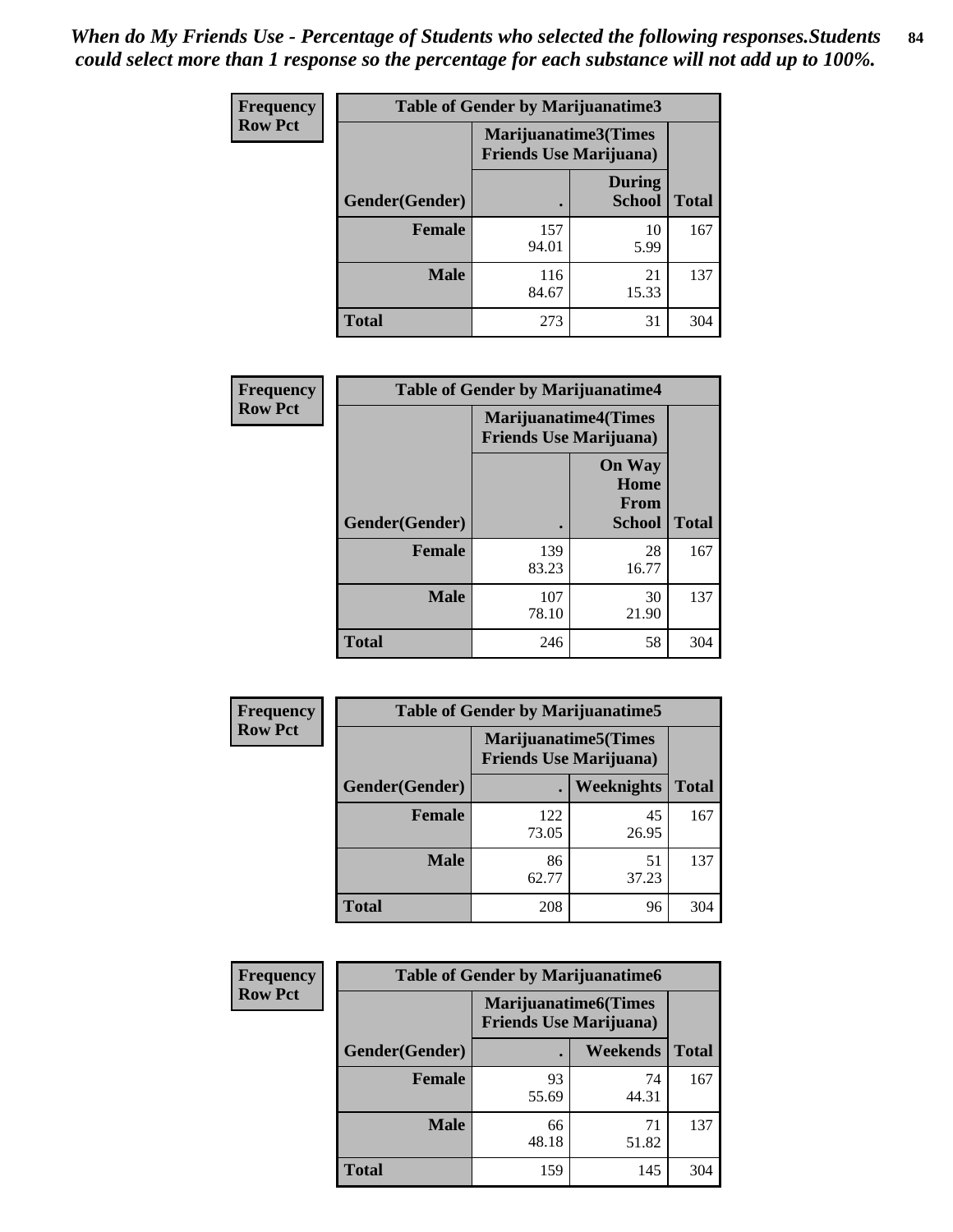*When do My Friends Use - Percentage of Students who selected the following responses.Students could select more than 1 response so the percentage for each substance will not add up to 100%.* **85**

| <b>Frequency</b> | <b>Table of Gender by Otherdrugtime1</b> |                        |                                                         |              |
|------------------|------------------------------------------|------------------------|---------------------------------------------------------|--------------|
| <b>Row Pct</b>   |                                          | <b>Illegal Drugs</b> ) | <b>Otherdrugtime1(Times</b><br><b>Friends Use Other</b> |              |
|                  | Gender(Gender)                           |                        | Do Not Use                                              | <b>Total</b> |
|                  | <b>Female</b>                            | 39<br>23.35            | 128<br>76.65                                            | 167          |
|                  | <b>Male</b>                              | 38<br>27.74            | 99<br>72.26                                             | 137          |
|                  | <b>Total</b>                             | 77                     | 227                                                     | 304          |

| Frequency      | <b>Table of Gender by Otherdrugtime2</b> |                                                                                   |                            |              |
|----------------|------------------------------------------|-----------------------------------------------------------------------------------|----------------------------|--------------|
| <b>Row Pct</b> |                                          | <b>Otherdrugtime2(Times</b><br><b>Friends Use Other</b><br><b>Illegal Drugs</b> ) |                            |              |
|                | Gender(Gender)                           |                                                                                   | On Way to<br><b>School</b> | <b>Total</b> |
|                | <b>Female</b>                            | 155<br>92.81                                                                      | 12<br>7.19                 | 167          |
|                | <b>Male</b>                              | 128<br>93.43                                                                      | 9<br>6.57                  | 137          |
|                | <b>Total</b>                             | 283                                                                               | 21                         | 304          |

| Frequency      | <b>Table of Gender by Otherdrugtime3</b> |                        |                                                  |              |  |
|----------------|------------------------------------------|------------------------|--------------------------------------------------|--------------|--|
| <b>Row Pct</b> |                                          | <b>Illegal Drugs</b> ) | Otherdrugtime3(Times<br><b>Friends Use Other</b> |              |  |
|                | Gender(Gender)                           |                        | <b>During</b><br><b>School</b>                   | <b>Total</b> |  |
|                | <b>Female</b>                            | 160<br>95.81           | 7<br>4.19                                        | 167          |  |
|                | <b>Male</b>                              | 129<br>94.16           | 8<br>5.84                                        | 137          |  |
|                | <b>Total</b>                             | 289                    | 15                                               | 304          |  |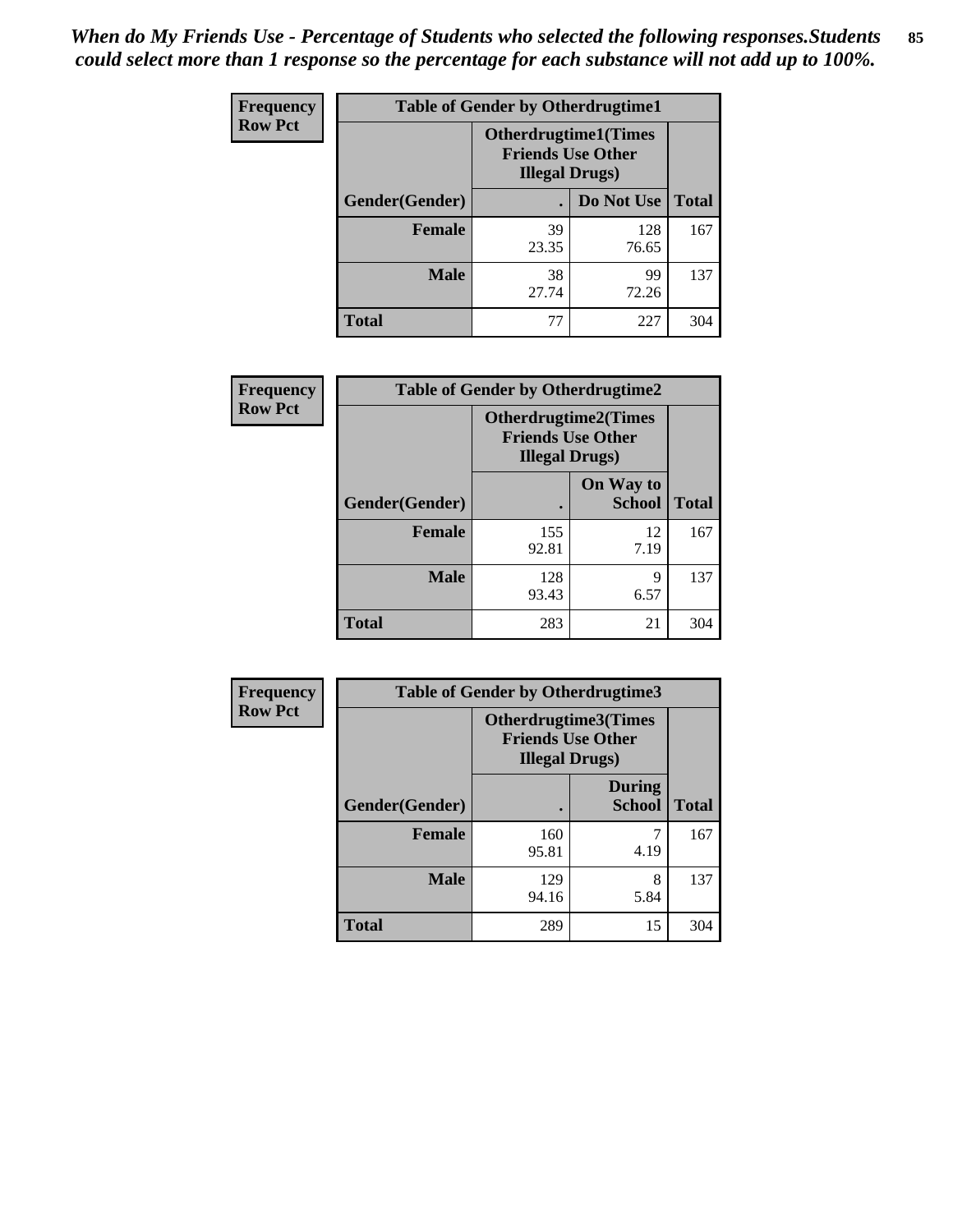*When do My Friends Use - Percentage of Students who selected the following responses.Students could select more than 1 response so the percentage for each substance will not add up to 100%.* **86**

| <b>Frequency</b> | <b>Table of Gender by Otherdrugtime4</b> |                                                                                   |                                                       |              |
|------------------|------------------------------------------|-----------------------------------------------------------------------------------|-------------------------------------------------------|--------------|
| <b>Row Pct</b>   |                                          | <b>Otherdrugtime4(Times</b><br><b>Friends Use Other</b><br><b>Illegal Drugs</b> ) |                                                       |              |
|                  | Gender(Gender)                           |                                                                                   | <b>On Way</b><br>Home<br><b>From</b><br><b>School</b> | <b>Total</b> |
|                  | Female                                   | 150<br>89.82                                                                      | 17<br>10.18                                           | 167          |
|                  | <b>Male</b>                              | 128<br>93.43                                                                      | 9<br>6.57                                             | 137          |
|                  | <b>Total</b>                             | 278                                                                               | 26                                                    | 304          |

| Frequency      | <b>Table of Gender by Otherdrugtime5</b> |                                                                                    |             |              |
|----------------|------------------------------------------|------------------------------------------------------------------------------------|-------------|--------------|
| <b>Row Pct</b> |                                          | <b>Otherdrugtime5</b> (Times<br><b>Friends Use Other</b><br><b>Illegal Drugs</b> ) |             |              |
|                | Gender(Gender)                           |                                                                                    | Weeknights  | <b>Total</b> |
|                | Female                                   | 150<br>89.82                                                                       | 17<br>10.18 | 167          |
|                | <b>Male</b>                              | 118<br>86.13                                                                       | 19<br>13.87 | 137          |
|                | <b>Total</b>                             | 268                                                                                | 36          | 304          |

| <b>Frequency</b> | <b>Table of Gender by Otherdrugtime6</b> |                                                                                   |             |              |
|------------------|------------------------------------------|-----------------------------------------------------------------------------------|-------------|--------------|
| <b>Row Pct</b>   |                                          | <b>Otherdrugtime6(Times</b><br><b>Friends Use Other</b><br><b>Illegal Drugs</b> ) |             |              |
|                  | Gender(Gender)                           |                                                                                   | Weekends    | <b>Total</b> |
|                  | <b>Female</b>                            | 129<br>77.25                                                                      | 38<br>22.75 | 167          |
|                  | <b>Male</b>                              | 103<br>75.18                                                                      | 34<br>24.82 | 137          |
|                  | <b>Total</b>                             | 232                                                                               | 72          | 304          |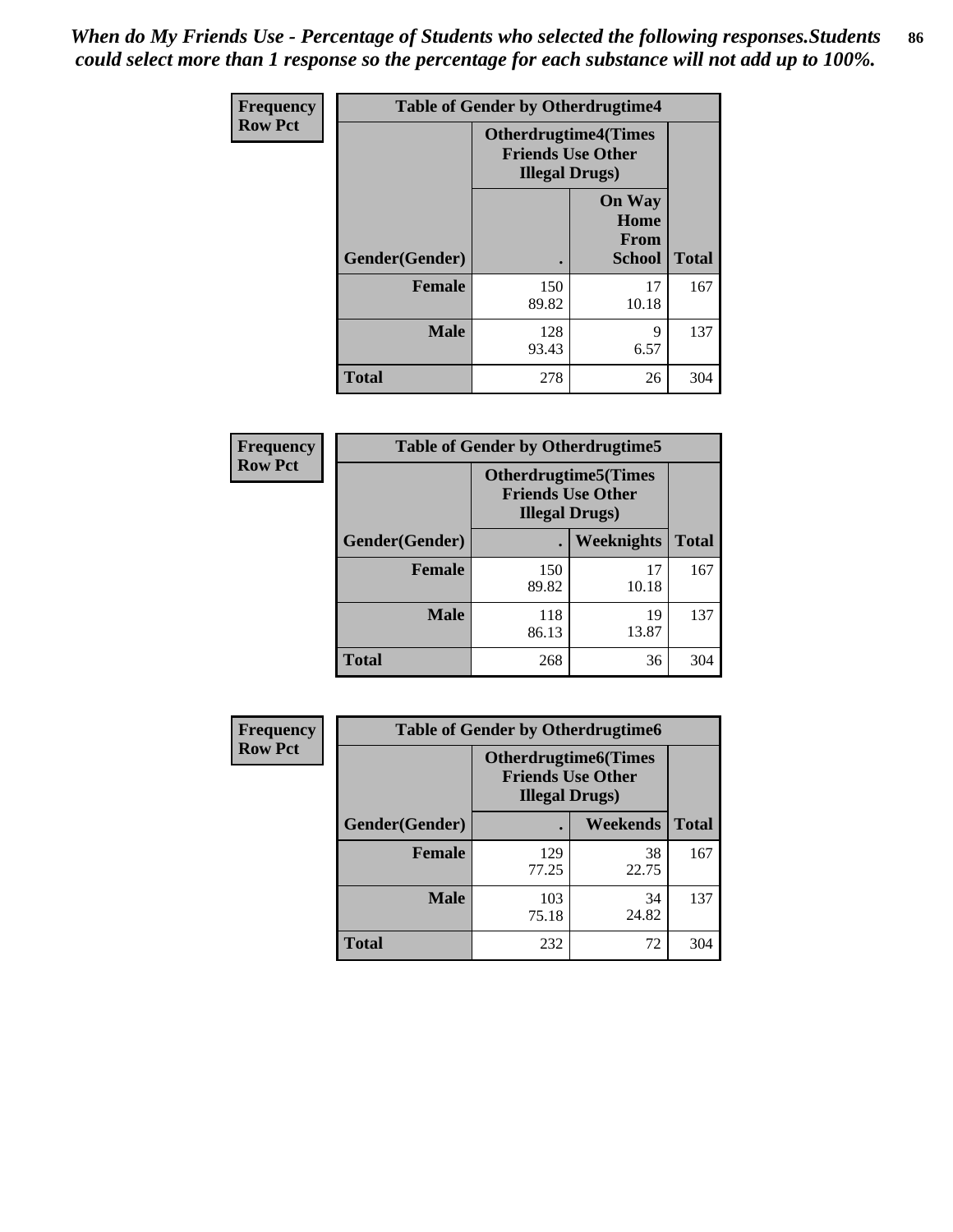## *Other Questions* **87**

| <b>Frequency</b> | <b>Table of Gender by Educationalcohol</b> |                                                                                                                                       |                |              |
|------------------|--------------------------------------------|---------------------------------------------------------------------------------------------------------------------------------------|----------------|--------------|
| <b>Row Pct</b>   |                                            | <b>Educationalcohol</b> (I<br>have been taught<br>about alcohol,<br>tobacco,<br>and other drugs<br>within the last year<br>at school) |                |              |
|                  | Gender(Gender)                             | <b>Yes</b>                                                                                                                            | N <sub>0</sub> | <b>Total</b> |
|                  | <b>Female</b>                              | 126<br>75.45                                                                                                                          | 41<br>24.55    | 167          |
|                  | <b>Male</b>                                | 105<br>76.64                                                                                                                          | 32<br>23.36    | 137          |
|                  | <b>Total</b>                               | 231                                                                                                                                   | 73             | 304          |

| Frequency      | <b>Table of Gender by Rodedrinking</b> |                                                                                                                     |              |              |  |
|----------------|----------------------------------------|---------------------------------------------------------------------------------------------------------------------|--------------|--------------|--|
| <b>Row Pct</b> |                                        | Rodedrinking(In<br>the past 30 days I<br>have ridden in a<br>car with a driver<br>who had been<br>drinking alcohol) |              |              |  |
|                | Gender(Gender)                         | Yes                                                                                                                 | $\bf N_0$    | <b>Total</b> |  |
|                | <b>Female</b>                          | 40<br>23.95                                                                                                         | 127<br>76.05 | 167          |  |
|                | <b>Male</b>                            | 27<br>19.71                                                                                                         | 110<br>80.29 | 137          |  |
|                | <b>Total</b>                           | 67                                                                                                                  | 237          | 304          |  |

| Frequency      | <b>Table of Gender by Drugsschool</b> |                                                                                                                                     |                |              |  |
|----------------|---------------------------------------|-------------------------------------------------------------------------------------------------------------------------------------|----------------|--------------|--|
| <b>Row Pct</b> |                                       | <b>Drugsschool</b> (During<br>the past 12 months,<br>I have been offered,<br>sold,<br>or given illegal drugs<br>on school property) |                |              |  |
|                | Gender(Gender)                        | Yes                                                                                                                                 | N <sub>0</sub> | <b>Total</b> |  |
|                | <b>Female</b>                         | 35<br>20.96                                                                                                                         | 132<br>79.04   | 167          |  |
|                | <b>Male</b>                           | 38<br>27.74                                                                                                                         | 99<br>72.26    | 137          |  |
|                | <b>Total</b>                          | 73                                                                                                                                  | 231            | 304          |  |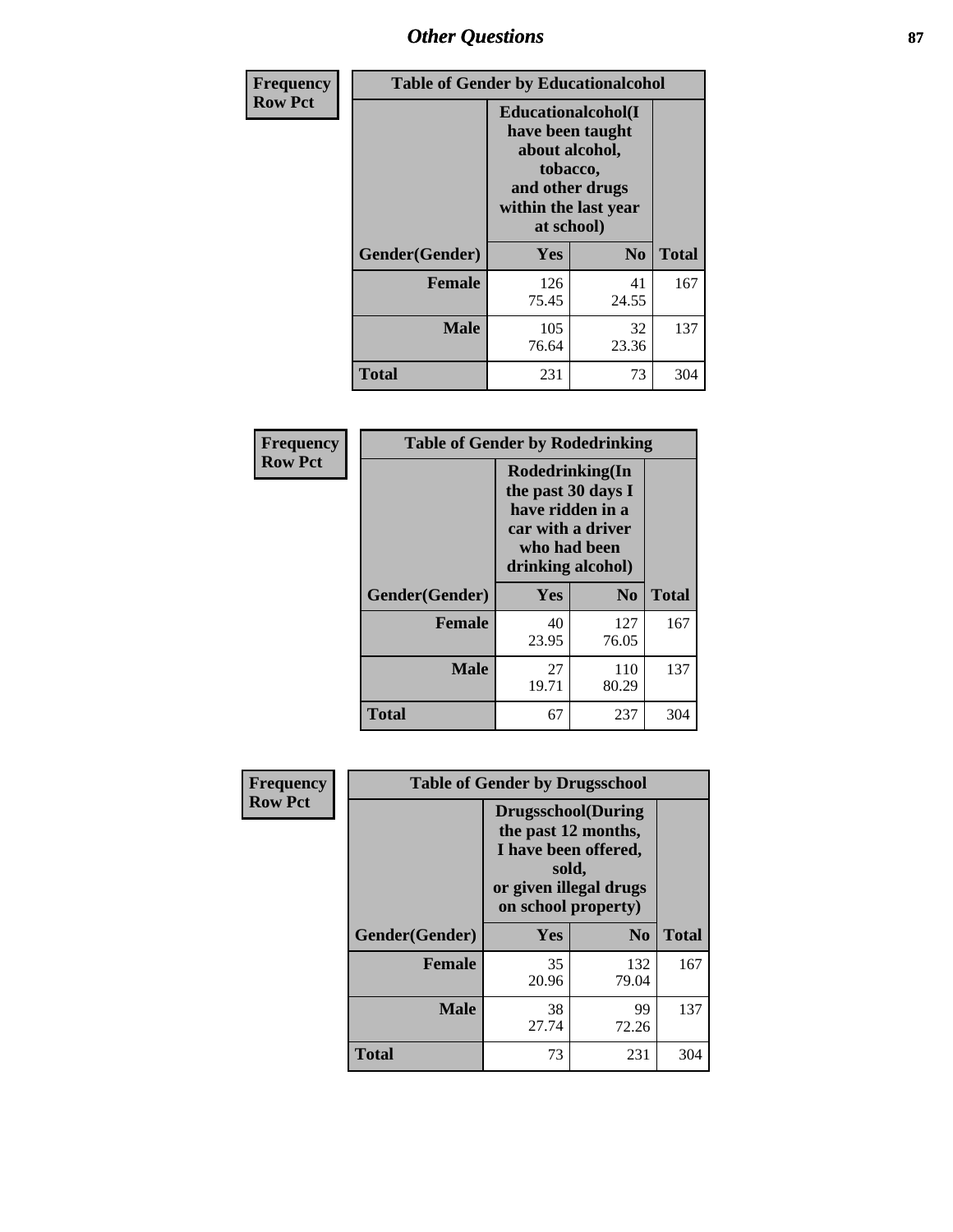### *Other Questions* **88**

**Frequency Row Pct**

| <b>Table of Gender by Bingedrinking</b> |                         |                                                                                                         |                   |                   |                        |                               |                   |              |
|-----------------------------------------|-------------------------|---------------------------------------------------------------------------------------------------------|-------------------|-------------------|------------------------|-------------------------------|-------------------|--------------|
|                                         |                         | Bingedrinking(I have drunk five or more<br>drinks of alcohol at one sitting during the<br>last 30 days) |                   |                   |                        |                               |                   |              |
| <b>Gender</b> (Gender)                  | $\bf{0}$<br><b>Days</b> | 1 or<br>days                                                                                            | 3 to<br>5<br>days | 6 to<br>9<br>days | 10<br>to<br>19<br>days | <b>20</b><br>to<br>29<br>days | All<br>30<br>days | <b>Total</b> |
| <b>Female</b>                           | 140<br>83.83            | 6<br>3.59                                                                                               | 7<br>4.19         | 3<br>1.80         | 3<br>1.80              | 5<br>2.99                     | 3<br>1.80         | 167          |
| <b>Male</b>                             | 118<br>86.13            | 0.73                                                                                                    | 3<br>2.19         | 4<br>2.92         | 2<br>1.46              | 5<br>3.65                     | 4<br>2.92         | 137          |
| <b>Total</b>                            | 258                     | 7                                                                                                       | 10                | 7                 | 5                      | 10                            | 7                 | 304          |

| Frequency      | <b>Table of Gender by Educationaids</b> |                                                                                                 |             |              |  |
|----------------|-----------------------------------------|-------------------------------------------------------------------------------------------------|-------------|--------------|--|
| <b>Row Pct</b> |                                         | <b>Educationaids</b> (I<br>have been taught<br>about HIV/AIDS<br>at school in the<br>past year) |             |              |  |
|                | Gender(Gender)                          | Yes                                                                                             | $\bf N_0$   | <b>Total</b> |  |
|                | <b>Female</b>                           | 135<br>80.84                                                                                    | 32<br>19.16 | 167          |  |
|                | <b>Male</b>                             | 113<br>82.48                                                                                    | 24<br>17.52 | 137          |  |
|                | <b>Total</b>                            | 248                                                                                             | 56          | 304          |  |

| <b>Frequency</b> | <b>Table of Gender by Suicideconsider</b> |                 |                |              |  |
|------------------|-------------------------------------------|-----------------|----------------|--------------|--|
| <b>Row Pct</b>   |                                           | Suicideconsider |                |              |  |
|                  | Gender(Gender)                            | Yes             | N <sub>0</sub> | <b>Total</b> |  |
|                  | <b>Female</b>                             | 28<br>16.77     | 139<br>83.23   | 167          |  |
|                  | <b>Male</b>                               | 13<br>9.49      | 124<br>90.51   | 137          |  |
|                  | Total                                     | 41              | 263            | 304          |  |